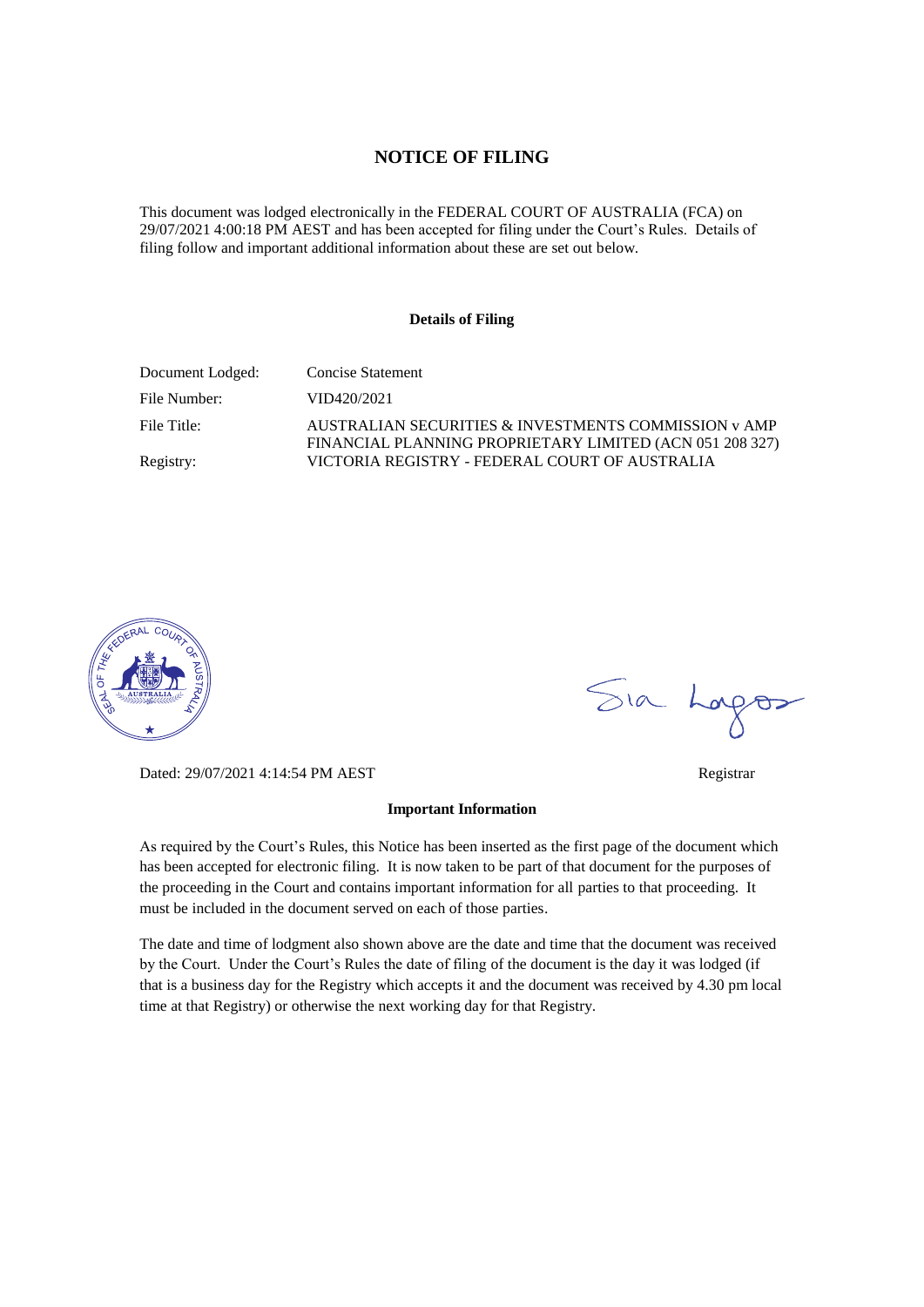# **Concise statement**



Federal Court of Australia No. VID of 2021 District Registry: Victoria Division: General

### **Australian Securities and Investments Commission**

**Plaintiff** 

## **AMP Financial Planning Proprietary Limited (ACN 051 208 327)** and others

**Defendants** 

### **A. The important facts giving rise to the claim**

- 1. This proceeding concerns fees for no service during the period 31 July 2015 30 June 2019. (**Relevant Period**).
- 2. The Fourth Defendant (**AMP Superannuation**) is trustee of superannuation funds, the AMP Superannuation Savings Trust and the AMP Retirement Trust. Under these trusts, AMP Superannuation is able to offer retail and employer-sponsored superannuation products. Employer-sponsored members are able to acquire their superannuation product by joining a group plan entered into on their behalf by their respective employer.
- 3. In the Relevant Period and under these group plans, Plan Service Fees (**PSF**) were deducted each month from the superannuation accounts of members. PSF was in consideration for general advice services provided by authorised representatives of each of the First Defendant (**AMP Financial Planning**), the Second Defendant (**Hillross**) and the Third Defendant (**Charter Financial Planning**) (collectively, the **Advice Licensees**).
- 4. Pursuant to a Master Outsourcing Agreement and a Master Resourcing Agreement each dated 12 August 2005:
	- (a) the Fifth Defendant (**AMP Life**) was the administrator of AMP Superannuation's superannuation products, acting as agent of AMP Superannuation; and
	- (b) the Sixth Defendant (**AMP Services**) provided AMP Life and AMP Superannuation with the personnel, systems and resources required to administer these products, and in doing so, acted as agent of AMP Life and AMP Superannuation.
- 5. AMP Life, through the administrative resources provided by AMP Services, deducted the

| Filed on behalf of         | The Plaintiff, Australian Securities and Investments Commission |     |              |  |  |
|----------------------------|-----------------------------------------------------------------|-----|--------------|--|--|
| Prepared by                | Nick Kelton, Lawyer                                             |     |              |  |  |
| Tel                        | (03) 9280 4787                                                  | Fax | 1300 729 000 |  |  |
| Email                      | nicholas.kelton@asic.gov.au                                     |     |              |  |  |
| <b>Address for service</b> | Level 7, 120 Collins Street, Melbourne, Victoria, 3000          |     |              |  |  |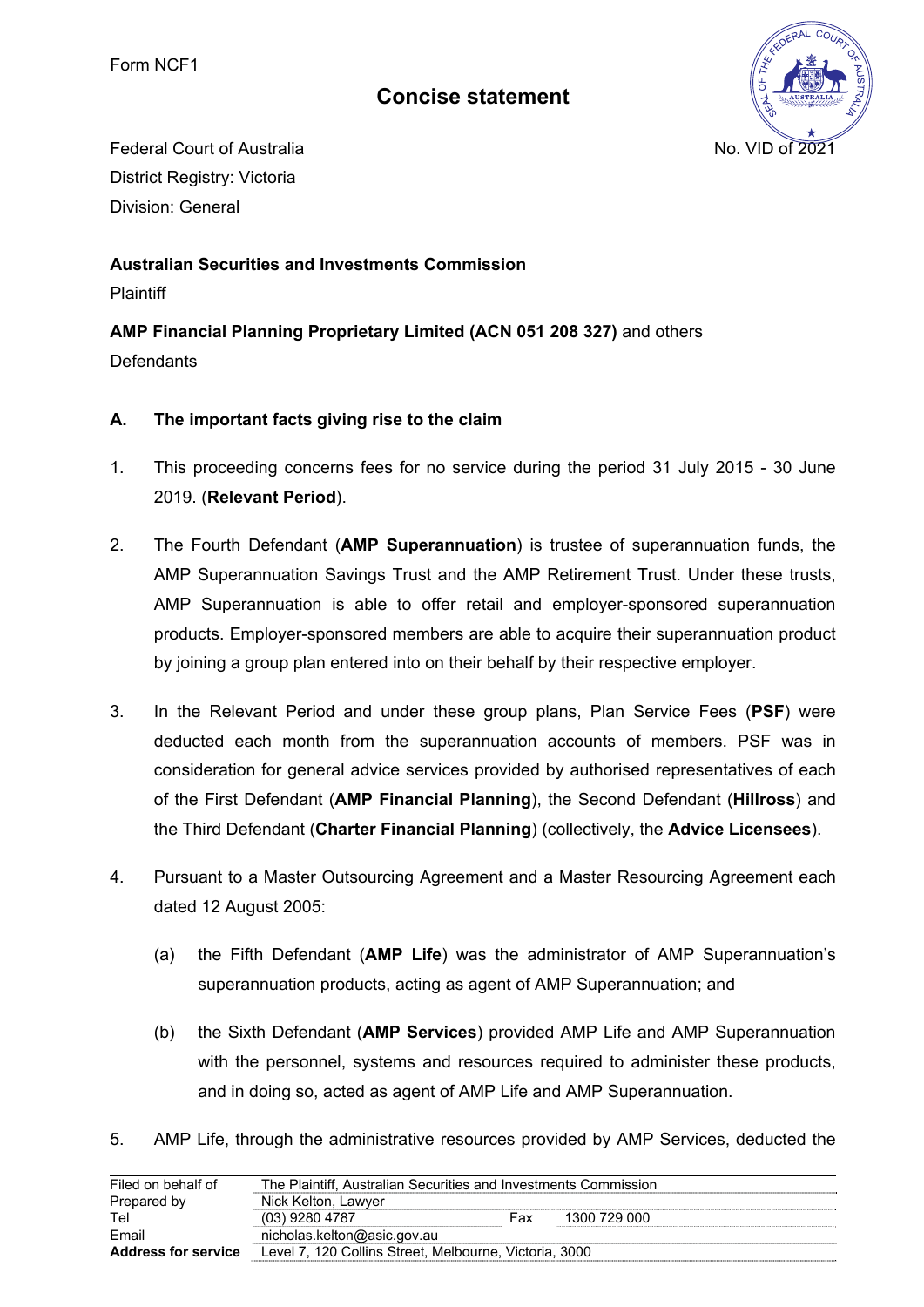PSF from members' accounts and remitted it to the Advice Licensees. In turn, the Advice Licensees retained a portion of the PSF and remitted the balance to the authorised representative providing the advice services.

#### *The conduct giving rise to the claims*

- 6. Upon a member ceasing employment with the employer-sponsor:
	- (a) that member's account was transferred to the retail category of the relevant product;
	- (b) there was no entitlement to charge, deduct or otherwise retain PSF from that member's account; and
	- (c) the PSF should have ceased being deducted from that member's account.
- 7. Despite this, in relation to members in the **attached** schedule who had ceased employment with the employer-sponsor (**Affected Members**), AMP Life continued to deduct and remit the PSF from their superannuation accounts. The Advice Licensees continued to retain and remit a portion of the PSF to authorised representatives.
- 8. This occurred notwithstanding AMP Life transferring the Affected Members to the retail category of the relevant product, and AMP Life being notified that the Affected Members had ceased employment with their employer-sponsor.
- 9. Upon cessation of employment, the Advice Licensees did not (and could not) provide any advice services to the Affected Members referable to, or which could justify the charging of, the PSF.

### **B. The relief sought from the Court**

- 10. The relief sought by the Plaintiff (**ASIC**) is set out in the accompanying Originating Process. By reason of the conduct, ASIC alleges that:
	- (a) the Advice Licensees each contravened s 12DI(3) of the *Australian Securities and Investments Commission Act* 2001 (Cth) (**ASIC Act**));
	- (b) AMP Superannuation, AMP Life and AMP Services were each involved in the Advice Licensees' contraventions, and are therefore taken to have also contravened, s 12DI(3); and
	- (c) the Advice Licensees and AMP Superannuation contravened ss 912(1)(a) and (c) of the *Corporations Act* 2001 (Cth) (**Corporations Act**).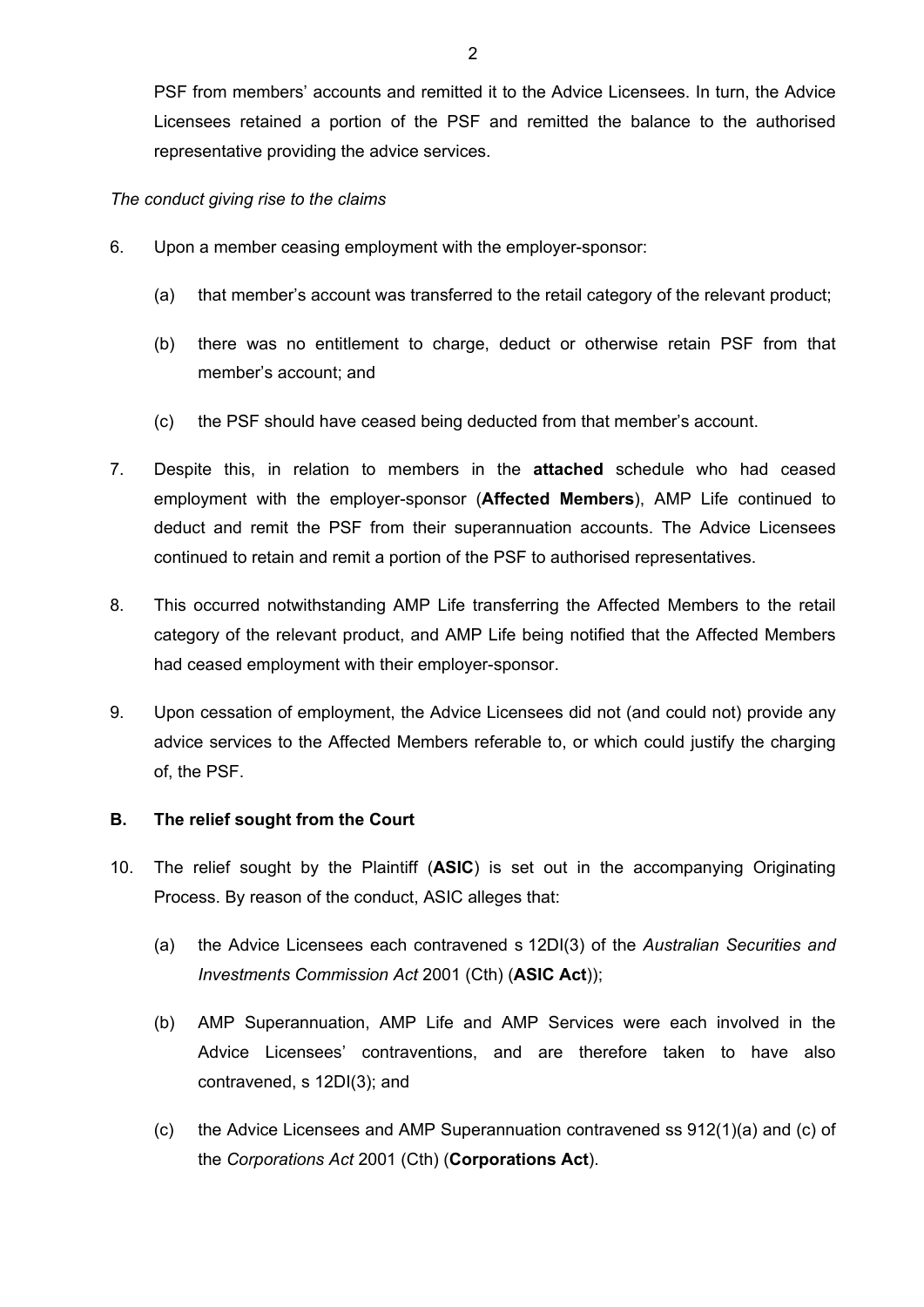### **C. The primary legal grounds for the relief sought**

11. The conduct occurred in trade or commerce. The conduct occurred in connection with superannuation products, i.e. a financial product and a financial service (s 12BAB(1AA)). The advice service provided by the Advice Licensees to the Affected Members was a service otherwise supplied in relation to a financial product (s  $12BAB(1)(g)$ ).

### *Advice Licensees' contraventions of s 12DI(3)*

- 12. The Advice Licensees accepted payment for financial services in circumstances where there were reasonable grounds for believing that each of them would not be able to supply the financial services within a specified period, or at all. The reasonable grounds for such a belief include:
	- (a) the terms and conditions governing the PSF, namely that the payment of the PSF was in consideration for advice services provided during the term of a member's employment with the relevant employer-sponsor;
	- (b) the cessation of the Affected Member's employment;
	- (c) the notification of the cessation of the Affected Member's employment; and
	- (d) the transfer of the Affected Members to the retail category of the relevant product.
- 13. On 20 December 2018, AMP Financial Planning and Hillross admitted a breach of s 12DI(3) in a report provided to ASIC pursuant to section 912D of the *Corporations Act* (**912D Report**).

### *Accessorial liability of AMP Superannuation, AMP Life and AMP Services*

- 14. Each of AMP Superannuation, AMP Life and AMP Services knew of the continued deduction of PSF, and the matters constituting the grounds specified in paragraph 12 above. By their internal policies, procedures, controls, human resources and information technology systems, each of these entities continued to facilitate, and failed to take any, or alternatively any adequate, steps to prevent, the ongoing deduction of PSF from each Affected Member's account on cessation of employment.
- 15. For the purposes of establishing the conduct and state of mind of each entity:
	- (a) the conduct and state of mind of AMP Life and AMP Services was the conduct and state of mind of AMP Superannuation; and
	- (b) the conduct and state of mind of AMP Services was the conduct and state of mind of AMP Life (s 12GH).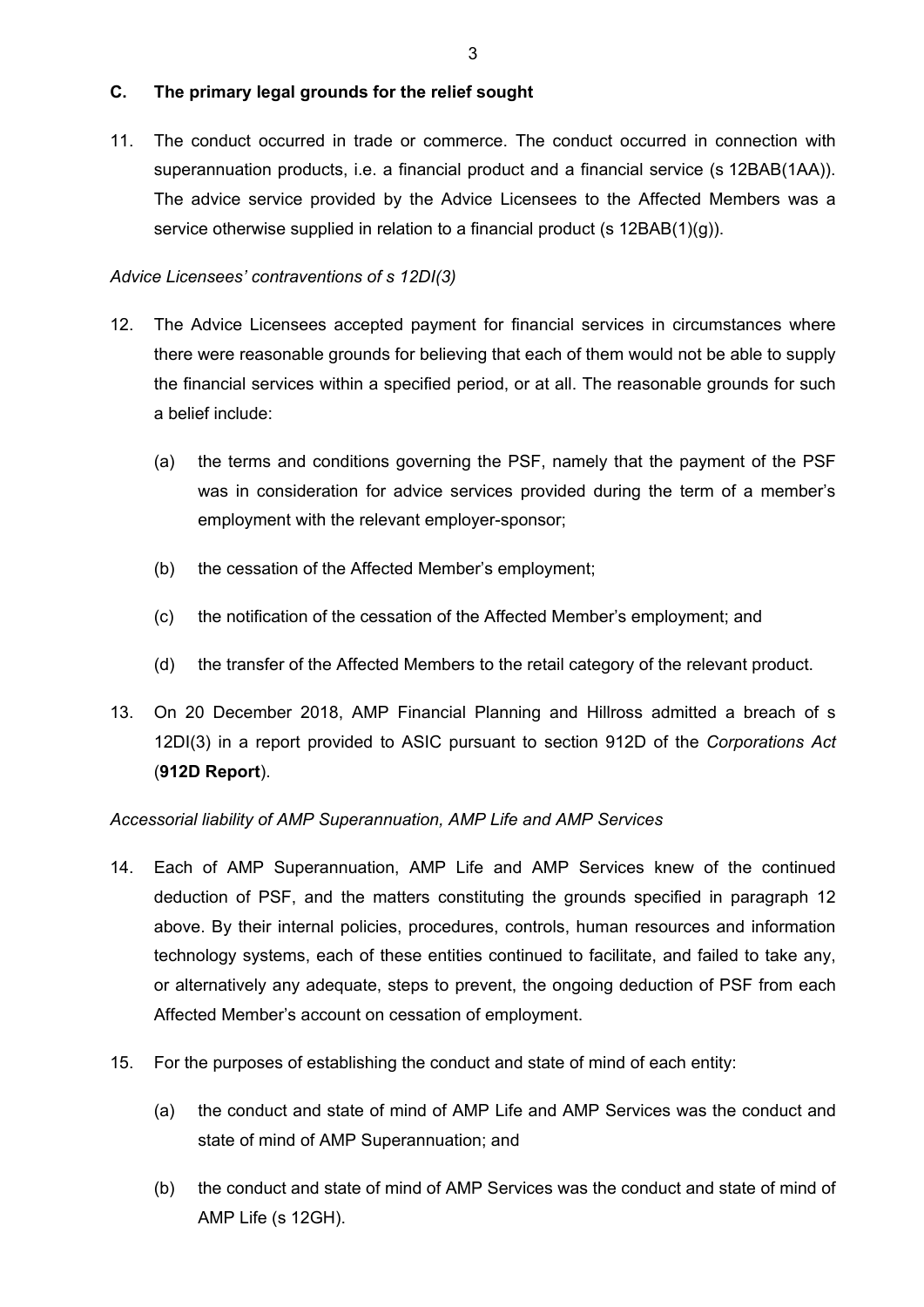16. Each of AMP Superannuation, AMP Life and AMP Services was involved in, and is taken to have contravened, s 12DI(3). Through their acts and omissions, each entity aided, abetted, counselled or procured the contravention. Alternatively, each entity was directly or indirectly knowingly concerned in or party to the contravention.

*Advice Licensees' and AMP Superannuation's contraventions of s 912A(1)(a) and (c)* 

- 17. The relevant conduct resulted in AMP Superannuation's and the Advice Licensees' failure:
	- (a) to provide financial services efficiently, honestly and fairly (s  $912A(1)(a)$ ); and
	- (b) to comply with s  $12D(3)$  and s  $912(1)(a)$ , and in turn, to comply with financial services laws (s 912A(1)(c).
- 18. The efficient, honest and fair provision of financial services required AMP Superannuation and each of the Advice Licensees to procure and administer a system (i.e. adequate policy, procedure, controls, human resources and information technology) that ensured the deduction and remission of PSF from a member's account ceased when an Affected Member ceased employment. AMP Superannuation and the Advice Licensees did not have adequate compliance arrangements in place to monitor and supervise the deduction and remission of PSF from a member's account to authorised representatives.
- 19. In a 912D Report to ASIC dated 26 June 2018, AMP Superannuation admitted breach of section 912A(1)(a). Similarly, in the 912D Report to ASIC dated 20 December 2018, AMP Financial Planning and Hillross admitted breach of ss 912A(1)(a) and (c).

### **D. The alleged harm suffered**

20. ASIC presently understands that the overall financial impact on the Affected Members was in excess of approximately \$600,000. ASIC understands that the AMP Group conducted a remediation program through which all (or the majority of) Affected Members were refunded the PSF taken from their accounts after the cessation of employment (together with loss of performance).

Date: 29 July 2021

Will belfor

This concise statement was prepared by Cam H Truong QC and Leigh R Howard of Counsel.

Signed by Nick Kelton Lawyer for the Plaintiff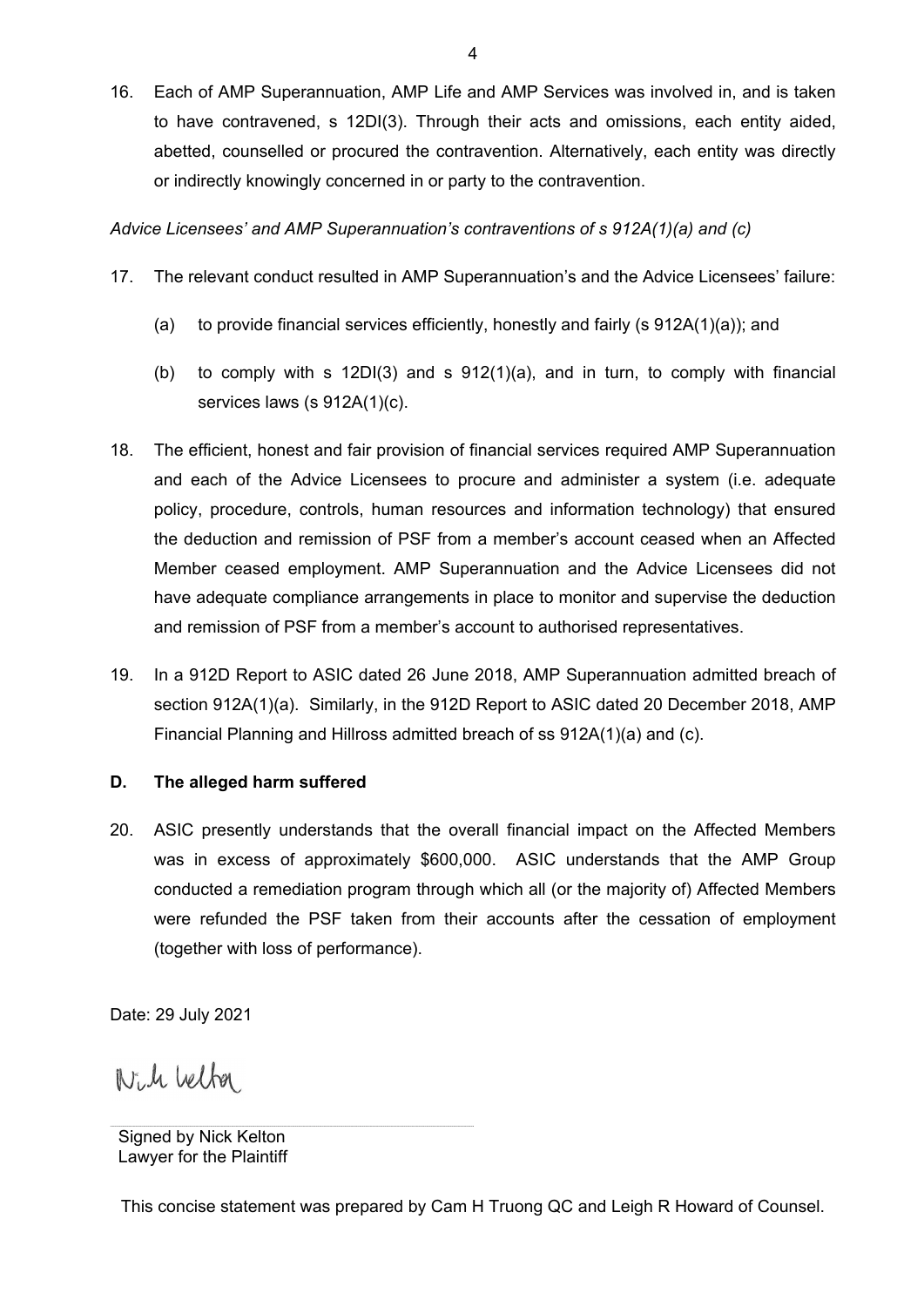# **Schedule of Parties**

Federal Court of Australia No. 8 and 2021 District Registry: Victoria Division: General

### **Defendants**

| Hillross Financial Services Limited (ACN 003 323 055) |
|-------------------------------------------------------|
| Charter Financial Planning Limited (ACN 002 976 294)  |
| AMP Superannuation Limited (ACN 008 414 104)          |
| AMP Life Limited (ACN 079 300 379)                    |
| AMP Services Limited (ACN 081 143 786)                |
|                                                       |

| The Plaintiff, Australian Securities and Investments Commission |     |                                                        |  |  |
|-----------------------------------------------------------------|-----|--------------------------------------------------------|--|--|
| Nick Kelton, Lawyer                                             |     |                                                        |  |  |
| (03) 9280 4787                                                  | Fax | 1300 729 000                                           |  |  |
| nicholas.kelton@asic.gov.au                                     |     |                                                        |  |  |
|                                                                 |     |                                                        |  |  |
|                                                                 |     | Level 7, 120 Collins Street, Melbourne, Victoria, 3000 |  |  |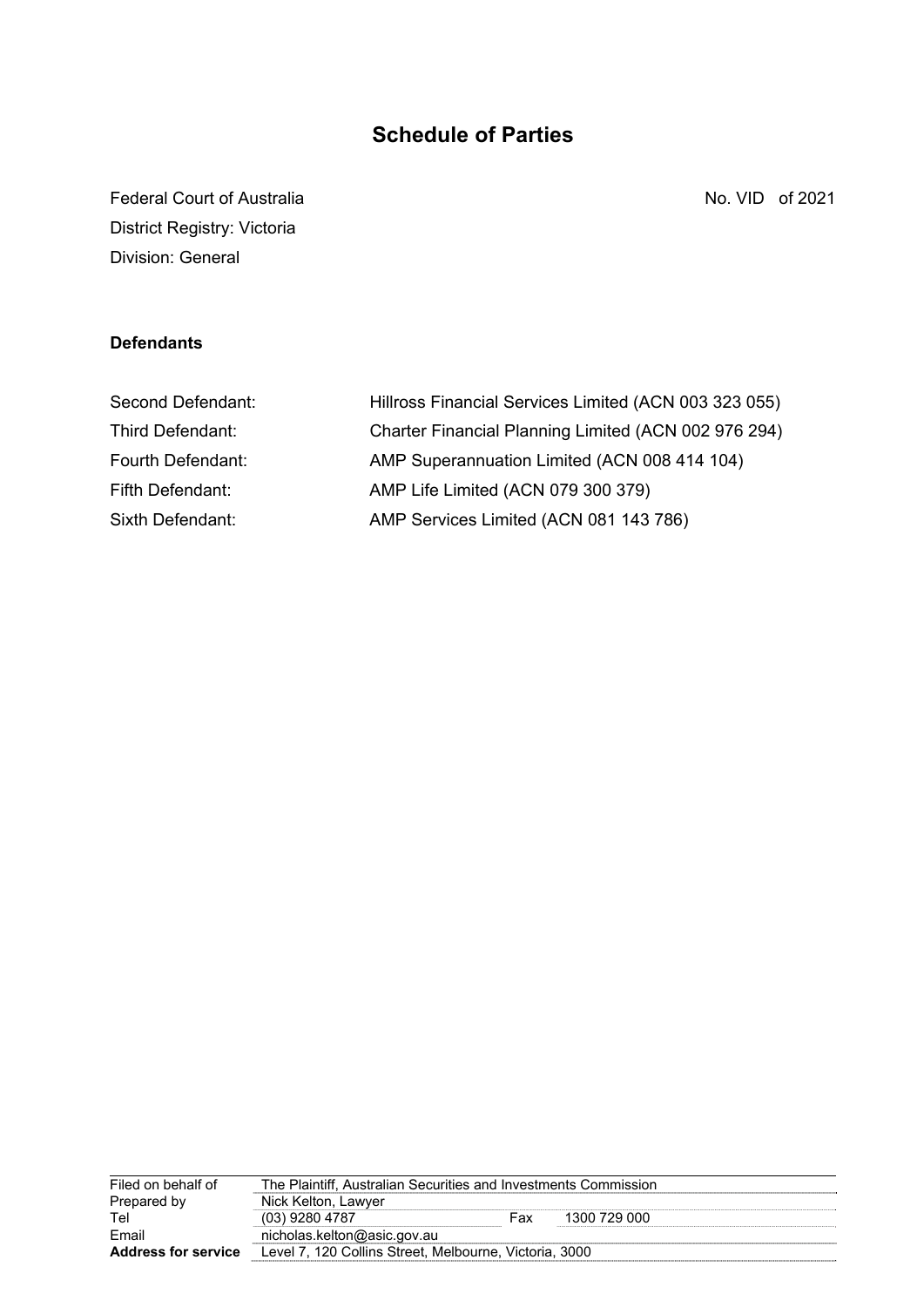# **Certificate of Lawyer**

I, Nick Kelton, certify to the Court that, in relation to the concise statement filed on behalf of the Plaintiff, the factual and legal material available to me at present provides a proper basis for each allegation in the pleading.

Date: 29 July 2021

Nich belfor

Signed by Nick Kelton Lawyer for the Plaintiff

| Filed on behalf of         | The Plaintiff, Australian Securities and Investments Commission |     |              |  |  |
|----------------------------|-----------------------------------------------------------------|-----|--------------|--|--|
| Prepared by                | Nick Kelton, Lawyer                                             |     |              |  |  |
| Tel                        | (03) 9280 4787                                                  | Fax | 1300 729 000 |  |  |
| Email                      | nicholas.kelton@asic.gov.au                                     |     |              |  |  |
| <b>Address for service</b> | Level 7, 120 Collins Street, Melbourne, Victoria, 3000          |     |              |  |  |
|                            |                                                                 |     |              |  |  |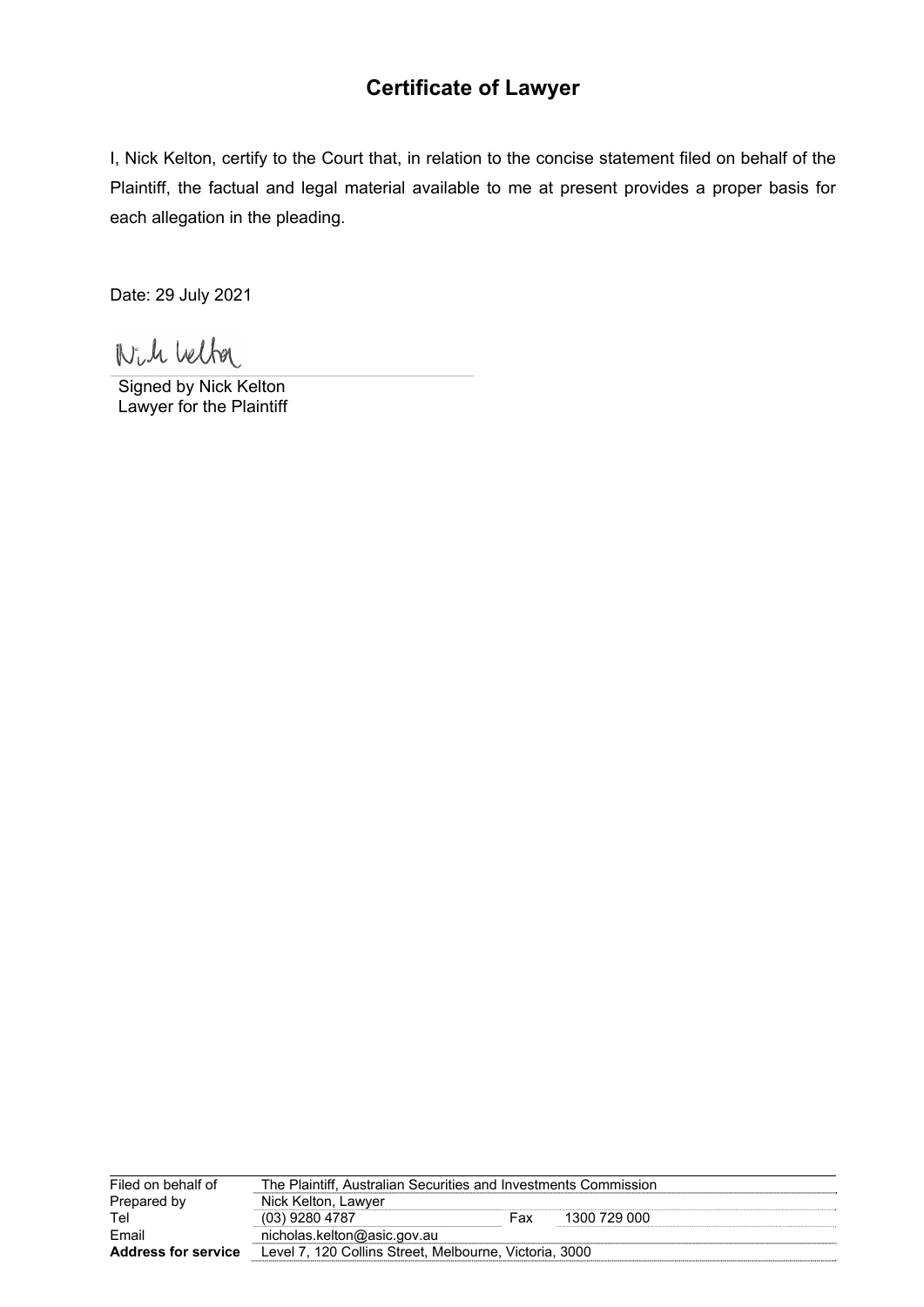## **Particulars: Affected Members Schedule 1**

Federal Court of Australia No. VID of 2021

District Registry: Victoria

Division: General

#### **A. PSFs charged by AMP Financial Planning Proprietary Limited, the First Defendant**

| Row<br>Ref. No. | <b>Member</b><br>reference number | Date AMP was notified<br>Member ceased employment | Date of Last<br><b>PSF Deducted</b> | <b>Total PSFs charged post</b><br>Member ceasing employment | <b>Total PSFs</b><br>Remediated | <b>Total Loss of</b><br>Performance refunded |
|-----------------|-----------------------------------|---------------------------------------------------|-------------------------------------|-------------------------------------------------------------|---------------------------------|----------------------------------------------|
|                 | 954590615                         | 18/02/2015                                        | 31/07/2015                          | 1.97                                                        | 1.97                            | 0.52                                         |
| 2               | 955102465                         | 14/01/2015                                        | 31/07/2015                          | 4.57                                                        | 4.57                            | 0.69                                         |
| 3               | 949662255                         | 31/07/2014                                        | 31/07/2015                          | 5.57                                                        | 6.10                            | 1.47                                         |
| $\overline{4}$  | 945775235                         | 11/08/2011                                        | 31/07/2015                          | 10.02                                                       | 10.02                           | 5.69                                         |
| $5\phantom{.0}$ | 953507115                         | 26/11/2013                                        | 31/07/2015                          | 10.53                                                       | 10.53                           | 4.10                                         |
| 6               | 954623175                         | 24/12/2013                                        | 31/07/2015                          | 10.57                                                       | 10.57                           | 3.44                                         |
| $\overline{7}$  | 948971605                         | 31/07/2014                                        | 31/07/2015                          | 14.10                                                       | 13.03                           | 4.54                                         |
| 8               | 949782325                         | 25/01/2013                                        | 31/07/2015                          | 14.37                                                       | 14.37                           | 6.87                                         |
| 9               | 948350495                         | 01/09/2014                                        | 31/07/2015                          | 14.87                                                       | 14.87                           | 5.22                                         |
| 10              | 955694815                         | 07/05/2015                                        | 31/07/2015                          | 17.61                                                       | 17.61                           | 5.18                                         |
| 11              | 953511115                         | 28/10/2013                                        | 31/07/2015                          | 20.61                                                       | 20.61                           | 7.70                                         |
| 12              | 954370795                         | 04/08/2015                                        | 31/07/2015                          | 20.66                                                       | 20.66                           | 5.86                                         |
| 13              | 945250585                         | 05/08/2015                                        | 31/07/2015                          | 23.34                                                       | 140.04                          | 50.00                                        |
| 14              | 948111745                         | 15/10/2012                                        | 31/07/2015                          | 25.40                                                       | 25.40                           | 9.34                                         |
| 15              | 955865775                         | 23/07/2015                                        | 31/07/2015                          | 34.94                                                       | 34.94                           | 6.77                                         |

1Note: Unless otherwise footnoted, this schedule was prepared using information produced by AMP Superannuation Limited in response to notices, dated 17 September 2020 and 18 June 2021, issued by the Plaintiff to AMP Superannuation Limited pursuant to s912C of the Corporations Act 2001, bearing barcodes NTC2004918 and NTC2109359 respectively..

| Filed on behalf of         | The Plaintiff. Australian Securities and Investments Commission |     |              |
|----------------------------|-----------------------------------------------------------------|-----|--------------|
| Prepared by                | Nick Kelton, Lawyer                                             |     |              |
| Tel                        | (03) 9280 4787                                                  | Fax | 1300 729 000 |
| Email                      | nicholas.kelton@asic.gov.au                                     |     |              |
| <b>Address for service</b> | Level 7, 120 Collins Street, Melbourne, Victoria, 3000          |     |              |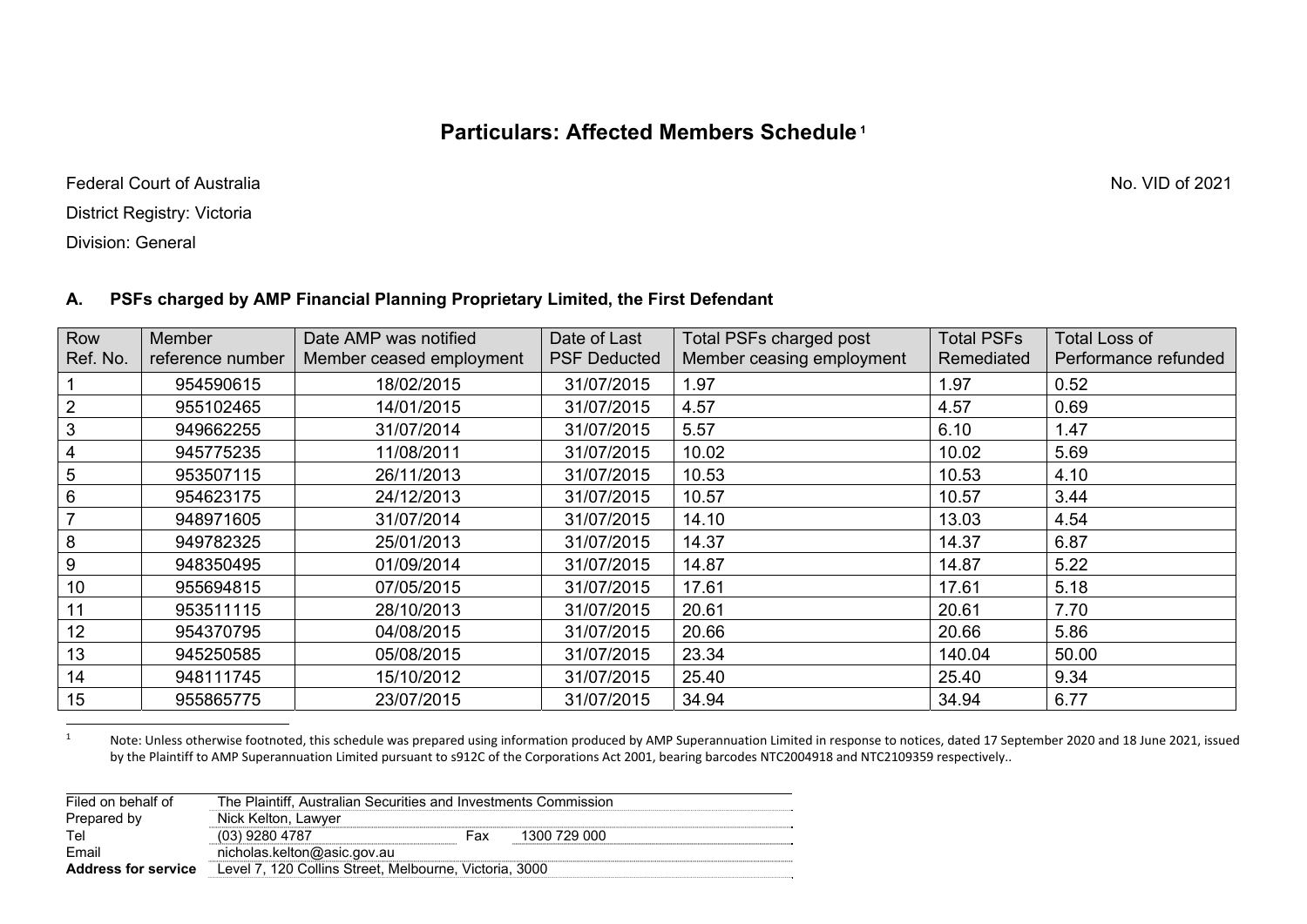| Row      | Member           | Date AMP was notified    | Date of Last        | <b>Total PSFs charged post</b> | <b>Total PSFs</b> | <b>Total Loss of</b> |
|----------|------------------|--------------------------|---------------------|--------------------------------|-------------------|----------------------|
| Ref. No. | reference number | Member ceased employment | <b>PSF Deducted</b> | Member ceasing employment      | Remediated        | Performance refunded |
| 16       | 954370815        | 24/08/2015               | 31/07/2015          | 50.88                          | 50.88             | 18.33                |
| 17       | 949272855        | 11/09/2013               | 31/07/2015          | 69.92                          | 69.92             | 25.71                |
| 18       | 946953625        | 05/12/2014               | 31/07/2015          | 73.85                          | 73.85             | 22.32                |
| 19       | 953927695        | 04/08/2015               | 31/07/2015          | 88.62                          | 88.62             | 24.69                |
| 20       | 948888105        | 13/05/2013               | 31/07/2015          | 101.14                         | 101.14            | 30.72                |
| 21       | 949444645        | 25/03/2014               | 31/07/2015          | 137.70                         | 137.70            | 46.65                |
| 22       | 955022505        | 07/11/2013               | 31/07/2015          | 142.80                         | 142.80            | 56.00                |
| 23       | 949148705        | 27/03/2013               | 31/07/2015          | 197.20                         | 197.20            | 93.95                |
| 24       | 954837415        | 31/08/2015               | 31/08/2015          | 0.57                           | 0.57              | 0.11                 |
| 25       | 953518835        | 18/05/2015               | 31/08/2015          | 3.74                           | 3.74              | 1.09                 |
| 26       | 948748835        | 12/11/2012               | 31/08/2015          | 7.15                           | 7.15              | 2.39                 |
| 27       | 949170585        | 14/09/2012               | 31/08/2015          | 12.96                          | 12.96             | 4.85                 |
| 28       | 956450635        | 26/03/2014               | 31/08/2015          | 14.25                          | 14.25             | 3.88                 |
| 29       | 949489065        | 10/08/2015               | 31/08/2015          | 17.29                          | 17.29             | 5.01                 |
| 30       | 949262675        | 30/10/2012               | 31/08/2015          | 31.45                          | 31.45             | 11.66                |
| 31       | 949288535        | 01/05/2015               | 31/08/2015          | 45.72                          | 45.72             | 13.22                |
| 32       | 948696835        | 08/04/2014               | 31/08/2015          | 47.83                          | 47.83             | 15.14                |
| 33       | 955086175        | 23/02/2015               | 31/08/2015          | 51.52                          | 51.52             | 14.95                |
| 34       | 947397375        | 27/05/2014               | 31/08/2015          | 76.77                          | 76.77             | 25.96                |
| 35       | 954428865        | 29/01/2013               | 31/08/2015          | 98.56                          | 98.56             | 39.94                |
| 36       | 947032665        | 25/03/2014               | 31/08/2015          | 145.80                         | 145.80            | 33.33                |
| 37       | 954393185        | 01/01/2014               | 31/08/2015          | 149.60                         | 149.60            | 53.57                |
| 38       | 955548605        | 07/11/2013               | 31/08/2015          | 149.60                         | 149.60            | 47.14                |
| 39       | 947032895        | 13/08/2013               | 31/08/2015          | 202.50                         | 202.50            | 70.49                |
| 40       | 947407845        | 03/07/2015               | 31/08/2015          | 203.59                         | 451.63            | 214.83               |
| 41       | 947217175        | 03/02/2012               | 31/08/2015          | 291.60                         | 291.60            | 117.75               |
| 42       | 954059645        | 14/05/2014               | 31/08/2015          | 1,158.16                       | 1,158.16          | 284.24               |
| 43       | 944987955        | 24/09/2015               | 31/08/2015          | 1,375.99                       | 1,375.99          | 357.45               |
| 44       | 948505645        | 02/07/2015               | 30/09/2015          | 2.18                           | 2.18              | 0.62                 |
| 45       | 947455845        | 21/03/2014               | 30/09/2015          | 8.34                           | 8.34              | 3.11                 |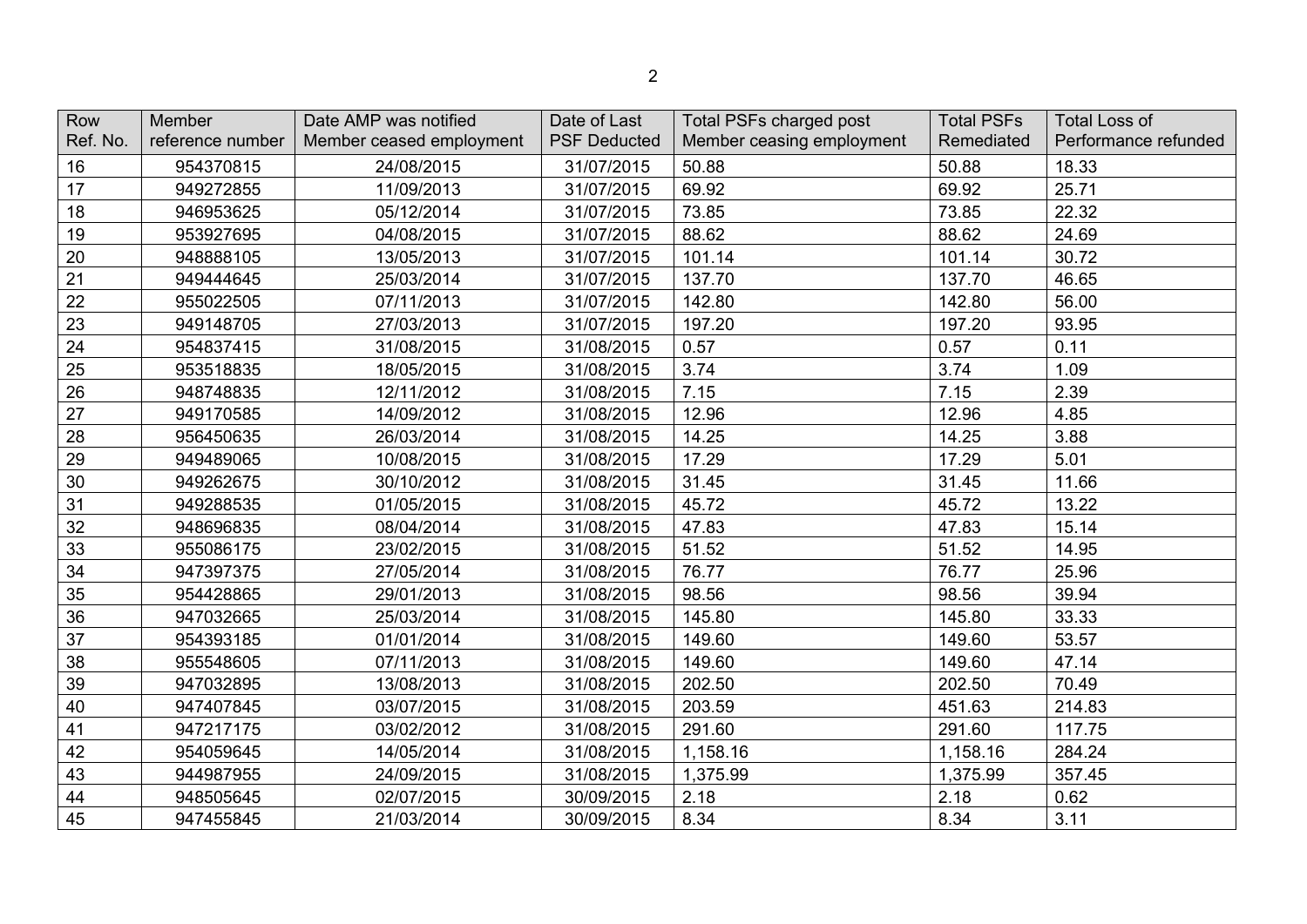| Row<br>Ref. No. | Member<br>reference number | Date AMP was notified<br>Member ceased employment | Date of Last<br><b>PSF Deducted</b> | <b>Total PSFs charged post</b><br>Member ceasing employment | <b>Total PSFs</b><br>Remediated | <b>Total Loss of</b><br>Performance refunded |
|-----------------|----------------------------|---------------------------------------------------|-------------------------------------|-------------------------------------------------------------|---------------------------------|----------------------------------------------|
| 46              | 954770665                  | 20/04/2015                                        | 30/09/2015                          | 20.40                                                       | 20.40                           | 5.94                                         |
| 47              | 949774855                  | 15/11/2013                                        | 30/09/2015                          | 28.12                                                       | 28.12                           | 5.68                                         |
| 48              | 946639685                  | 31/10/2012                                        | 30/09/2015                          | 113.32                                                      | 110.67                          | 48.59                                        |
| 49              | 954037935                  | 17/01/2014                                        | 30/09/2015                          | 178.50                                                      | 178.50                          | 66.56                                        |
| 50              | 954037915                  | 17/01/2014                                        | 30/09/2015                          | 178.50                                                      | 178.50                          | 67.03                                        |
| 51              | 947931155                  | 17/10/2012                                        | 30/09/2015                          | 219.36                                                      | 219.36                          | 111.23                                       |
| 52              | 948166095                  | 31/10/2012                                        | 31/10/2015                          | 9.46                                                        | 9.46                            | 3.29                                         |
| 53              | 947922505                  | 24/02/2014                                        | 31/10/2015                          | 16.31                                                       | 16.31                           | 5.06                                         |
| 54              | 954093885                  | 12/08/2014                                        | 31/10/2015                          | 20.64                                                       | 20.64                           | 6.64                                         |
| 55              | 948111845                  | 15/01/2013                                        | 31/10/2015                          | 24.40                                                       | 24.40                           | 8.16                                         |
| 56              | 946734125                  | 30/10/2015                                        | 31/10/2015                          | 25.51                                                       | 25.51                           | 7.14                                         |
| 57              | 955521315                  | 28/01/2014                                        | 31/10/2015                          | 33.80                                                       | 33.80                           | 11.97                                        |
| 58              | 956155285                  | 10/03/2015                                        | 31/10/2015                          | 36.51                                                       | 36.51                           | 10.64                                        |
| 59              | 946937625                  | 06/03/2012                                        | 31/10/2015                          | 38.43                                                       | 38.43                           | 19.88                                        |
| 60              | 948260355                  | 20/09/2012                                        | 31/10/2015                          | 44.00                                                       | 44.00                           | 15.46                                        |
| 61              | 947315775                  | 11/04/2014                                        | 31/10/2015                          | 53.99                                                       | 53.99                           | 19.10                                        |
| 62              | 955086095                  | 02/03/2015                                        | 31/10/2015                          | 58.88                                                       | 58.88                           | 17.02                                        |
| 63              | 949619805                  | 29/10/2012                                        | 31/10/2015                          | 85.58                                                       | 85.58                           | 26.59                                        |
| 64              | 949333165                  | 13/05/2013                                        | 31/10/2015                          | 116.70                                                      | 116.70                          | 32.28                                        |
| 65              | 946922495                  | 13/05/2013                                        | 31/10/2015                          | 116.70                                                      | 116.70                          | 50.42                                        |
| 66              | 949609195                  | 20/08/2013                                        | 31/10/2015                          | 151.35                                                      | 151.35                          | 47.27                                        |
| 67              | 954803985                  | 13/11/2013                                        | 31/10/2015                          | 157.92                                                      | 157.92                          | 59.12                                        |
| 68              | 948302425                  | 09/04/2014                                        | 31/10/2015                          | 177.65                                                      | 177.65                          | 59.80                                        |
| 69              | 949077555                  | 27/03/2013                                        | 31/10/2015                          | 217.60                                                      | 217.60                          | 77.66                                        |
| 70              | 949077885                  | 27/03/2013                                        | 31/10/2015                          | 217.60                                                      | 217.60                          | 99.65                                        |
| 71              | 948145615                  | 09/03/2012                                        | 31/10/2015                          | 2,269.61                                                    | 2,269.61                        | 1,131.58                                     |
| 72              | 948583125                  | 01/12/2015                                        | 30/11/2015                          | 2.72                                                        | 2.72                            | 0.65                                         |
| 73              | 954303775                  | 26/10/2015                                        | 30/11/2015                          | 3.48                                                        | 3.48                            | 0.64                                         |
| 74              | 946953715                  | 15/04/2013                                        | 30/11/2015                          | 41.37                                                       | 41.37                           | 16.87                                        |
| 75              | 945147955                  | 12/04/2013                                        | 30/11/2015                          | 48.96                                                       | 48.96                           | 18.50                                        |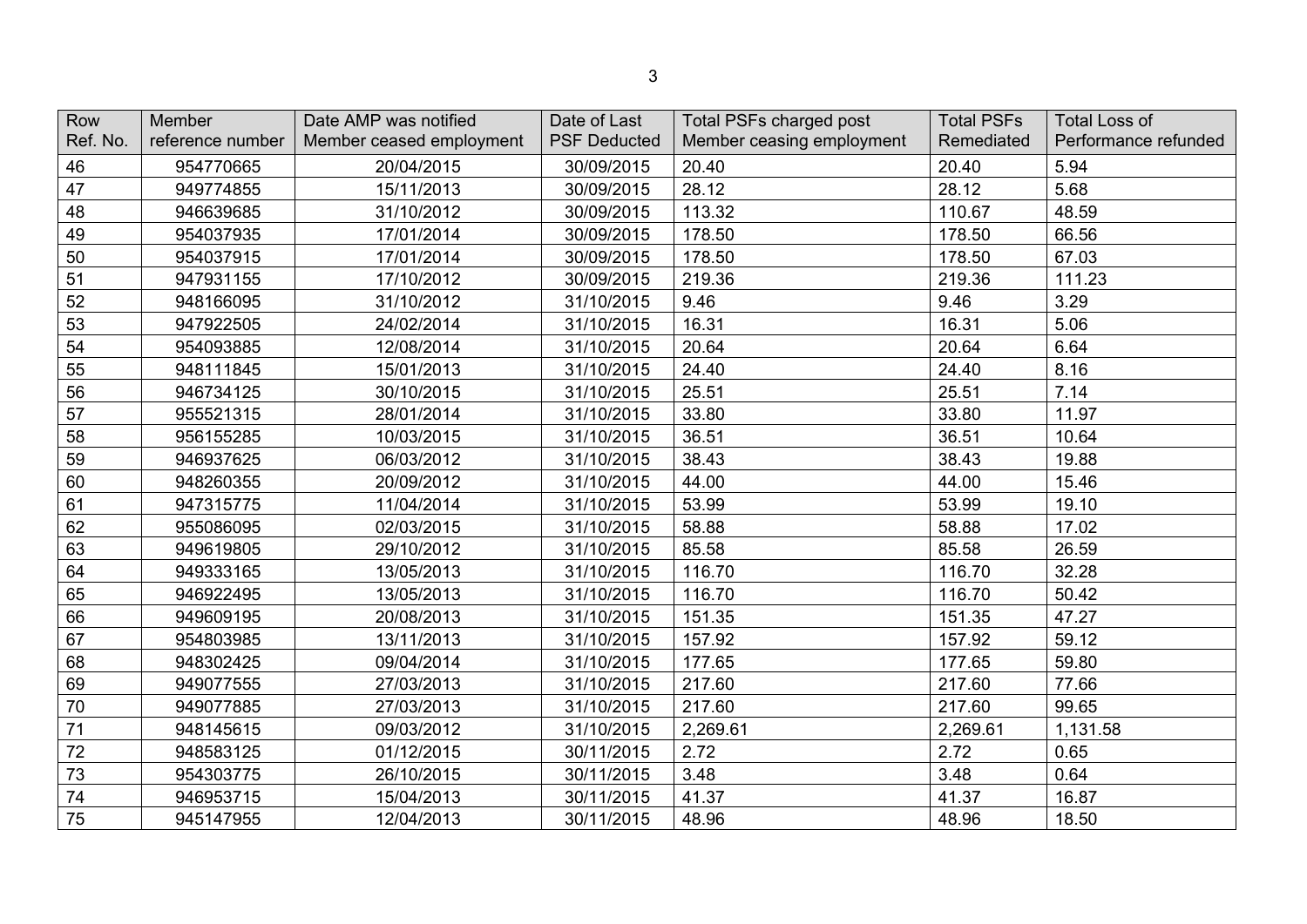| Row      | Member           | Date AMP was notified    | Date of Last        | <b>Total PSFs charged post</b> | <b>Total PSFs</b> | <b>Total Loss of</b> |
|----------|------------------|--------------------------|---------------------|--------------------------------|-------------------|----------------------|
| Ref. No. | reference number | Member ceased employment | <b>PSF Deducted</b> | Member ceasing employment      | Remediated        | Performance refunded |
| 76       | 954171655        | 02/12/2015               | 30/11/2015          | 85.88                          | 85.88             | 18.56                |
| 77       | 953597235        | 20/05/2015               | 30/11/2015          | 90.81                          | 90.81             | 24.60                |
| 78       | 954183545        | 20/03/2015               | 30/11/2015          | 110.85                         | 110.85            | 30.98                |
| 79       | 949076015        | 22/01/2014               | 30/11/2015          | 156.40                         | 156.40            | 35.61                |
| 80       | 954803815        | 17/09/2013               | 30/11/2015          | 177.66                         | 177.66            | 66.20                |
| 81       | 946953945        | 05/12/2014               | 30/11/2015          | 234.70                         | 234.70            | 65.81                |
| 82       | 948260485        | 20/09/2012               | 30/11/2015          | 519.83                         | 519.83            | 261.60               |
| 83       | 946953595        | 15/04/2013               | 30/11/2015          | 713.38                         | 713.38            | 247.54               |
| 84       | 948359895        | 28/06/2014               | 30/11/2015          | 1,309.64                       | 1,309.64          | 486.39               |
| 85       | 948087355        | 30/05/2014               | 31/12/2015          | 9.74                           | 9.74              | 3.22                 |
| 86       | 949249465        | 11/04/2014               | 31/12/2015          | 14.92                          | 14.92             | 2.64                 |
| 87       | 954508945        | 31/03/2014               | 31/12/2015          | 18.24                          | 19.17             | 4.17                 |
| 88       | 954370825        | 11/09/2013               | 31/12/2015          | 19.99                          | 19.99             | 6.90                 |
| 89       | 947747495        | 15/03/2013               | 31/12/2015          | 23.47                          | 23.47             | 9.46                 |
| 90       | 949009305        | 04/01/2016               | 31/12/2015          | 25.03                          | 25.03             | 6.05                 |
| 91       | 944907625        | 30/03/2012               | 31/12/2015          | 61.88                          | 61.88             | 35.27                |
| 92       | 954667185        | 10/09/2014               | 31/12/2015          | 74.72                          | 74.72             | 23.65                |
| 93       | 949033155        | 14/11/2014               | 31/12/2015          | 113.40                         | 113.40            | 29.56                |
| 94       | 954038105        | 12/11/2014               | 31/12/2015          | 119.00                         | 119.00            | 20.87                |
| 95       | 954804195        | 05/06/2014               | 31/12/2015          | 125.02                         | 125.02            | 40.71                |
| 96       | 955022535        | 22/01/2014               | 31/12/2015          | 163.20                         | 163.20            | 50.91                |
| 97       | 953445005        | 19/09/2013               | 31/12/2015          | 190.40                         | 190.40            | 63.98                |
| 98       | 949074785        | 14/05/2013               | 31/12/2015          | 217.60                         | 217.60            | 74.69                |
| 99       | 948978405        | 23/04/2013               | 31/12/2015          | 426.71                         | 426.71            | 147.75               |
| 100      | 955064505        | 02/01/2014               | 31/12/2015          | 594.70                         | 594.70            | 171.15               |
| 101      | 947114845        | 01/02/2016               | 31/01/2016          | 4.06                           | 4.06              | 1.00                 |
| 102      | 947428555        | 25/07/2014               | 31/01/2016          | 7.53                           | 7.53              | 2.07                 |
| 103      | 947947035        | 15/04/2013               | 31/01/2016          | 9.42                           | 9.42              | 4.42                 |
| 104      | 956359615        | 08/01/2016               | 31/01/2016          | 13.76                          | 13.76             | 3.56                 |
| 105      | 948361805        | 04/11/2013               | 31/01/2016          | 27.13                          | 27.13             | 11.08                |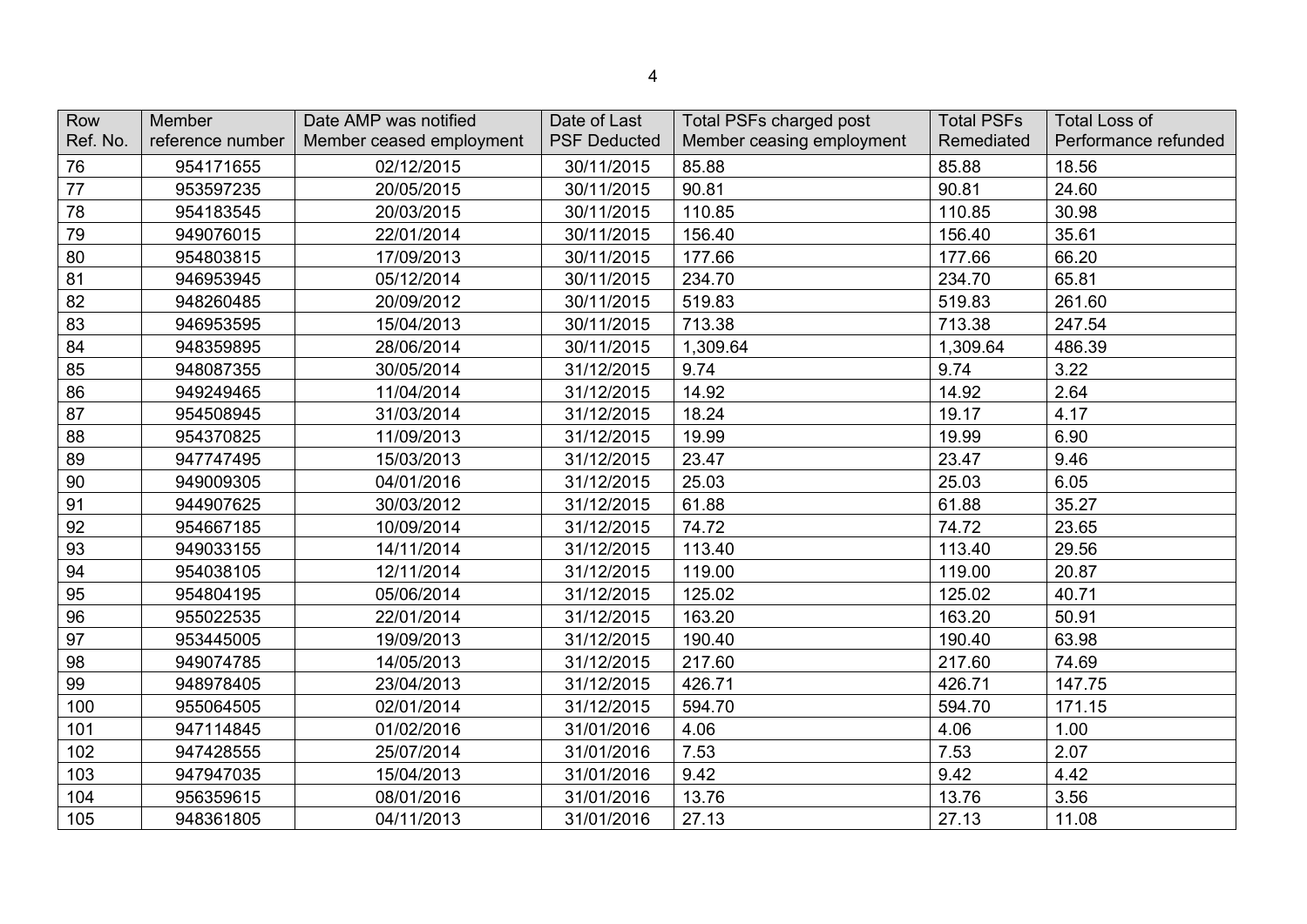| Row<br>Ref. No. | Member<br>reference number | Date AMP was notified<br>Member ceased employment | Date of Last<br><b>PSF Deducted</b> | <b>Total PSFs charged post</b><br>Member ceasing employment | <b>Total PSFs</b><br>Remediated | <b>Total Loss of</b><br>Performance refunded |
|-----------------|----------------------------|---------------------------------------------------|-------------------------------------|-------------------------------------------------------------|---------------------------------|----------------------------------------------|
| 106             | 949262725                  | 22/10/2013                                        | 31/01/2016                          | 37.02                                                       | 37.02                           | 14.29                                        |
| 107             | 947054025                  | 13/01/2012                                        | 31/01/2016                          | 73.25                                                       | 73.25                           | 37.54                                        |
| 108             | 955086245                  | 02/03/2015                                        | 31/01/2016                          | 80.96                                                       | 80.96                           | 17.07                                        |
| 109             | 954100975                  | 08/05/2013                                        | 31/01/2016                          | 84.15                                                       | 84.15                           | 28.02                                        |
| 110             | 955022615                  | 14/07/2014                                        | 31/01/2016                          | 129.20                                                      | 129.20                          | 30.39                                        |
| 111             | 954093985                  | 03/09/2015                                        | 31/01/2016                          | 190.15                                                      | 190.15                          | 45.31                                        |
| 112             | 948543165                  | 22/07/2013                                        | 31/01/2016                          | 210.80                                                      | 210.80                          | 78.33                                        |
| 113             | 953524095                  | 29/05/2014                                        | 31/01/2016                          | 232.05                                                      | 232.05                          | 65.40                                        |
| 114             | 948332605                  | 14/09/2012                                        | 31/01/2016                          | 278.80                                                      | 278.80                          | 138.50                                       |
| 115             | 949697395                  | 18/02/2014                                        | 31/01/2016                          | 448.80                                                      | 448.80                          | 133.98                                       |
| 116             | 955974195                  | 03/02/2016                                        | 29/02/2016                          | 3.68                                                        | 3.68                            | 1.00                                         |
| 117             | 955176885                  | 01/03/2016                                        | 29/02/2016                          | 6.81                                                        | 6.81                            | 1.85                                         |
| 118             | 953516595                  | 14/08/2015                                        | 29/02/2016                          | 7.13                                                        | 7.13                            | 1.83                                         |
| 119             | 954768485                  | 23/09/2014                                        | 29/02/2016                          | 10.41                                                       | 10.41                           | 3.00                                         |
| 120             | 949821875                  | 01/03/2016                                        | 29/02/2016                          | 11.07                                                       | 11.07                           | 2.15                                         |
| 121             | 955577835                  | 27/05/2014                                        | 29/02/2016                          | 14.22                                                       | 14.22                           | 3.75                                         |
| 122             | 953576085                  | 09/12/2014                                        | 29/02/2016                          | 25.17                                                       | 25.17                           | 5.50                                         |
| 123             | 954509625                  | 18/06/2013                                        | 29/02/2016                          | 26.97                                                       | 26.97                           | 7.05                                         |
| 124             | 949623735                  | 14/03/2013                                        | 29/02/2016                          | 29.18                                                       | 29.18                           | 10.88                                        |
| 125             | 955224675                  | 26/06/2015                                        | 29/02/2016                          | 32.69                                                       | 32.69                           | 8.69                                         |
| 126             | 953465795                  | 29/05/2014                                        | 29/02/2016                          | 33.15                                                       | 55.25                           | 16.46                                        |
| 127             | 955165495                  | 08/10/2013                                        | 29/02/2016                          | 79.94                                                       | 79.94                           | 21.47                                        |
| 128             | 955621335                  | 30/06/2014                                        | 29/02/2016                          | 97.31                                                       | 102.16                          | 31.99                                        |
| 129             | 949262635                  | 22/10/2013                                        | 29/02/2016                          | 124.33                                                      | 124.33                          | 48.22                                        |
| 130             | 955664735                  | 26/07/2016                                        | 29/02/2016                          | 136.00                                                      | 136.00                          | 31.82                                        |
| 131             | 949262615                  | 09/12/2014                                        | 29/02/2016                          | 136.61                                                      | 136.61                          | 44.25                                        |
| 132             | 954804175                  | 05/06/2014                                        | 29/02/2016                          | 138.18                                                      | 138.18                          | 38.24                                        |
| 133             | 954803855                  | 05/06/2014                                        | 29/02/2016                          | 138.18                                                      | 138.18                          | 38.21                                        |
| 134             | 949262685                  | 04/04/2014                                        | 29/02/2016                          | 154.49                                                      | 154.49                          | 53.02                                        |
| 135             | 955895115                  | 15/10/2014                                        | 29/02/2016                          | 194.74                                                      | 194.74                          | 51.28                                        |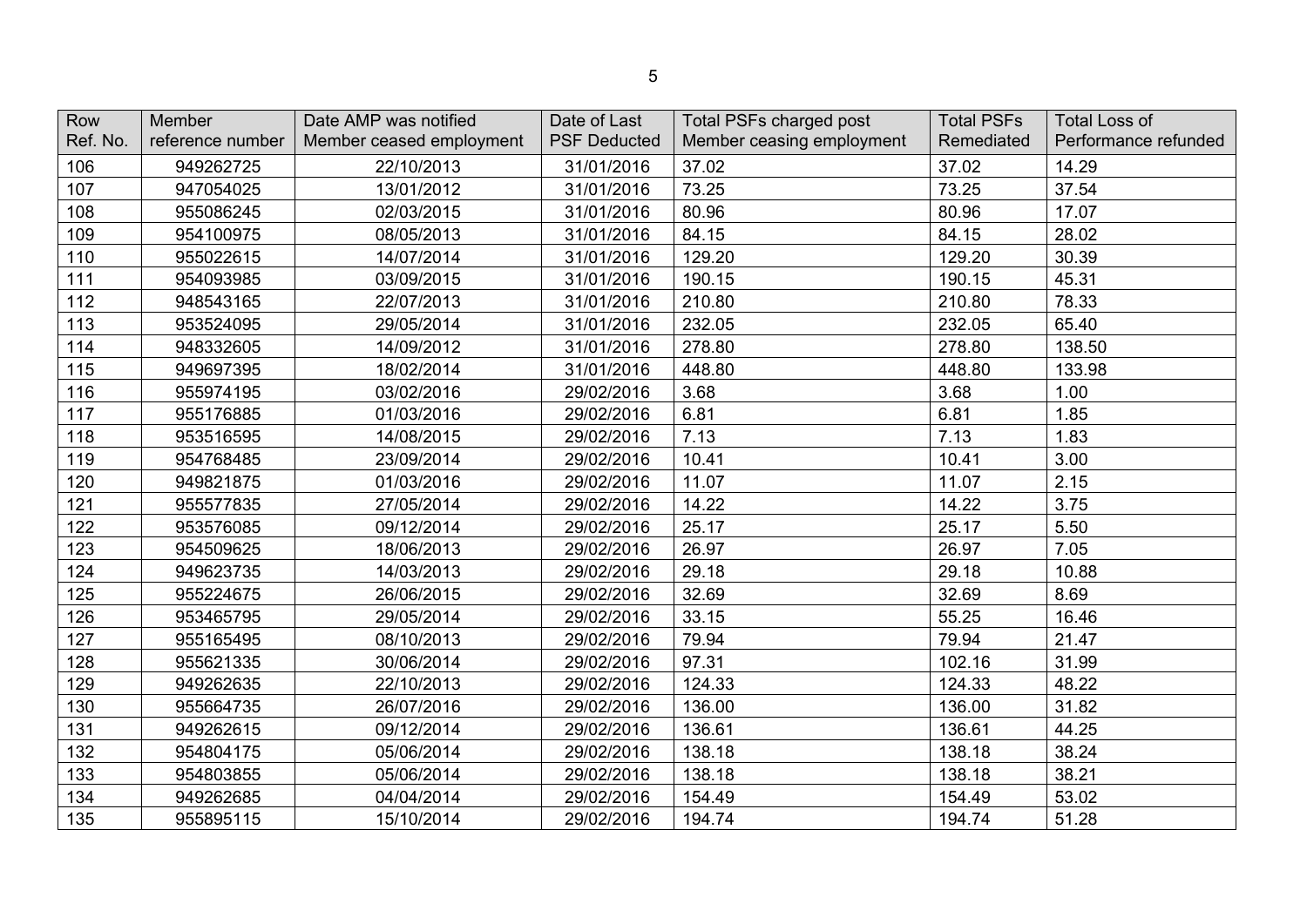| Row<br>Ref. No. | Member<br>reference number | Date AMP was notified<br>Member ceased employment | Date of Last<br><b>PSF Deducted</b> | <b>Total PSFs charged post</b><br>Member ceasing employment | <b>Total PSFs</b><br>Remediated | <b>Total Loss of</b><br>Performance refunded |
|-----------------|----------------------------|---------------------------------------------------|-------------------------------------|-------------------------------------------------------------|---------------------------------|----------------------------------------------|
| 136             | 949496135                  | 29/05/2014                                        | 29/02/2016                          | 209.95                                                      | 232.05                          | 82.26                                        |
| 137             | 954759075                  | 29/05/2014                                        | 29/02/2016                          | 209.95                                                      | 232.05                          | 65.68                                        |
| 138             | 956612285                  | 29/05/2014                                        | 29/02/2016                          | 209.95                                                      | 232.05                          | 58.19                                        |
| 139             | 954804035                  | 20/06/2013                                        | 29/02/2016                          | 217.14                                                      | 217.14                          | 68.80                                        |
| 140             | 947732045                  | 29/05/2014                                        | 29/02/2016                          | 218.55                                                      | 232.05                          | 65.65                                        |
| 141             | 947732025                  | 29/05/2014                                        | 29/02/2016                          | 221.00                                                      | 221.00                          | 72.95                                        |
| 142             | 947731905                  | 29/05/2014                                        | 29/02/2016                          | 221.00                                                      | 221.00                          | 71.63                                        |
| 143             | 956118675                  | 03/06/2014                                        | 29/02/2016                          | 233.60                                                      | 233.60                          | 70.98                                        |
| 144             | 949262595                  | 19/06/2014                                        | 29/02/2016                          | 254.91                                                      | 254.91                          | 70.56                                        |
| 145             | 947732065                  | 18/07/2013                                        | 29/02/2016                          | 320.45                                                      | 342.55                          | 131.27                                       |
| 146             | 949031545                  | 10/09/2012                                        | 29/02/2016                          | 329.51                                                      | 329.51                          | 136.14                                       |
| 147             | 948052755                  | 15/04/2013                                        | 29/02/2016                          | 353.60                                                      | 375.70                          | 114.11                                       |
| 148             | 947956545                  | 01/10/2014                                        | 29/02/2016                          | 354.81                                                      | 354.81                          | 79.53                                        |
| 149             | 947731985                  | 09/04/2013                                        | 29/02/2016                          | 364.65                                                      | 364.65                          | 161.05                                       |
| 150             | 947731765                  | 09/04/2013                                        | 29/02/2016                          | 375.70                                                      | 375.70                          | 132.87                                       |
| 151             | 947032815                  | 28/07/2011                                        | 29/02/2016                          | 453.60                                                      | 453.60                          | 270.47                                       |
| 152             | 955621445                  | 26/06/2014                                        | 29/02/2016                          | 469.93                                                      | 469.93                          | 129.61                                       |
| 153             | 947405645                  | 13/02/2012                                        | 29/02/2016                          | 477.55                                                      | 477.55                          | 230.13                                       |
| 154             | 947956515                  | 03/09/2014                                        | 29/02/2016                          | 531.79                                                      | 531.79                          | 132.49                                       |
| 155             | 949262545                  | 19/06/2014                                        | 29/02/2016                          | 628.56                                                      | 628.56                          | 174.04                                       |
| 156             | 955973775                  | 03/02/2016                                        | 31/03/2016                          | 7.36                                                        | 7.36                            | 1.97                                         |
| 157             | 948271145                  | 24/03/2016                                        | 31/03/2016                          | 16.35                                                       | 16.35                           | 4.22                                         |
| 158             | 953597455                  | 01/07/2014                                        | 31/03/2016                          | 43.28                                                       | 43.28                           | 12.07                                        |
| 159             | 955165485                  | 08/10/2013                                        | 31/03/2016                          | 72.94                                                       | 72.94                           | 24.15                                        |
| 160             | 947900445                  | 07/04/2015                                        | 31/03/2016                          | 97.20                                                       | 97.20                           | 24.58                                        |
| 161             | 948978145                  | 18/11/2013                                        | 31/03/2016                          | 101.13                                                      | 101.13                          | 32.96                                        |
| 162             | 946639705                  | 01/09/2011                                        | 31/03/2016                          | 105.42                                                      | 105.42                          | 45.81                                        |
| 163             | 945154575                  | 06/12/2011                                        | 31/03/2016                          | 137.20                                                      | 137.20                          | 51.12                                        |
| 164             | 955919885                  | 22/01/2014                                        | 31/03/2016                          | 183.60                                                      | 183.60                          | 65.77                                        |
| 165             | 949074855                  | 22/07/2013                                        | 31/03/2016                          | 224.40                                                      | 224.40                          | 98.71                                        |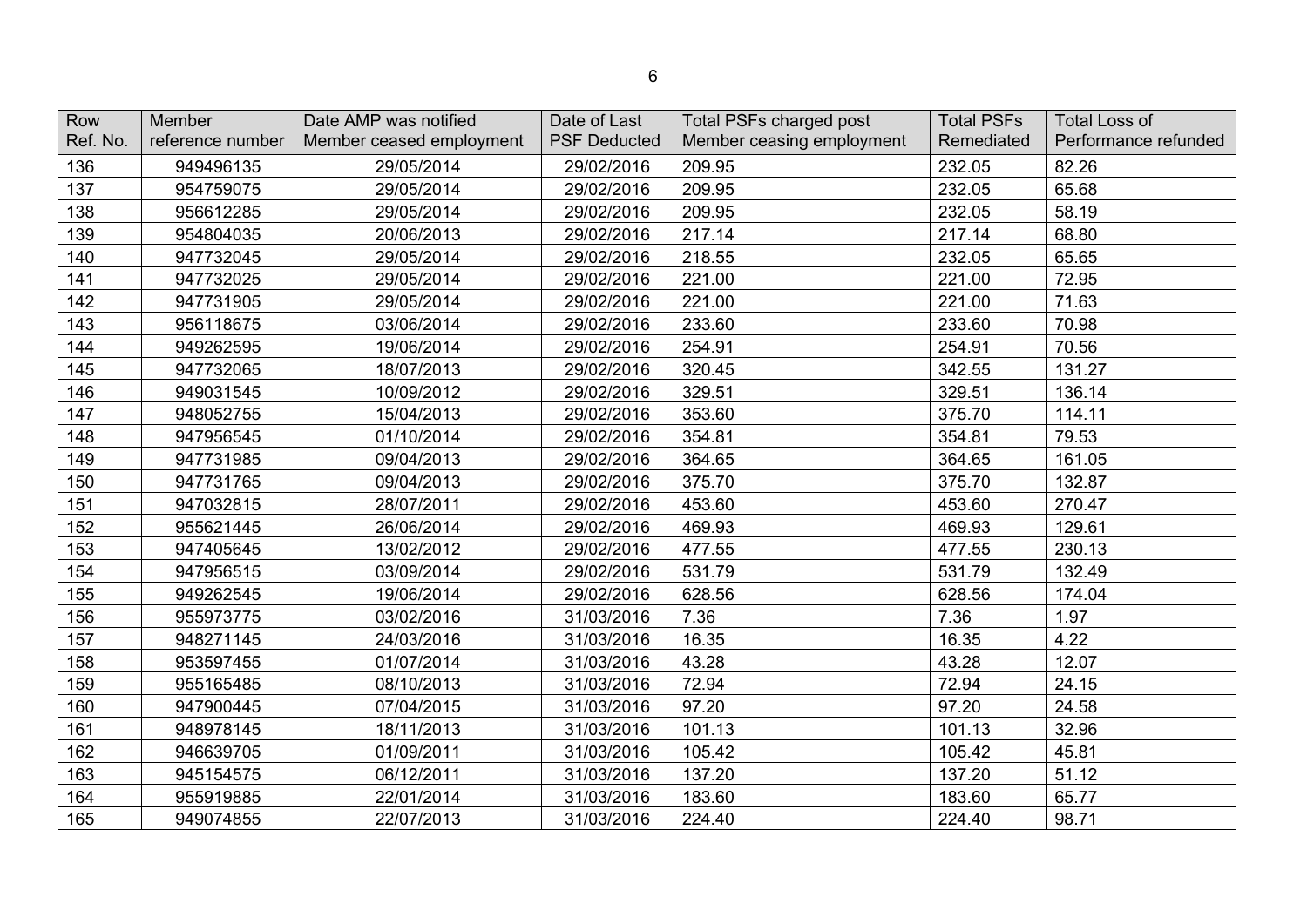| Row<br>Ref. No. | Member<br>reference number | Date AMP was notified<br>Member ceased employment | Date of Last<br><b>PSF Deducted</b> | <b>Total PSFs charged post</b><br>Member ceasing employment | <b>Total PSFs</b><br>Remediated | <b>Total Loss of</b><br>Performance refunded |
|-----------------|----------------------------|---------------------------------------------------|-------------------------------------|-------------------------------------------------------------|---------------------------------|----------------------------------------------|
|                 |                            |                                                   |                                     |                                                             |                                 |                                              |
| 166             | 945787315                  | 16/12/2011                                        | 31/03/2016                          | 593.98                                                      | 588.19                          | 288.53                                       |
| 167             | 947407705                  | 26/09/2012                                        | 31/03/2016                          | 1,015.92                                                    | 1,015.92                        | 399.23                                       |
| 168             | 953402705                  | 02/05/2016                                        | 30/04/2016                          | 5.36                                                        | 5.36                            | 1.28                                         |
| 169             | 953991545                  | 15/12/2015                                        | 30/04/2016                          | 9.12                                                        | 9.12                            | 2.51                                         |
| 170             | 957334255                  | 07/04/2015                                        | 30/04/2016                          | 16.51                                                       | 16.51                           | 3.24                                         |
| 171             | 956224105                  | 02/05/2016                                        | 30/04/2016                          | 18.40                                                       | 18.40                           | 3.95                                         |
| 172             | 946657695                  | 12/05/2016                                        | 30/04/2016                          | 31.51                                                       | 31.51                           | 9.41                                         |
| 173             | 947640385                  | 03/04/2014                                        | 30/04/2016                          | 40.98                                                       | 40.98                           | 12.71                                        |
| 174             | 956713785                  | 19/10/2015                                        | 30/04/2016                          | 64.66                                                       | 64.66                           | 17.64                                        |
| 175             | 957334345                  | 07/04/2015                                        | 30/04/2016                          | 73.66                                                       | 73.66                           | 24.07                                        |
| 176             | 955064695                  | 12/08/2015                                        | 30/04/2016                          | 91.18                                                       | 91.18                           | 25.26                                        |
| 177             | 954093795                  | 30/08/2013                                        | 30/04/2016                          | 96.54                                                       | 96.54                           | 33.58                                        |
| 178             | 949495875                  | 10/12/2013                                        | 30/04/2016                          | 127.31                                                      | 127.31                          | 39.85                                        |
| 179             | 949147685                  | 13/05/2013                                        | 30/04/2016                          | 244.80                                                      | 244.80                          | 86.98                                        |
| 180             | 947032785                  | 03/01/2013                                        | 30/04/2016                          | 324.00                                                      | 324.00                          | 106.93                                       |
| 181             | 947407415                  | 28/06/2012                                        | 30/04/2016                          | 3,152.59                                                    | 3,152.59                        | 1,295.59                                     |
| 182             | 955160635                  | 16/10/2015                                        | 31/05/2016                          | 4.09                                                        | 4.09                            | 1.25                                         |
| 183             | 949726245                  | 26/04/2016                                        | 31/05/2016                          | 7.84                                                        | 7.84                            | 2.03                                         |
| 184             | 947455825                  | 21/03/2014                                        | 31/05/2016                          | 11.89                                                       | 11.89                           | 2.64                                         |
| 185             | 949141435                  | 23/10/2012                                        | 31/05/2016                          | 13.03                                                       | 13.03                           | 4.24                                         |
| 186             | 957545875                  | 01/06/2016                                        | 31/05/2016                          | 33.10                                                       | 33.10                           | 8.76                                         |
| 187             | 947257095                  | 11/01/2013                                        | 31/05/2016                          | 52.06                                                       | 52.06                           | 18.28                                        |
| 188             | 948721125                  | 15/06/2017                                        | 31/05/2016                          | 54.74                                                       | 60.05                           | 17.45                                        |
| 189             | 948624875                  | 07/11/2014                                        | 31/05/2016                          | 71.28                                                       | 71.28                           | 19.51                                        |
| 190             | 955064395                  | 17/02/2016                                        | 31/05/2016                          | 111.83                                                      | 111.83                          | 27.27                                        |
| 191             | 955273095                  | 29/04/2016                                        | 31/05/2016                          | 136.43                                                      | 136.43                          | 31.21                                        |
| 192             | 954669995                  | 14/06/2013                                        | 31/05/2016                          | 153.00                                                      | 153.00                          | 51.54                                        |
| 193             | 946798255                  | 17/06/2016                                        | 31/05/2016                          | 169.31                                                      | 169.31                          | 43.99                                        |
| 194             | 947666215                  | 01/06/2016                                        | 31/05/2016                          | 173.22                                                      | 173.22                          | 38.01                                        |
| 195             | 955303895                  | 10/06/2016                                        | 31/05/2016                          | 185.91                                                      | 185.91                          | 64.91                                        |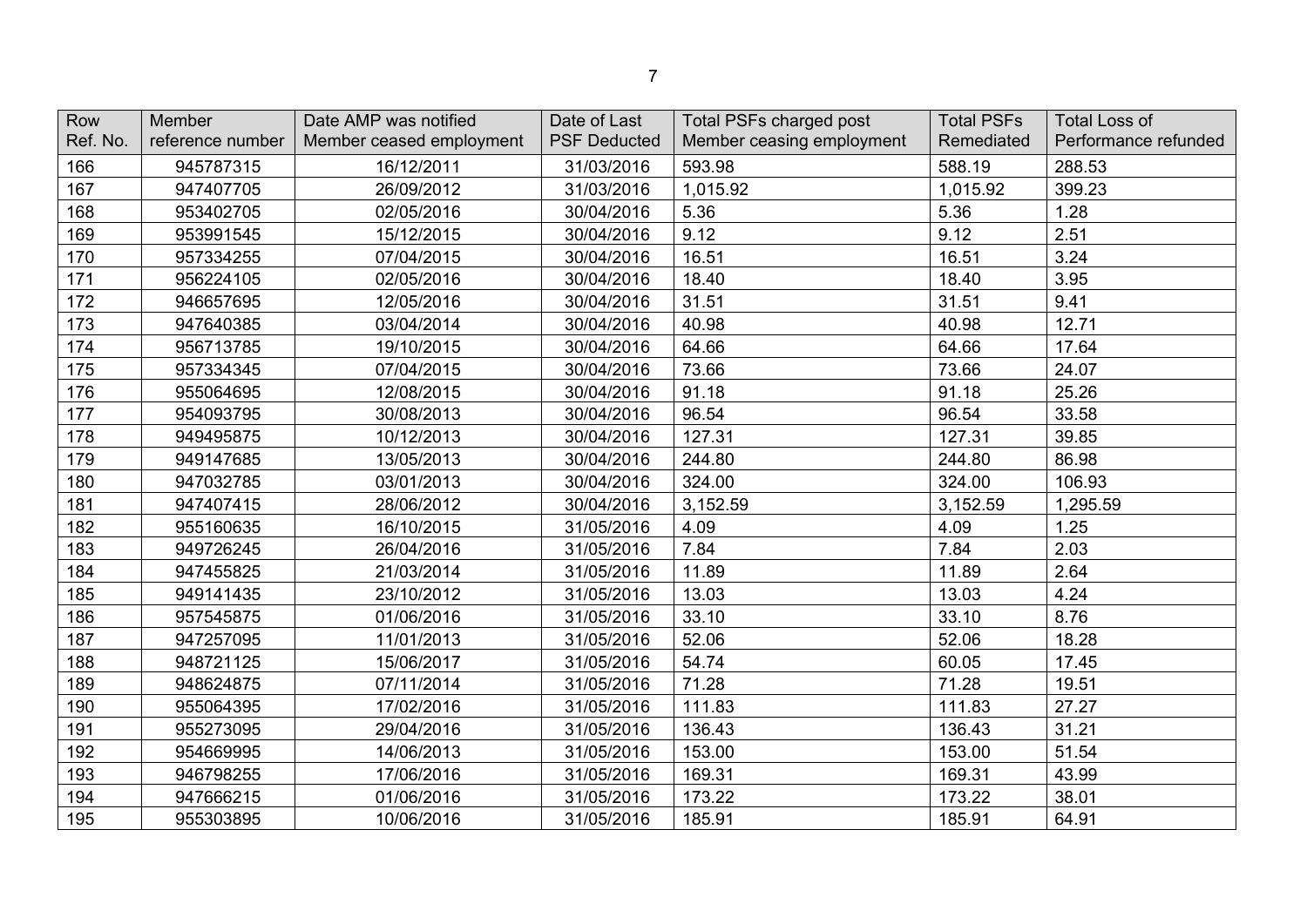| Row<br>Ref. No. | Member<br>reference number | Date AMP was notified<br>Member ceased employment | Date of Last<br><b>PSF Deducted</b> | <b>Total PSFs charged post</b><br>Member ceasing employment | <b>Total PSFs</b><br>Remediated | <b>Total Loss of</b><br>Performance refunded |
|-----------------|----------------------------|---------------------------------------------------|-------------------------------------|-------------------------------------------------------------|---------------------------------|----------------------------------------------|
| 196             | 953610665                  | 15/04/2014                                        | 31/05/2016                          | 213.80                                                      | 213.80                          | 60.85                                        |
| 197             | 948542645                  | 27/03/2013                                        | 31/05/2016                          | 265.20                                                      | 265.20                          | 100.57                                       |
| 198             | 945681145                  | 28/09/2011                                        | 31/05/2016                          | 290.06                                                      | 290.06                          | 160.27                                       |
| 199             | 956623205                  | 02/06/2016                                        | 31/05/2016                          | 301.17                                                      | 301.17                          | 164.48                                       |
| 200             | 947364425                  | 29/02/2012                                        | 31/05/2016                          | 375.36                                                      | 382.72                          | 162.82                                       |
| 201             | 947364075                  | 13/02/2012                                        | 31/05/2016                          | 382.72                                                      | 382.72                          | 170.41                                       |
| 202             | 947407365                  | 11/11/2011                                        | 31/05/2016                          | 406.77                                                      | 406.77                          | 193.91                                       |
| 203             | 947907035                  | 01/06/2016                                        | 31/05/2016                          | 692.83                                                      | 1,385.66                        | 547.20                                       |
| 204             | 954303415                  | 08/07/2016                                        | 30/06/2016                          | 127.23                                                      | 127.23                          | 41.24                                        |
| 205             | 946922745                  | 13/05/2013                                        | 30/06/2016                          | 147.82                                                      | 147.82                          | 58.26                                        |
| 206             | 948542815                  | 27/07/2016                                        | 30/06/2016                          | 149.60                                                      | 149.60                          | 44.57                                        |
| 207             | 946716865                  | 14/02/2013                                        | 30/06/2016                          | 159.49                                                      | 159.49                          | 60.82                                        |
| 208             | 954370925                  | 04/09/2014                                        | 30/06/2016                          | 335.74                                                      | 327.14                          | 110.61                                       |
| 209             | 948332585                  | 10/05/2012                                        | 30/06/2016                          | 340.00                                                      | 340.00                          | 157.99                                       |
| 210             | 953511645                  | 01/05/2013                                        | 30/06/2016                          | 710.60                                                      | 710.60                          | 299.63                                       |
| 211             | 954460995                  | 08/07/2016                                        | 30/06/2016                          | 971.33                                                      | 971.33                          | 302.91                                       |
| 212             | 947955835                  | 18/09/2012                                        | 30/06/2016                          | 1,128.51                                                    | 1,322.89                        | 565.65                                       |
| 213             | 954799245                  | 20/06/2016                                        | 31/07/2016                          | 1.19                                                        | 1.19                            | 0.16                                         |
| 214             | 954799235                  | 21/09/2016                                        | 31/07/2016                          | 1.22                                                        | 1.22                            | 0.25                                         |
| 215             | 956074295                  | 22/04/2016                                        | 31/07/2016                          | 2.24                                                        | 2.24                            | 0.44                                         |
| 216             | 953707595                  | 28/04/2017                                        | 31/07/2016                          | 3.79                                                        | 3.79                            | 1.17                                         |
| 217             | 955257135                  | 03/05/2016                                        | 31/07/2016                          | 4.20                                                        | 4.20                            | 1.01                                         |
| 218             | 955473775                  | 13/04/2015                                        | 31/07/2016                          | 4.95                                                        | 4.95                            | 0.82                                         |
| 219             | 954757895                  | 14/08/2015                                        | 31/07/2016                          | 5.17                                                        | 5.17                            | 0.85                                         |
| 220             | 955187945                  | 21/10/2014                                        | 31/07/2016                          | 5.29                                                        | 5.29                            | 1.51                                         |
| 221             | 948425345                  | 06/04/2016                                        | 31/07/2016                          | 5.91                                                        | 5.91                            | 0.85                                         |
| 222             | 948849545                  | 18/05/2015                                        | 31/07/2016                          | 6.05                                                        | 6.05                            | 1.43                                         |
| 223             | 954125805                  | 08/10/2015                                        | 31/07/2016                          | 6.43                                                        | 6.43                            | 1.04                                         |
| 224             | 954303815                  | 26/10/2015                                        | 31/07/2016                          | 7.06                                                        | 7.06                            | 1.51                                         |
| 225             | 947478895                  | 22/06/2016                                        | 31/07/2016                          | 7.30                                                        | 8.39                            | 2.40                                         |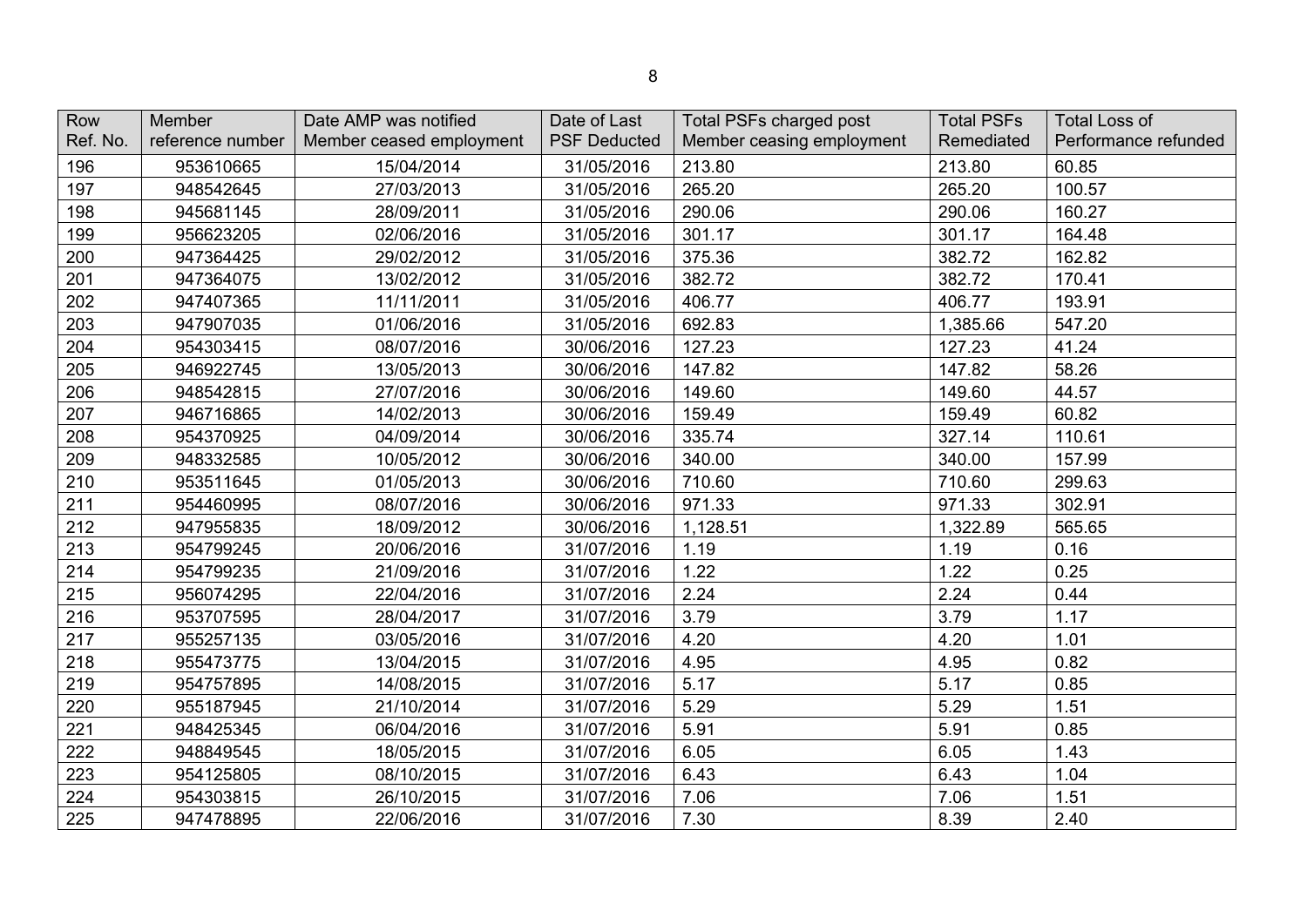| Row<br>Ref. No. | Member<br>reference number | Date AMP was notified<br>Member ceased employment | Date of Last<br><b>PSF Deducted</b> | <b>Total PSFs charged post</b><br>Member ceasing employment | <b>Total PSFs</b><br>Remediated | <b>Total Loss of</b><br>Performance refunded |
|-----------------|----------------------------|---------------------------------------------------|-------------------------------------|-------------------------------------------------------------|---------------------------------|----------------------------------------------|
| 226             | 948974735                  | 21/03/2014                                        | 31/07/2016                          | 7.83                                                        | 7.83                            | 1.75                                         |
| 227             | 948180085                  | 27/03/2015                                        | 31/07/2016                          | 8.05                                                        | 8.05                            | 1.33                                         |
| 228             | 953492885                  | 11/06/2014                                        | 31/07/2016                          | 8.09                                                        | 8.09                            | 2.10                                         |
| 229             | 955806265                  | 29/07/2016                                        | 31/07/2016                          | 8.50                                                        | 8.50                            | 1.64                                         |
| 230             | 948975645                  | 30/03/2016                                        | 31/07/2016                          | 8.74                                                        | 8.74                            | 1.53                                         |
| 231             | 954121835                  | 05/12/2014                                        | 31/07/2016                          | 8.89                                                        | 8.89                            | 2.72                                         |
| 232             | 954767995                  | 05/12/2014                                        | 31/07/2016                          | 8.96                                                        | 8.96                            | 2.65                                         |
| 233             | 953932585                  | 14/08/2015                                        | 31/07/2016                          | 9.00                                                        | 9.00                            | 1.48                                         |
| 234             | 954303425                  | 18/06/2018                                        | 31/07/2016                          | 9.41                                                        | 9.41                            | 2.68                                         |
| 235             | 948425335                  | 06/04/2016                                        | 31/07/2016                          | 9.75                                                        | 9.75                            | 2.09                                         |
| 236             | 953707135                  | 13/02/2015                                        | 31/07/2016                          | 10.03                                                       | 10.03                           | 2.09                                         |
| 237             | 949294775                  | 02/08/2016                                        | 31/07/2016                          | 10.62                                                       | 10.62                           | 2.69                                         |
| 238             | 953914685                  | 02/10/2013                                        | 31/07/2016                          | 12.71                                                       | 12.71                           | 4.93                                         |
| 239             | 948974685                  | 04/10/2013                                        | 31/07/2016                          | 12.73                                                       | 12.73                           | 3.64                                         |
| 240             | 949651645                  | 27/06/2017                                        | 31/07/2016                          | 12.88                                                       | 12.88                           | 3.57                                         |
| 241             | 949075155                  | 18/02/2015                                        | 31/07/2016                          | 13.21                                                       | 13.21                           | 2.77                                         |
| 242             | 948978445                  | 18/07/2016                                        | 31/07/2016                          | 13.34                                                       | 13.34                           | 3.16                                         |
| 243             | 948202405                  | 29/06/2016                                        | 31/07/2016                          | 14.61                                                       | 14.61                           | 2.59                                         |
| 244             | 947880275                  | 18/07/2017                                        | 31/07/2016                          | 14.73                                                       | 14.73                           | 2.52                                         |
| 245             | 949645435                  | 18/03/2014                                        | 31/07/2016                          | 14.87                                                       | 14.87                           | 5.26                                         |
| 246             | 949258115                  | 21/08/2012                                        | 31/07/2016                          | 15.21                                                       | 15.21                           | 4.92                                         |
| 247             | 949426745                  | 11/03/2013                                        | 31/07/2016                          | 16.42                                                       | 16.42                           | 5.86                                         |
| 248             | 949337125                  | 20/03/2015                                        | 31/07/2016                          | 17.76                                                       | 17.76                           | 3.71                                         |
| 249             | 953965165                  | 24/12/2013                                        | 31/07/2016                          | 17.82                                                       | 17.82                           | 4.97                                         |
| 250             | 954377005                  | 28/01/2015                                        | 31/07/2016                          | 17.93                                                       | 17.93                           | 4.39                                         |
| 251             | 956018905                  | 16/09/2014                                        | 31/07/2016                          | 18.23                                                       | 18.23                           | 3.14                                         |
| 252             | 949035885                  | 22/06/2016                                        | 31/07/2016                          | 19.40                                                       | 19.40                           | 5.65                                         |
| 253             | 947258515                  | 08/10/2015                                        | 31/07/2016                          | 19.44                                                       | 19.44                           | 5.88                                         |
| 254             | 947515535                  | 13/02/2015                                        | 31/07/2016                          | 19.62                                                       | 19.62                           | 4.81                                         |
| 255             | 955160375                  | 03/05/2016                                        | 31/07/2016                          | 19.64                                                       | 19.64                           | 4.03                                         |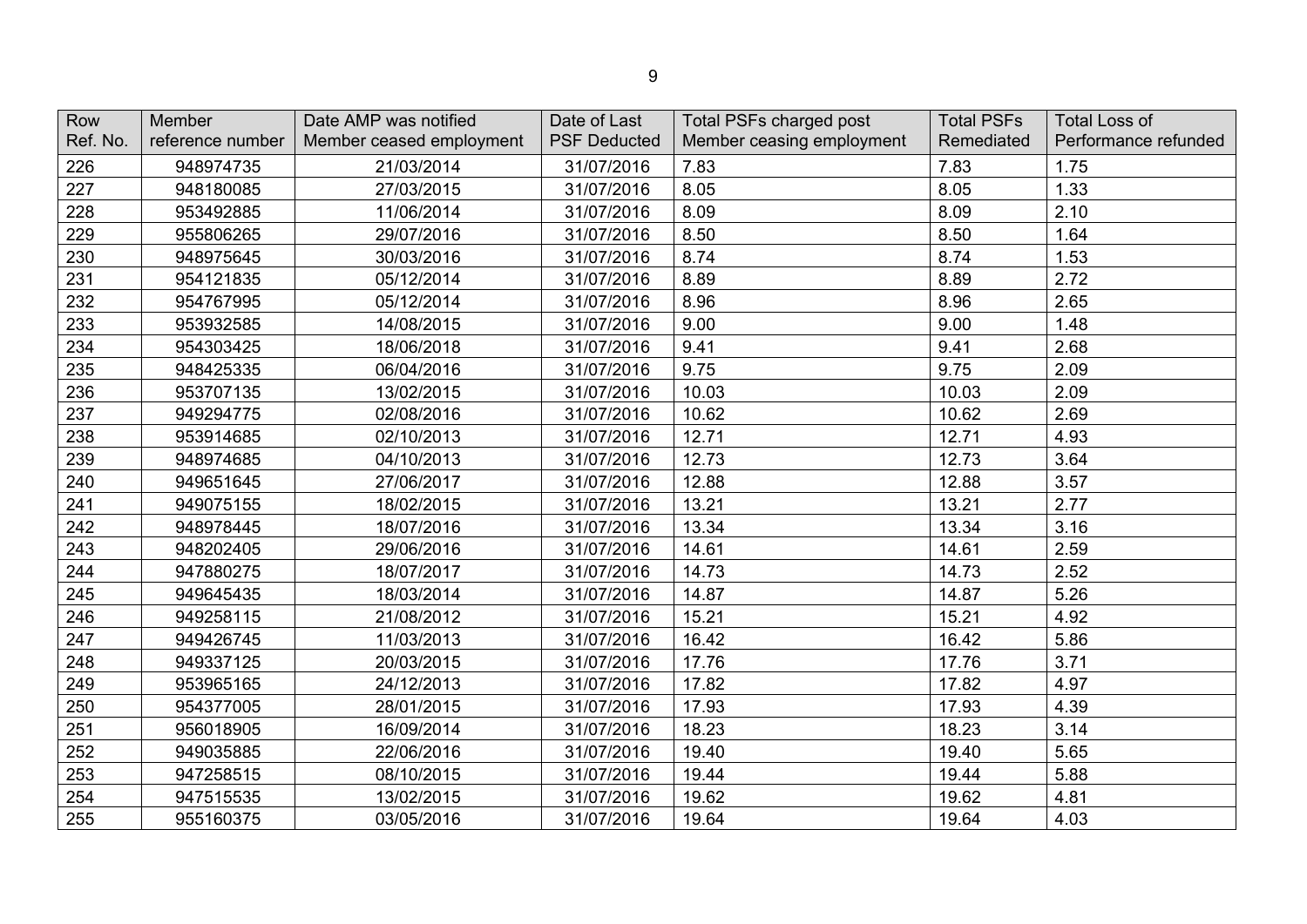| Row<br>Ref. No. | Member<br>reference number | Date AMP was notified<br>Member ceased employment | Date of Last<br><b>PSF Deducted</b> | Total PSFs charged post<br>Member ceasing employment | <b>Total PSFs</b><br>Remediated | <b>Total Loss of</b><br>Performance refunded |
|-----------------|----------------------------|---------------------------------------------------|-------------------------------------|------------------------------------------------------|---------------------------------|----------------------------------------------|
| 256             | 946639505                  | 24/05/2012                                        | 31/07/2016                          | 20.14                                                | 20.14                           | 7.00                                         |
| 257             | 954993105                  | 18/05/2015                                        | 31/07/2016                          | 20.81                                                | 20.81                           | 4.95                                         |
| 258             | 945031645                  | 03/03/2015                                        | 31/07/2016                          | 22.02                                                | 22.02                           | 5.60                                         |
| 259             | 955973845                  | 03/02/2016                                        | 31/07/2016                          | 22.08                                                | 22.08                           | 6.56                                         |
| 260             | 947955955                  | 19/02/2013                                        | 31/07/2016                          | 22.26                                                | 22.26                           | 9.90                                         |
| 261             | 947317005                  | 19/01/2012                                        | 31/07/2016                          | 22.90                                                | 22.90                           | 7.61                                         |
| 262             | 946639675                  | 02/08/2012                                        | 31/07/2016                          | 23.63                                                | 24.14                           | 8.84                                         |
| 263             | 953410545                  | 18/05/2013                                        | 31/07/2016                          | 23.98                                                | 23.98                           | 11.52                                        |
| 264             | 949567715                  | 13/10/2017                                        | 31/07/2016                          | 23.99                                                | 23.99                           | 6.94                                         |
| 265             | 949279605                  | 18/09/2012                                        | 31/07/2016                          | 24.47                                                | 24.47                           | 8.23                                         |
| 266             | 954110315                  | 21/08/2014                                        | 31/07/2016                          | 25.03                                                | 25.03                           | 6.45                                         |
| 267             | 948584545                  | 23/04/2014                                        | 31/07/2016                          | 25.13                                                | 25.13                           | 7.89                                         |
| 268             | 955122195                  | 18/12/2013                                        | 31/07/2016                          | 25.36                                                | 25.36                           | 6.22                                         |
| 269             | 955694105                  | 30/06/2015                                        | 31/07/2016                          | 26.12                                                | 26.12                           | 6.93                                         |
| 270             | 949124585                  | 23/04/2014                                        | 31/07/2016                          | 26.32                                                | 26.32                           | 7.43                                         |
| 271             | 949444875                  | 17/11/2015                                        | 31/07/2016                          | 26.42                                                | 26.42                           | 4.31                                         |
| 272             | 947425335                  | 28/06/2016                                        | 31/07/2016                          | 26.96                                                | 26.96                           | 7.84                                         |
| 273             | 947258595                  | 15/07/2012                                        | 31/07/2016                          | 27.18                                                | 27.18                           | 13.63                                        |
| 274             | 948539195                  | 16/04/2013                                        | 31/07/2016                          | 27.27                                                | 27.27                           | 6.91                                         |
| 275             | 948475285                  | 27/03/2013                                        | 31/07/2016                          | 27.45                                                | 27.45                           | 7.21                                         |
| 276             | 948350285                  | 13/08/2013                                        | 31/07/2016                          | 27.70                                                | 27.70                           | 7.50                                         |
| 277             | 949081985                  | 01/02/2013                                        | 31/07/2016                          | 27.76                                                | 30.67                           | 12.42                                        |
| 278             | 954093835                  | 05/11/2013                                        | 31/07/2016                          | 28.30                                                | 28.30                           | 7.04                                         |
| 279             | 948179095                  | 29/10/2012                                        | 31/07/2016                          | 28.38                                                | 28.38                           | 10.48                                        |
| 280             | 949445235                  | 17/06/2014                                        | 31/07/2016                          | 29.45                                                | 29.45                           | 7.21                                         |
| 281             | 948237975                  | 05/12/2014                                        | 31/07/2016                          | 29.83                                                | 29.83                           | 6.87                                         |
| 282             | 955413845                  | 09/12/2013                                        | 31/07/2016                          | 30.79                                                | 30.79                           | 6.90                                         |
| 283             | 955137245                  | 26/10/2015                                        | 31/07/2016                          | 34.00                                                | 34.00                           | 9.27                                         |
| 284             | 954770615                  | 26/10/2015                                        | 31/07/2016                          | 34.00                                                | 34.00                           | 6.96                                         |
| 285             | 945802055                  | 27/03/2015                                        | 31/07/2016                          | 34.84                                                | 34.84                           | 5.71                                         |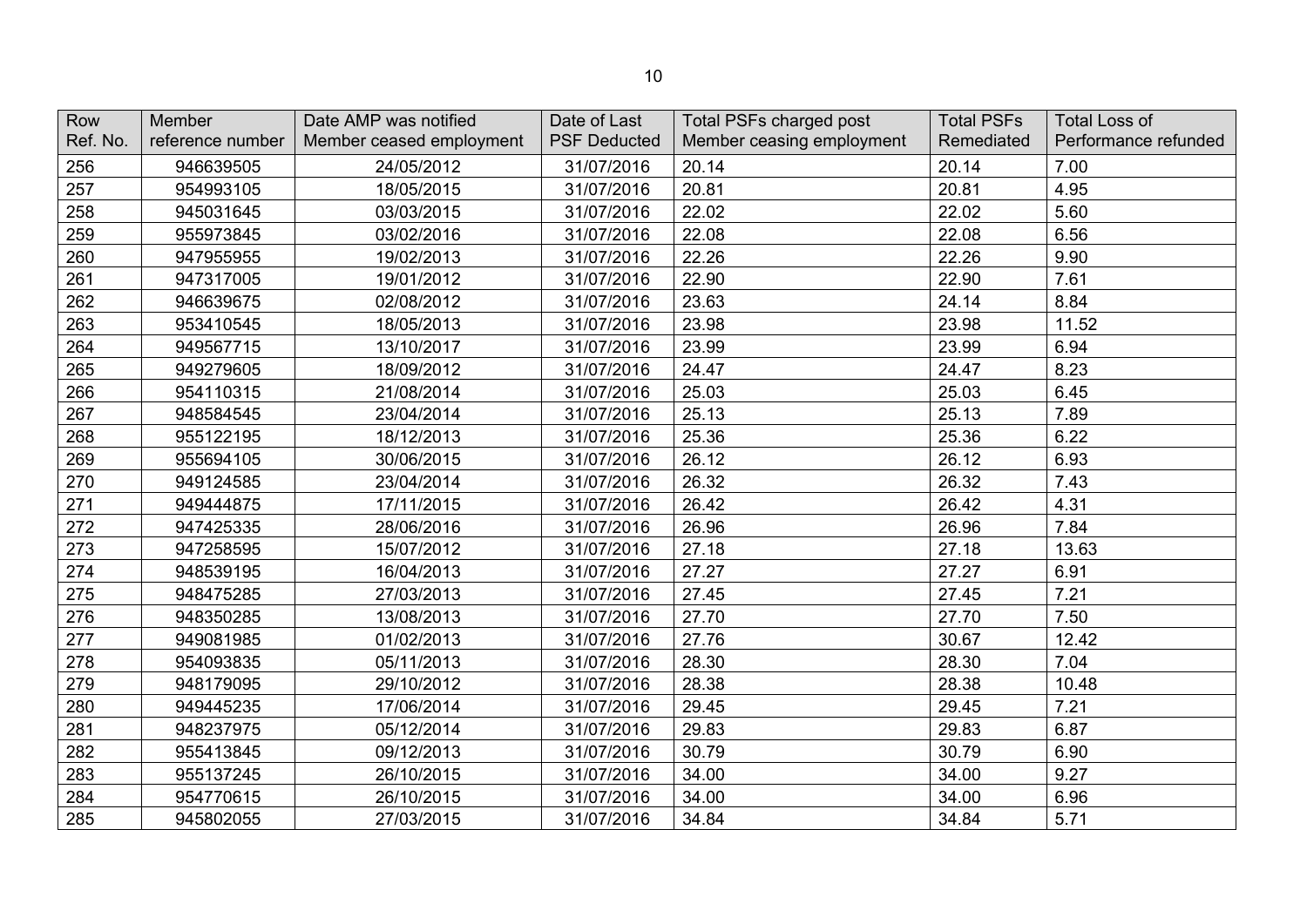| Row<br>Ref. No. | <b>Member</b><br>reference number | Date AMP was notified<br>Member ceased employment | Date of Last<br><b>PSF Deducted</b> | Total PSFs charged post<br>Member ceasing employment | <b>Total PSFs</b><br>Remediated | <b>Total Loss of</b><br>Performance refunded |
|-----------------|-----------------------------------|---------------------------------------------------|-------------------------------------|------------------------------------------------------|---------------------------------|----------------------------------------------|
| 286             | 949116375                         | 31/03/2014                                        | 31/07/2016                          | 35.59                                                | 36.98                           | 13.18                                        |
| 287             | 946953975                         | 02/04/2012                                        | 31/07/2016                          | 35.86                                                | 35.86                           | 17.50                                        |
| 288             | 953577505                         | 24/12/2013                                        | 31/07/2016                          | 36.03                                                | 36.03                           | 7.78                                         |
| 289             | 945802005                         | 27/03/2015                                        | 31/07/2016                          | 37.32                                                | 37.32                           | 8.81                                         |
| 290             | 949075165                         | 19/11/2014                                        | 31/07/2016                          | 37.33                                                | 37.33                           | 9.46                                         |
| 291             | 946953365                         | 05/12/2014                                        | 31/07/2016                          | 37.51                                                | 37.51                           | 9.63                                         |
| 292             | 948931085                         | 01/07/2016                                        | 31/07/2016                          | 37.66                                                | 46.97                           | 9.56                                         |
| 293             | 948929585                         | 17/11/2015                                        | 31/07/2016                          | 37.98                                                | 37.98                           | 6.21                                         |
| 294             | 954623145                         | 24/12/2013                                        | 31/07/2016                          | 38.67                                                | 38.67                           | 11.37                                        |
| 295             | 948111885                         | 15/10/2013                                        | 31/07/2016                          | 39.87                                                | 39.87                           | 11.55                                        |
| 296             | 949325695                         | 10/12/2013                                        | 31/07/2016                          | 40.42                                                | 40.42                           | 10.10                                        |
| 297             | 948978365                         | 07/10/2015                                        | 31/07/2016                          | 40.97                                                | 40.97                           | 12.35                                        |
| 298             | 956763355                         | 07/07/2014                                        | 31/07/2016                          | 41.18                                                | 41.18                           | 10.00                                        |
| 299             | 948421585                         | 05/12/2014                                        | 31/07/2016                          | 41.57                                                | 41.57                           | 12.54                                        |
| 300             | 949443845                         | 19/06/2014                                        | 31/07/2016                          | 41.66                                                | 41.66                           | 7.98                                         |
| 301             | 954183555                         | 15/08/2013                                        | 31/07/2016                          | 42.21                                                | 42.21                           | 15.02                                        |
| 302             | 947258425                         | 13/08/2013                                        | 31/07/2016                          | 42.42                                                | 42.42                           | 10.38                                        |
| 303             | 948971635                         | 31/07/2014                                        | 31/07/2016                          | 42.46                                                | 42.46                           | 12.72                                        |
| 304             | 948111965                         | 15/10/2012                                        | 31/07/2016                          | 42.62                                                | 42.62                           | 17.51                                        |
| 305             | 953984935                         | 08/02/2013                                        | 31/07/2016                          | 44.10                                                | 44.10                           | 14.85                                        |
| 306             | 945775285                         | 11/08/2011                                        | 31/07/2016                          | 44.36                                                | 44.36                           | 16.62                                        |
| 307             | 953577485                         | 11/05/2013                                        | 31/07/2016                          | 44.42                                                | 44.42                           | 14.37                                        |
| 308             | 946953785                         | 18/12/2012                                        | 31/07/2016                          | 44.50                                                | 44.50                           | 14.36                                        |
| 309             | 954178185                         | 20/03/2015                                        | 31/07/2016                          | 44.63                                                | 44.63                           | 12.36                                        |
| 310             | 953991535                         | 12/10/2012                                        | 31/07/2016                          | 44.78                                                | 44.78                           | 14.91                                        |
| 311             | 955070665                         | 10/12/2013                                        | 31/07/2016                          | 44.95                                                | 44.95                           | 10.18                                        |
| 312             | 954110135                         | 21/08/2014                                        | 31/07/2016                          | 45.46                                                | 45.46                           | 8.29                                         |
| 313             | 948571155                         | 08/01/2013                                        | 31/07/2016                          | 45.64                                                | 45.64                           | 20.64                                        |
| 314             | 949713955                         | 11/12/2012                                        | 31/07/2016                          | 46.61                                                | 46.61                           | 15.58                                        |
| 315             | 946508785                         | 10/10/2013                                        | 31/07/2016                          | 46.93                                                | 46.93                           | 13.62                                        |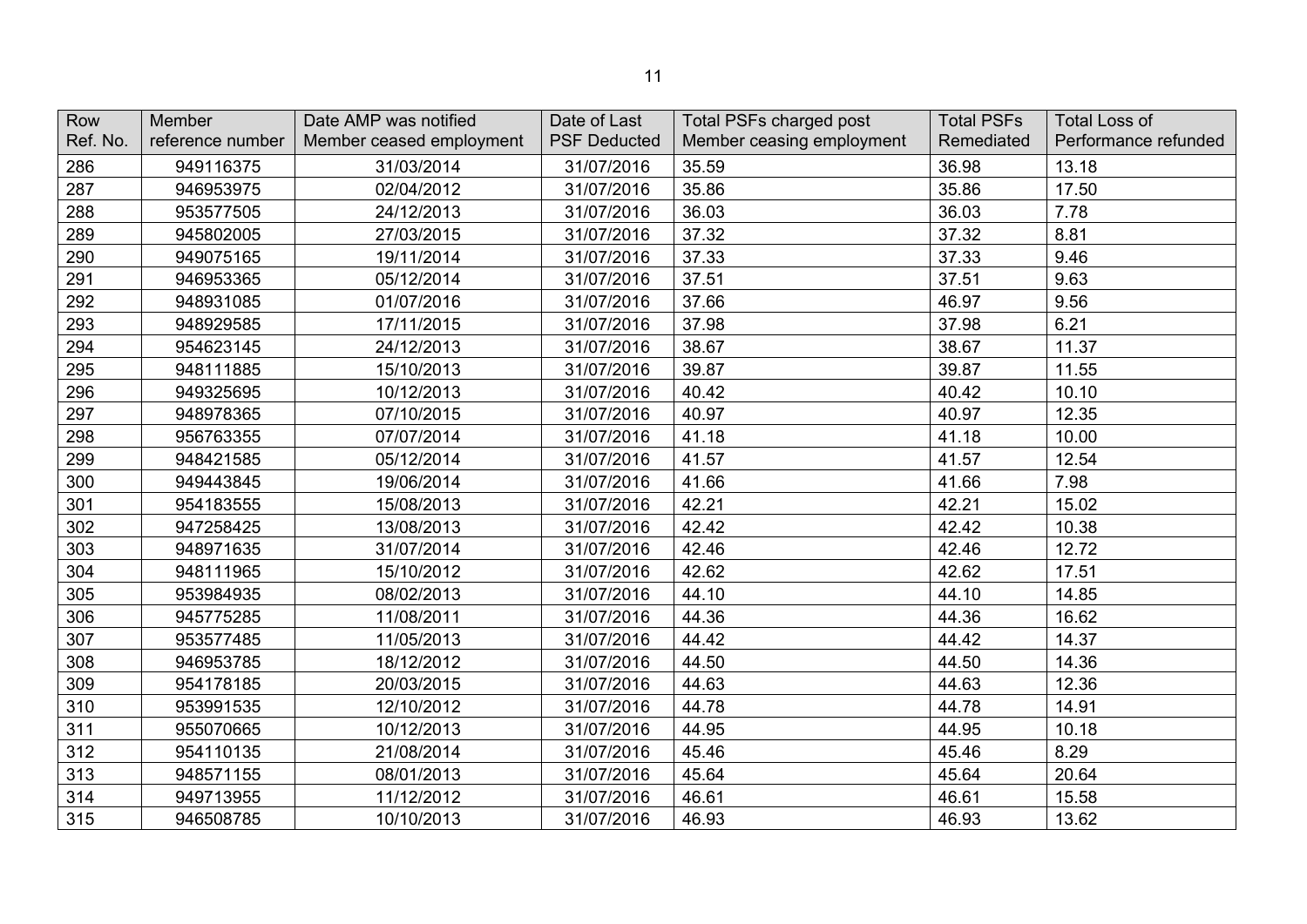| Row<br>Ref. No. | Member<br>reference number | Date AMP was notified<br>Member ceased employment | Date of Last<br><b>PSF Deducted</b> | <b>Total PSFs charged post</b><br>Member ceasing employment | <b>Total PSFs</b><br>Remediated | <b>Total Loss of</b><br>Performance refunded |
|-----------------|----------------------------|---------------------------------------------------|-------------------------------------|-------------------------------------------------------------|---------------------------------|----------------------------------------------|
| 316             | 954265305                  | 28/10/2014                                        | 31/07/2016                          | 47.51                                                       | 47.51                           | 13.56                                        |
| 317             | 947053775                  | 03/07/2013                                        | 31/07/2016                          | 47.66                                                       | 47.66                           | 16.19                                        |
| 318             | 949075085                  | 16/08/2012                                        | 31/07/2016                          | 48.17                                                       | 95.22                           | 36.49                                        |
| 319             | 948752365                  | 22/10/2013                                        | 31/07/2016                          | 48.56                                                       | 48.56                           | 14.00                                        |
| 320             | 948812415                  | 24/09/2012                                        | 31/07/2016                          | 48.78                                                       | 48.78                           | 23.53                                        |
| 321             | 948342705                  | 07/09/2012                                        | 31/07/2016                          | 48.83                                                       | 48.83                           | 20.48                                        |
| 322             | 947315845                  | 11/04/2014                                        | 31/07/2016                          | 49.41                                                       | 49.41                           | 12.71                                        |
| 323             | 954265525                  | 28/01/2014                                        | 31/07/2016                          | 49.75                                                       | 49.75                           | 17.66                                        |
| 324             | 955756255                  | 28/01/2014                                        | 31/07/2016                          | 50.69                                                       | 50.69                           | 10.88                                        |
| 325             | 954265595                  | 28/10/2014                                        | 31/07/2016                          | 50.81                                                       | 50.81                           | 12.06                                        |
| 326             | 948354885                  | 10/05/2013                                        | 31/07/2016                          | 51.20                                                       | 51.20                           | 16.58                                        |
| 327             | 955756165                  | 28/01/2014                                        | 31/07/2016                          | 51.36                                                       | 51.36                           | 14.06                                        |
| 328             | 948505605                  | 15/01/2013                                        | 31/07/2016                          | 51.44                                                       | 51.44                           | 19.50                                        |
| 329             | 945775245                  | 11/06/2014                                        | 31/07/2016                          | 51.64                                                       | 51.64                           | 10.02                                        |
| 330             | 954265535                  | 28/01/2014                                        | 31/07/2016                          | 51.65                                                       | 51.65                           | 12.63                                        |
| 331             | 949235855                  | 15/01/2013                                        | 31/07/2016                          | 51.70                                                       | 51.70                           | 15.58                                        |
| 332             | 954267405                  | 28/10/2014                                        | 31/07/2016                          | 52.01                                                       | 52.01                           | 11.73                                        |
| 333             | 948111675                  | 21/06/2012                                        | 31/07/2016                          | 52.39                                                       | 52.39                           | 27.17                                        |
| 334             | 954803865                  | 21/12/2015                                        | 31/07/2016                          | 52.64                                                       | 52.64                           | 14.31                                        |
| 335             | 948111925                  | 17/04/2013                                        | 31/07/2016                          | 53.19                                                       | 53.19                           | 14.69                                        |
| 336             | 949023315                  | 07/01/2013                                        | 31/07/2016                          | 53.37                                                       | 53.37                           | 19.90                                        |
| 337             | 955001325                  | 19/06/2014                                        | 31/07/2016                          | 53.49                                                       | 53.49                           | 10.23                                        |
| 338             | 949636185                  | 30/05/2014                                        | 31/07/2016                          | 53.88                                                       | 53.88                           | 12.12                                        |
| 339             | 954184485                  | 10/12/2013                                        | 31/07/2016                          | 53.95                                                       | 53.95                           | 16.13                                        |
| 340             | 954770885                  | 20/04/2015                                        | 31/07/2016                          | 54.40                                                       | 54.40                           | 11.53                                        |
| 341             | 954770755                  | 20/04/2015                                        | 31/07/2016                          | 54.40                                                       | 54.40                           | 14.96                                        |
| 342             | 954770795                  | 20/04/2015                                        | 31/07/2016                          | 54.40                                                       | 54.40                           | 15.31                                        |
| 343             | 945147925                  | 24/01/2013                                        | 31/07/2016                          | 55.24                                                       | 55.24                           | 17.03                                        |
| 344             | 953577525                  | 15/10/2014                                        | 31/07/2016                          | 55.80                                                       | 55.80                           | 9.72                                         |
| 345             | 954119545                  | 23/06/2015                                        | 31/07/2016                          | 56.56                                                       | 56.56                           | 9.35                                         |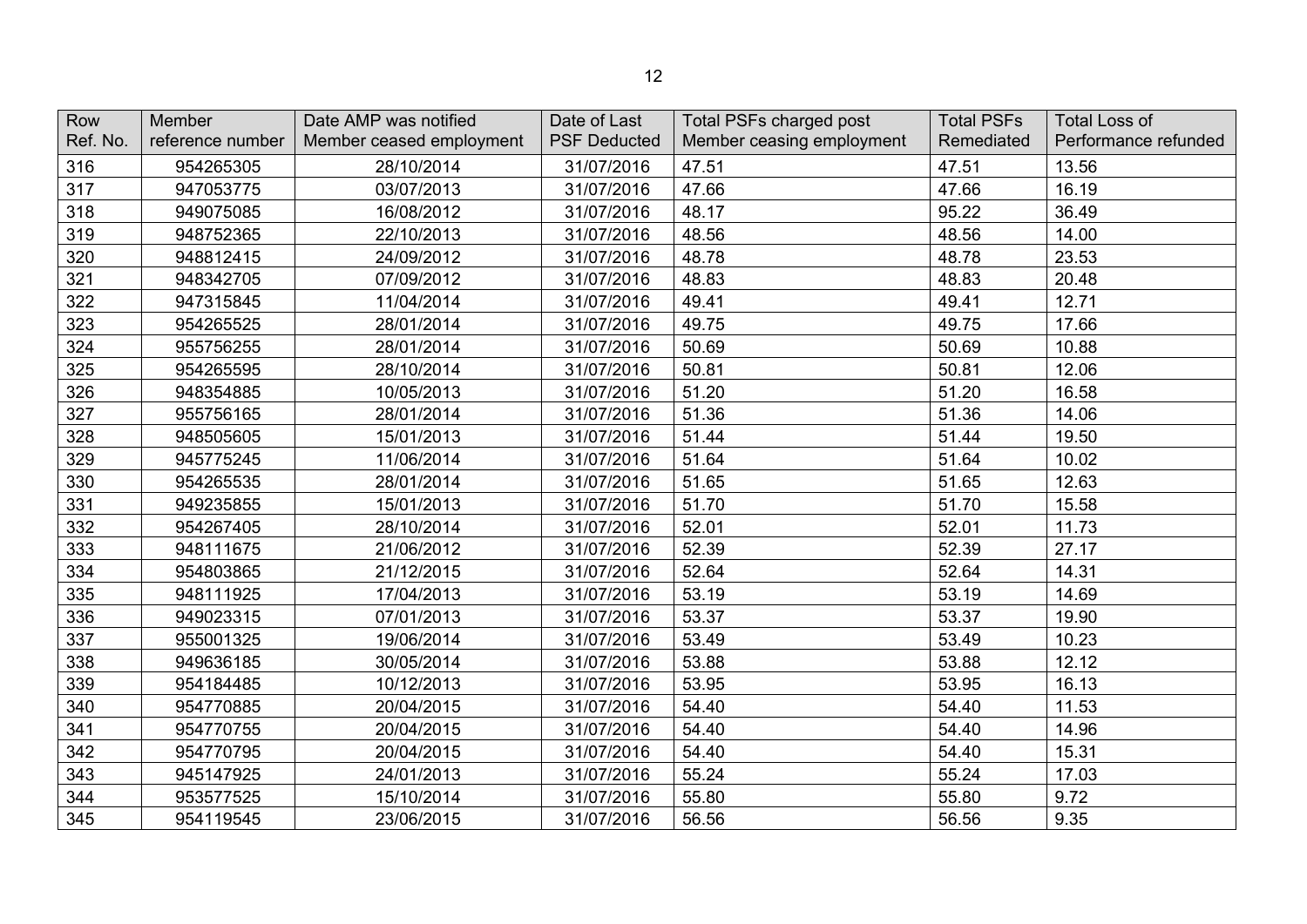| Row<br>Ref. No. | Member<br>reference number | Date AMP was notified<br>Member ceased employment | Date of Last<br><b>PSF Deducted</b> | <b>Total PSFs charged post</b><br>Member ceasing employment | <b>Total PSFs</b><br>Remediated | <b>Total Loss of</b><br>Performance refunded |
|-----------------|----------------------------|---------------------------------------------------|-------------------------------------|-------------------------------------------------------------|---------------------------------|----------------------------------------------|
| 346             | 954265575                  | 28/10/2014                                        | 31/07/2016                          | 56.89                                                       | 56.89                           | 11.53                                        |
| 347             | 947258345                  | 15/07/2012                                        | 31/07/2016                          | 59.58                                                       | 59.58                           | 24.14                                        |
| 348             | 948978325                  | 12/10/2012                                        | 31/07/2016                          | 59.76                                                       | 59.76                           | 22.18                                        |
| 349             | 947955935                  | 19/02/2013                                        | 31/07/2016                          | 60.56                                                       | 60.56                           | 26.23                                        |
| 350             | 948978235                  | 18/11/2013                                        | 31/07/2016                          | 61.05                                                       | 61.05                           | 23.27                                        |
| 351             | 948465005                  | 19/11/2012                                        | 31/07/2016                          | 62.66                                                       | 62.66                           | 21.21                                        |
| 352             | 949081975                  | 16/02/2015                                        | 31/07/2016                          | 63.17                                                       | 63.17                           | 13.23                                        |
| 353             | 954265275                  | 28/10/2014                                        | 31/07/2016                          | 63.62                                                       | 63.62                           | 17.15                                        |
| 354             | 946639605                  | 11/03/2013                                        | 31/07/2016                          | 63.97                                                       | 63.97                           | 16.46                                        |
| 355             | 947896915                  | 05/07/2013                                        | 31/07/2016                          | 64.76                                                       | 492.75                          | 22.52                                        |
| 356             | 948712825                  | 16/08/2012                                        | 31/07/2016                          | 65.52                                                       | 65.52                           | 22.21                                        |
| 357             | 949556395                  | 30/10/2013                                        | 31/07/2016                          | 66.37                                                       | 66.37                           | 23.47                                        |
| 358             | 947880585                  | 18/09/2013                                        | 31/07/2016                          | 67.24                                                       | 67.24                           | 14.82                                        |
| 359             | 947024355                  | 05/07/2013                                        | 31/07/2016                          | 67.59                                                       | 67.59                           | 23.62                                        |
| 360             | 947956015                  | 06/09/2013                                        | 31/07/2016                          | 68.18                                                       | 72.90                           | 23.55                                        |
| 361             | 947258395                  | 13/08/2013                                        | 31/07/2016                          | 68.94                                                       | 68.94                           | 27.77                                        |
| 362             | 954265385                  | 18/02/2014                                        | 31/07/2016                          | 69.22                                                       | 69.22                           | 20.56                                        |
| 363             | 946788425                  | 24/06/2015                                        | 31/07/2016                          | 69.23                                                       | 69.23                           | 13.67                                        |
| 364             | 949829845                  | 06/08/2014                                        | 31/07/2016                          | 70.28                                                       | 70.28                           | 21.83                                        |
| 365             | 949326405                  | 10/12/2013                                        | 31/07/2016                          | 71.64                                                       | 71.64                           | 26.61                                        |
| 366             | 947013115                  | 25/10/2013                                        | 31/07/2016                          | 72.71                                                       | 72.71                           | 17.42                                        |
| 367             | 948152505                  | 10/07/2013                                        | 31/07/2016                          | 73.15                                                       | 73.15                           | 22.00                                        |
| 368             | 944842015                  | 10/10/2013                                        | 31/07/2016                          | 74.72                                                       | 74.72                           | 28.25                                        |
| 369             | 954097035                  | 14/04/2015                                        | 31/07/2016                          | 74.72                                                       | 74.72                           | 20.53                                        |
| 370             | 954667215                  | 14/04/2015                                        | 31/07/2016                          | 74.72                                                       | 74.72                           | 22.33                                        |
| 371             | 953449865                  | 26/08/2014                                        | 31/07/2016                          | 74.79                                                       | 74.79                           | 17.47                                        |
| 372             | 954591315                  | 17/04/2013                                        | 31/07/2016                          | 76.27                                                       | 152.54                          | 47.55                                        |
| 373             | 945148025                  | 21/06/2011                                        | 31/07/2016                          | 76.46                                                       | 76.46                           | 52.21                                        |
| 374             | 948504945                  | 01/10/2014                                        | 31/07/2016                          | 76.86                                                       | 76.86                           | 14.98                                        |
| 375             | 955413715                  | 30/06/2015                                        | 31/07/2016                          | 78.58                                                       | 78.58                           | 14.72                                        |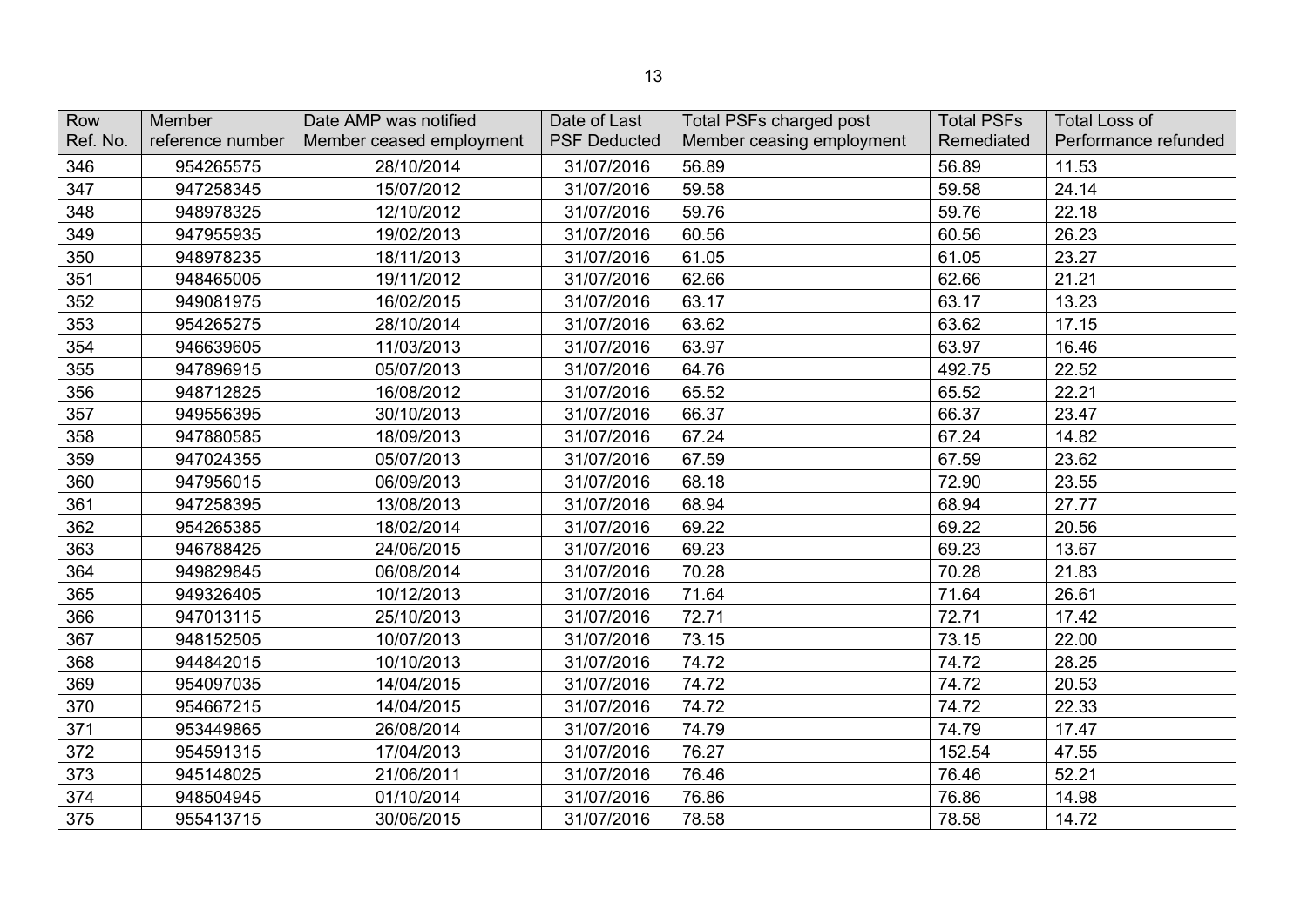| Row<br>Ref. No. | Member<br>reference number | Date AMP was notified<br>Member ceased employment | Date of Last<br><b>PSF Deducted</b> | <b>Total PSFs charged post</b><br>Member ceasing employment | <b>Total PSFs</b><br>Remediated | <b>Total Loss of</b><br>Performance refunded |
|-----------------|----------------------------|---------------------------------------------------|-------------------------------------|-------------------------------------------------------------|---------------------------------|----------------------------------------------|
| 376             | 946937615                  | 06/03/2012                                        | 31/07/2016                          | 79.25                                                       | 79.25                           | 24.01                                        |
| 377             | 949607565                  | 07/08/2014                                        | 31/07/2016                          | 80.58                                                       | 80.58                           | 25.26                                        |
| 378             | 948732085                  | 11/09/2014                                        | 31/07/2016                          | 80.92                                                       | 80.92                           | 13.94                                        |
| 379             | 949137765                  | 16/10/2015                                        | 31/07/2016                          | 81.15                                                       | 81.15                           | 20.25                                        |
| 380             | 948060065                  | 27/07/2012                                        | 31/07/2016                          | 81.47                                                       | 81.47                           | 22.66                                        |
| 381             | 949204765                  | 23/12/2014                                        | 31/07/2016                          | 81.69                                                       | 81.69                           | 13.97                                        |
| 382             | 954267445                  | 28/01/2014                                        | 31/07/2016                          | 83.00                                                       | 83.00                           | 23.91                                        |
| 383             | 954603835                  | 07/11/2014                                        | 31/07/2016                          | 83.16                                                       | 83.16                           | 16.13                                        |
| 384             | 946606105                  | 29/11/2011                                        | 31/07/2016                          | 83.25                                                       | 83.25                           | 26.67                                        |
| 385             | 954370745                  | 14/10/2013                                        | 31/07/2016                          | 86.07                                                       | 86.07                           | 24.60                                        |
| 386             | 946639335                  | 11/03/2013                                        | 31/07/2016                          | 87.12                                                       | 87.12                           | 22.31                                        |
| 387             | 945802015                  | 20/03/2012                                        | 31/07/2016                          | 88.27                                                       | 120.22                          | 49.99                                        |
| 388             | 947317195                  | 19/01/2012                                        | 31/07/2016                          | 88.79                                                       | 88.79                           | 43.68                                        |
| 389             | 947407305                  | 11/11/2011                                        | 31/07/2016                          | 89.67                                                       | 89.67                           | 53.53                                        |
| 390             | 953577475                  | 24/12/2013                                        | 31/07/2016                          | 90.14                                                       | 90.14                           | 26.41                                        |
| 391             | 949115395                  | 15/01/2013                                        | 31/07/2016                          | 91.24                                                       | 91.24                           | 36.24                                        |
| 392             | 954699745                  | 19/08/2014                                        | 31/07/2016                          | 93.36                                                       | 93.36                           | 17.14                                        |
| 393             | 947772545                  | 22/08/2013                                        | 31/07/2016                          | 95.93                                                       | 95.93                           | 36.30                                        |
| 394             | 946767995                  | 11/05/2012                                        | 31/07/2016                          | 97.15                                                       | 97.15                           | 36.77                                        |
| 395             | 954303785                  | 26/10/2015                                        | 31/07/2016                          | 97.39                                                       | 97.39                           | 26.53                                        |
| 396             | 947281065                  | 28/09/2011                                        | 31/07/2016                          | 98.11                                                       | 98.11                           | 35.52                                        |
| 397             | 953927125                  | 07/05/2014                                        | 31/07/2016                          | 99.36                                                       | 99.36                           | 25.11                                        |
| 398             | 949100535                  | 24/02/2015                                        | 31/07/2016                          | 100.63                                                      | 100.63                          | 27.13                                        |
| 399             | 948732295                  | 16/07/2012                                        | 31/07/2016                          | 102.79                                                      | 102.79                          | 28.30                                        |
| 400             | 956074445                  | 16/07/2014                                        | 31/07/2016                          | 103.16                                                      | 121.86                          | 39.67                                        |
| 401             | 953400055                  | 31/12/2014                                        | 31/07/2016                          | 104.88                                                      | 110.40                          | 31.13                                        |
| 402             | 947032795                  | 24/07/2015                                        | 31/07/2016                          | 105.30                                                      | 105.30                          | 17.27                                        |
| 403             | 948354845                  | 08/05/2013                                        | 31/07/2016                          | 107.33                                                      | 107.33                          | 33.91                                        |
| 404             | 953915975                  | 18/05/2015                                        | 31/07/2016                          | 110.71                                                      | 110.71                          | 18.15                                        |
| 405             | 949464605                  | 25/03/2014                                        | 31/07/2016                          | 112.00                                                      | 112.00                          | 31.21                                        |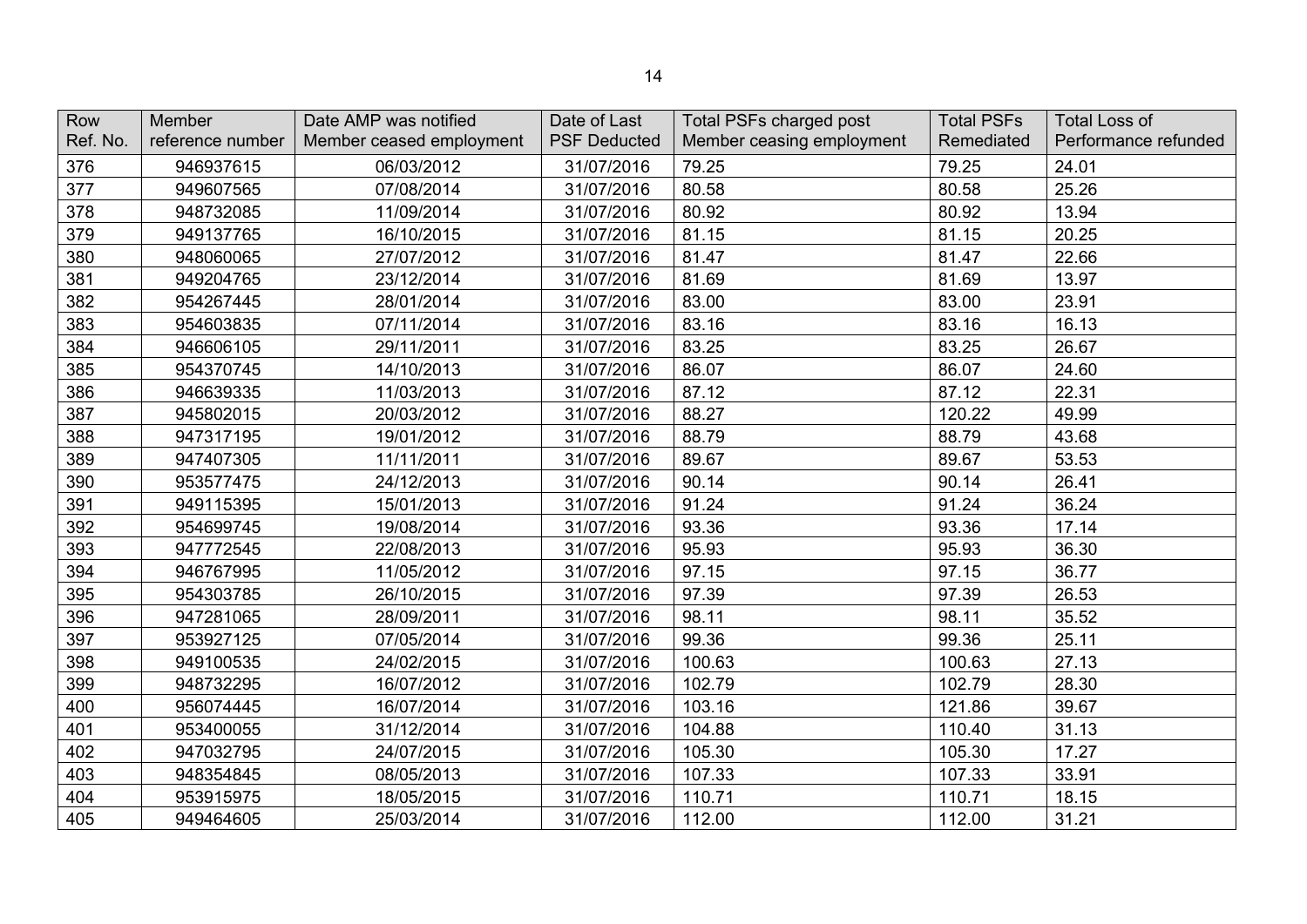| Row      | <b>Member</b>    | Date AMP was notified    | Date of Last        | <b>Total PSFs charged post</b> | <b>Total PSFs</b> | <b>Total Loss of</b> |
|----------|------------------|--------------------------|---------------------|--------------------------------|-------------------|----------------------|
| Ref. No. | reference number | Member ceased employment | <b>PSF Deducted</b> | Member ceasing employment      | Remediated        | Performance refunded |
| 406      | 949229015        | 21/08/2014               | 31/07/2016          | 112.08                         | 112.08            | 20.50                |
| 407      | 948649875        | 21/08/2014               | 31/07/2016          | 112.08                         | 112.08            | 36.48                |
| 408      | 949229055        | 21/08/2014               | 31/07/2016          | 112.08                         | 112.08            | 33.22                |
| 409      | 948392475        | 27/03/2014               | 31/07/2016          | 112.81                         | 112.81            | 32.75                |
| 410      | 944970685        | 27/03/2014               | 31/07/2016          | 112.81                         | 112.81            | 36.32                |
| 411      | 944970705        | 27/03/2014               | 31/07/2016          | 112.81                         | 112.81            | 36.32                |
| 412      | 944970675        | 27/03/2014               | 31/07/2016          | 112.81                         | 112.81            | 35.88                |
| 413      | 947012795        | 15/09/2011               | 31/07/2016          | 113.93                         | 113.93            | 39.52                |
| 414      | 947024805        | 26/06/2012               | 31/07/2016          | 116.97                         | 116.97            | 61.67                |
| 415      | 946606015        | 06/02/2012               | 31/07/2016          | 118.20                         | 118.20            | 65.81                |
| 416      | 947258435        | 07/11/2012               | 31/07/2016          | 118.20                         | 118.20            | 37.94                |
| 417      | 949137745        | 14/01/2015               | 31/07/2016          | 118.98                         | 118.98            | 36.82                |
| 418      | 955165555        | 25/03/2014               | 31/07/2016          | 127.15                         | 127.15            | 40.21                |
| 419      | 947315885        | 11/04/2014               | 31/07/2016          | 127.78                         | 127.78            | 32.61                |
| 420      | 945854895        | 01/11/2013               | 31/07/2016          | 128.37                         | 128.37            | 43.69                |
| 421      | 948773425        | 11/09/2013               | 31/07/2016          | 128.80                         | 128.80            | 39.64                |
| 422      | 954449165        | 11/09/2013               | 31/07/2016          | 128.80                         | 128.80            | 39.54                |
| 423      | 954059635        | 19/06/2014               | 31/07/2016          | 129.16                         | 129.16            | 39.17                |
| 424      | 954046965        | 14/06/2014               | 31/07/2016          | 129.55                         | 129.55            | 41.57                |
| 425      | 945681325        | 29/06/2011               | 31/07/2016          | 130.60                         | 130.60            | 43.44                |
| 426      | 946937655        | 06/03/2012               | 31/07/2016          | 131.25                         | 131.25            | 65.09                |
| 427      | 953817895        | 30/10/2013               | 31/07/2016          | 132.26                         | 132.26            | 32.76                |
| 428      | 948772885        | 01/08/2013               | 31/07/2016          | 132.48                         | 132.48            | 41.43                |
| 429      | 949782935        | 02/08/2013               | 31/07/2016          | 132.48                         | 132.48            | 40.19                |
| 430      | 948482745        | 30/07/2015               | 31/07/2016          | 132.48                         | 139.84            | 28.60                |
| 431      | 948773265        | 01/08/2013               | 31/07/2016          | 132.48                         | 132.48            | 41.40                |
| 432      | 947258495        | 07/11/2012               | 31/07/2016          | 133.40                         | 133.40            | 53.31                |
| 433      | 946639445        | 01/09/2011               | 31/07/2016          | 136.93                         | 136.93            | 49.74                |
| 434      | 949224545        | 12/03/2013               | 31/07/2016          | 139.51                         | 139.51            | 47.78                |
| 435      | 948772415        | 11/06/2013               | 31/07/2016          | 139.84                         | 139.84            | 45.27                |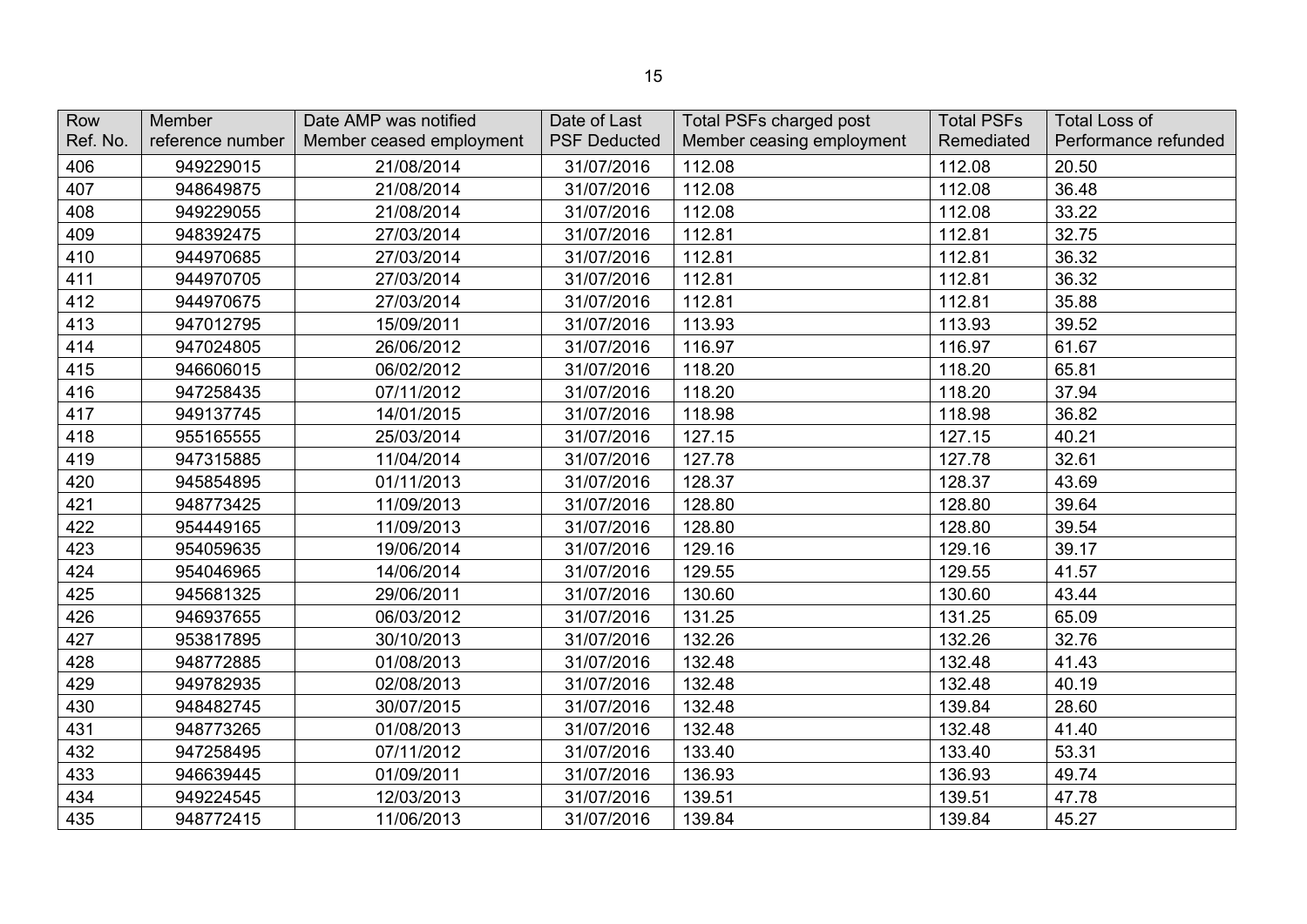| Row<br>Ref. No. | Member<br>reference number | Date AMP was notified<br>Member ceased employment | Date of Last<br><b>PSF Deducted</b> | Total PSFs charged post<br>Member ceasing employment | <b>Total PSFs</b><br>Remediated | <b>Total Loss of</b><br>Performance refunded |
|-----------------|----------------------------|---------------------------------------------------|-------------------------------------|------------------------------------------------------|---------------------------------|----------------------------------------------|
| 436             | 948772875                  | 11/06/2013                                        | 31/07/2016                          | 139.84                                               | 139.84                          | 45.25                                        |
| 437             | 948773515                  | 11/06/2013                                        | 31/07/2016                          | 139.84                                               | 139.84                          | 41.39                                        |
| 438             | 948773315                  | 11/06/2013                                        | 31/07/2016                          | 139.84                                               | 139.84                          | 34.34                                        |
| 439             | 948921445                  | 11/06/2013                                        | 31/07/2016                          | 139.84                                               | 139.84                          | 45.29                                        |
| 440             | 954303065                  | 26/10/2015                                        | 31/07/2016                          | 143.20                                               | 143.20                          | 33.62                                        |
| 441             | 948077625                  | 05/12/2014                                        | 31/07/2016                          | 144.40                                               | 144.40                          | 43.75                                        |
| 442             | 949081925                  | 12/03/2014                                        | 31/07/2016                          | 145.53                                               | 145.53                          | 46.04                                        |
| 443             | 945801965                  | 27/03/2015                                        | 31/07/2016                          | 145.56                                               | 145.56                          | 34.31                                        |
| 444             | 946639375                  | 31/10/2012                                        | 31/07/2016                          | 145.80                                               | 145.80                          | 41.40                                        |
| 445             | 949357565                  | 17/12/2012                                        | 31/07/2016                          | 148.01                                               | 334.97                          | 95.41                                        |
| 446             | 949522505                  | 07/11/2012                                        | 31/07/2016                          | 149.78                                               | 149.78                          | 58.22                                        |
| 447             | 946923225                  | 13/05/2013                                        | 31/07/2016                          | 151.71                                               | 151.71                          | 63.28                                        |
| 448             | 947171275                  | 13/05/2013                                        | 31/07/2016                          | 151.71                                               | 151.71                          | 63.28                                        |
| 449             | 947228515                  | 13/05/2013                                        | 31/07/2016                          | 151.71                                               | 151.71                          | 63.28                                        |
| 450             | 946922895                  | 13/05/2013                                        | 31/07/2016                          | 151.71                                               | 151.71                          | 66.72                                        |
| 451             | 946922905                  | 13/05/2013                                        | 31/07/2016                          | 151.71                                               | 151.71                          | 55.52                                        |
| 452             | 947090535                  | 13/05/2013                                        | 31/07/2016                          | 151.71                                               | 151.71                          | 48.19                                        |
| 453             | 946922545                  | 13/05/2013                                        | 31/07/2016                          | 151.71                                               | 151.71                          | 63.22                                        |
| 454             | 946922555                  | 13/05/2013                                        | 31/07/2016                          | 151.71                                               | 151.71                          | 63.30                                        |
| 455             | 946922245                  | 13/05/2013                                        | 31/07/2016                          | 151.71                                               | 151.71                          | 49.00                                        |
| 456             | 946922515                  | 13/05/2013                                        | 31/07/2016                          | 151.71                                               | 151.71                          | 37.96                                        |
| 457             | 946922785                  | 13/05/2013                                        | 31/07/2016                          | 151.71                                               | 151.71                          | 43.97                                        |
| 458             | 946923315                  | 13/05/2013                                        | 31/07/2016                          | 151.71                                               | 151.71                          | 42.55                                        |
| 459             | 949137755                  | 13/05/2013                                        | 31/07/2016                          | 151.71                                               | 151.71                          | 49.00                                        |
| 460             | 946923275                  | 13/05/2013                                        | 31/07/2016                          | 151.71                                               | 151.71                          | 63.28                                        |
| 461             | 947990465                  | 13/05/2013                                        | 31/07/2016                          | 151.71                                               | 151.71                          | 57.43                                        |
| 462             | 948022855                  | 13/05/2013                                        | 31/07/2016                          | 151.71                                               | 151.71                          | 57.43                                        |
| 463             | 949626145                  | 13/05/2013                                        | 31/07/2016                          | 151.71                                               | 151.71                          | 53.20                                        |
| 464             | 947228525                  | 13/05/2013                                        | 31/07/2016                          | 151.71                                               | 151.71                          | 48.18                                        |
| 465             | 947990605                  | 13/05/2013                                        | 31/07/2016                          | 151.71                                               | 151.71                          | 49.00                                        |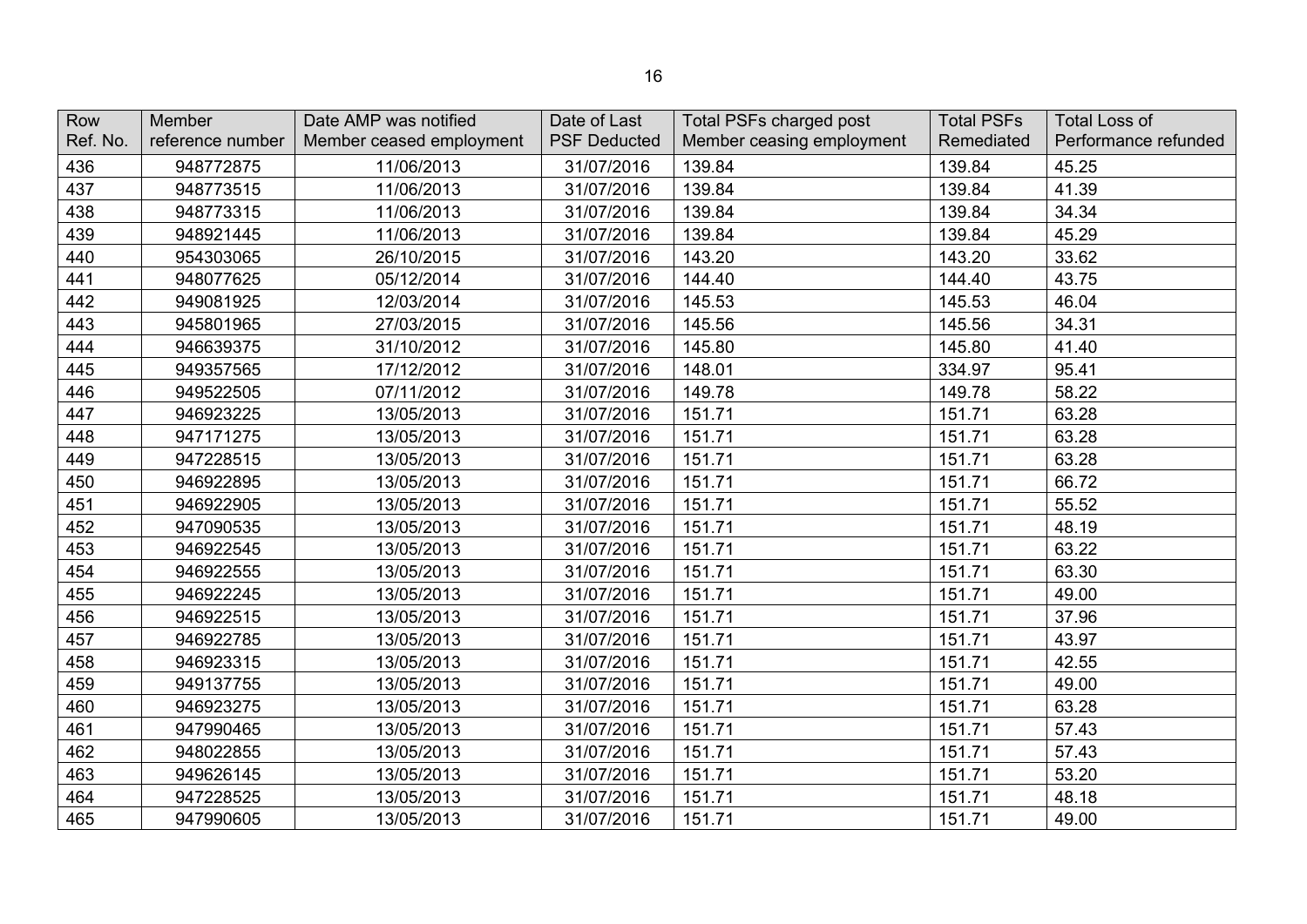| Row<br>Ref. No. | Member<br>reference number | Date AMP was notified<br>Member ceased employment | Date of Last<br><b>PSF Deducted</b> | <b>Total PSFs charged post</b><br>Member ceasing employment | <b>Total PSFs</b><br>Remediated | <b>Total Loss of</b><br>Performance refunded |
|-----------------|----------------------------|---------------------------------------------------|-------------------------------------|-------------------------------------------------------------|---------------------------------|----------------------------------------------|
| 466             | 948019075                  | 13/05/2013                                        | 31/07/2016                          | 151.71                                                      | 151.71                          | 43.97                                        |
| 467             | 948019105                  | 13/05/2013                                        | 31/07/2016                          | 151.71                                                      | 151.71                          | 38.01                                        |
| 468             | 946922405                  | 13/05/2013                                        | 31/07/2016                          | 151.71                                                      | 151.71                          | 61.78                                        |
| 469             | 946922385                  | 13/05/2013                                        | 31/07/2016                          | 151.71                                                      | 151.71                          | 59.29                                        |
| 470             | 946923035                  | 13/05/2013                                        | 31/07/2016                          | 151.71                                                      | 151.71                          | 63.28                                        |
| 471             | 946923025                  | 13/05/2013                                        | 31/07/2016                          | 151.71                                                      | 151.71                          | 38.57                                        |
| 472             | 948554585                  | 09/05/2013                                        | 31/07/2016                          | 153.93                                                      | 153.93                          | 56.33                                        |
| 473             | 953646675                  | 26/04/2016                                        | 31/07/2016                          | 154.90                                                      | 154.90                          | 38.31                                        |
| 474             | 948772845                  | 16/01/2013                                        | 31/07/2016                          | 158.24                                                      | 158.24                          | 55.96                                        |
| 475             | 948773635                  | 16/01/2013                                        | 31/07/2016                          | 158.24                                                      | 158.24                          | 56.11                                        |
| 476             | 949645565                  | 16/01/2013                                        | 31/07/2016                          | 158.24                                                      | 158.24                          | 56.13                                        |
| 477             | 949782825                  | 16/01/2013                                        | 31/07/2016                          | 158.24                                                      | 158.24                          | 58.70                                        |
| 478             | 949488205                  | 16/01/2013                                        | 31/07/2016                          | 158.24                                                      | 158.24                          | 56.09                                        |
| 479             | 948772435                  | 16/01/2013                                        | 31/07/2016                          | 158.24                                                      | 158.24                          | 56.07                                        |
| 480             | 948772955                  | 16/01/2013                                        | 31/07/2016                          | 158.24                                                      | 158.24                          | 56.13                                        |
| 481             | 949522515                  | 07/11/2012                                        | 31/07/2016                          | 158.45                                                      | 158.45                          | 62.18                                        |
| 482             | 949252625                  | 11/04/2014                                        | 31/07/2016                          | 159.19                                                      | 159.19                          | 53.41                                        |
| 483             | 948152135                  | 09/07/2013                                        | 31/07/2016                          | 161.46                                                      | 194.86                          | 73.57                                        |
| 484             | 949130275                  | 23/05/2013                                        | 31/07/2016                          | 165.75                                                      | 165.75                          | 69.20                                        |
| 485             | 948978335                  | 26/03/2014                                        | 31/07/2016                          | 165.83                                                      | 165.83                          | 34.32                                        |
| 486             | 946639195                  | 04/05/2012                                        | 31/07/2016                          | 167.69                                                      | 167.69                          | 52.79                                        |
| 487             | 955022525                  | 14/07/2014                                        | 31/07/2016                          | 170.00                                                      | 170.00                          | 41.32                                        |
| 488             | 955022685                  | 14/07/2014                                        | 31/07/2016                          | 170.00                                                      | 170.00                          | 48.16                                        |
| 489             | 948542525                  | 14/07/2014                                        | 31/07/2016                          | 170.00                                                      | 170.00                          | 43.30                                        |
| 490             | 949148605                  | 14/07/2014                                        | 31/07/2016                          | 170.00                                                      | 170.00                          | 42.19                                        |
| 491             | 955306825                  | 14/07/2014                                        | 31/07/2016                          | 170.00                                                      | 170.00                          | 49.98                                        |
| 492             | 947032705                  | 14/11/2014                                        | 31/07/2016                          | 170.10                                                      | 170.10                          | 22.42                                        |
| 493             | 954804085                  | 05/06/2014                                        | 31/07/2016                          | 171.08                                                      | 171.08                          | 36.98                                        |
| 494             | 955084665                  | 05/06/2014                                        | 31/07/2016                          | 171.08                                                      | 171.08                          | 42.27                                        |
| 495             | 954434325                  | 01/10/2013                                        | 31/07/2016                          | 172.85                                                      | 172.85                          | 54.14                                        |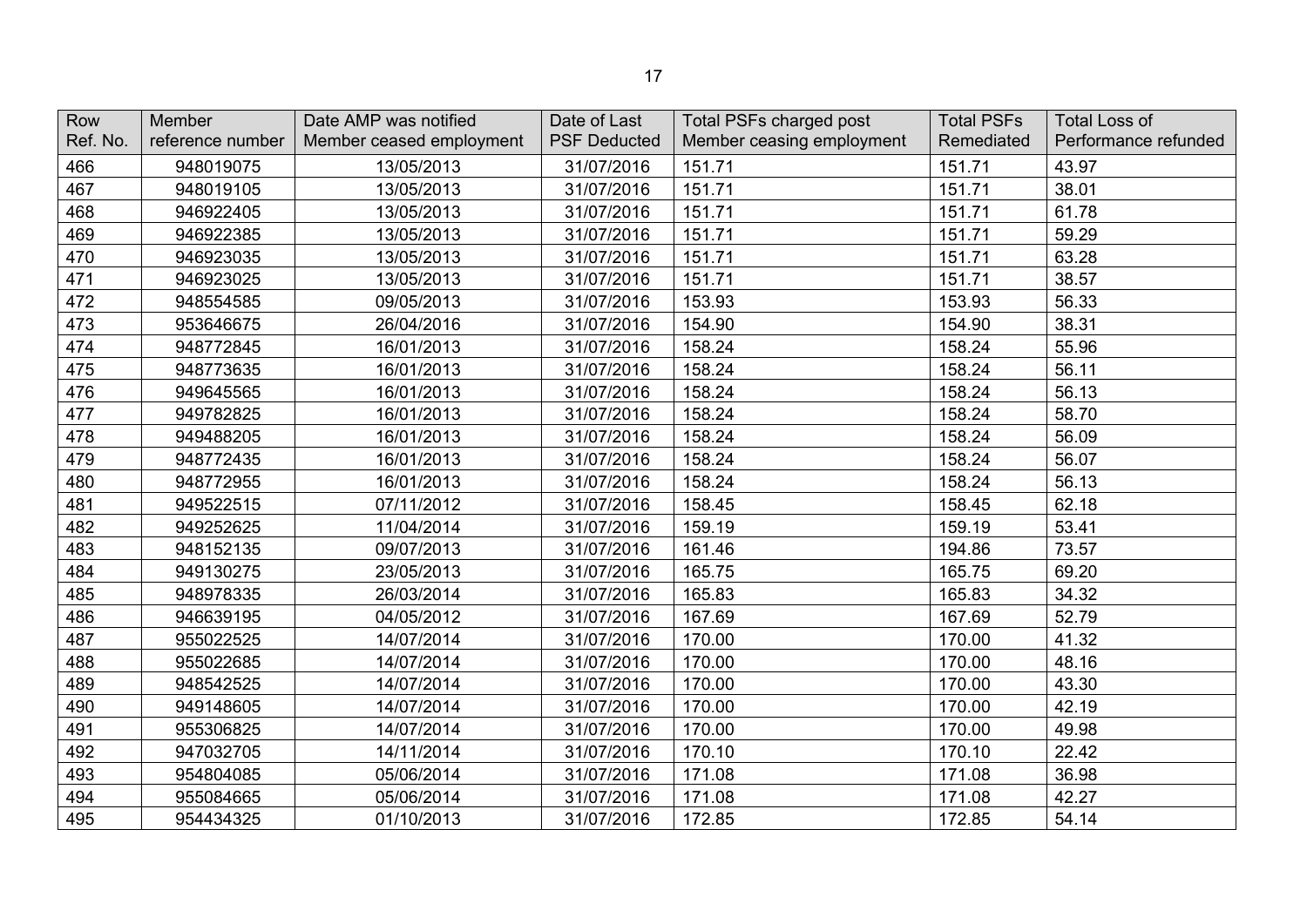| Row<br>Ref. No. | Member<br>reference number | Date AMP was notified<br>Member ceased employment | Date of Last<br><b>PSF Deducted</b> | Total PSFs charged post<br>Member ceasing employment | <b>Total PSFs</b><br>Remediated | <b>Total Loss of</b><br>Performance refunded |
|-----------------|----------------------------|---------------------------------------------------|-------------------------------------|------------------------------------------------------|---------------------------------|----------------------------------------------|
| 496             | 954303145                  | 26/10/2015                                        | 31/07/2016                          | 173.42                                               | 173.42                          | 47.20                                        |
| 497             | 945255495                  | 25/07/2014                                        | 31/07/2016                          | 178.12                                               | 178.12                          | 46.35                                        |
| 498             | 954037925                  | 12/11/2014                                        | 31/07/2016                          | 178.50                                               | 178.50                          | 31.53                                        |
| 499             | 956317545                  | 12/11/2014                                        | 31/07/2016                          | 178.50                                               | 178.50                          | 42.51                                        |
| 500             | 948482415                  | 30/07/2015                                        | 31/07/2016                          | 184.00                                               | 184.00                          | 44.16                                        |
| 501             | 948482465                  | 30/07/2015                                        | 31/07/2016                          | 184.00                                               | 184.00                          | 32.65                                        |
| 502             | 950726785                  | 18/11/2014                                        | 31/07/2016                          | 188.64                                               | 188.64                          | 25.22                                        |
| 503             | 948087385                  | 03/02/2012                                        | 31/07/2016                          | 188.68                                               | 188.68                          | 65.25                                        |
| 504             | 946953905                  | 05/12/2014                                        | 31/07/2016                          | 188.71                                               | 188.71                          | 56.99                                        |
| 505             | 946934625                  | 12/07/2012                                        | 31/07/2016                          | 190.61                                               | 190.61                          | 78.62                                        |
| 506             | 946525195                  | 31/03/2014                                        | 31/07/2016                          | 196.99                                               | 196.99                          | 46.04                                        |
| 507             | 948542635                  | 10/03/2014                                        | 31/07/2016                          | 197.20                                               | 197.20                          | 53.81                                        |
| 508             | 948543145                  | 10/03/2014                                        | 31/07/2016                          | 197.20                                               | 197.20                          | 60.22                                        |
| 509             | 953400075                  | 01/08/2013                                        | 31/07/2016                          | 198.72                                               | 198.72                          | 71.23                                        |
| 510             | 947405695                  | 15/03/2013                                        | 31/07/2016                          | 201.52                                               | 201.52                          | 62.12                                        |
| 511             | 953715775                  | 02/04/2014                                        | 31/07/2016                          | 202.41                                               | 202.41                          | 70.28                                        |
| 512             | 954871945                  | 10/12/2013                                        | 31/07/2016                          | 203.23                                               | 203.23                          | 67.75                                        |
| 513             | 948111755                  | 15/10/2012                                        | 31/07/2016                          | 204.02                                               | 204.02                          | 91.79                                        |
| 514             | 948978415                  | 23/04/2013                                        | 31/07/2016                          | 205.31                                               | 205.31                          | 76.80                                        |
| 515             | 947009475                  | 01/03/2012                                        | 31/07/2016                          | 206.17                                               | 206.17                          | 88.49                                        |
| 516             | 949149185                  | 22/01/2014                                        | 31/07/2016                          | 210.80                                               | 210.80                          | 51.79                                        |
| 517             | 955544695                  | 22/01/2014                                        | 31/07/2016                          | 210.80                                               | 210.80                          | 51.87                                        |
| 518             | 948542665                  | 22/01/2014                                        | 31/07/2016                          | 210.80                                               | 210.80                          | 69.66                                        |
| 519             | 948542915                  | 22/01/2014                                        | 31/07/2016                          | 210.80                                               | 210.80                          | 35.55                                        |
| 520             | 948542295                  | 22/01/2014                                        | 31/07/2016                          | 210.80                                               | 210.80                          | 69.85                                        |
| 521             | 949148555                  | 22/01/2014                                        | 31/07/2016                          | 210.80                                               | 210.80                          | 69.85                                        |
| 522             | 954021685                  | 22/01/2014                                        | 31/07/2016                          | 210.80                                               | 210.80                          | 48.33                                        |
| 523             | 954303105                  | 26/10/2015                                        | 31/07/2016                          | 215.80                                               | 215.80                          | 41.11                                        |
| 524             | 953912695                  | 28/06/2014                                        | 31/07/2016                          | 219.92                                               | 219.92                          | 66.57                                        |
| 525             | 954021725                  | 07/11/2013                                        | 31/07/2016                          | 224.40                                               | 224.40                          | 49.49                                        |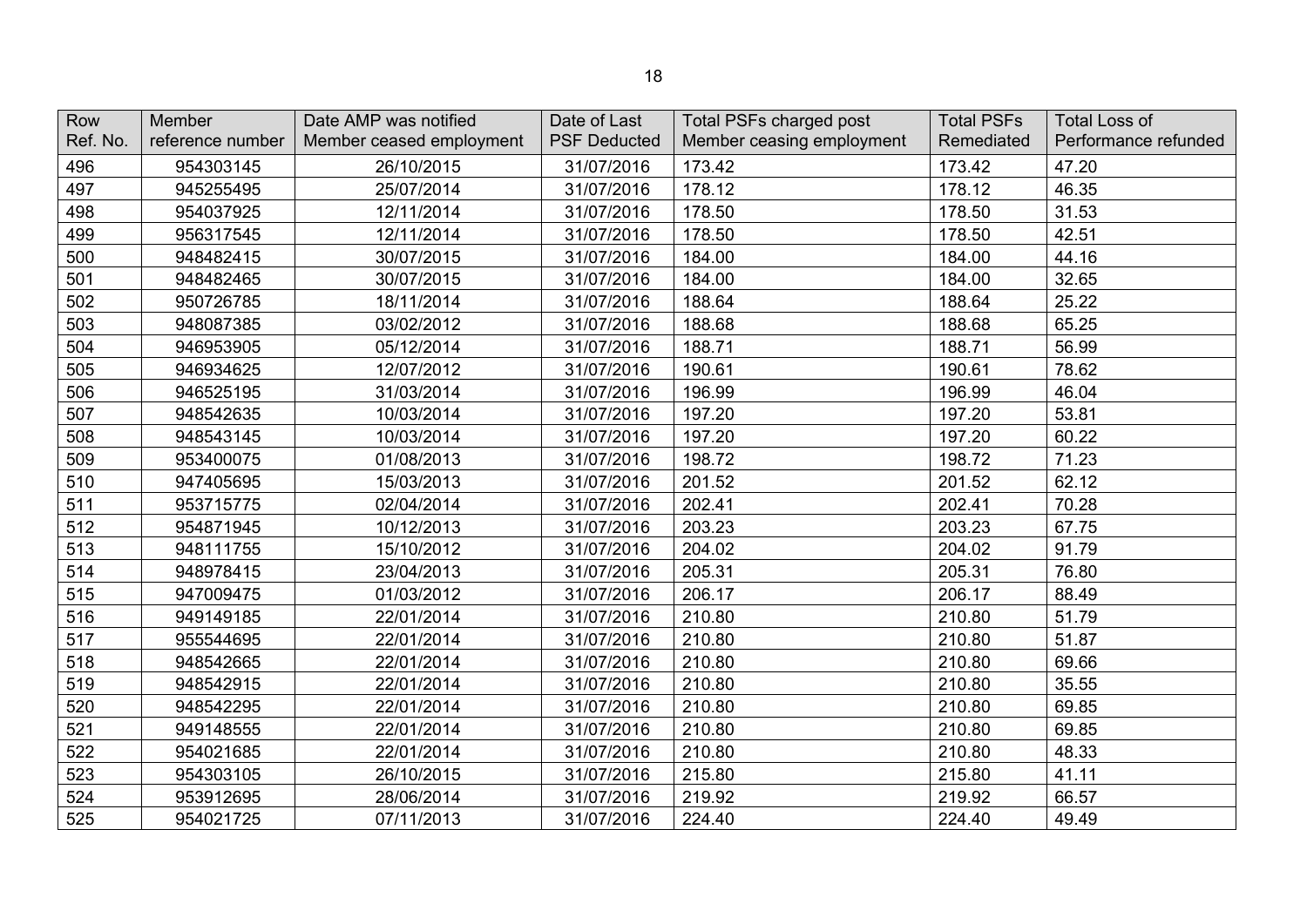| Row<br>Ref. No. | Member<br>reference number | Date AMP was notified<br>Member ceased employment | Date of Last<br><b>PSF Deducted</b> | <b>Total PSFs charged post</b><br>Member ceasing employment | <b>Total PSFs</b><br>Remediated | <b>Total Loss of</b><br>Performance refunded |
|-----------------|----------------------------|---------------------------------------------------|-------------------------------------|-------------------------------------------------------------|---------------------------------|----------------------------------------------|
| 526             | 954216595                  | 07/11/2013                                        | 31/07/2016                          | 224.40                                                      | 224.40                          | 63.46                                        |
| 527             | 954524345                  | 07/11/2013                                        | 31/07/2016                          | 224.40                                                      | 224.40                          | 51.35                                        |
| 528             | 949635345                  | 07/11/2013                                        | 31/07/2016                          | 224.40                                                      | 224.40                          | 76.69                                        |
| 529             | 955022695                  | 07/11/2013                                        | 31/07/2016                          | 224.40                                                      | 224.40                          | 76.86                                        |
| 530             | 954021815                  | 07/11/2013                                        | 31/07/2016                          | 224.40                                                      | 224.40                          | 76.49                                        |
| 531             | 949146525                  | 10/12/2013                                        | 31/07/2016                          | 227.66                                                      | 227.66                          | 79.81                                        |
| 532             | 948482385                  | 18/06/2014                                        | 31/07/2016                          | 228.16                                                      | 228.16                          | 64.31                                        |
| 533             | 948482485                  | 18/06/2014                                        | 31/07/2016                          | 228.16                                                      | 228.16                          | 66.11                                        |
| 534             | 948482535                  | 18/06/2014                                        | 31/07/2016                          | 228.16                                                      | 228.16                          | 59.96                                        |
| 535             | 954393385                  | 01/01/2014                                        | 31/07/2016                          | 231.88                                                      | 231.88                          | 66.95                                        |
| 536             | 954393355                  | 01/01/2014                                        | 31/07/2016                          | 231.88                                                      | 231.88                          | 73.54                                        |
| 537             | 948095055                  | 20/07/2012                                        | 31/07/2016                          | 233.06                                                      | 233.06                          | 114.57                                       |
| 538             | 949445135                  | 03/06/2014                                        | 31/07/2016                          | 235.45                                                      | 235.45                          | 62.38                                        |
| 539             | 953400025                  | 16/01/2013                                        | 31/07/2016                          | 237.36                                                      | 237.36                          | 97.01                                        |
| 540             | 949326055                  | 19/09/2013                                        | 31/07/2016                          | 238.00                                                      | 238.00                          | 86.51                                        |
| 541             | 949194575                  | 07/08/2014                                        | 31/07/2016                          | 240.97                                                      | 240.97                          | 61.59                                        |
| 542             | 948935605                  | 01/07/2015                                        | 31/07/2016                          | 243.10                                                      | 243.10                          | 52.43                                        |
| 543             | 948551535                  | 01/07/2015                                        | 31/07/2016                          | 243.10                                                      | 654.50                          | 209.31                                       |
| 544             | 953554485                  | 17/02/2015                                        | 31/07/2016                          | 244.80                                                      | 244.80                          | 66.67                                        |
| 545             | 949072945                  | 06/08/2013                                        | 31/07/2016                          | 245.16                                                      | 245.16                          | 94.65                                        |
| 546             | 954111835                  | 14/08/2015                                        | 31/07/2016                          | 245.58                                                      | 245.58                          | 58.72                                        |
| 547             | 946953995                  | 05/12/2014                                        | 31/07/2016                          | 245.98                                                      | 245.98                          | 69.91                                        |
| 548             | 954232345                  | 28/01/2014                                        | 31/07/2016                          | 247.10                                                      | 247.10                          | 91.03                                        |
| 549             | 945681375                  | 30/01/2012                                        | 31/07/2016                          | 248.98                                                      | 248.98                          | 88.30                                        |
| 550             | 949444535                  | 26/03/2014                                        | 31/07/2016                          | 249.09                                                      | 249.09                          | 69.24                                        |
| 551             | 954804025                  | 20/06/2013                                        | 31/07/2016                          | 250.04                                                      | 250.04                          | 69.17                                        |
| 552             | 948696905                  | 19/04/2013                                        | 31/07/2016                          | 256.32                                                      | 256.32                          | 107.39                                       |
| 553             | 953715065                  | 12/06/2013                                        | 31/07/2016                          | 258.40                                                      | 258.40                          | 112.44                                       |
| 554             | 949326155                  | 12/06/2013                                        | 31/07/2016                          | 258.40                                                      | 258.40                          | 101.43                                       |
| 555             | 945680975                  | 04/05/2012                                        | 31/07/2016                          | 259.78                                                      | 259.78                          | 126.63                                       |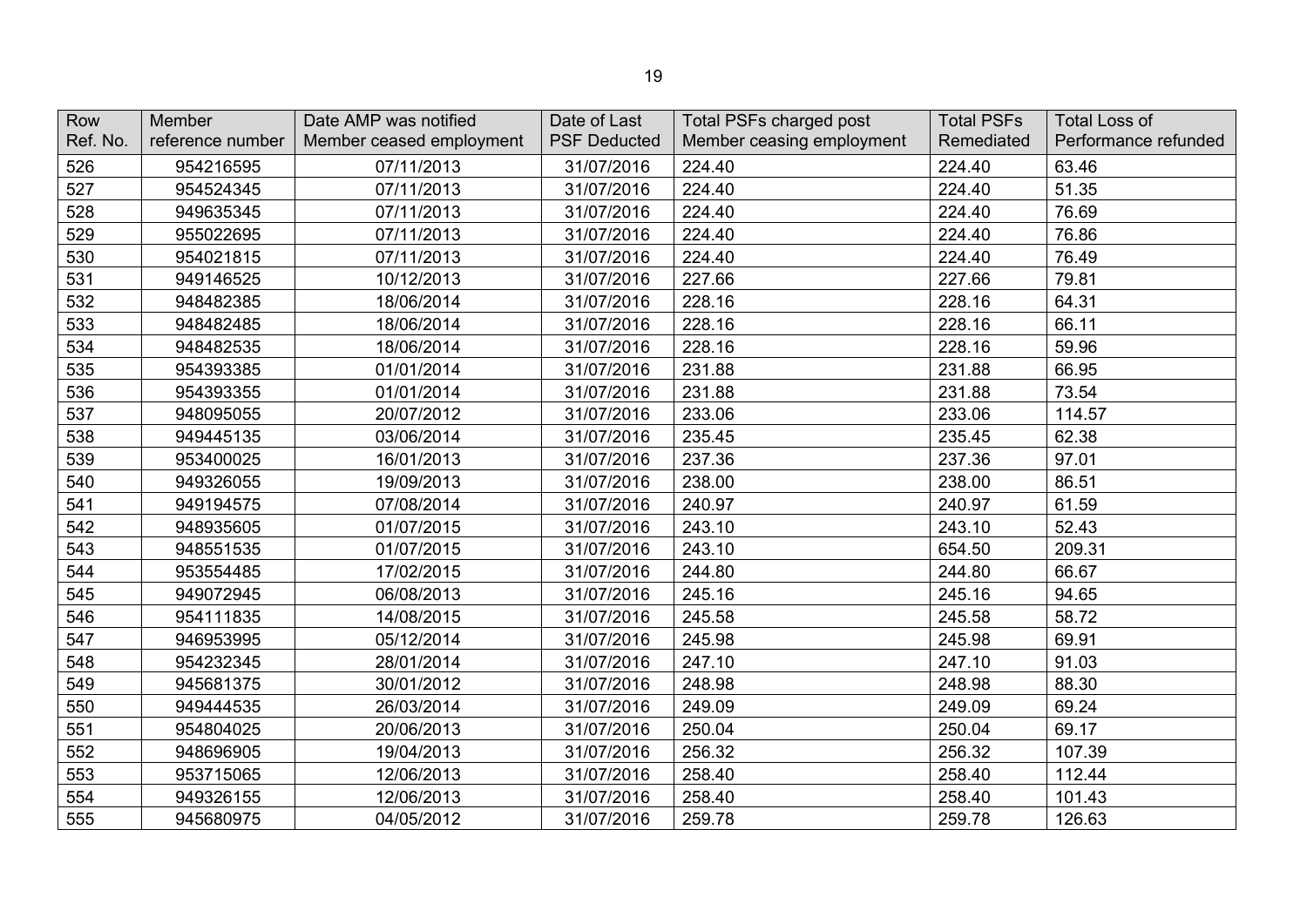| Row<br>Ref. No. | <b>Member</b><br>reference number | Date AMP was notified<br>Member ceased employment | Date of Last<br><b>PSF Deducted</b> | <b>Total PSFs charged post</b><br>Member ceasing employment | <b>Total PSFs</b><br>Remediated | <b>Total Loss of</b><br>Performance refunded |
|-----------------|-----------------------------------|---------------------------------------------------|-------------------------------------|-------------------------------------------------------------|---------------------------------|----------------------------------------------|
| 556             | 948111905                         | 17/04/2012                                        | 31/07/2016                          | 259.87                                                      | 259.87                          | 94.08                                        |
| 557             | 948152105                         | 20/11/2015                                        | 31/07/2016                          | 263.22                                                      | 471.70                          | 127.96                                       |
| 558             | 954037985                         | 17/01/2014                                        | 31/07/2016                          | 263.50                                                      | 263.50                          | 64.74                                        |
| 559             | 956316855                         | 17/01/2014                                        | 31/07/2016                          | 263.50                                                      | 263.50                          | 71.97                                        |
| 560             | 954037815                         | 17/01/2014                                        | 31/07/2016                          | 263.50                                                      | 263.50                          | 66.79                                        |
| 561             | 954038095                         | 17/01/2014                                        | 31/07/2016                          | 263.50                                                      | 263.50                          | 64.74                                        |
| 562             | 955153645                         | 27/11/2013                                        | 31/07/2016                          | 264.96                                                      | 264.96                          | 99.87                                        |
| 563             | 948908695                         | 21/03/2014                                        | 31/07/2016                          | 265.12                                                      | 265.12                          | 84.59                                        |
| 564             | 949635735                         | 27/03/2013                                        | 31/07/2016                          | 265.20                                                      | 265.20                          | 89.15                                        |
| 565             | 954021775                         | 14/05/2013                                        | 31/07/2016                          | 265.20                                                      | 265.20                          | 85.66                                        |
| 566             | 954021785                         | 14/05/2013                                        | 31/07/2016                          | 265.20                                                      | 265.20                          | 79.24                                        |
| 567             | 949149165                         | 14/05/2013                                        | 31/07/2016                          | 265.20                                                      | 265.20                          | 94.15                                        |
| 568             | 954021865                         | 14/05/2013                                        | 31/07/2016                          | 265.20                                                      | 265.20                          | 116.99                                       |
| 569             | 955691735                         | 30/06/2015                                        | 31/07/2016                          | 270.45                                                      | 270.45                          | 73.11                                        |
| 570             | 949464555                         | 02/01/2015                                        | 31/07/2016                          | 271.65                                                      | 162.00                          | 38.41                                        |
| 571             | 947643975                         | 26/04/2012                                        | 31/07/2016                          | 273.35                                                      | 273.35                          | 129.66                                       |
| 572             | 949149075                         | 27/03/2013                                        | 31/07/2016                          | 278.80                                                      | 278.80                          | 114.79                                       |
| 573             | 949398335                         | 22/03/2013                                        | 31/07/2016                          | 278.80                                                      | 278.80                          | 94.75                                        |
| 574             | 949635675                         | 27/03/2013                                        | 31/07/2016                          | 278.80                                                      | 278.80                          | 80.41                                        |
| 575             | 949635715                         | 27/03/2013                                        | 31/07/2016                          | 278.80                                                      | 278.80                          | 58.34                                        |
| 576             | 949635925                         | 27/03/2013                                        | 31/07/2016                          | 278.80                                                      | 278.80                          | 58.36                                        |
| 577             | 948542395                         | 27/03/2013                                        | 31/07/2016                          | 278.80                                                      | 278.80                          | 117.12                                       |
| 578             | 948543125                         | 27/03/2013                                        | 31/07/2016                          | 278.80                                                      | 278.80                          | 80.79                                        |
| 579             | 954021755                         | 27/03/2013                                        | 31/07/2016                          | 278.80                                                      | 278.80                          | 107.04                                       |
| 580             | 948542485                         | 27/03/2013                                        | 31/07/2016                          | 278.80                                                      | 278.80                          | 120.36                                       |
| 581             | 949075995                         | 27/03/2013                                        | 31/07/2016                          | 278.80                                                      | 278.80                          | 121.34                                       |
| 582             | 949077855                         | 27/03/2013                                        | 31/07/2016                          | 278.80                                                      | 278.80                          | 121.34                                       |
| 583             | 948732265                         | 11/05/2013                                        | 31/07/2016                          | 285.06                                                      | 285.06                          | 85.76                                        |
| 584             | 949131245                         | 20/03/2014                                        | 31/07/2016                          | 289.85                                                      | 289.85                          | 92.53                                        |
| 585             | 949131265                         | 20/03/2014                                        | 31/07/2016                          | 289.85                                                      | 289.85                          | 92.57                                        |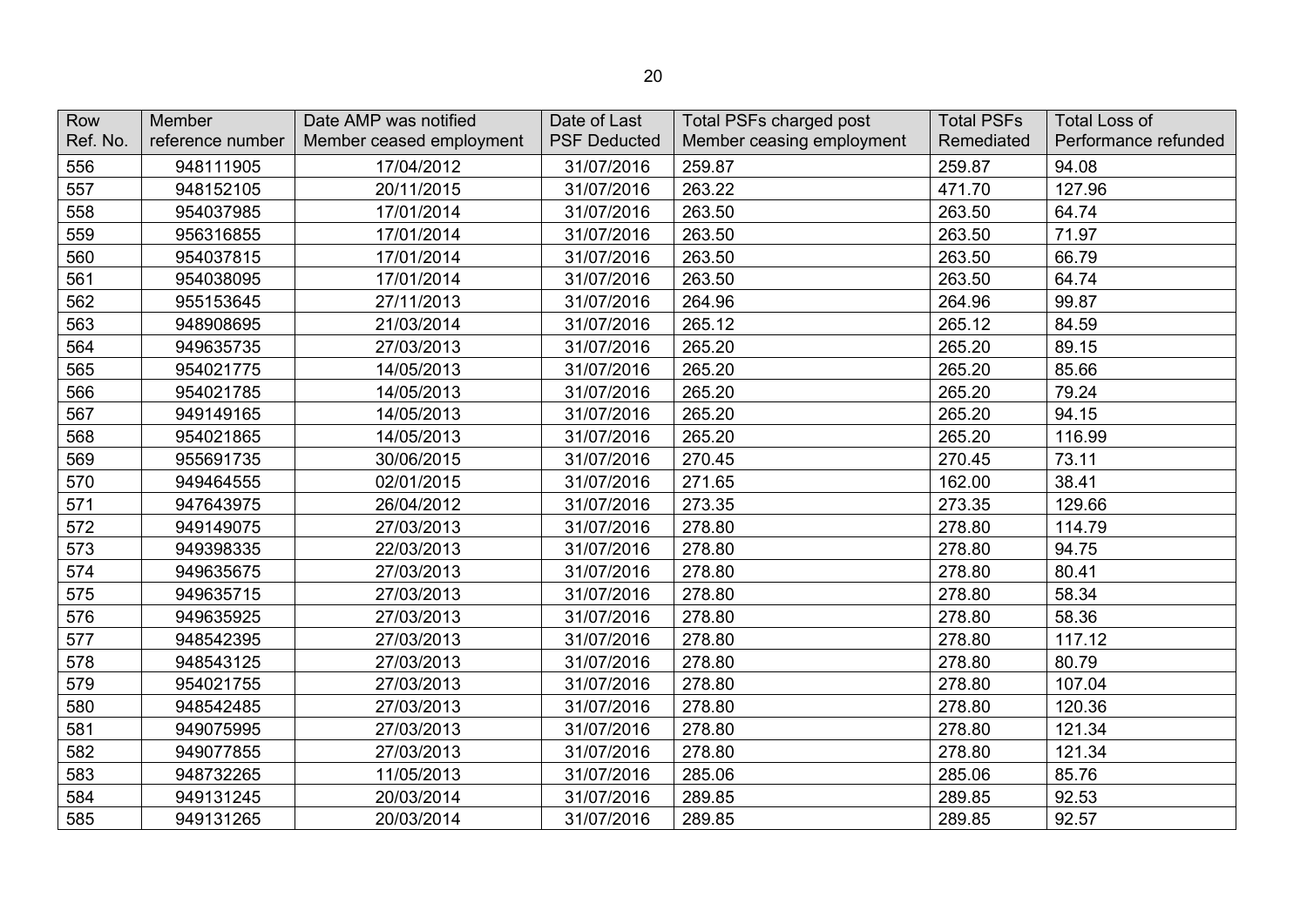| Row<br>Ref. No. | <b>Member</b><br>reference number | Date AMP was notified<br>Member ceased employment | Date of Last<br><b>PSF Deducted</b> | <b>Total PSFs charged post</b><br>Member ceasing employment | <b>Total PSFs</b><br>Remediated | <b>Total Loss of</b><br>Performance refunded |
|-----------------|-----------------------------------|---------------------------------------------------|-------------------------------------|-------------------------------------------------------------|---------------------------------|----------------------------------------------|
| 586             | 948285295                         | 09/03/2012                                        | 31/07/2016                          | 291.60                                                      | 291.60                          | 99.84                                        |
| 587             | 948095255                         | 10/08/2013                                        | 31/07/2016                          | 292.07                                                      | 292.07                          | 115.53                                       |
| 588             | 945681165                         | 01/07/2011                                        | 31/07/2016                          | 294.09                                                      | 294.09                          | 157.56                                       |
| 589             | 954368065                         | 16/04/2013                                        | 31/07/2016                          | 294.40                                                      | 294.40                          | 75.43                                        |
| 590             | 950803665                         | 18/11/2014                                        | 31/07/2016                          | 303.52                                                      | 303.52                          | 55.36                                        |
| 591             | 954969145                         | 10/12/2013                                        | 31/07/2016                          | 311.41                                                      | 311.41                          | 103.63                                       |
| 592             | 948087145                         | 10/10/2014                                        | 31/07/2016                          | 311.52                                                      | 311.52                          | 54.48                                        |
| 593             | 948488085                         | 30/10/2012                                        | 31/07/2016                          | 312.80                                                      | 312.80                          | 83.78                                        |
| 594             | 948332505                         | 14/09/2012                                        | 31/07/2016                          | 319.60                                                      | 319.60                          | 128.57                                       |
| 595             | 947032755                         | 04/03/2013                                        | 31/07/2016                          | 332.10                                                      | 332.10                          | 111.69                                       |
| 596             | 948566155                         | 21/10/2013                                        | 31/07/2016                          | 346.80                                                      | 346.80                          | 98.82                                        |
| 597             | 948010965                         | 21/10/2013                                        | 31/07/2016                          | 346.80                                                      | 346.80                          | 98.99                                        |
| 598             | 948010955                         | 21/10/2013                                        | 31/07/2016                          | 346.80                                                      | 346.80                          | 119.58                                       |
| 599             | 954232265                         | 07/10/2014                                        | 31/07/2016                          | 353.85                                                      | 353.85                          | 71.40                                        |
| 600             | 947731215                         | 11/04/2014                                        | 31/07/2016                          | 360.35                                                      | 360.35                          | 115.55                                       |
| 601             | 945065715                         | 05/01/2011                                        | 31/07/2016                          | 365.50                                                      | 731.00                          | 272.91                                       |
| 602             | 947317055                         | 22/07/2013                                        | 31/07/2016                          | 370.25                                                      | 370.25                          | 132.45                                       |
| 603             | 948978205                         | 23/04/2013                                        | 31/07/2016                          | 370.95                                                      | 370.95                          | 152.52                                       |
| 604             | 945817605                         | 25/01/2012                                        | 31/07/2016                          | 374.00                                                      | 374.00                          | 221.90                                       |
| 605             | 945801985                         | 27/03/2015                                        | 31/07/2016                          | 379.01                                                      | 379.01                          | 89.34                                        |
| 606             | 948978185                         | 08/04/2015                                        | 31/07/2016                          | 379.30                                                      | 379.30                          | 102.89                                       |
| 607             | 953997975                         | 16/04/2014                                        | 31/07/2016                          | 382.03                                                      | 382.03                          | 107.72                                       |
| 608             | 945065535                         | 30/11/2012                                        | 31/07/2016                          | 382.50                                                      | 382.50                          | 184.75                                       |
| 609             | 947405365                         | 18/12/2012                                        | 31/07/2016                          | 382.93                                                      | 382.93                          | 155.67                                       |
| 610             | 946639315                         | 04/05/2012                                        | 31/07/2016                          | 408.36                                                      | 408.36                          | 153.95                                       |
| 611             | 947731845                         | 18/07/2013                                        | 31/07/2016                          | 408.85                                                      | 408.85                          | 135.76                                       |
| 612             | 947407855                         | 28/06/2012                                        | 31/07/2016                          | 410.95                                                      | 410.95                          | 152.72                                       |
| 613             | 947315875                         | 10/07/2012                                        | 31/07/2016                          | 425.01                                                      | 425.01                          | 211.98                                       |
| 614             | 947880335                         | 18/07/2017                                        | 31/07/2016                          | 427.17                                                      | 427.17                          | 134.92                                       |
| 615             | 947315785                         | 28/05/2013                                        | 31/07/2016                          | 427.25                                                      | 427.25                          | 86.74                                        |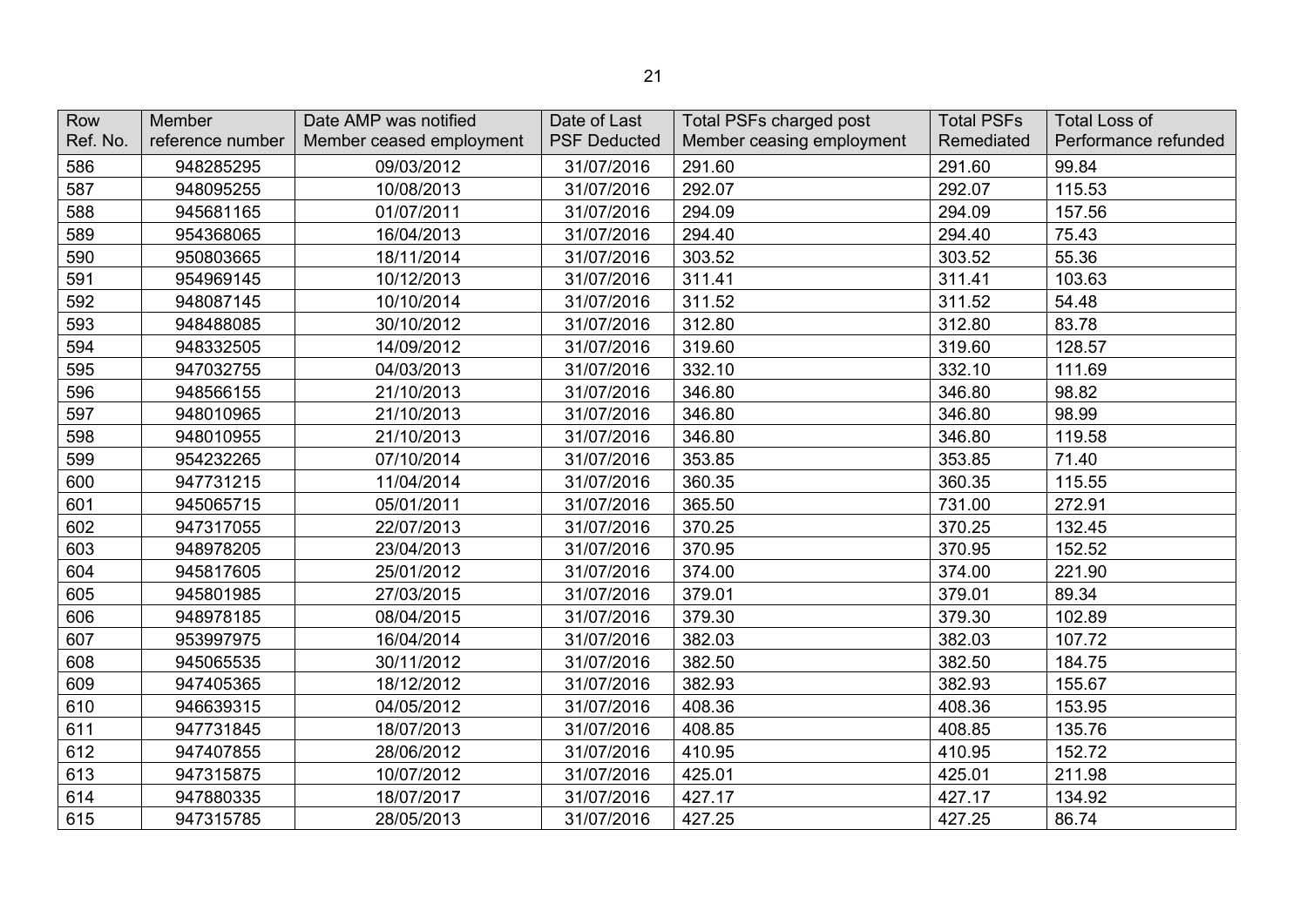| Row<br>Ref. No. | Member<br>reference number | Date AMP was notified<br>Member ceased employment | Date of Last<br><b>PSF Deducted</b> | Total PSFs charged post<br>Member ceasing employment | <b>Total PSFs</b><br>Remediated | <b>Total Loss of</b><br>Performance refunded |
|-----------------|----------------------------|---------------------------------------------------|-------------------------------------|------------------------------------------------------|---------------------------------|----------------------------------------------|
| 616             | 946953865                  | 15/04/2013                                        | 31/07/2016                          | 427.34                                               | 427.34                          | 81.90                                        |
| 617             | 953715735                  | 02/04/2014                                        | 31/07/2016                          | 428.82                                               | 428.82                          | 148.25                                       |
| 618             | 948033915                  | 30/03/2012                                        | 31/07/2016                          | 430.10                                               | 430.10                          | 155.47                                       |
| 619             | 947275365                  | 17/01/2014                                        | 31/07/2016                          | 430.60                                               | 430.60                          | 96.28                                        |
| 620             | 948787085                  | 30/05/2012                                        | 31/07/2016                          | 433.50                                               | 867.00                          | 367.61                                       |
| 621             | 949655385                  | 05/03/2013                                        | 31/07/2016                          | 435.42                                               | 435.42                          | 142.74                                       |
| 622             | 947620765                  | 27/01/2012                                        | 31/07/2016                          | 443.82                                               | 443.82                          | 180.79                                       |
| 623             | 946605945                  | 16/10/2012                                        | 31/07/2016                          | 449.83                                               | 449.83                          | 185.74                                       |
| 624             | 948732395                  | 25/03/2015                                        | 31/07/2016                          | 450.32                                               | 450.32                          | 79.14                                        |
| 625             | 947407335                  | 13/09/2012                                        | 31/07/2016                          | 469.22                                               | 469.22                          | 218.51                                       |
| 626             | 947955885                  | 18/09/2012                                        | 31/07/2016                          | 474.80                                               | 474.80                          | 218.52                                       |
| 627             | 954343755                  | 24/06/2015                                        | 31/07/2016                          | 475.29                                               | 475.29                          | 104.96                                       |
| 628             | 947291545                  | 24/10/2013                                        | 31/07/2016                          | 481.44                                               | 481.44                          | 138.79                                       |
| 629             | 946953665                  | 02/04/2012                                        | 31/07/2016                          | 483.53                                               | 483.53                          | 176.77                                       |
| 630             | 950765725                  | 18/11/2014                                        | 31/07/2016                          | 485.67                                               | 485.67                          | 93.46                                        |
| 631             | 947315915                  | 11/04/2014                                        | 31/07/2016                          | 488.86                                               | 488.86                          | 133.98                                       |
| 632             | 947032685                  | 06/07/2011                                        | 31/07/2016                          | 494.10                                               | 494.10                          | 265.84                                       |
| 633             | 945681175                  | 01/07/2011                                        | 31/07/2016                          | 496.54                                               | 496.54                          | 278.22                                       |
| 634             | 946606085                  | 29/11/2011                                        | 31/07/2016                          | 519.93                                               | 519.93                          | 247.17                                       |
| 635             | 949225205                  | 18/02/2014                                        | 31/07/2016                          | 561.00                                               | 561.00                          | 150.27                                       |
| 636             | 949562745                  | 18/02/2014                                        | 31/07/2016                          | 561.00                                               | 561.00                          | 150.23                                       |
| 637             | 947315725                  | 11/04/2014                                        | 31/07/2016                          | 564.12                                               | 564.12                          | 154.37                                       |
| 638             | 948152155                  | 28/01/2015                                        | 31/07/2016                          | 573.38                                               | 573.38                          | 131.13                                       |
| 639             | 946954045                  | 11/04/2014                                        | 31/07/2016                          | 580.45                                               | 580.45                          | 176.27                                       |
| 640             | 953388845                  | 24/02/2014                                        | 31/07/2016                          | 593.81                                               | 60.58                           | 18.15                                        |
| 641             | 949182065                  | 20/08/2014                                        | 31/07/2016                          | 597.15                                               | 597.15                          | 133.45                                       |
| 642             | 954093645                  | 05/11/2013                                        | 31/07/2016                          | 598.77                                               | 598.77                          | 139.95                                       |
| 643             | 947955895                  | 07/11/2013                                        | 31/07/2016                          | 629.96                                               | 629.96                          | 212.32                                       |
| 644             | 948527165                  | 23/07/2014                                        | 31/07/2016                          | 635.80                                               | 635.80                          | 197.74                                       |
| 645             | 947731515                  | 25/10/2012                                        | 31/07/2016                          | 640.48                                               | 640.48                          | 207.18                                       |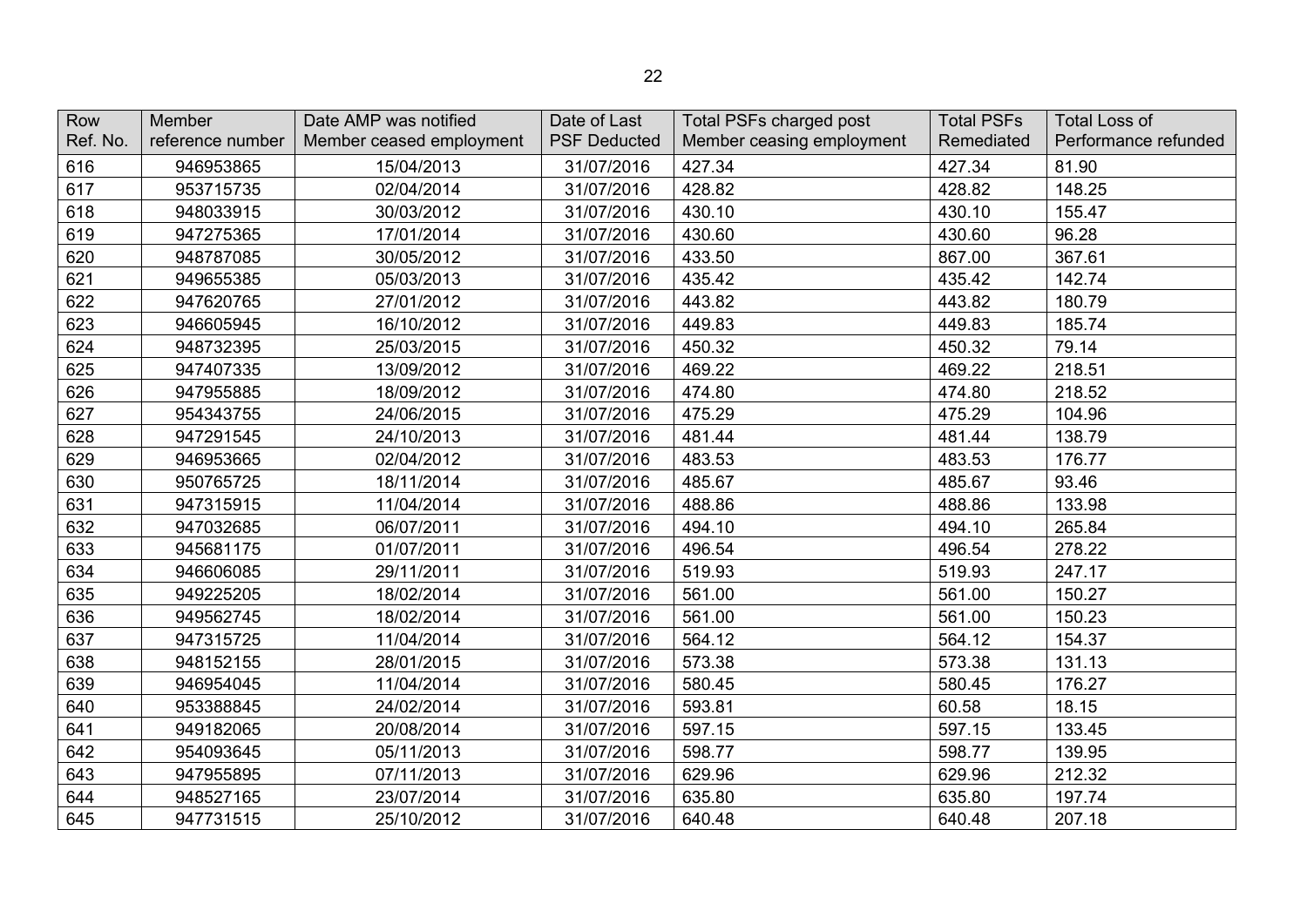| Row<br>Ref. No. | Member<br>reference number | Date AMP was notified<br>Member ceased employment | Date of Last<br><b>PSF Deducted</b> | <b>Total PSFs charged post</b><br>Member ceasing employment | <b>Total PSFs</b><br>Remediated | <b>Total Loss of</b><br>Performance refunded |
|-----------------|----------------------------|---------------------------------------------------|-------------------------------------|-------------------------------------------------------------|---------------------------------|----------------------------------------------|
| 646             | 954004245                  | 07/08/2014                                        | 31/07/2016                          | 650.33                                                      | 650.33                          | 145.20                                       |
| 647             | 946890295                  | 23/10/2012                                        | 31/07/2016                          | 651.36                                                      | 651.36                          | 245.32                                       |
| 648             | 947407495                  | 28/06/2012                                        | 31/07/2016                          | 668.84                                                      | 668.84                          | 286.62                                       |
| 649             | 954461015                  | 08/07/2016                                        | 31/07/2016                          | 682.29                                                      | 682.29                          | 223.66                                       |
| 650             | 954093565                  | 05/02/2013                                        | 31/07/2016                          | 686.98                                                      | 686.98                          | 299.12                                       |
| 651             | 948732165                  | 11/09/2014                                        | 31/07/2016                          | 688.70                                                      | 688.70                          | 129.67                                       |
| 652             | 954215935                  | 01/05/2013                                        | 31/07/2016                          | 710.60                                                      | 710.60                          | 201.63                                       |
| 653             | 948565875                  | 03/05/2013                                        | 31/07/2016                          | 729.30                                                      | 729.30                          | 304.27                                       |
| 654             | 953511965                  | 01/05/2013                                        | 31/07/2016                          | 729.30                                                      | 729.30                          | 304.27                                       |
| 655             | 948237965                  | 05/12/2012                                        | 31/07/2016                          | 769.92                                                      | 769.92                          | 295.42                                       |
| 656             | 946953605                  | 05/02/2013                                        | 31/07/2016                          | 774.62                                                      | 774.62                          | 299.32                                       |
| 657             | 948152405                  | 15/10/2012                                        | 31/07/2016                          | 797.85                                                      | 797.85                          | 332.72                                       |
| 658             | 946606095                  | 06/06/2013                                        | 31/07/2016                          | 800.19                                                      | 800.19                          | 217.69                                       |
| 659             | 953449535                  | 26/08/2014                                        | 31/07/2016                          | 804.84                                                      | 804.84                          | 187.34                                       |
| 660             | 947024815                  | 26/07/2012                                        | 31/07/2016                          | 828.15                                                      | 828.15                          | 386.64                                       |
| 661             | 955253155                  | 20/08/2014                                        | 31/07/2016                          | 838.31                                                      | 838.31                          | 237.66                                       |
| 662             | 948152115                  | 21/10/2013                                        | 31/07/2016                          | 868.01                                                      | 868.01                          | 222.83                                       |
| 663             | 945508895                  | 06/12/2011                                        | 31/07/2016                          | 896.72                                                      | 896.72                          | 392.16                                       |
| 664             | 947408125                  | 28/06/2012                                        | 31/07/2016                          | 897.24                                                      | 897.24                          | 283.35                                       |
| 665             | 947956525                  | 04/02/2013                                        | 31/07/2016                          | 917.80                                                      | 917.80                          | 367.33                                       |
| 666             | 947906145                  | 29/06/2012                                        | 31/07/2016                          | 935.00                                                      | 935.00                          | 264.25                                       |
| 667             | 948405155                  | 29/06/2012                                        | 31/07/2016                          | 935.00                                                      | 935.00                          | 303.57                                       |
| 668             | 946798185                  | 09/03/2012                                        | 31/07/2016                          | 951.38                                                      | 951.38                          | 360.99                                       |
| 669             | 949146555                  | 10/12/2013                                        | 31/07/2016                          | 972.13                                                      | 972.13                          | 281.52                                       |
| 670             | 946954015                  | 07/11/2012                                        | 31/07/2016                          | 976.35                                                      | 976.35                          | 376.52                                       |
| 671             | 954093695                  | 28/11/2013                                        | 31/07/2016                          | 1,025.09                                                    | 1,025.09                        | 300.76                                       |
| 672             | 949081995                  | 22/06/2012                                        | 31/07/2016                          | 1,114.63                                                    | 1,114.63                        | 405.18                                       |
| 673             | 946798245                  | 09/03/2012                                        | 31/07/2016                          | 1,151.66                                                    | 1,151.66                        | 371.45                                       |
| 674             | 946954065                  | 02/04/2012                                        | 31/07/2016                          | 1,178.61                                                    | 1,178.61                        | 404.45                                       |
| 675             | 947731245                  | 23/04/2012                                        | 31/07/2016                          | 1,258.99                                                    | 1,258.99                        | 380.00                                       |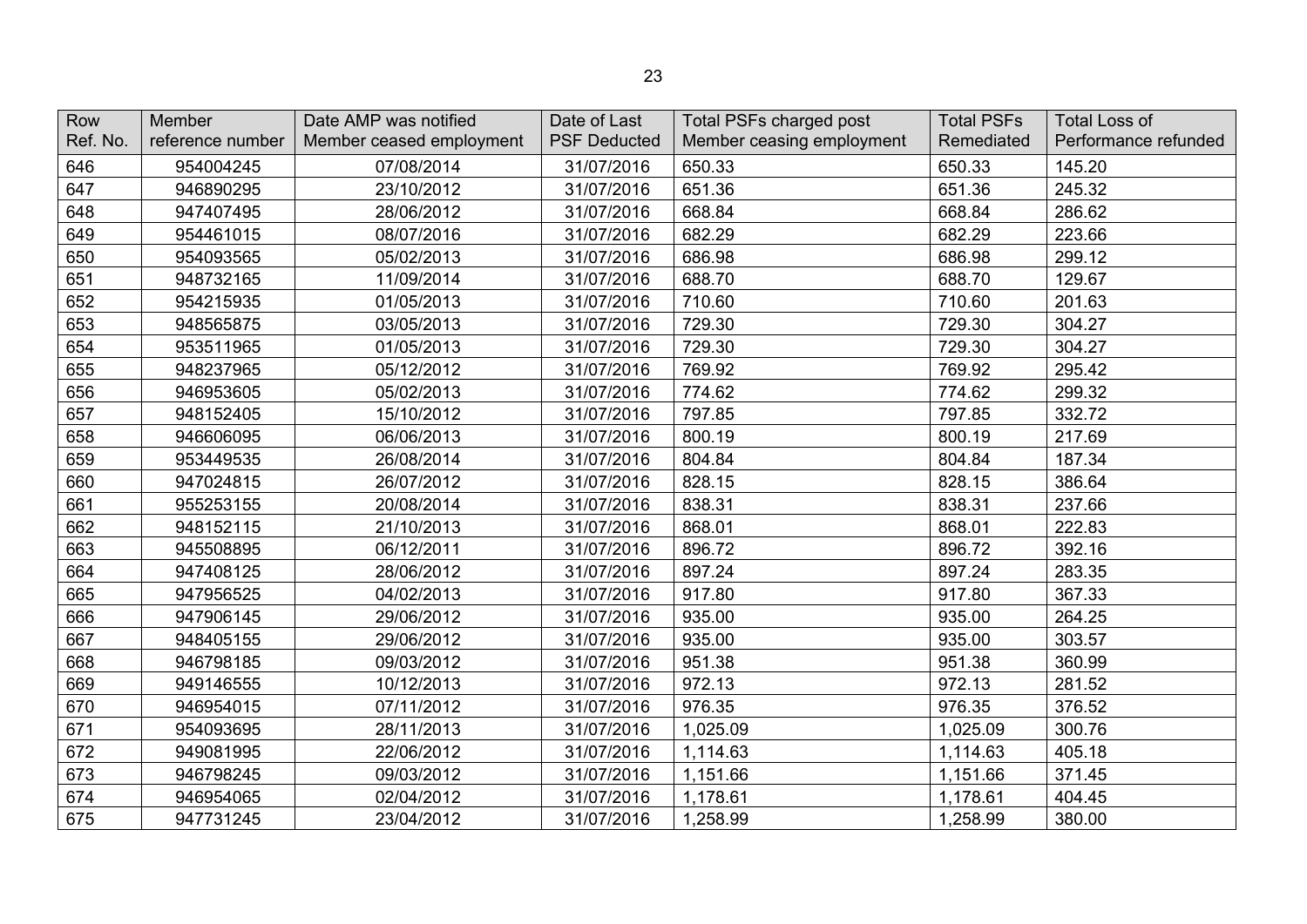| Row<br>Ref. No. | Member<br>reference number | Date AMP was notified<br>Member ceased employment | Date of Last<br><b>PSF Deducted</b> | Total PSFs charged post<br>Member ceasing employment | <b>Total PSFs</b><br>Remediated | <b>Total Loss of</b><br>Performance refunded |
|-----------------|----------------------------|---------------------------------------------------|-------------------------------------|------------------------------------------------------|---------------------------------|----------------------------------------------|
| 676             | 945147945                  | 24/01/2013                                        | 31/07/2016                          | 1,336.67                                             | 1,336.67                        | 426.23                                       |
| 677             | 948978315                  | 12/10/2012                                        | 31/07/2016                          | 1,522.31                                             | 1,522.31                        | 630.27                                       |
| 678             | 947921935                  | 21/10/2013                                        | 31/07/2016                          | 1,583.49                                             | 1,583.49                        | 522.89                                       |
| 679             | 948978385                  | 23/04/2013                                        | 31/07/2016                          | 1,673.48                                             | 1,673.48                        | 484.18                                       |
| 680             | 947030585                  | 28/11/2011                                        | 31/07/2016                          | 2,203.77                                             | 2,203.77                        | 1,102.66                                     |
| 681             | 948978195                  | 05/11/2014                                        | 31/07/2016                          | 2,414.00                                             | 2,414.00                        | 588.54                                       |
| 682             | 955123625                  | 04/07/2016                                        | 31/08/2016                          | 9.34                                                 | 9.34                            | 1.96                                         |
| 683             | 954738395                  | 09/06/2016                                        | 31/08/2016                          | 33.16                                                | 33.16                           | 7.83                                         |
| 684             | 948202495                  | 01/07/2016                                        | 31/08/2016                          | 222.61                                               | 222.61                          | 53.55                                        |
| 685             | 945148055                  | 24/01/2013                                        | 31/08/2016                          | 943.95                                               | 943.95                          | 323.21                                       |
| 686             | 955124515                  | 03/10/2016                                        | 30/09/2016                          | 6.80                                                 | 6.80                            | 1.87                                         |
| 687             | 955124305                  | 03/10/2016                                        | 30/09/2016                          | 81.60                                                | 81.60                           | 9.47                                         |
| 688             | 955124425                  | 03/10/2016                                        | 30/09/2016                          | 95.20                                                | 95.20                           | 27.76                                        |
| 689             | 945787495                  | 30/05/2014                                        | 30/09/2016                          | 1,074.92                                             | 1,074.92                        | 210.36                                       |
| 690             | 955926355                  | 27/03/2014                                        | 30/09/2016                          | 1,436.61                                             | 1,436.61                        | 335.35                                       |
| 691             | 956214185                  | 13/05/2016                                        | 31/10/2016                          | 28.02                                                | 28.02                           | 5.63                                         |
| 692             | 948449625                  | 17/11/2016                                        | 31/10/2016                          | 41.28                                                | 41.28                           | 8.38                                         |
| 693             | 956265395                  | 22/03/2016                                        | 31/10/2016                          | 51.24                                                | 51.24                           | 10.46                                        |
| 694             | 948095145                  | 09/11/2016                                        | 31/10/2016                          | 56.46                                                | 56.46                           | 17.81                                        |
| 695             | 956074185                  | 09/07/2019                                        | 31/10/2016                          | 86.68                                                | 247.43                          | 78.94                                        |
| 696             | 949522525                  | 07/11/2012                                        | 31/10/2016                          | 164.17                                               | 164.17                          | 58.02                                        |
| 697             | 956074175                  | 09/07/2019                                        | 31/10/2016                          | 195.16                                               | 565.08                          | 179.82                                       |
| 698             | 948929595                  | 28/10/2014                                        | 31/10/2016                          | 532.21                                               | 532.21                          | 125.11                                       |
| 699             | 946953855                  | 05/12/2014                                        | 31/10/2016                          | 3,398.70                                             | 3,398.70                        | 724.14                                       |
| 700             | 956844985                  | 17/04/2015                                        | 30/11/2016                          | 12.26                                                | 12.26                           | 1.95                                         |
| 701             | 956068555                  | 30/10/2015                                        | 30/11/2016                          | 27.51                                                | 27.51                           | 7.40                                         |
| 702             | 955751375                  | 20/10/2016                                        | 30/11/2016                          | 28.32                                                | 28.32                           | 7.43                                         |
| 703             | 948614075                  | 18/02/2015                                        | 31/12/2016                          | 160.88                                               | 160.88                          | 24.85                                        |
| 704             | 947326105                  | 03/04/2014                                        | 31/12/2016                          | 342.21                                               | 342.21                          | 95.93                                        |
| 705             | 954803995                  | 20/10/2015                                        | 31/01/2017                          | 105.28                                               | 105.28                          | 22.90                                        |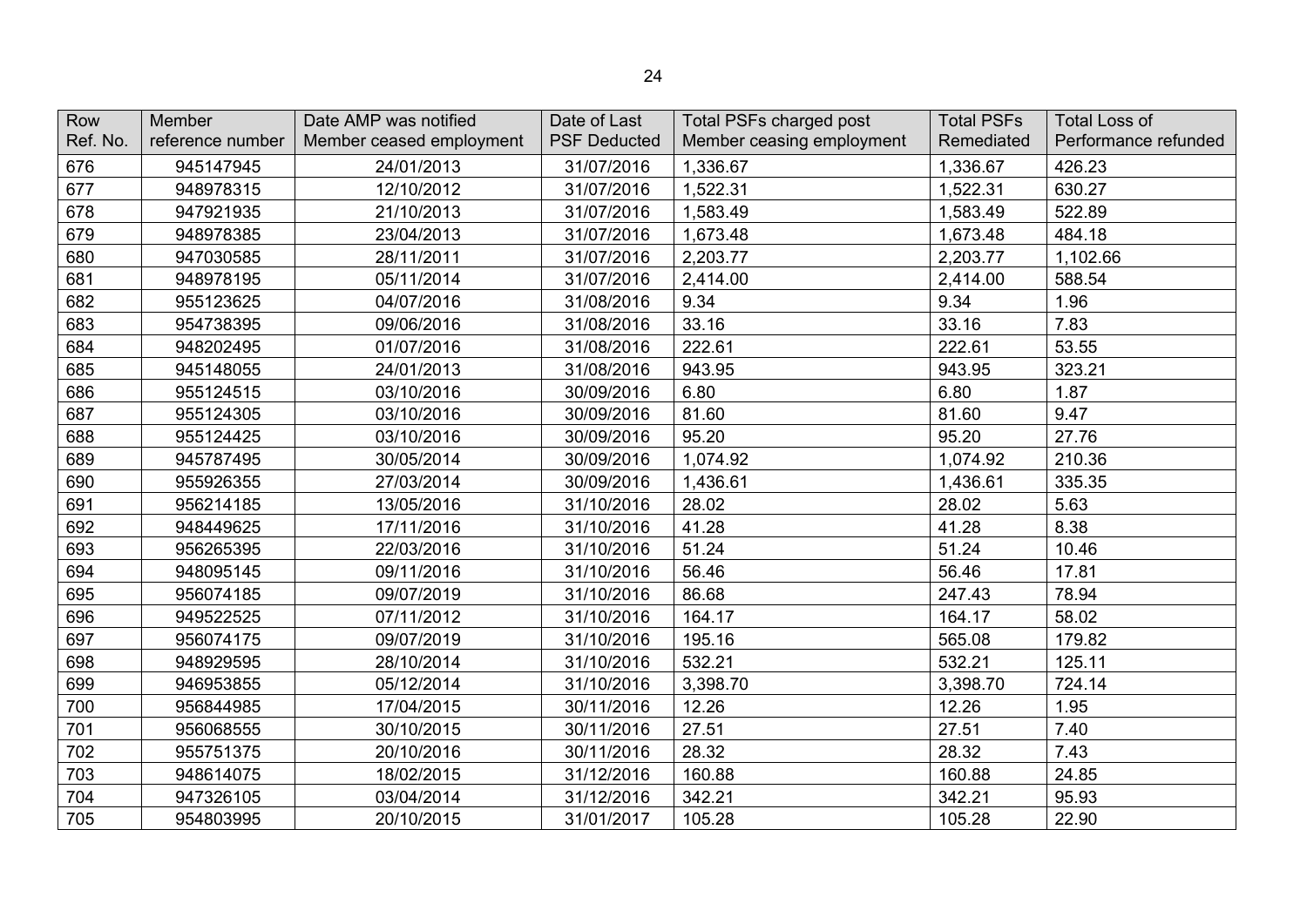| Row<br>Ref. No. | Member<br>reference number | Date AMP was notified<br>Member ceased employment | Date of Last<br><b>PSF Deducted</b> | Total PSFs charged post<br>Member ceasing employment | <b>Total PSFs</b><br>Remediated | <b>Total Loss of</b><br>Performance refunded |
|-----------------|----------------------------|---------------------------------------------------|-------------------------------------|------------------------------------------------------|---------------------------------|----------------------------------------------|
| 706             | 955064495                  | 02/01/2014                                        | 31/01/2017                          | 2,799.83                                             | 2,799.83                        | 707.23                                       |
| 707             | 954081785                  | 27/05/2014                                        | 28/02/2017                          | 60.66                                                | 60.66                           | 14.62                                        |
| 708             | 955895085                  | 14/09/2016                                        | 28/02/2017                          | 93.34                                                | 93.34                           | 20.16                                        |
| 709             | 957226535                  | 10/03/2017                                        | 31/03/2017                          | 3.89                                                 | 3.89                            | 0.66                                         |
| 710             | 956317175                  | 13/03/2017                                        | 31/03/2017                          | 7.02                                                 | 2.70                            | 0.51                                         |
| 711             | 955894815                  | 04/02/2016                                        | 31/03/2017                          | 143.12                                               | 143.12                          | 38.51                                        |
| 712             | 955895315                  | 23/04/2015                                        | 30/04/2017                          | 5.97                                                 | 5.97                            | 1.58                                         |
| 713             | 955621435                  | 26/06/2014                                        | 30/04/2017                          | 266.18                                               | 266.18                          | 81.53                                        |
| 714             | 947933155                  | 30/05/2013                                        | 30/04/2017                          | 2,237.45                                             | 2,237.45                        | 703.68                                       |
| 715             | 948619905                  | 19/06/2017                                        | 31/05/2017                          | 21.51                                                | 21.51                           | 4.61                                         |
| 716             | 949788875                  | 15/06/2017                                        | 31/05/2017                          | 36.05                                                | 36.05                           | 6.16                                         |
| 717             | 949460705                  | 21/06/2017                                        | 31/05/2017                          | 37.40                                                | 37.40                           | 5.48                                         |
| 718             | 949460725                  | 21/06/2017                                        | 31/05/2017                          | 44.88                                                | 44.88                           | 10.35                                        |
| 719             | 956136285                  | 15/06/2017                                        | 31/05/2017                          | 130.90                                               | 130.90                          | 33.08                                        |
| 720             | 947013105                  | 15/02/2016                                        | 31/05/2017                          | 184.70                                               | 184.70                          | 44.54                                        |
| 721             | 947021725                  | 30/06/2017                                        | 31/05/2017                          | 187.00                                               | 187.00                          | 29.30                                        |
| 722             | 955691705                  | 01/06/2017                                        | 31/05/2017                          | 188.61                                               | 188.61                          | 16.52                                        |
| 723             | 955621425                  | 26/06/2014                                        | 31/05/2017                          | 232.75                                               | 229.47                          | 64.97                                        |
| 724             | 948479145                  | 19/06/2017                                        | 31/05/2017                          | 419.52                                               | 419.52                          | 145.36                                       |
| 725             | 947021665                  | 30/06/2017                                        | 31/05/2017                          | 527.00                                               | 527.00                          | 171.93                                       |
| 726             | 946953885                  | 07/11/2012                                        | 31/05/2017                          | 838.15                                               | 838.15                          | 304.32                                       |
| 727             | 948935575                  | 14/02/2013                                        | 31/05/2017                          | 1,568.24                                             | 1,568.24                        | 343.97                                       |
| 728             | 955582585                  | 19/06/2017                                        | 31/05/2017                          | 2,058.11                                             | 2,058.11                        | 541.35                                       |
| 729             | 955570265                  | 03/02/2017                                        | 30/06/2017                          | 13.08                                                | 13.08                           | 1.08                                         |
| 730             | 955931895                  | 24/01/2017                                        | 30/06/2017                          | 20.05                                                | 20.05                           | 3.53                                         |
| 731             | 955064525                  | 11/08/2015                                        | 30/06/2017                          | 21.39                                                | 21.39                           | 3.79                                         |
| 732             | 956455485                  | 23/05/2017                                        | 30/06/2017                          | 28.32                                                | 28.32                           | 3.75                                         |
| 733             | 955570375                  | 03/02/2017                                        | 30/06/2017                          | 73.92                                                | 73.92                           | 5.30                                         |
| 734             | 955621345                  | 27/06/2014                                        | 30/06/2017                          | 78.57                                                | 78.57                           | 19.65                                        |
| 735             | 956904125                  | 05/07/2017                                        | 30/06/2017                          | 104.72                                               | 104.72                          | 28.11                                        |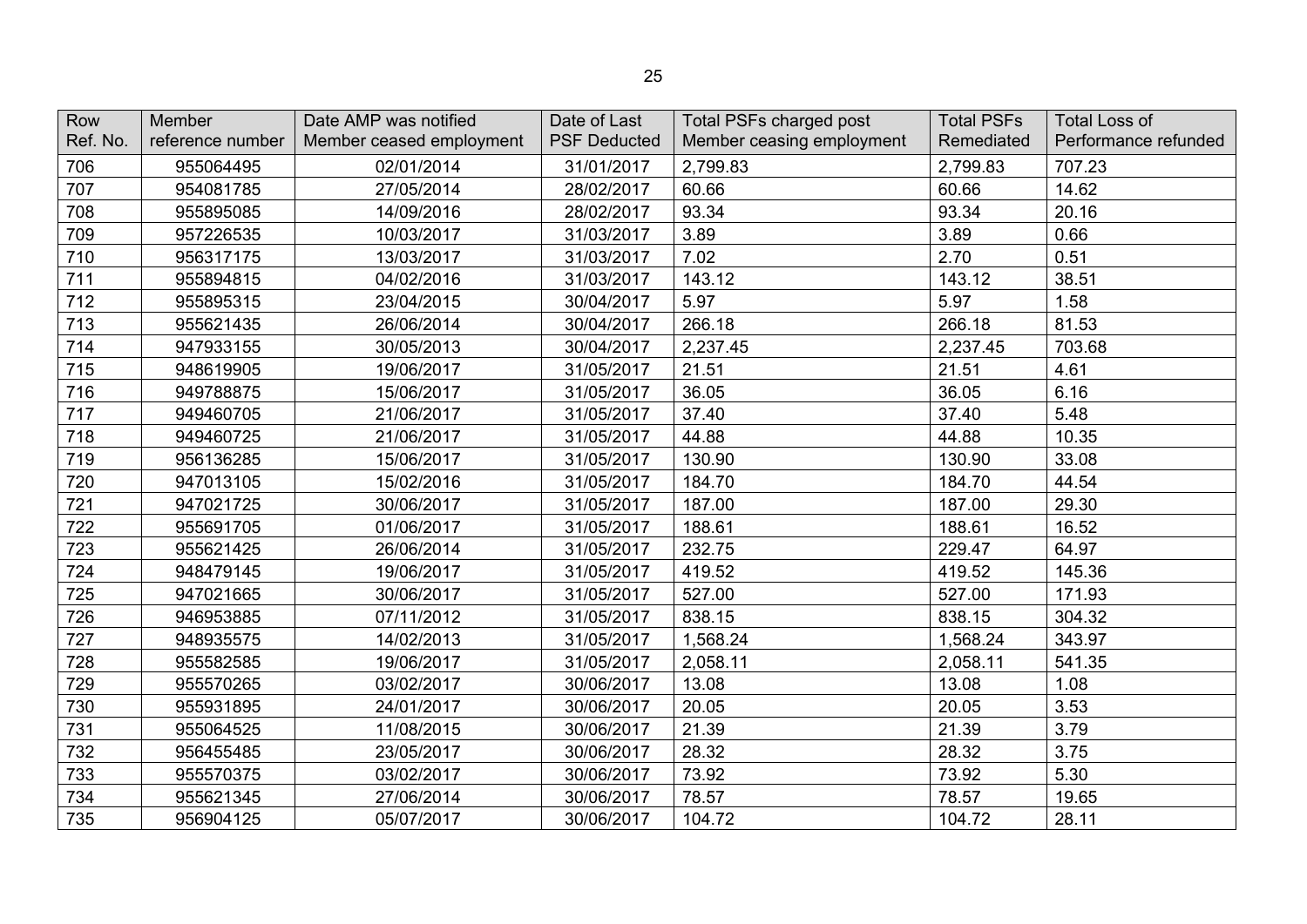| Row<br>Ref. No. | Member<br>reference number | Date AMP was notified<br>Member ceased employment | Date of Last<br><b>PSF Deducted</b> | Total PSFs charged post<br>Member ceasing employment | <b>Total PSFs</b><br>Remediated | <b>Total Loss of</b><br>Performance refunded |
|-----------------|----------------------------|---------------------------------------------------|-------------------------------------|------------------------------------------------------|---------------------------------|----------------------------------------------|
| 736             | 955086255                  | 02/03/2015                                        | 30/06/2017                          | 206.08                                               | 206.08                          | 49.69                                        |
| 737             | 948978355                  | 12/10/2012                                        | 30/06/2017                          | 1,098.74                                             | 1,098.74                        | 386.98                                       |
| 738             | 948173335                  | 07/01/2013                                        | 30/06/2017                          | 1,593.24                                             | 1,593.24                        | 537.00                                       |
| 739             | 956321215                  | 04/05/2017                                        | 31/07/2017                          | 14.19                                                | 14.19                           | 2.10                                         |
| 740             | 947731465                  | 06/06/2016                                        | 31/07/2017                          | 27.63                                                | 27.63                           | 2.31                                         |
| 741             | 953492825                  | 15/09/2014                                        | 31/07/2017                          | 30.66                                                | 30.66                           | 7.00                                         |
| 742             | 957051045                  | 01/08/2017                                        | 31/07/2017                          | 36.41                                                | 36.41                           | 4.04                                         |
| 743             | 946922655                  | 13/05/2013                                        | 31/07/2017                          | 66.13                                                | 66.13                           | 23.83                                        |
| 744             | 955805475                  | 26/08/2016                                        | 31/07/2017                          | 102.00                                               | 102.00                          | 18.41                                        |
| 745             | 955869035                  | 26/11/2013                                        | 31/07/2017                          | 113.80                                               | 113.80                          | 26.58                                        |
| 746             | 956303335                  | 01/08/2017                                        | 31/07/2017                          | 167.97                                               | 167.97                          | 16.31                                        |
| 747             | 948773175                  | 11/06/2013                                        | 31/07/2017                          | 184.00                                               | 184.00                          | 52.64                                        |
| 748             | 947053715                  | 30/05/2014                                        | 31/07/2017                          | 252.66                                               | 252.66                          | 48.65                                        |
| 749             | 956303395                  | 01/08/2017                                        | 31/07/2017                          | 493.53                                               | 493.53                          | 68.47                                        |
| 750             | 956303465                  | 01/08/2017                                        | 31/07/2017                          | 591.72                                               | 591.72                          | 91.93                                        |
| 751             | 948822305                  | 23/06/2017                                        | 31/08/2017                          | 22.08                                                | 22.08                           | 3.04                                         |
| 752             | 956155185                  | 10/08/2016                                        | 31/08/2017                          | 29.59                                                | 29.59                           | 3.25                                         |
| 753             | 956155425                  | 25/08/2016                                        | 31/08/2017                          | 138.96                                               | 138.96                          | 28.02                                        |
| 754             | 955894835                  | 15/10/2014                                        | 31/08/2017                          | 164.22                                               | 164.22                          | 30.42                                        |
| 755             | 956789275                  | 15/02/2016                                        | 31/08/2017                          | 284.12                                               | 284.12                          | 58.36                                        |
| 756             | 954265515                  | 18/02/2014                                        | 31/08/2017                          | 402.62                                               | 402.62                          | 49.93                                        |
| 757             | 956501645                  | 03/06/2014                                        | 31/08/2017                          | 455.52                                               | 455.52                          | 109.24                                       |
| 758             | 946657905                  | 21/11/2012                                        | 31/08/2017                          | 658.70                                               | 658.70                          | 176.12                                       |
| 759             | 944907725                  | 21/10/2013                                        | 31/08/2017                          | 1,482.17                                             | 1,482.17                        | 415.98                                       |
| 760             | 946798135                  | 07/06/2017                                        | 30/09/2017                          | 23.12                                                | 260.96                          | 22.39                                        |
| 761             | 955773925                  | 20/10/2016                                        | 30/09/2017                          | 24.11                                                | 24.11                           | 4.33                                         |
| 762             | 956154875                  | 27/11/2014                                        | 30/09/2017                          | 68.28                                                | 68.28                           | 18.20                                        |
| 763             | 956274885                  | 31/08/2015                                        | 30/09/2017                          | 292.00                                               | 292.00                          | 72.40                                        |
| 764             | 953996925                  | 11/12/2014                                        | 30/09/2017                          | 301.27                                               | 301.27                          | 74.53                                        |
| 765             | 954100475                  | 13/10/2017                                        | 30/09/2017                          | 372.60                                               | 372.60                          | 111.56                                       |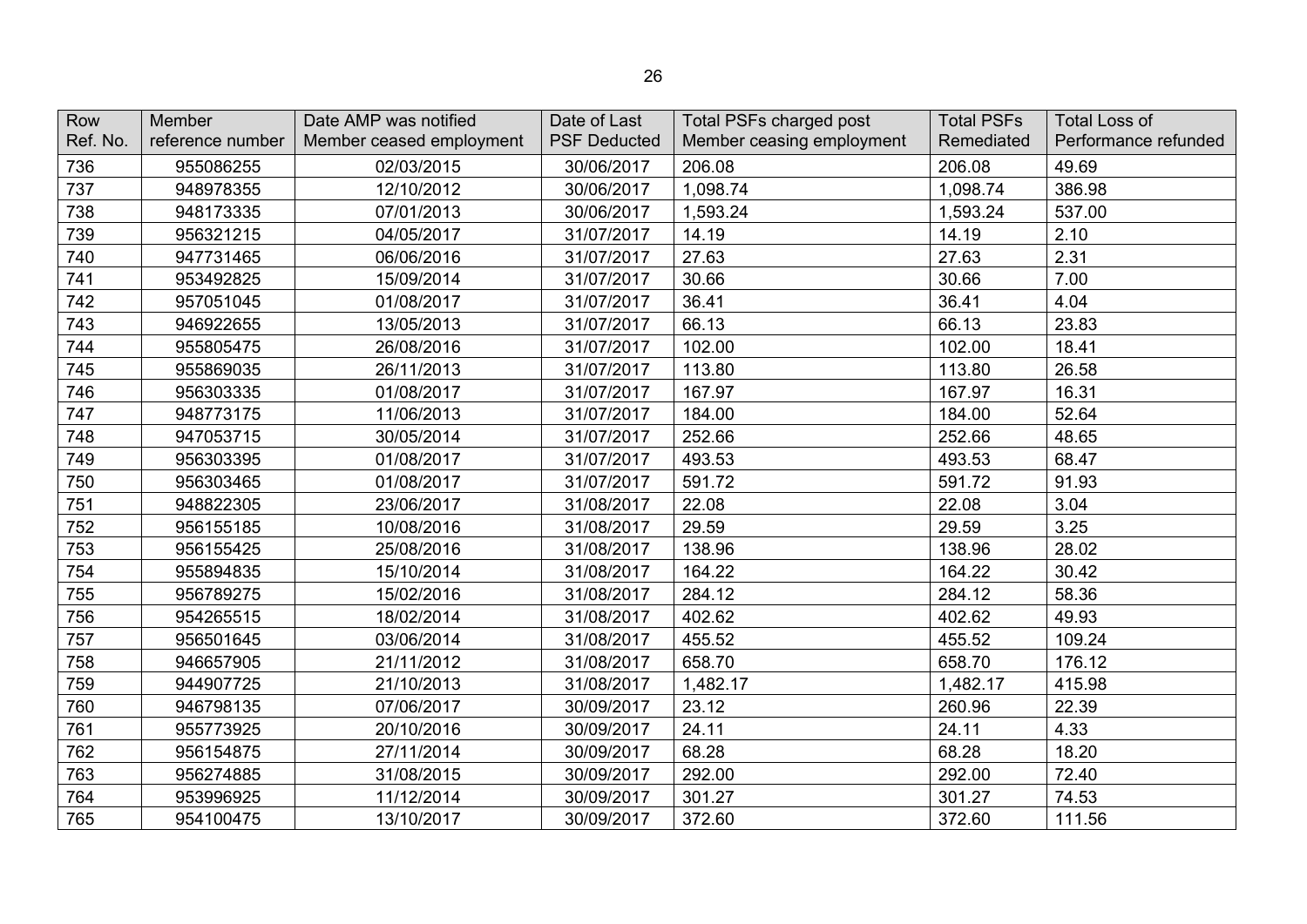| Row<br>Ref. No. | Member<br>reference number | Date AMP was notified<br>Member ceased employment | Date of Last<br><b>PSF Deducted</b> | Total PSFs charged post<br>Member ceasing employment | <b>Total PSFs</b><br>Remediated | <b>Total Loss of</b><br>Performance refunded |
|-----------------|----------------------------|---------------------------------------------------|-------------------------------------|------------------------------------------------------|---------------------------------|----------------------------------------------|
| 766             | 955621385                  | 09/03/2017                                        | 31/10/2017                          | 9.95                                                 | 174.32                          | 32.31                                        |
| 767             | 956154765                  | 10/03/2015                                        | 31/10/2017                          | 91.24                                                | 91.24                           | 14.98                                        |
| 768             | 955895165                  | 10/08/2016                                        | 31/10/2017                          | 324.75                                               | 324.75                          | 69.78                                        |
| 769             | 945775505                  | 15/09/2014                                        | 31/10/2017                          | 480.25                                               | 480.25                          | 118.52                                       |
| 770             | 948095105                  | 16/11/2012                                        | 31/10/2017                          | 2,132.49                                             | 2,165.13                        | 380.04                                       |
| 771             | 956567875                  | 27/04/2017                                        | 30/11/2017                          | 34.00                                                | 34.00                           | 1.82                                         |
| 772             | 955634655                  | 11/08/2016                                        | 30/11/2017                          | 236.76                                               | 236.76                          | 46.67                                        |
| 773             | 955694585                  | 06/11/2014                                        | 30/11/2017                          | 362.47                                               | 362.47                          | 104.43                                       |
| 774             | 948542805                  | 27/03/2013                                        | 30/11/2017                          | 387.60                                               | 387.60                          | 85.67                                        |
| 775             | 956359105                  | 16/06/2014                                        | 30/11/2017                          | 1,658.91                                             | 1,658.91                        | 467.12                                       |
| 776             | 957740005                  | 08/10/2015                                        | 31/12/2017                          | 21.54                                                | 21.54                           | 3.15                                         |
| 777             | 955251905                  | 30/01/2018                                        | 31/12/2017                          | 23.81                                                | 23.81                           | 4.20                                         |
| 778             | 947644135                  | 15/02/2016                                        | 31/12/2017                          | 25.87                                                | 25.87                           | 2.72                                         |
| 779             | 955252185                  | 30/01/2018                                        | 31/12/2017                          | 46.36                                                | 46.36                           | 10.65                                        |
| 780             | 957225285                  | 30/12/2015                                        | 31/12/2017                          | 94.61                                                | 94.61                           | 23.85                                        |
| 781             | 955146255                  | 21/10/2014                                        | 31/12/2017                          | 110.77                                               | 110.77                          | 30.87                                        |
| 782             | 955103395                  | 26/05/2015                                        | 31/12/2017                          | 235.52                                               | 235.52                          | 60.10                                        |
| 783             | 956501455                  | 01/04/2014                                        | 31/12/2017                          | 525.60                                               | 525.60                          | 151.03                                       |
| 784             | 948731995                  | 11/09/2014                                        | 31/01/2018                          | 79.42                                                | 79.42                           | 19.13                                        |
| 785             | 955895195                  | 20/06/2016                                        | 31/01/2018                          | 138.74                                               | 138.74                          | 23.90                                        |
| 786             | 947258575                  | 13/08/2013                                        | 31/01/2018                          | 140.19                                               | 140.19                          | 39.83                                        |
| 787             | 949288065                  | 27/03/2014                                        | 31/01/2018                          | 182.83                                               | 182.83                          | 25.61                                        |
| 788             | 955895025                  | 27/01/2015                                        | 31/01/2018                          | 394.16                                               | 394.16                          | 53.80                                        |
| 789             | 956725995                  | 26/06/2014                                        | 31/01/2018                          | 456.66                                               | 456.66                          | 67.02                                        |
| 790             | 955895175                  | 20/06/2016                                        | 31/01/2018                          | 532.77                                               | 532.77                          | 86.00                                        |
| 791             | 956125575                  | 27/06/2016                                        | 31/01/2018                          | 980.60                                               | 980.60                          | 67.29                                        |
| 792             | 956400455                  | 20/11/2017                                        | 28/02/2018                          | 59.06                                                | 59.06                           | 5.89                                         |
| 793             | 954770935                  | 20/04/2015                                        | 28/02/2018                          | 119.00                                               | 119.00                          | 29.26                                        |
| 794             | 955585465                  | 16/05/2017                                        | 28/02/2018                          | 324.09                                               | 324.09                          | 36.79                                        |
| 795             | 954370635                  | 04/09/2014                                        | 28/02/2018                          | 428.25                                               | 1,050.95                        | 247.47                                       |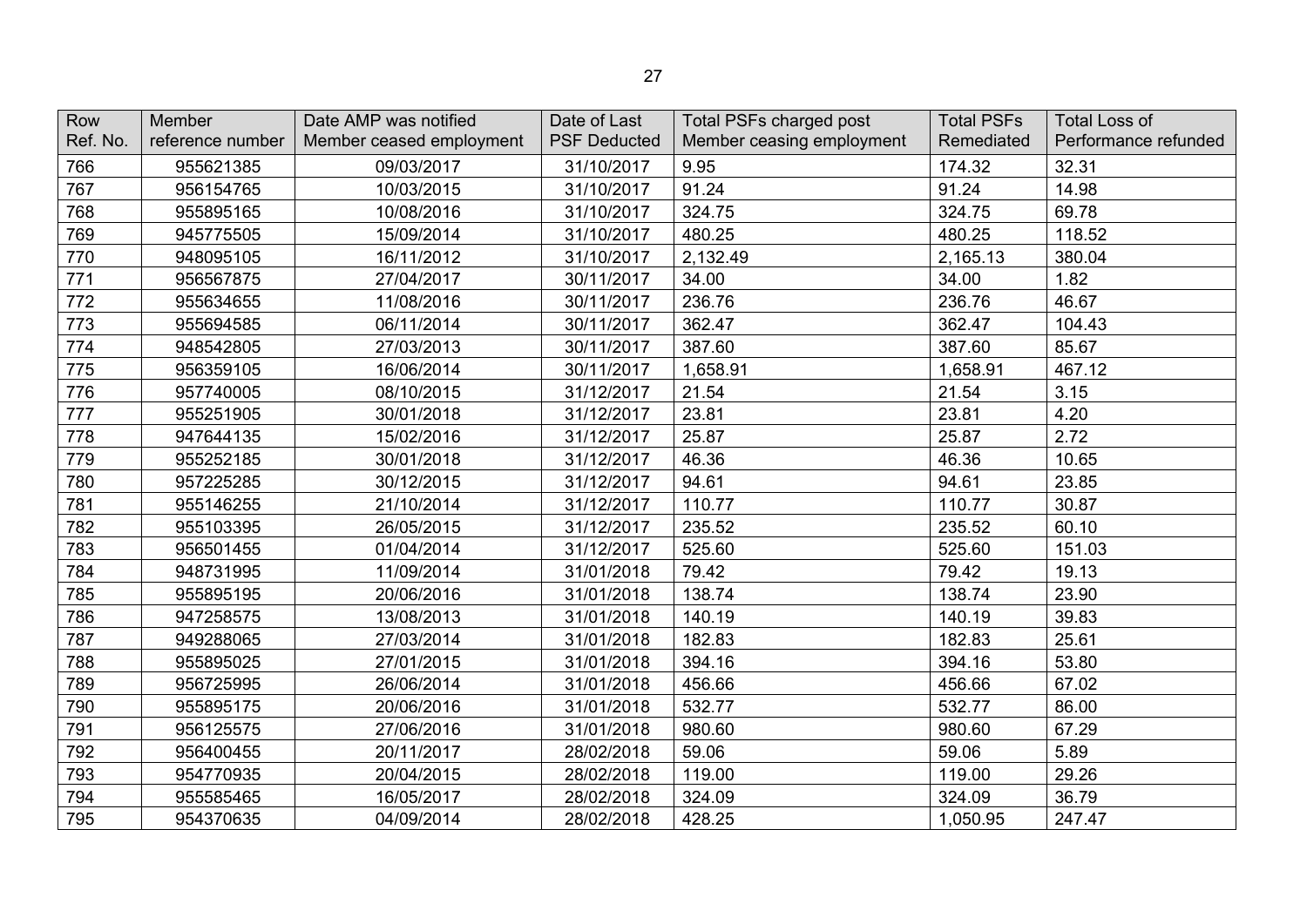| Row<br>Ref. No. | <b>Member</b><br>reference number | Date AMP was notified<br>Member ceased employment | Date of Last<br><b>PSF Deducted</b> | Total PSFs charged post<br>Member ceasing employment | <b>Total PSFs</b><br>Remediated | <b>Total Loss of</b><br>Performance refunded |
|-----------------|-----------------------------------|---------------------------------------------------|-------------------------------------|------------------------------------------------------|---------------------------------|----------------------------------------------|
| 796             | 947053855                         | 13/01/2012                                        | 28/02/2018                          | 1,591.92                                             | 1,591.92                        | 483.23                                       |
| 797             | 956713805                         | 11/11/2015                                        | 31/03/2018                          | 82.70                                                | 82.70                           | 10.36                                        |
| 798             | 955974045                         | 03/02/2016                                        | 31/03/2018                          | 95.68                                                | 95.68                           | 15.65                                        |
| 799             | 948202315                         | 29/06/2016                                        | 31/03/2018                          | 977.44                                               | 977.44                          | 204.57                                       |
| 800             | 948094985                         | 16/11/2012                                        | 31/03/2018                          | 2,565.65                                             | 2,565.65                        | 611.76                                       |
| 801             | 949194545                         | 07/08/2014                                        | 31/03/2018                          | 6,473.29                                             | 6,473.29                        | 1,281.88                                     |
| 802             | 955631285                         | 13/03/2014                                        | 30/04/2018                          | 112.10                                               | 112.10                          | 16.70                                        |
| 803             | 954094145                         | 22/06/2015                                        | 30/04/2018                          | 137.57                                               | 137.57                          | 29.49                                        |
| 804             | 955894955                         | 04/02/2016                                        | 30/04/2018                          | 198.05                                               | 198.05                          | 16.66                                        |
| 805             | 948978275                         | 28/07/2017                                        | 30/04/2018                          | 426.78                                               | 426.78                          | 34.88                                        |
| 806             | 955413735                         | 12/07/2016                                        | 30/04/2018                          | 456.09                                               | 448.92                          | 43.69                                        |
| 807             | 954093725                         | 30/08/2013                                        | 30/04/2018                          | 549.07                                               | 549.07                          | 87.88                                        |
| 808             | 955585485                         | 19/03/2014                                        | 30/04/2018                          | 2,901.91                                             | 2,901.91                        | 647.04                                       |
| 809             | 953556635                         | 16/01/2018                                        | 31/05/2018                          | 6.78                                                 | 6.76                            | 0.62                                         |
| 810             | 956325255                         | 31/07/2017                                        | 31/05/2018                          | 8.00                                                 | 8.78                            | 0.86                                         |
| 811             | 947296915                         | 04/05/2018                                        | 31/05/2018                          | 8.10                                                 | 8.10                            | 0.58                                         |
| 812             | 948436585                         | 14/05/2018                                        | 31/05/2018                          | 8.14                                                 | 8.14                            | 0.03                                         |
| 813             | 955064235                         | 10/05/2018                                        | 31/05/2018                          | 8.67                                                 | 242.38                          | 47.71                                        |
| 814             | 957334265                         | 06/04/2018                                        | 31/05/2018                          | 9.35                                                 | 9.35                            | 0.06                                         |
| 815             | 954783495                         | 08/04/2018                                        | 31/05/2018                          | 10.20                                                | 10.20                           | 0.02                                         |
| 816             | 957353825                         | 05/02/2018                                        | 31/05/2018                          | 10.54                                                | 10.54                           | 0.94                                         |
| 817             | 947325625                         | 04/05/2018                                        | 31/05/2018                          | 15.05                                                | 15.05                           | 0.92                                         |
| 818             | 953997995                         | 16/04/2014                                        | 31/05/2018                          | 17.84                                                | 17.84                           | 3.29                                         |
| 819             | 953657875                         | 05/12/2014                                        | 31/05/2018                          | 18.71                                                | 18.71                           | 2.42                                         |
| 820             | 955043165                         | 08/11/2016                                        | 31/05/2018                          | 20.80                                                | 20.80                           | 0.75                                         |
| 821             | 955064425                         | 10/05/2018                                        | 31/05/2018                          | 21.61                                                | 21.61                           | 0.04                                         |
| 822             | 948077685                         | 09/03/2018                                        | 31/05/2018                          | 21.66                                                | 21.66                           | 0.25                                         |
| 823             | 953945215                         | 11/05/2018                                        | 31/05/2018                          | 28.72                                                | 28.72                           | 2.00                                         |
| 824             | 955589165                         | 22/02/2018                                        | 31/05/2018                          | 29.01                                                | 29.01                           | 2.39                                         |
| 825             | 946975545                         | 20/06/2012                                        | 31/05/2018                          | 33.76                                                | 33.76                           | 8.13                                         |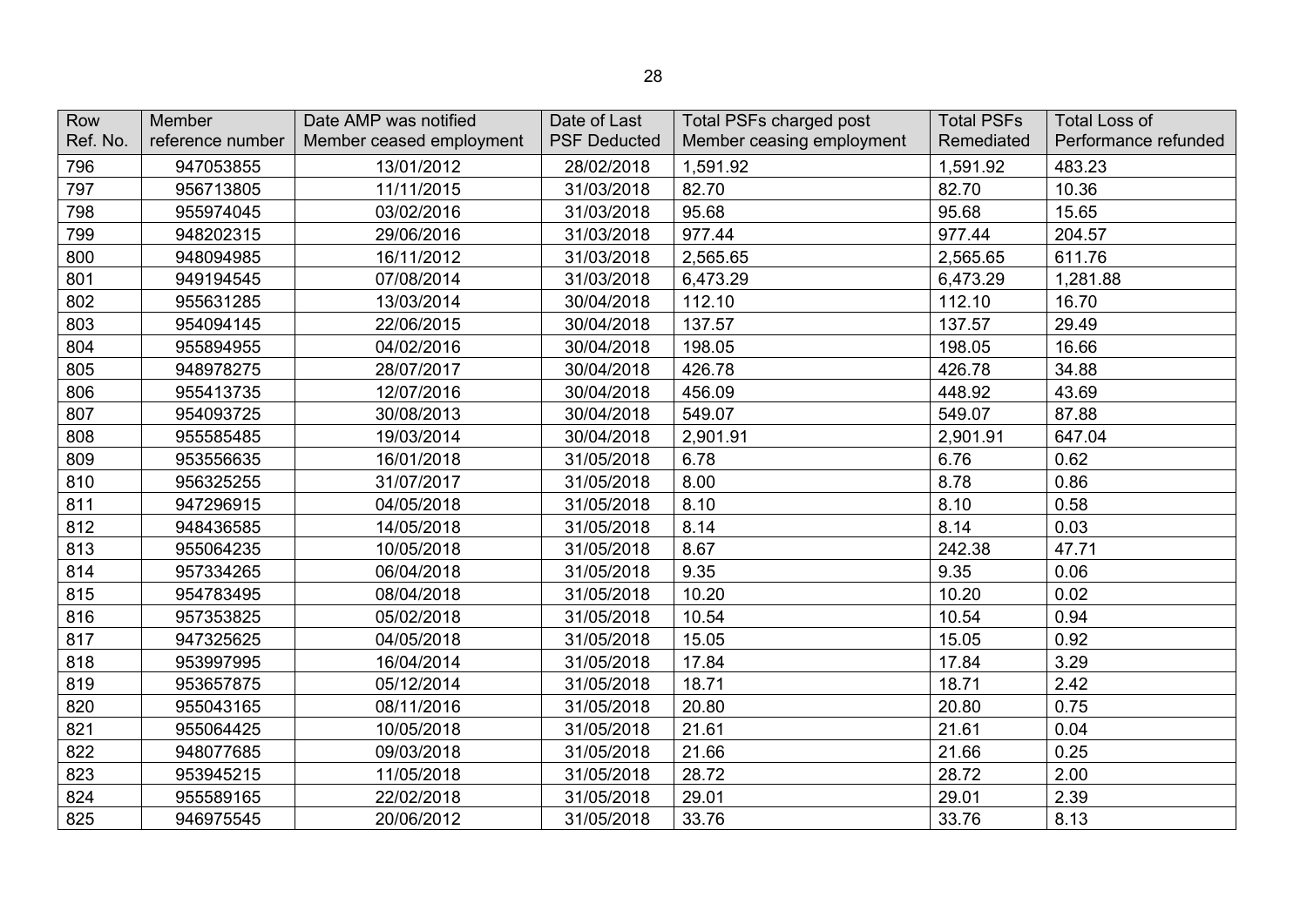| Row<br>Ref. No. | Member<br>reference number | Date AMP was notified<br>Member ceased employment | Date of Last<br><b>PSF Deducted</b> | <b>Total PSFs charged post</b><br>Member ceasing employment | <b>Total PSFs</b><br>Remediated | <b>Total Loss of</b><br>Performance refunded |
|-----------------|----------------------------|---------------------------------------------------|-------------------------------------|-------------------------------------------------------------|---------------------------------|----------------------------------------------|
| 826             | 955691785                  | 21/03/2018                                        | 31/05/2018                          | 37.56                                                       | 37.56                           | 2.93                                         |
| 827             | 956074065                  | 22/04/2016                                        | 31/05/2018                          | 39.41                                                       | 39.41                           | 6.55                                         |
| 828             | 955064405                  | 10/05/2018                                        | 31/05/2018                          | 40.67                                                       | 939.06                          | 133.82                                       |
| 829             | 954028235                  | 05/12/2014                                        | 31/05/2018                          | 40.80                                                       | 40.80                           | 7.26                                         |
| 830             | 956501035                  | 30/05/2017                                        | 31/05/2018                          | 41.61                                                       | 41.61                           | 6.22                                         |
| 831             | 956532075                  | 07/11/2017                                        | 31/05/2018                          | 41.82                                                       | 41.82                           | 0.58                                         |
| 832             | 954100765                  | 16/01/2018                                        | 31/05/2018                          | 42.57                                                       | 42.57                           | 2.52                                         |
| 833             | 954059995                  | 07/08/2017                                        | 31/05/2018                          | 47.05                                                       | 47.05                           | 2.65                                         |
| 834             | 957598555                  | 02/06/2015                                        | 31/05/2018                          | 49.40                                                       | 49.40                           | 6.20                                         |
| 835             | 956000315                  | 15/06/2016                                        | 31/05/2018                          | 50.98                                                       | 50.98                           | 4.59                                         |
| 836             | 955086105                  | 02/11/2017                                        | 31/05/2018                          | 51.52                                                       | 51.52                           | 4.27                                         |
| 837             | 954774195                  | 20/04/2017                                        | 31/05/2018                          | 52.42                                                       | 52.42                           | 6.13                                         |
| 838             | 946734425                  | 20/06/2017                                        | 31/05/2018                          | 54.13                                                       | 54.13                           | 1.22                                         |
| 839             | 956500855                  | 03/12/2015                                        | 31/05/2018                          | 57.57                                                       | 57.57                           | 6.77                                         |
| 840             | 948717095                  | 10/06/2017                                        | 31/05/2018                          | 58.14                                                       | 58.14                           | 2.56                                         |
| 841             | 955221075                  | 25/07/2017                                        | 31/05/2018                          | 60.36                                                       | 60.36                           | 6.63                                         |
| 842             | 949100755                  | 20/04/2015                                        | 31/05/2018                          | 60.50                                                       | 60.50                           | 14.21                                        |
| 843             | 953544555                  | 09/05/2018                                        | 31/05/2018                          | 61.22                                                       | 61.22                           | 0.25                                         |
| 844             | 953716125                  | 26/06/2015                                        | 31/05/2018                          | 61.49                                                       | 61.49                           | 7.96                                         |
| 845             | 953712195                  | 02/07/2014                                        | 31/05/2018                          | 62.22                                                       | 62.22                           | 15.28                                        |
| 846             | 954812345                  | 30/05/2013                                        | 31/05/2018                          | 62.56                                                       | 62.56                           | 8.44                                         |
| 847             | 949065025                  | 10/04/2015                                        | 31/05/2018                          | 62.60                                                       | 62.60                           | 5.09                                         |
| 848             | 953583655                  | 29/01/2017                                        | 31/05/2018                          | 63.58                                                       | 63.58                           | 2.99                                         |
| 849             | 953511455                  | 30/03/2016                                        | 31/05/2018                          | 64.72                                                       | 64.72                           | 11.71                                        |
| 850             | 955064205                  | 29/07/2015                                        | 31/05/2018                          | 64.81                                                       | 64.81                           | 8.60                                         |
| 851             | 955861685                  | 27/02/2017                                        | 31/05/2018                          | 66.02                                                       | 66.02                           | 3.63                                         |
| 852             | 954058485                  | 07/08/2017                                        | 31/05/2018                          | 71.74                                                       | 71.74                           | 5.29                                         |
| 853             | 955694665                  | 27/12/2017                                        | 31/05/2018                          | 74.11                                                       | 74.11                           | 9.55                                         |
| 854             | 957007905                  | 31/07/2017                                        | 31/05/2018                          | 74.80                                                       | 74.80                           | 2.69                                         |
| 855             | 953593885                  | 17/10/2017                                        | 31/05/2018                          | 74.80                                                       | 74.80                           | 7.73                                         |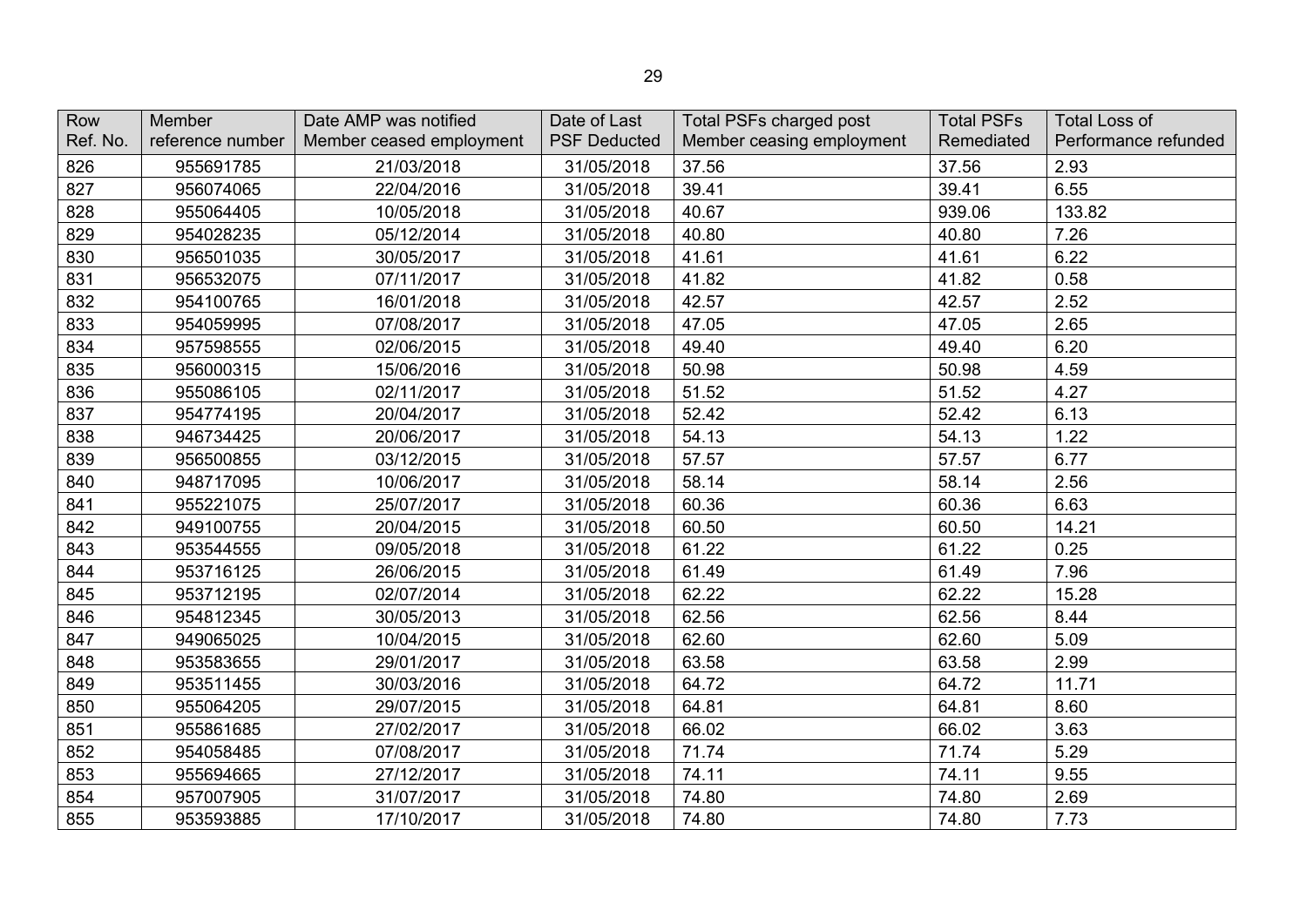| Row<br>Ref. No. | Member<br>reference number | Date AMP was notified<br>Member ceased employment | Date of Last<br><b>PSF Deducted</b> | Total PSFs charged post<br>Member ceasing employment | <b>Total PSFs</b><br>Remediated | <b>Total Loss of</b><br>Performance refunded |
|-----------------|----------------------------|---------------------------------------------------|-------------------------------------|------------------------------------------------------|---------------------------------|----------------------------------------------|
| 856             | 949713595                  | 27/03/2018                                        | 31/05/2018                          | 75.24                                                | 75.24                           | 1.32                                         |
| 857             | 955002375                  | 26/03/2014                                        | 31/05/2018                          | 76.09                                                | 76.09                           | 18.73                                        |
| 858             | 948726675                  | 05/06/2018                                        | 31/05/2018                          | 79.42                                                | 79.42                           | 9.81                                         |
| 859             | 946639575                  | 11/03/2013                                        | 31/05/2018                          | 79.93                                                | 79.93                           | 19.89                                        |
| 860             | 954058805                  | 02/09/2015                                        | 31/05/2018                          | 80.62                                                | 80.56                           | 7.89                                         |
| 861             | 955869025                  | 26/11/2013                                        | 31/05/2018                          | 81.22                                                | 81.22                           | 14.88                                        |
| 862             | 955894975                  | 14/03/2018                                        | 31/05/2018                          | 81.31                                                | 81.31                           | 7.05                                         |
| 863             | 957353755                  | 07/04/2015                                        | 31/05/2018                          | 82.78                                                | 82.78                           | 17.12                                        |
| 864             | 953651865                  | 15/04/2014                                        | 31/05/2018                          | 87.98                                                | 87.98                           | 18.26                                        |
| 865             | 947900015                  | 10/10/2017                                        | 31/05/2018                          | 89.03                                                | 89.03                           | 5.52                                         |
| 866             | 955473935                  | 22/01/2018                                        | 31/05/2018                          | 91.48                                                | 91.48                           | 1.25                                         |
| 867             | 955631165                  | 19/01/2018                                        | 31/05/2018                          | 93.62                                                | 93.62                           | 6.26                                         |
| 868             | 957334305                  | 02/05/2017                                        | 31/05/2018                          | 95.98                                                | 95.98                           | 4.11                                         |
| 869             | 957334105                  | 03/12/2015                                        | 31/05/2018                          | 96.25                                                | 96.25                           | 11.58                                        |
| 870             | 954783515                  | 08/11/2016                                        | 31/05/2018                          | 96.90                                                | 96.90                           | 10.28                                        |
| 871             | 955894785                  | 13/06/2017                                        | 31/05/2018                          | 100.60                                               | 100.60                          | 11.29                                        |
| 872             | 954033695                  | 05/12/2014                                        | 31/05/2018                          | 101.23                                               | 101.23                          | 18.58                                        |
| 873             | 955694705                  | 22/11/2013                                        | 31/05/2018                          | 102.86                                               | 102.86                          | 23.06                                        |
| 874             | 955974795                  | 03/02/2016                                        | 31/05/2018                          | 103.04                                               | 103.04                          | 18.98                                        |
| 875             | 955974325                  | 03/02/2016                                        | 31/05/2018                          | 103.04                                               | 103.04                          | 18.36                                        |
| 876             | 955974855                  | 03/02/2016                                        | 31/05/2018                          | 103.04                                               | 103.04                          | 15.60                                        |
| 877             | 955973645                  | 03/02/2016                                        | 31/05/2018                          | 103.04                                               | 103.04                          | 17.84                                        |
| 878             | 957334375                  | 05/01/2017                                        | 31/05/2018                          | 104.29                                               | 104.29                          | 12.85                                        |
| 879             | 949294725                  | 03/08/2017                                        | 31/05/2018                          | 106.20                                               | 106.20                          | 10.55                                        |
| 880             | 948720715                  | 04/07/2016                                        | 31/05/2018                          | 107.41                                               | 107.41                          | 14.41                                        |
| 881             | 955693965                  | 15/09/2016                                        | 31/05/2018                          | 108.21                                               | 108.21                          | 6.69                                         |
| 882             | 949833395                  | 06/12/2014                                        | 31/05/2018                          | 108.92                                               | 108.92                          | 20.64                                        |
| 883             | 955086135                  | 09/03/2017                                        | 31/05/2018                          | 110.40                                               | 110.40                          | 5.52                                         |
| 884             | 955034785                  | 11/04/2017                                        | 31/05/2018                          | 114.75                                               | 114.75                          | 21.03                                        |
| 885             | 954753485                  | 05/12/2014                                        | 31/05/2018                          | 115.05                                               | 115.05                          | 19.85                                        |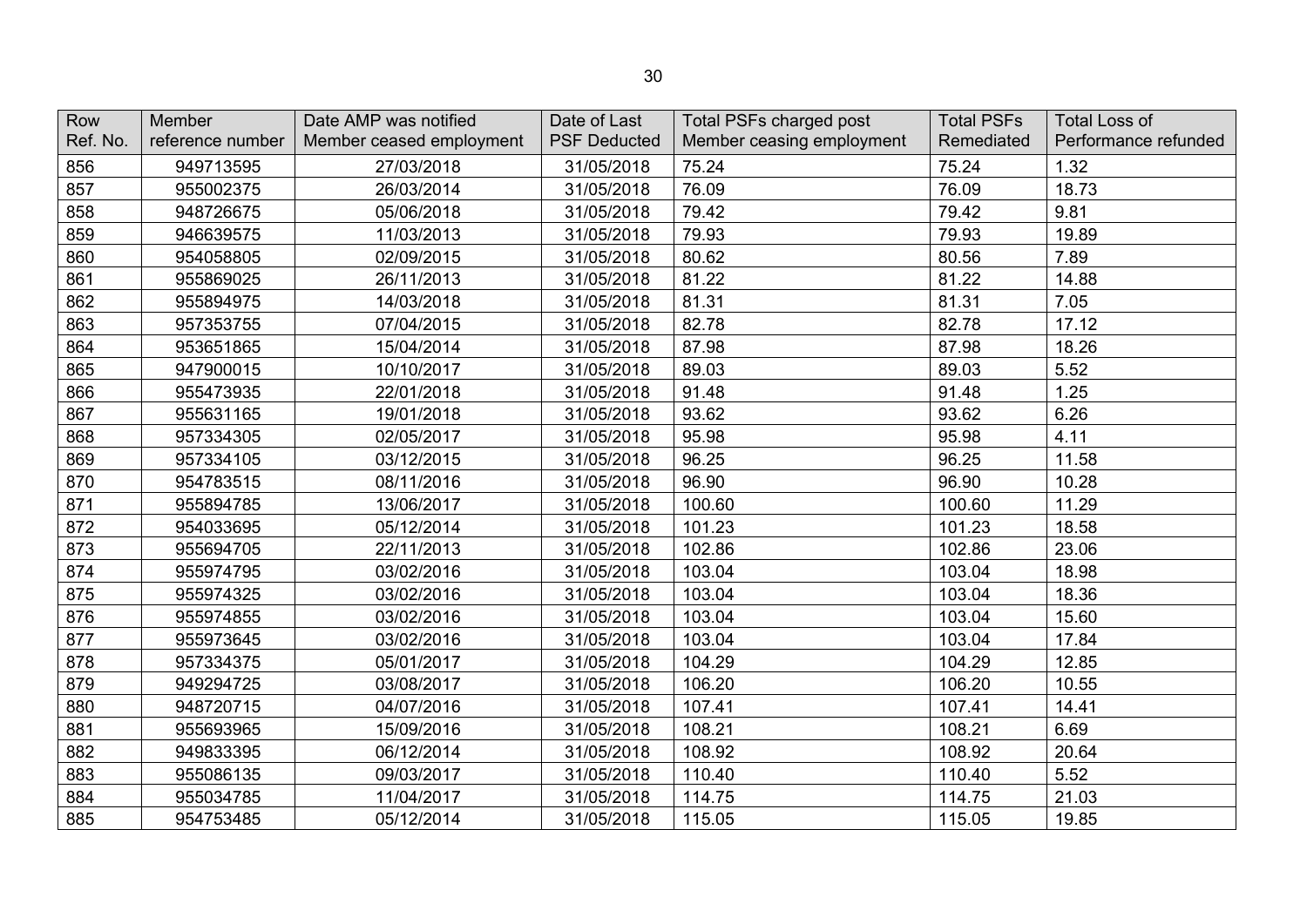| Row<br>Ref. No. | Member<br>reference number | Date AMP was notified<br>Member ceased employment | Date of Last<br><b>PSF Deducted</b> | Total PSFs charged post<br>Member ceasing employment | <b>Total PSFs</b><br>Remediated | <b>Total Loss of</b><br>Performance refunded |
|-----------------|----------------------------|---------------------------------------------------|-------------------------------------|------------------------------------------------------|---------------------------------|----------------------------------------------|
| 886             | 949184365                  | 13/05/2016                                        | 31/05/2018                          | 116.75                                               | 116.75                          | 16.38                                        |
| 887             | 953922635                  | 13/05/2016                                        | 31/05/2018                          | 116.75                                               | 116.75                          | 8.26                                         |
| 888             | 956147215                  | 13/05/2016                                        | 31/05/2018                          | 116.75                                               | 116.75                          | 8.44                                         |
| 889             | 949152915                  | 13/05/2016                                        | 31/05/2018                          | 116.75                                               | 116.75                          | 16.16                                        |
| 890             | 956713815                  | 11/11/2015                                        | 31/05/2018                          | 117.71                                               | 117.71                          | 15.17                                        |
| 891             | 957334215                  | 07/04/2016                                        | 31/05/2018                          | 122.55                                               | 122.55                          | 11.86                                        |
| 892             | 947933085                  | 20/08/2014                                        | 31/05/2018                          | 123.85                                               | 123.85                          | 20.42                                        |
| 893             | 956938505                  | 06/02/2017                                        | 31/05/2018                          | 125.45                                               | 125.45                          | 11.00                                        |
| 894             | 946953525                  | 29/04/2016                                        | 31/05/2018                          | 128.31                                               | 128.31                          | 11.71                                        |
| 895             | 948073325                  | 13/05/2013                                        | 31/05/2018                          | 136.15                                               | 136.15                          | 28.55                                        |
| 896             | 955096355                  | 23/04/2015                                        | 31/05/2018                          | 139.84                                               | 139.84                          | 21.46                                        |
| 897             | 953430285                  | 28/09/2017                                        | 31/05/2018                          | 141.36                                               | 141.36                          | 3.06                                         |
| 898             | 957666415                  | 20/03/2015                                        | 31/05/2018                          | 143.52                                               | 143.52                          | 28.92                                        |
| 899             | 957363705                  | 03/12/2015                                        | 31/05/2018                          | 143.84                                               | 143.84                          | 6.09                                         |
| 900             | 953715205                  | 11/04/2017                                        | 31/05/2018                          | 144.50                                               | 144.50                          | 27.94                                        |
| 901             | 945828355                  | 16/12/2011                                        | 31/05/2018                          | 145.35                                               | 145.35                          | 38.23                                        |
| 902             | 954118855                  | 23/06/2015                                        | 31/05/2018                          | 145.44                                               | 145.44                          | 14.98                                        |
| 903             | 955086125                  | 30/09/2016                                        | 31/05/2018                          | 147.20                                               | 154.56                          | 11.74                                        |
| 904             | 955086005                  | 30/09/2016                                        | 31/05/2018                          | 147.20                                               | 154.56                          | 22.28                                        |
| 905             | 956763315                  | 15/06/2017                                        | 31/05/2018                          | 150.08                                               | 150.08                          | 19.02                                        |
| 906             | 954059675                  | 19/07/2017                                        | 31/05/2018                          | 154.40                                               | 72.53                           | 4.79                                         |
| 907             | 954059045                  | 02/09/2015                                        | 31/05/2018                          | 154.51                                               | 154.51                          | 24.25                                        |
| 908             | 955086045                  | 30/09/2016                                        | 31/05/2018                          | 154.56                                               | 154.56                          | 10.88                                        |
| 909             | 955086075                  | 30/09/2016                                        | 31/05/2018                          | 154.56                                               | 154.56                          | 12.24                                        |
| 910             | 955162535                  | 30/09/2016                                        | 31/05/2018                          | 154.56                                               | 154.56                          | 12.32                                        |
| 911             | 955086035                  | 30/09/2016                                        | 31/05/2018                          | 154.56                                               | 154.56                          | 24.15                                        |
| 912             | 957334095                  | 07/04/2015                                        | 31/05/2018                          | 158.90                                               | 158.90                          | 19.83                                        |
| 913             | 949241645                  | 08/10/2013                                        | 31/05/2018                          | 159.67                                               | 155.27                          | 25.28                                        |
| 914             | 949833415                  | 06/12/2014                                        | 31/05/2018                          | 163.38                                               | 163.38                          | 31.32                                        |
| 915             | 957334155                  | 03/08/2017                                        | 31/05/2018                          | 165.60                                               | 165.60                          | 3.46                                         |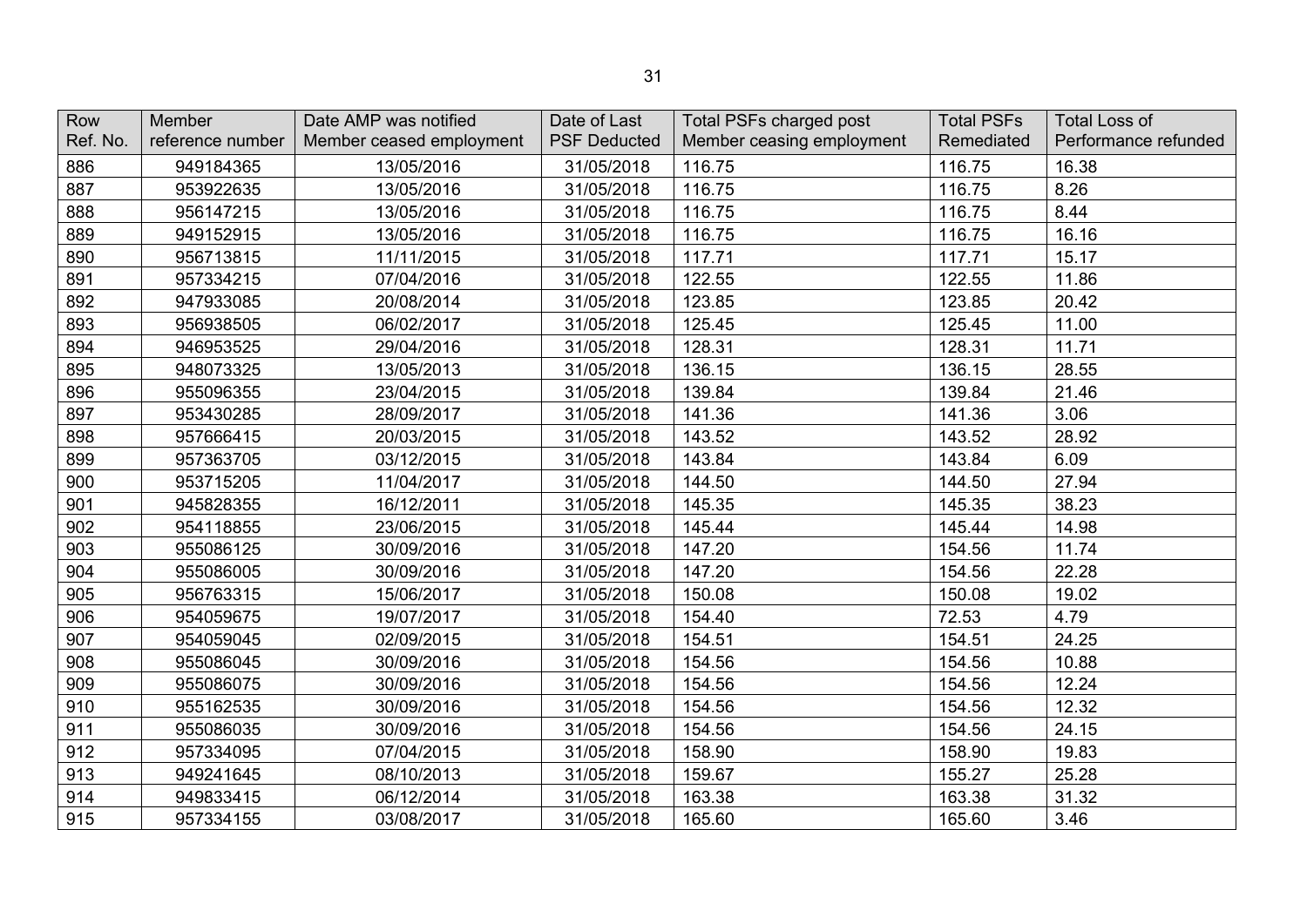| Row      | Member           | Date AMP was notified    | Date of Last        | <b>Total PSFs charged post</b> | <b>Total PSFs</b> | <b>Total Loss of</b> |
|----------|------------------|--------------------------|---------------------|--------------------------------|-------------------|----------------------|
| Ref. No. | reference number | Member ceased employment | <b>PSF Deducted</b> | Member ceasing employment      | Remediated        | Performance refunded |
| 916      | 945250525        | 19/08/2014               | 31/05/2018          | 178.94                         | 178.94            | 52.52                |
| 917      | 947666375        | 21/09/2015               | 31/05/2018          | 179.42                         | 179.42            | 25.38                |
| 918      | 947515495        | 08/10/2015               | 31/05/2018          | 181.38                         | 181.38            | 12.45                |
| 919      | 945802035        | 27/03/2015               | 31/05/2018          | 182.36                         | 182.36            | 30.40                |
| 920      | 954368075        | 31/05/2016               | 31/05/2018          | 184.00                         | 184.00            | 25.70                |
| 921      | 956455435        | 23/05/2017               | 31/05/2018          | 184.08                         | 184.08            | 7.03                 |
| 922      | 956455515        | 23/05/2017               | 31/05/2018          | 184.08                         | 184.08            | 7.07                 |
| 923      | 956763145        | 07/07/2014               | 31/05/2018          | 185.11                         | 185.11            | 41.88                |
| 924      | 955582605        | 27/06/2018               | 31/05/2018          | 186.90                         | 186.90            | 13.97                |
| 925      | 947970465        | 29/04/2016               | 31/05/2018          | 187.96                         | 187.96            | 25.05                |
| 926      | 957334335        | 30/04/2015               | 31/05/2018          | 194.19                         | 194.19            | 38.29                |
| 927      | 955179475        | 28/11/2013               | 31/05/2018          | 196.65                         | 196.65            | 44.45                |
| 928      | 956742865        | 30/05/2017               | 31/05/2018          | 198.92                         | 198.92            | 7.49                 |
| 929      | 949749955        | 08/02/2016               | 31/05/2018          | 202.16                         | 202.16            | 38.30                |
| 930      | 955895225        | 27/01/2015               | 31/05/2018          | 210.08                         | 210.08            | 45.19                |
| 931      | 954950355        | 20/10/2015               | 31/05/2018          | 210.56                         | 210.56            | 24.87                |
| 932      | 949082505        | 01/08/2013               | 31/05/2018          | 213.44                         | 213.44            | 36.19                |
| 933      | 957713155        | 08/01/2016               | 31/05/2018          | 213.44                         | 213.44            | 13.99                |
| 934      | 948123395        | 22/08/2017               | 31/05/2018          | 217.16                         | 217.16            | 20.54                |
| 935      | 956742835        | 04/12/2014               | 31/05/2018          | 217.72                         | 217.72            | 32.36                |
| 936      | 954363305        | 11/10/2015               | 31/05/2018          | 218.60                         | 218.60            | 35.18                |
| 937      | 948772995        | 11/06/2013               | 31/05/2018          | 220.80                         | 220.80            | 55.91                |
| 938      | 955416265        | 30/06/2017               | 31/05/2018          | 220.92                         | 218.70            | 8.85                 |
| 939      | 954363315        | 10/01/2016               | 31/05/2018          | 225.74                         | 225.74            | 34.00                |
| 940      | 945154695        | 17/01/2011               | 31/05/2018          | 227.99                         | 227.99            | 52.76                |
| 941      | 948101235        | 06/08/2013               | 31/05/2018          | 229.68                         | 229.68            | 74.19                |
| 942      | 955086055        | 24/02/2015               | 31/05/2018          | 235.52                         | 235.52            | 51.35                |
| 943      | 948928165        | 14/09/2017               | 31/05/2018          | 236.52                         | 236.52            | 14.39                |
| 944      | 946923135        | 13/05/2013               | 31/05/2018          | 237.29                         | 237.29            | 77.02                |
| 945      | 946923345        | 13/05/2013               | 31/05/2018          | 237.29                         | 237.29            | 61.20                |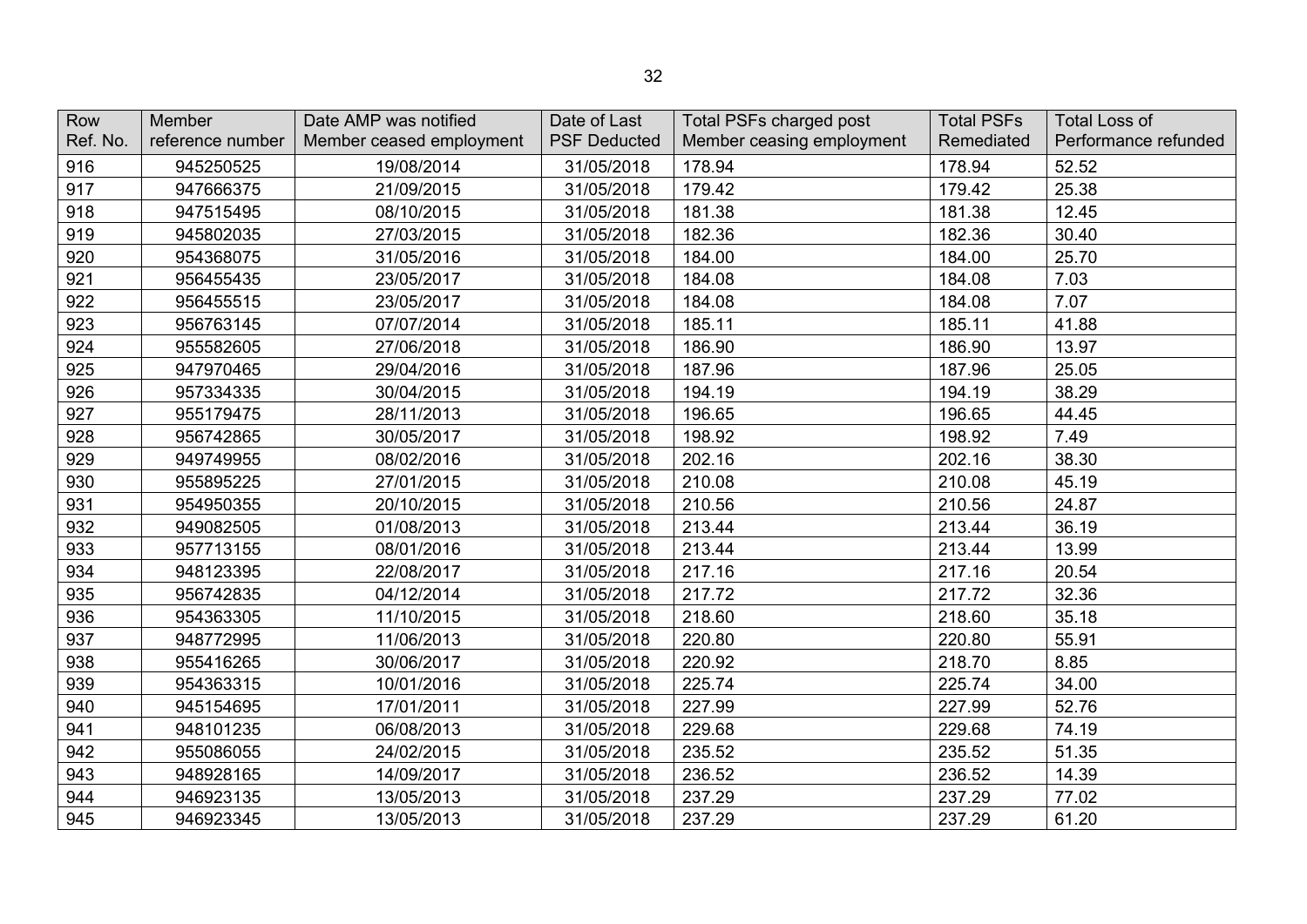| Row      | Member           | Date AMP was notified    | Date of Last        | <b>Total PSFs charged post</b> | <b>Total PSFs</b> | <b>Total Loss of</b> |
|----------|------------------|--------------------------|---------------------|--------------------------------|-------------------|----------------------|
| Ref. No. | reference number | Member ceased employment | <b>PSF Deducted</b> | Member ceasing employment      | Remediated        | Performance refunded |
| 946      | 946923295        | 13/05/2013               | 31/05/2018          | 237.29                         | 237.29            | 76.94                |
| 947      | 957334225        | 05/01/2017               | 31/05/2018          | 242.87                         | 242.87            | 12.37                |
| 948      | 955064555        | 11/08/2015               | 31/05/2018          | 243.50                         | 243.50            | 50.62                |
| 949      | 945250495        | 14/02/2013               | 31/05/2018          | 248.96                         | 248.96            | 83.58                |
| 950      | 944920725        | 30/08/2017               | 31/05/2018          | 253.68                         | 253.68            | 15.74                |
| 951      | 947879055        | 27/06/2013               | 31/05/2018          | 255.00                         | 255.00            | 73.84                |
| 952      | 954024535        | 15/01/2015               | 31/05/2018          | 258.62                         | 304.34            | 66.42                |
| 953      | 949130355        | 23/05/2013               | 31/05/2018          | 259.25                         | 259.25            | 55.00                |
| 954      | 947878985        | 27/05/2013               | 31/05/2018          | 259.25                         | 259.25            | 76.49                |
| 955      | 947482155        | 08/12/2016               | 31/05/2018          | 269.37                         | 269.37            | 34.24                |
| 956      | 953715885        | 29/06/2017               | 31/05/2018          | 269.49                         | 450.83            | 94.52                |
| 957      | 948482515        | 01/09/2015               | 31/05/2018          | 272.32                         | 272.32            | 52.76                |
| 958      | 955086225        | 26/05/2015               | 31/05/2018          | 272.32                         | 272.32            | 28.38                |
| 959      | 949288525        | 09/12/2015               | 31/05/2018          | 273.56                         | 311.00            | 27.70                |
| 960      | 954385005        | 19/12/2016               | 31/05/2018          | 273.92                         | 273.92            | 11.92                |
| 961      | 955064215        | 02/01/2014               | 31/05/2018          | 274.16                         | 274.16            | 50.20                |
| 962      | 947408815        | 04/06/2018               | 31/05/2018          | 282.36                         | 282.36            | 34.12                |
| 963      | 946953745        | 05/12/2014               | 31/05/2018          | 285.52                         | 285.52            | 35.10                |
| 964      | 955694715        | 29/09/2017               | 31/05/2018          | 286.44                         | 286.44            | 14.10                |
| 965      | 955086085        | 02/03/2015               | 31/05/2018          | 287.04                         | 287.04            | 39.21                |
| 966      | 947025395        | 20/04/2016               | 31/05/2018          | 288.15                         | 288.15            | 11.46                |
| 967      | 954962895        | 28/09/2017               | 31/05/2018          | 292.75                         | 292.75            | 24.88                |
| 968      | 955086285        | 24/02/2015               | 31/05/2018          | 294.40                         | 294.40            | 59.57                |
| 969      | 955086165        | 23/02/2015               | 31/05/2018          | 294.40                         | 294.40            | 65.19                |
| 970      | 955103365        | 24/02/2015               | 31/05/2018          | 294.40                         | 294.40            | 52.21                |
| 971      | 949809225        | 13/10/2016               | 31/05/2018          | 294.80                         | 294.80            | 29.33                |
| 972      | 949809205        | 13/10/2016               | 31/05/2018          | 294.80                         | 294.80            | 29.38                |
| 973      | 955126065        | 22/01/2015               | 31/05/2018          | 306.68                         | 306.68            | 64.79                |
| 974      | 955694655        | 16/10/2013               | 31/05/2018          | 312.61                         | 312.61            | 78.20                |
| 975      | 957334405        | 03/04/2017               | 31/05/2018          | 314.48                         | 314.48            | 20.27                |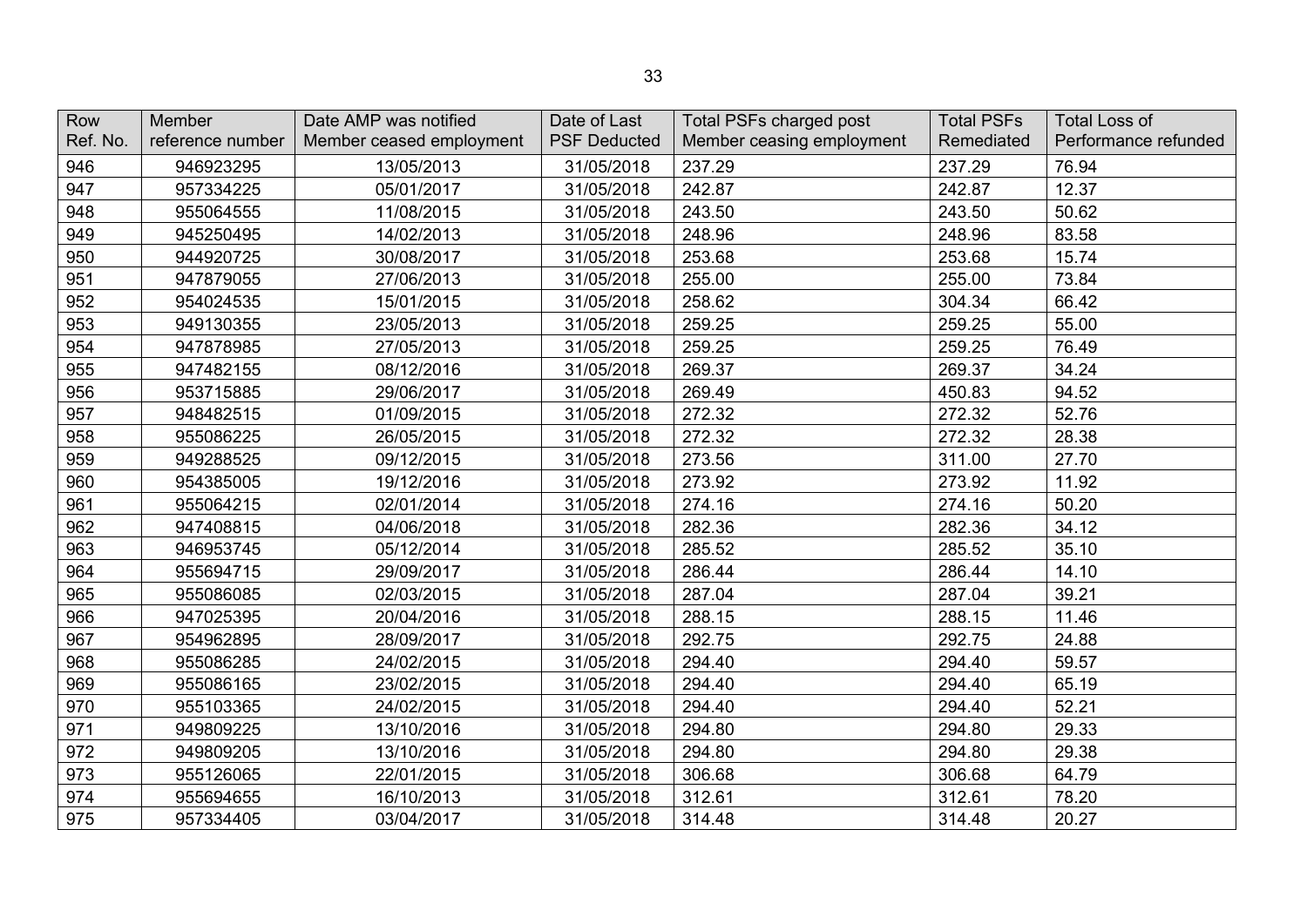| Row<br>Ref. No. | Member<br>reference number | Date AMP was notified<br>Member ceased employment | Date of Last<br><b>PSF Deducted</b> | <b>Total PSFs charged post</b><br>Member ceasing employment | <b>Total PSFs</b><br>Remediated | <b>Total Loss of</b><br>Performance refunded |
|-----------------|----------------------------|---------------------------------------------------|-------------------------------------|-------------------------------------------------------------|---------------------------------|----------------------------------------------|
| 976             | 954804135                  | 05/06/2014                                        | 31/05/2018                          | 315.84                                                      | 315.84                          | 74.67                                        |
| 977             | 955413585                  | 25/08/2015                                        | 31/05/2018                          | 317.90                                                      | 317.90                          | 38.12                                        |
| 978             | 955064595                  | 17/02/2016                                        | 31/05/2018                          | 318.73                                                      | 318.73                          | 55.60                                        |
| 979             | 947772685                  | 14/08/2015                                        | 31/05/2018                          | 323.76                                                      | 323.76                          | 58.75                                        |
| 980             | 957226125                  | 20/05/2016                                        | 31/05/2018                          | 324.19                                                      | 324.19                          | 72.00                                        |
| 981             | 948978345                  | 28/07/2017                                        | 31/05/2018                          | 331.12                                                      | 331.12                          | 33.28                                        |
| 982             | 946734625                  | 24/03/2015                                        | 31/05/2018                          | 331.38                                                      | 331.38                          | 35.27                                        |
| 983             | 956671515                  | 28/10/2015                                        | 31/05/2018                          | 339.84                                                      | 339.84                          | 56.21                                        |
| 984             | 956671605                  | 28/10/2015                                        | 31/05/2018                          | 339.84                                                      | 339.84                          | 76.64                                        |
| 985             | 956789255                  | 06/06/2016                                        | 31/05/2018                          | 340.48                                                      | 340.48                          | 27.33                                        |
| 986             | 957225375                  | 30/12/2015                                        | 31/05/2018                          | 340.56                                                      | 340.56                          | 39.83                                        |
| 987             | 956087625                  | 20/03/2015                                        | 31/05/2018                          | 341.54                                                      | 341.54                          | 56.25                                        |
| 988             | 949721175                  | 14/11/2014                                        | 31/05/2018                          | 348.30                                                      | 348.30                          | 46.86                                        |
| 989             | 944919525                  | 31/10/2016                                        | 31/05/2018                          | 353.51                                                      | 373.78                          | 12.77                                        |
| 990             | 955413615                  | 23/04/2015                                        | 31/05/2018                          | 355.30                                                      | 355.30                          | 77.69                                        |
| 991             | 947258615                  | 13/08/2013                                        | 31/05/2018                          | 356.33                                                      | 356.33                          | 71.98                                        |
| 992             | 956671585                  | 28/10/2015                                        | 31/05/2018                          | 361.08                                                      | 307.98                          | 56.15                                        |
| 993             | 955589215                  | 07/11/2014                                        | 31/05/2018                          | 361.76                                                      | 361.76                          | 42.89                                        |
| 994             | 948202305                  | 26/06/2015                                        | 31/05/2018                          | 363.87                                                      | 363.87                          | 74.23                                        |
| 995             | 949781085                  | 04/12/2012                                        | 31/05/2018                          | 364.32                                                      | 364.32                          | 130.10                                       |
| 996             | 954718355                  | 14/09/2017                                        | 31/05/2018                          | 368.63                                                      | 368.63                          | 20.65                                        |
| 997             | 955894945                  | 18/05/2016                                        | 31/05/2018                          | 369.50                                                      | 369.50                          | 29.97                                        |
| 998             | 948929605                  | 16/06/2016                                        | 31/05/2018                          | 371.44                                                      | 371.44                          | 37.11                                        |
| 999             | 956671575                  | 27/07/2015                                        | 31/05/2018                          | 371.70                                                      | 371.70                          | 67.80                                        |
| 1000            | 955694165                  | 30/06/2015                                        | 31/05/2018                          | 374.11                                                      | 374.11                          | 50.17                                        |
| 1001            | 949648885                  | 25/05/2017                                        | 31/05/2018                          | 375.70                                                      | 375.70                          | 51.39                                        |
| 1002            | 949648895                  | 18/05/2017                                        | 31/05/2018                          | 375.70                                                      | 375.70                          | 60.21                                        |
| 1003            | 949648925                  | 18/05/2017                                        | 31/05/2018                          | 375.70                                                      | 809.20                          | 189.96                                       |
| 1004            | 946798165                  | 09/03/2012                                        | 31/05/2018                          | 379.36                                                      | 379.36                          | 94.75                                        |
| 1005            | 955413605                  | 27/01/2015                                        | 31/05/2018                          | 383.35                                                      | 383.35                          | 42.18                                        |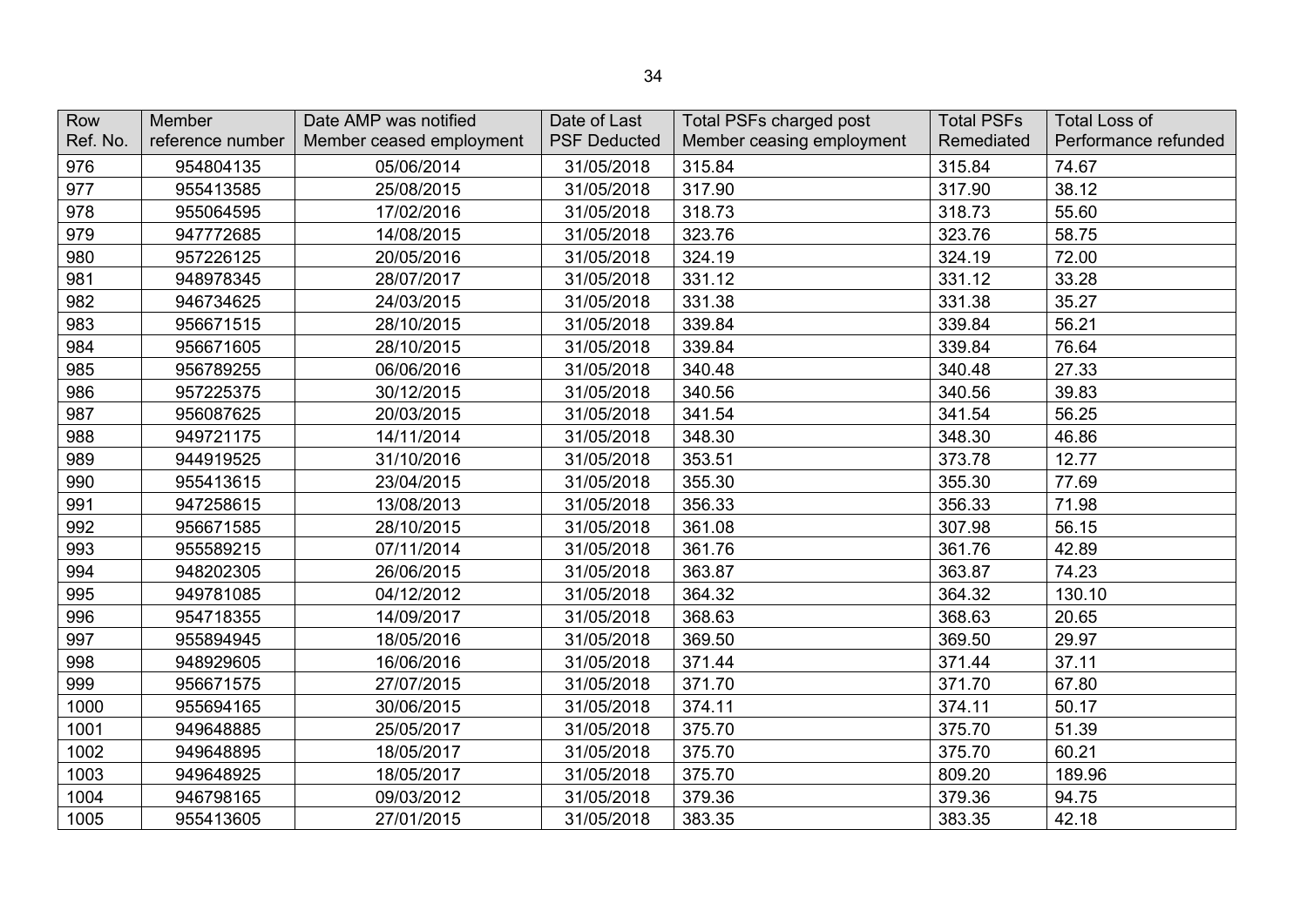| Row      | Member           | Date AMP was notified    | Date of Last        | <b>Total PSFs charged post</b> | <b>Total PSFs</b> | <b>Total Loss of</b> |
|----------|------------------|--------------------------|---------------------|--------------------------------|-------------------|----------------------|
| Ref. No. | reference number | Member ceased employment | <b>PSF Deducted</b> | Member ceasing employment      | Remediated        | Performance refunded |
| 1006     | 956144345        | 16/06/2016               | 31/05/2018          | 388.30                         | 388.30            | 59.28                |
| 1007     | 956265415        | 22/03/2016               | 31/05/2018          | 389.98                         | 389.98            | 64.55                |
| 1008     | 954393375        | 01/01/2014               | 31/05/2018          | 396.44                         | 396.44            | 51.09                |
| 1009     | 954246005        | 25/03/2014               | 31/05/2018          | 396.90                         | 396.90            | 95.65                |
| 1010     | 954026245        | 15/01/2015               | 31/05/2018          | 399.13                         | 484.83            | 110.09               |
| 1011     | 949294765        | 17/04/2015               | 31/05/2018          | 403.56                         | 403.56            | 56.42                |
| 1012     | 947573045        | 03/04/2014               | 31/05/2018          | 404.13                         | 404.13            | 94.00                |
| 1013     | 946954055        | 07/11/2012               | 31/05/2018          | 406.01                         | 406.01            | 93.61                |
| 1014     | 949326065        | 12/06/2013               | 31/05/2018          | 408.00                         | 408.00            | 124.60               |
| 1015     | 945787525        | 11/06/2013               | 31/05/2018          | 408.42                         | 408.42            | 43.91                |
| 1016     | 956118625        | 30/06/2015               | 31/05/2018          | 408.80                         | 420.48            | 82.72                |
| 1017     | 947315685        | 01/09/2017               | 31/05/2018          | 417.51                         | 417.51            | 9.67                 |
| 1018     | 955582755        | 26/08/2013               | 31/05/2018          | 419.52                         | 419.52            | 104.46               |
| 1019     | 948482685        | 18/06/2014               | 31/05/2018          | 419.52                         | 419.52            | 122.09               |
| 1020     | 956118385        | 30/06/2015               | 31/05/2018          | 420.48                         | 408.80            | 95.07                |
| 1021     | 956118595        | 30/06/2015               | 31/05/2018          | 420.48                         | 420.48            | 50.33                |
| 1022     | 949522485        | 30/11/2016               | 31/05/2018          | 421.93                         | 443.95            | 34.61                |
| 1023     | 949609145        | 20/03/2015               | 31/05/2018          | 423.97                         | 423.97            | 71.35                |
| 1024     | 955048065        | 01/04/2014               | 31/05/2018          | 425.00                         | 425.00            | 112.65               |
| 1025     | 947258335        | 13/02/2015               | 31/05/2018          | 435.76                         | 435.76            | 76.86                |
| 1026     | 946953895        | 18/12/2012               | 31/05/2018          | 448.42                         | 448.42            | 133.26               |
| 1027     | 954037855        | 17/01/2014               | 31/05/2018          | 450.50                         | 450.50            | 53.69                |
| 1028     | 948046075        | 01/07/2014               | 31/05/2018          | 458.15                         | 458.15            | 72.34                |
| 1029     | 955926425        | 27/03/2014               | 31/05/2018          | 458.64                         | 458.64            | 64.86                |
| 1030     | 956118485        | 12/02/2015               | 31/05/2018          | 467.20                         | 467.20            | 94.92                |
| 1031     | 953715745        | 03/07/2013               | 31/05/2018          | 467.43                         | 467.43            | 124.46               |
| 1032     | 947408075        | 03/07/2015               | 31/05/2018          | 468.77                         | 831.48            | 156.73               |
| 1033     | 949212325        | 25/10/2016               | 31/05/2018          | 468.86                         | 468.86            | 60.45                |
| 1034     | 949788475        | 13/08/2013               | 31/05/2018          | 469.80                         | 469.80            | 138.69               |
| 1035     | 956455475        | 10/08/2015               | 31/05/2018          | 481.44                         | 481.44            | 92.93                |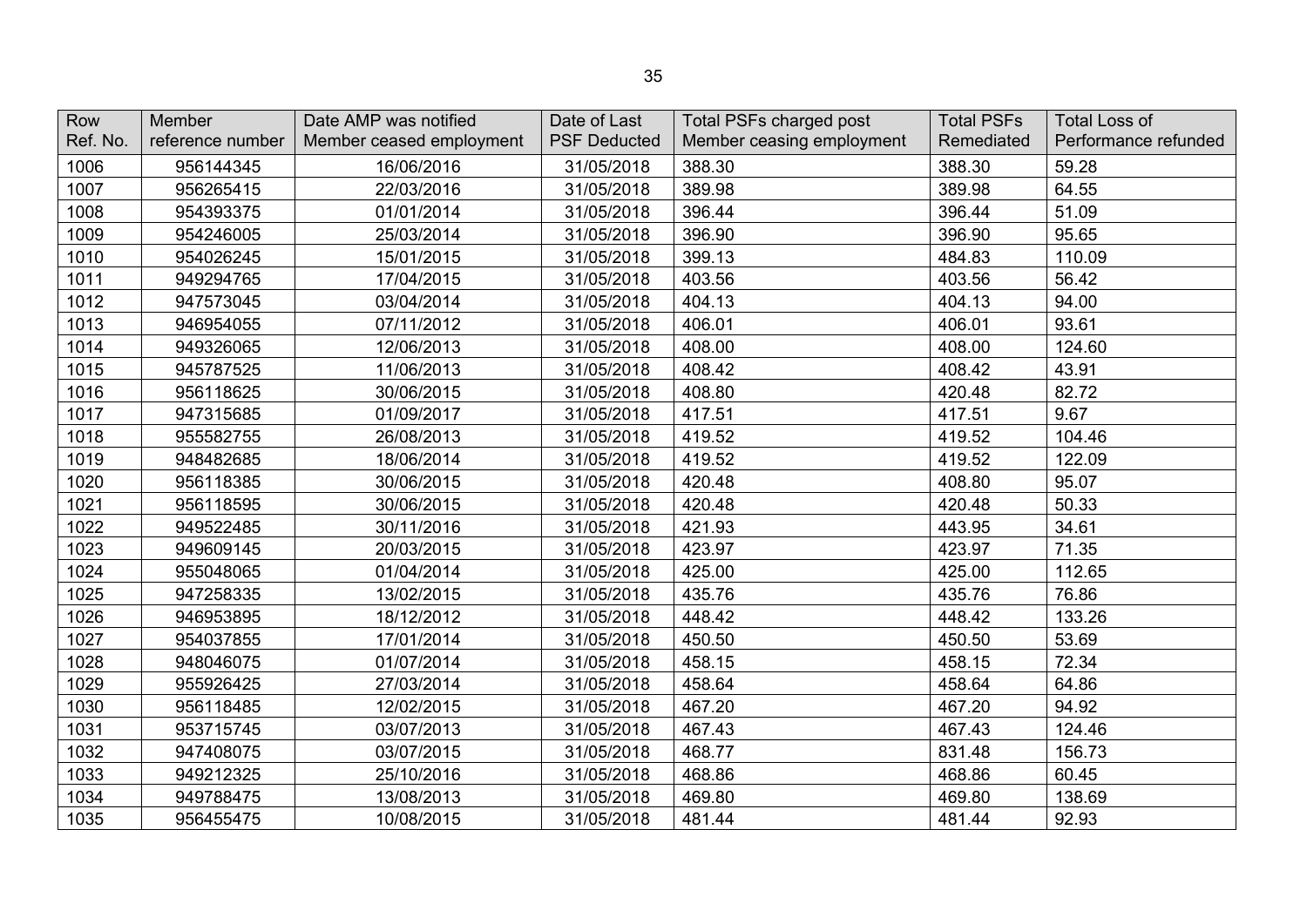| Row<br>Ref. No. | Member<br>reference number | Date AMP was notified<br>Member ceased employment | Date of Last<br><b>PSF Deducted</b> | Total PSFs charged post<br>Member ceasing employment | <b>Total PSFs</b><br>Remediated | <b>Total Loss of</b><br>Performance refunded |
|-----------------|----------------------------|---------------------------------------------------|-------------------------------------|------------------------------------------------------|---------------------------------|----------------------------------------------|
| 1036            | 943740705                  | 30/09/2010                                        | 31/05/2018                          | 488.48                                               | 488.48                          | 301.31                                       |
| 1037            | 946953375                  | 04/04/2016                                        | 31/05/2018                          | 496.42                                               | 965.32                          | 255.63                                       |
| 1038            | 947666275                  | 14/06/2012                                        | 31/05/2018                          | 497.16                                               | 497.16                          | 147.51                                       |
| 1039            | 949713125                  | 20/03/2015                                        | 31/05/2018                          | 502.35                                               | 502.35                          | 92.52                                        |
| 1040            | 955413725                  | 01/06/2018                                        | 31/05/2018                          | 505.99                                               | 590.05                          | 48.88                                        |
| 1041            | 946910285                  | 28/06/2014                                        | 31/05/2018                          | 509.08                                               | 616.77                          | 151.09                                       |
| 1042            | 956501085                  | 29/10/2014                                        | 31/05/2018                          | 513.92                                               | 513.92                          | 111.17                                       |
| 1043            | 948302365                  | 13/11/2013                                        | 31/05/2018                          | 514.25                                               | 514.25                          | 81.14                                        |
| 1044            | 956763165                  | 15/06/2017                                        | 31/05/2018                          | 521.25                                               | 521.25                          | 47.82                                        |
| 1045            | 946953725                  | 02/04/2012                                        | 31/05/2018                          | 527.83                                               | 527.83                          | 191.41                                       |
| 1046            | 955694565                  | 03/12/2015                                        | 31/05/2018                          | 530.15                                               | 530.15                          | 99.30                                        |
| 1047            | 957334135                  | 02/05/2017                                        | 31/05/2018                          | 532.40                                               | 532.40                          | 43.17                                        |
| 1048            | 947772625                  | 19/11/2014                                        | 31/05/2018                          | 544.93                                               | 544.93                          | 83.19                                        |
| 1049            | 946734095                  | 06/07/2017                                        | 31/05/2018                          | 556.68                                               | 643.37                          | 59.17                                        |
| 1050            | 947032845                  | 16/08/2012                                        | 31/05/2018                          | 567.00                                               | 567.00                          | 175.40                                       |
| 1051            | 956501005                  | 01/04/2014                                        | 31/05/2018                          | 584.00                                               | 584.00                          | 73.04                                        |
| 1052            | 956274915                  | 01/04/2014                                        | 31/05/2018                          | 584.00                                               | 584.00                          | 85.30                                        |
| 1053            | 948271095                  | 15/09/2016                                        | 31/05/2018                          | 587.50                                               | 587.50                          | 82.66                                        |
| 1054            | 947644185                  | 02/06/2014                                        | 31/05/2018                          | 588.86                                               | 588.86                          | 63.14                                        |
| 1055            | 947326975                  | 15/10/2012                                        | 31/05/2018                          | 593.97                                               | 593.97                          | 194.73                                       |
| 1056            | 947326295                  | 03/04/2014                                        | 31/05/2018                          | 594.51                                               | 594.51                          | 101.56                                       |
| 1057            | 949294835                  | 03/10/2013                                        | 31/05/2018                          | 594.72                                               | 594.72                          | 148.68                                       |
| 1058            | 956533465                  | 12/07/2016                                        | 31/05/2018                          | 596.50                                               | 596.50                          | 95.33                                        |
| 1059            | 956455405                  | 26/11/2014                                        | 31/05/2018                          | 608.88                                               | 608.88                          | 93.94                                        |
| 1060            | 948978165                  | 18/11/2013                                        | 31/05/2018                          | 615.88                                               | 615.88                          | 119.15                                       |
| 1061            | 956144485                  | 16/06/2016                                        | 31/05/2018                          | 629.13                                               | 629.13                          | 95.91                                        |
| 1062            | 949713145                  | 16/10/2013                                        | 31/05/2018                          | 638.37                                               | 638.37                          | 109.36                                       |
| 1063            | 953597295                  | 03/12/2015                                        | 31/05/2018                          | 648.74                                               | 648.74                          | 70.87                                        |
| 1064            | 955895275                  | 15/10/2014                                        | 31/05/2018                          | 652.57                                               | 650.13                          | 87.91                                        |
| 1065            | 949623005                  | 20/03/2015                                        | 31/05/2018                          | 657.92                                               | 657.92                          | 116.43                                       |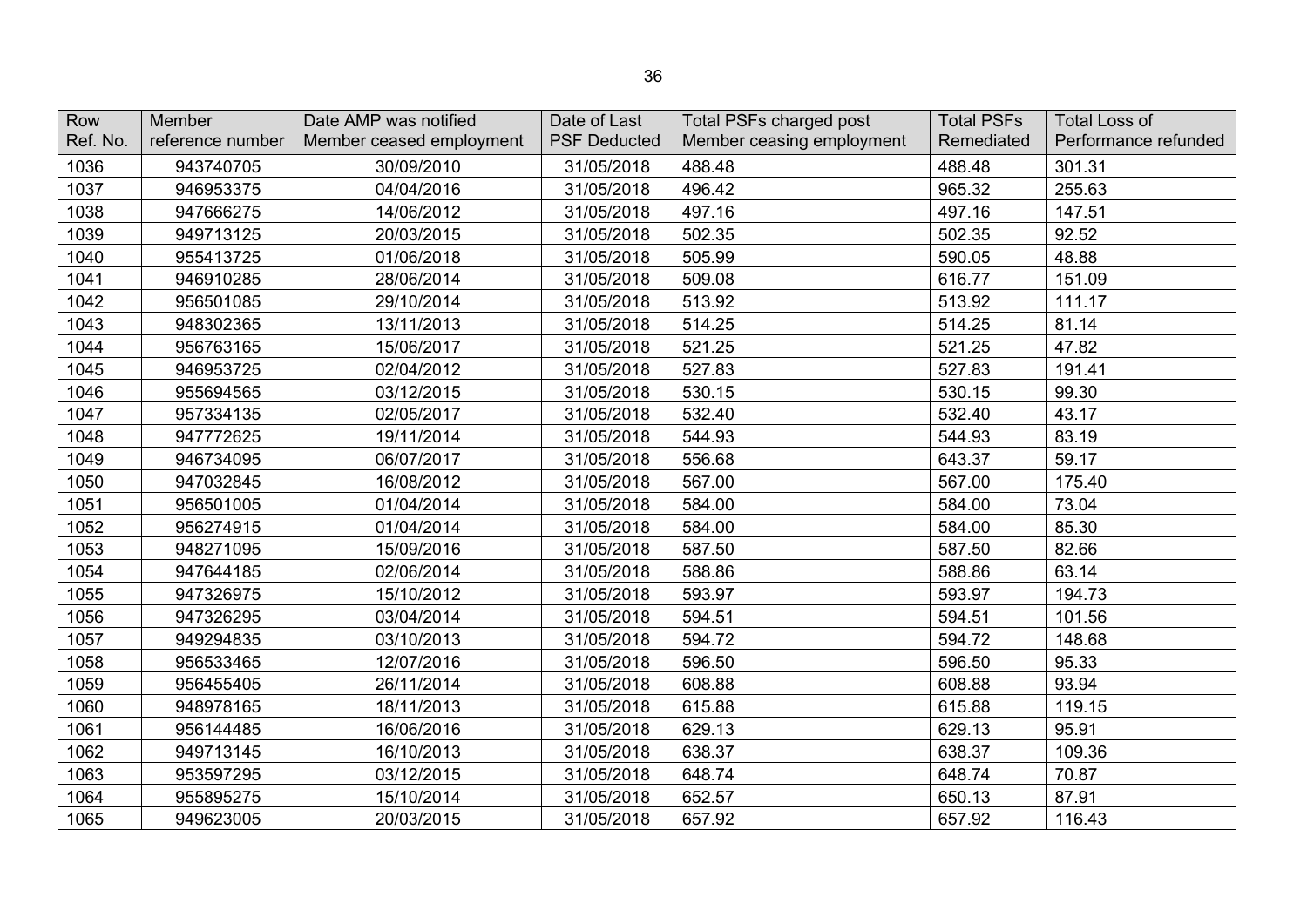| Row<br>Ref. No. | Member<br>reference number | Date AMP was notified<br>Member ceased employment | Date of Last<br><b>PSF Deducted</b> | <b>Total PSFs charged post</b><br>Member ceasing employment | <b>Total PSFs</b><br>Remediated | <b>Total Loss of</b><br>Performance refunded |
|-----------------|----------------------------|---------------------------------------------------|-------------------------------------|-------------------------------------------------------------|---------------------------------|----------------------------------------------|
| 1066            | 948173345                  | 14/09/2017                                        | 31/05/2018                          | 665.14                                                      | 665.14                          | 37.40                                        |
| 1067            | 953597255                  | 20/05/2015                                        | 31/05/2018                          | 670.22                                                      | 437.88                          | 72.57                                        |
| 1068            | 948696845                  | 19/04/2013                                        | 31/05/2018                          | 677.81                                                      | 677.81                          | 179.87                                       |
| 1069            | 947407295                  | 28/06/2012                                        | 31/05/2018                          | 680.61                                                      | 680.61                          | 354.11                                       |
| 1070            | 955179445                  | 10/02/2014                                        | 31/05/2018                          | 686.19                                                      | 686.19                          | 118.43                                       |
| 1071            | 955413815                  | 12/07/2016                                        | 31/05/2018                          | 691.03                                                      | 691.03                          | 102.36                                       |
| 1072            | 948696865                  | 18/11/2013                                        | 31/05/2018                          | 709.64                                                      | 709.64                          | 185.37                                       |
| 1073            | 957228305                  | 17/12/2015                                        | 31/05/2018                          | 710.08                                                      | 710.08                          | 84.63                                        |
| 1074            | 949294805                  | 07/11/2012                                        | 31/05/2018                          | 711.54                                                      | 711.54                          | 55.91                                        |
| 1075            | 955413795                  | 12/07/2016                                        | 31/05/2018                          | 711.78                                                      | 711.78                          | 65.83                                        |
| 1076            | 957634065                  | 10/11/2015                                        | 31/05/2018                          | 716.23                                                      | 716.23                          | 83.46                                        |
| 1077            | 949714025                  | 08/03/2016                                        | 31/05/2018                          | 720.25                                                      | 720.25                          | 56.89                                        |
| 1078            | 946953465                  | 02/04/2012                                        | 31/05/2018                          | 733.06                                                      | 733.06                          | 258.98                                       |
| 1079            | 947024755                  | 18/07/2014                                        | 31/05/2018                          | 753.64                                                      | 753.64                          | 143.44                                       |
| 1080            | 946798075                  | 09/03/2012                                        | 31/05/2018                          | 761.20                                                      | 761.20                          | 229.57                                       |
| 1081            | 949233365                  | 05/07/2016                                        | 31/05/2018                          | 769.18                                                      | 202.08                          | 26.15                                        |
| 1082            | 945533795                  | 24/10/2013                                        | 31/05/2018                          | 792.96                                                      | 792.96                          | 148.07                                       |
| 1083            | 955064725                  | 12/08/2015                                        | 31/05/2018                          | 796.25                                                      | 796.25                          | 89.55                                        |
| 1084            | 954962405                  | 14/08/2015                                        | 31/05/2018                          | 805.31                                                      | 805.31                          | 93.84                                        |
| 1085            | 956532135                  | 14/10/2016                                        | 31/05/2018                          | 805.32                                                      | 805.32                          | 98.49                                        |
| 1086            | 947933055                  | 18/09/2017                                        | 31/05/2018                          | 806.31                                                      | 806.31                          | 57.28                                        |
| 1087            | 957334325                  | 07/04/2015                                        | 31/05/2018                          | 821.18                                                      | 821.18                          | 154.34                                       |
| 1088            | 946953495                  | 09/05/2014                                        | 31/05/2018                          | 837.54                                                      | 837.54                          | 66.27                                        |
| 1089            | 944907645                  | 30/03/2012                                        | 31/05/2018                          | 840.11                                                      | 840.11                          | 251.42                                       |
| 1090            | 956763185                  | 23/09/2014                                        | 31/05/2018                          | 849.05                                                      | 836.75                          | 187.79                                       |
| 1091            | 948354835                  | 08/05/2013                                        | 31/05/2018                          | 856.21                                                      | 856.21                          | 244.19                                       |
| 1092            | 956763235                  | 07/07/2014                                        | 31/05/2018                          | 856.47                                                      | 856.47                          | 173.42                                       |
| 1093            | 948449575                  | 06/06/2016                                        | 31/05/2018                          | 865.55                                                      | 865.55                          | 119.38                                       |
| 1094            | 946954025                  | 05/12/2014                                        | 31/05/2018                          | 866.94                                                      | 866.94                          | 154.85                                       |
| 1095            | 946953705                  | 16/10/2013                                        | 31/05/2018                          | 875.19                                                      | 875.19                          | 123.08                                       |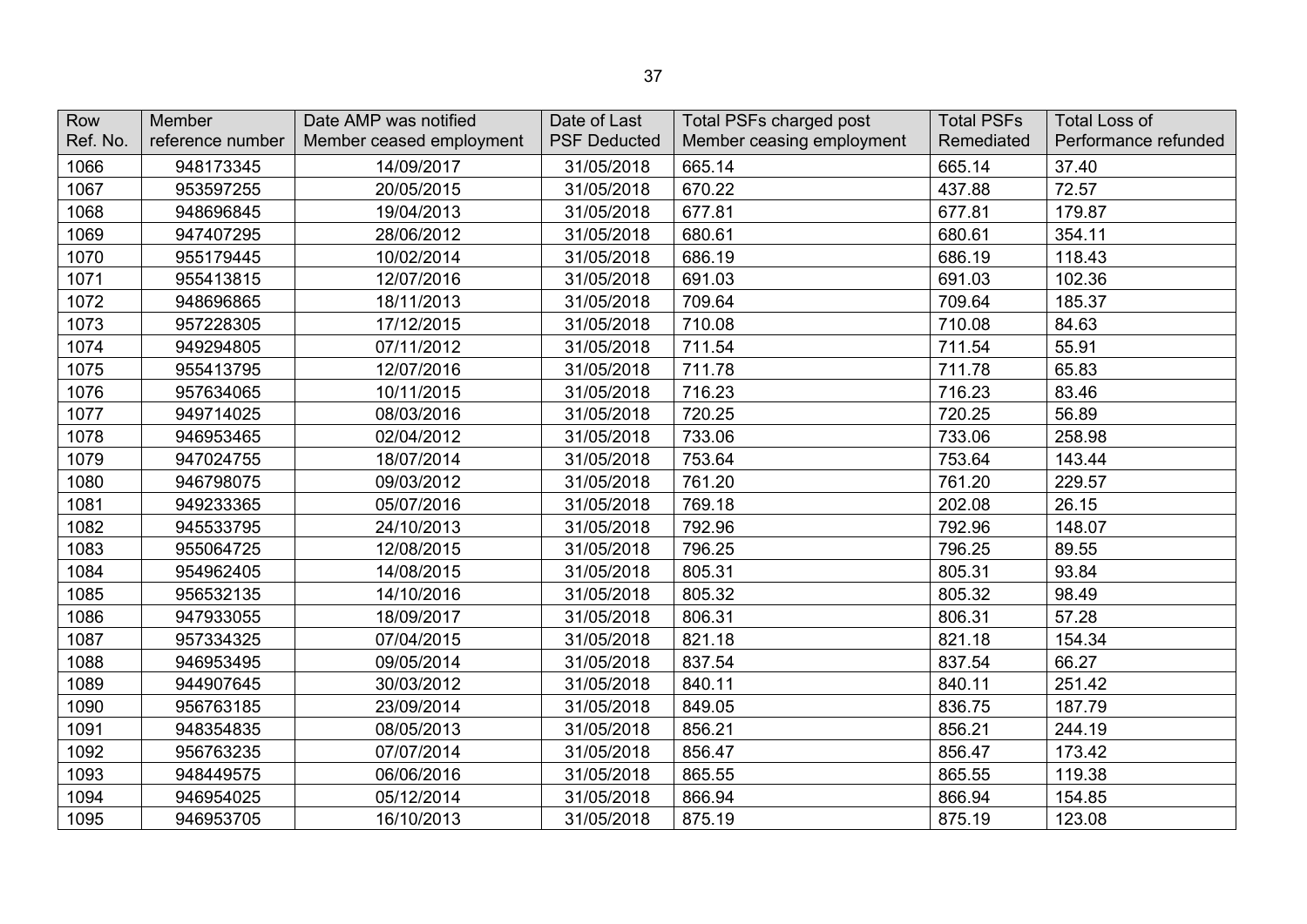| Row<br>Ref. No. | Member<br>reference number | Date AMP was notified<br>Member ceased employment | Date of Last<br><b>PSF Deducted</b> | Total PSFs charged post<br>Member ceasing employment | <b>Total PSFs</b><br>Remediated | <b>Total Loss of</b><br>Performance refunded |
|-----------------|----------------------------|---------------------------------------------------|-------------------------------------|------------------------------------------------------|---------------------------------|----------------------------------------------|
| 1096            | 947521435                  | 15/10/2012                                        | 31/05/2018                          | 880.12                                               | 880.12                          | 287.59                                       |
| 1097            | 946953775                  | 05/12/2014                                        | 31/05/2018                          | 896.33                                               | 896.33                          | 176.84                                       |
| 1098            | 955694755                  | 06/11/2014                                        | 31/05/2018                          | 902.37                                               | 902.37                          | 185.29                                       |
| 1099            | 949101775                  | 30/06/2015                                        | 31/05/2018                          | 905.30                                               | 905.30                          | 150.82                                       |
| 1100            | 947407665                  | 28/06/2012                                        | 31/05/2018                          | 905.85                                               | 905.85                          | 241.93                                       |
| 1101            | 947882455                  | 11/04/2014                                        | 31/05/2018                          | 936.63                                               | 936.63                          | 183.15                                       |
| 1102            | 947666285                  | 07/06/2017                                        | 31/05/2018                          | 949.40                                               | 949.40                          | 76.86                                        |
| 1103            | 947659445                  | 28/11/2013                                        | 31/05/2018                          | 967.39                                               | 967.39                          | 196.67                                       |
| 1104            | 947408855                  | 04/06/2018                                        | 31/05/2018                          | 990.23                                               | 1,961.59                        | 273.97                                       |
| 1105            | 946953985                  | 05/12/2014                                        | 31/05/2018                          | 1,010.46                                             | 1,010.46                        | 139.12                                       |
| 1106            | 946953685                  | 02/04/2012                                        | 31/05/2018                          | 1,036.70                                             | 1,036.70                        | 378.34                                       |
| 1107            | 948359815                  | 13/04/2015                                        | 31/05/2018                          | 1,043.06                                             | 1,043.06                        | 186.30                                       |
| 1108            | 956265425                  | 22/03/2016                                        | 31/05/2018                          | 1,055.26                                             | 1,055.26                        | 85.98                                        |
| 1109            | 955092725                  | 23/03/2015                                        | 31/05/2018                          | 1,065.59                                             | 1,065.59                        | 210.85                                       |
| 1110            | 953600265                  | 21/10/2013                                        | 31/05/2018                          | 1,100.58                                             | 1,100.58                        | 188.57                                       |
| 1111            | 946675335                  | 21/10/2013                                        | 31/05/2018                          | 1,115.04                                             | 1,384.07                        | 451.38                                       |
| 1112            | 949146535                  | 22/03/2016                                        | 31/05/2018                          | 1,123.23                                             | 770.99                          | 127.65                                       |
| 1113            | 947482225                  | 21/01/2014                                        | 31/05/2018                          | 1,130.86                                             | 1,130.86                        | 150.71                                       |
| 1114            | 947327005                  | 03/04/2014                                        | 31/05/2018                          | 1,137.04                                             | 1,137.04                        | 262.47                                       |
| 1115            | 955631235                  | 05/07/2017                                        | 31/05/2018                          | 1,147.16                                             | 1,147.16                        | 27.46                                        |
| 1116            | 949337145                  | 30/12/2015                                        | 31/05/2018                          | 1,155.15                                             | 1,155.05                        | 112.14                                       |
| 1117            | 945289425                  | 30/03/2012                                        | 31/05/2018                          | 1,168.80                                             | 1,168.80                        | 284.59                                       |
| 1118            | 955960775                  | 17/02/2014                                        | 31/05/2018                          | 1,177.87                                             | 1,177.87                        | 190.16                                       |
| 1119            | 947013065                  | 19/10/2015                                        | 31/05/2018                          | 1,178.03                                             | 1,177.83                        | 183.92                                       |
| 1120            | 956265455                  | 22/03/2016                                        | 31/05/2018                          | 1,216.80                                             | 1,216.80                        | 135.57                                       |
| 1121            | 953567595                  | 23/03/2015                                        | 31/05/2018                          | 1,230.89                                             | 1,230.89                        | 210.85                                       |
| 1122            | 957334275                  | 07/04/2015                                        | 31/05/2018                          | 1,274.51                                             | 1,274.51                        | 173.12                                       |
| 1123            | 949522465                  | 07/11/2012                                        | 31/05/2018                          | 1,323.21                                             | 1,323.21                        | 315.47                                       |
| 1124            | 947731305                  | 15/02/2016                                        | 31/05/2018                          | 1,381.14                                             | 1,381.14                        | 234.05                                       |
| 1125            | 947325675                  | 15/04/2015                                        | 31/05/2018                          | 1,383.09                                             | 1,383.09                        | 266.07                                       |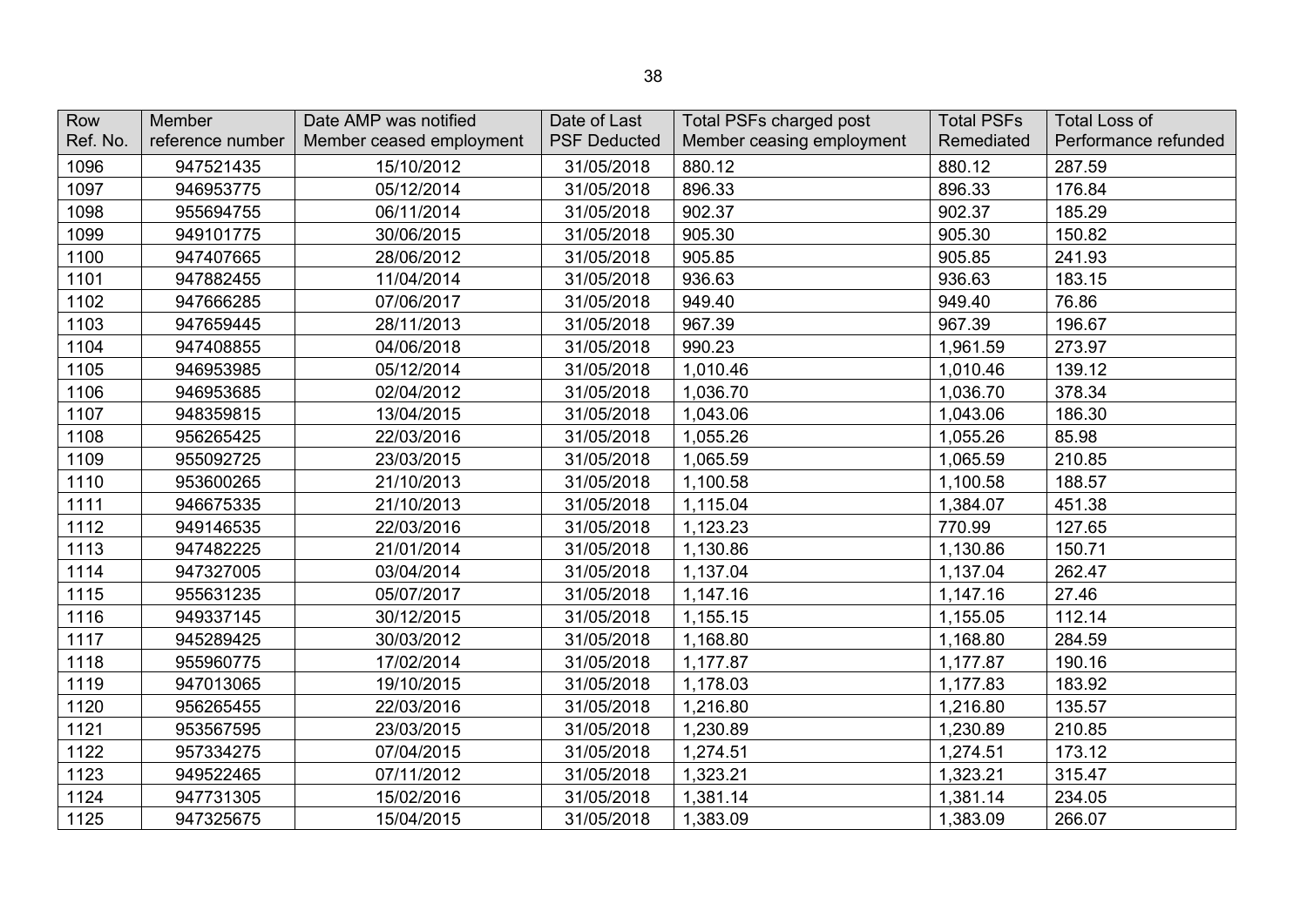| Row<br>Ref. No. | Member<br>reference number | Date AMP was notified<br>Member ceased employment | Date of Last<br><b>PSF Deducted</b> | <b>Total PSFs charged post</b><br>Member ceasing employment | <b>Total PSFs</b><br>Remediated | <b>Total Loss of</b><br>Performance refunded |
|-----------------|----------------------------|---------------------------------------------------|-------------------------------------|-------------------------------------------------------------|---------------------------------|----------------------------------------------|
| 1126            | 947024695                  | 02/12/2011                                        | 31/05/2018                          | 1,385.15                                                    | 1,385.15                        | 389.08                                       |
| 1127            | 947731495                  | 10/07/2015                                        | 31/05/2018                          | 1,453.45                                                    | 1,453.45                        | 263.81                                       |
| 1128            | 955064665                  | 12/08/2015                                        | 31/05/2018                          | 1,490.57                                                    | 1,490.57                        | 216.63                                       |
| 1129            | 955413835                  | 02/05/2017                                        | 31/05/2018                          | 1,540.25                                                    | 1,540.25                        | 172.77                                       |
| 1130            | 955589145                  | 29/01/2015                                        | 31/05/2018                          | 1,547.69                                                    | 1,547.60                        | 247.48                                       |
| 1131            | 945787305                  | 30/05/2014                                        | 31/05/2018                          | 1,575.57                                                    | 1,575.57                        | 240.77                                       |
| 1132            | 956068525                  | 02/02/2015                                        | 31/05/2018                          | 1,595.35                                                    | 1,595.35                        | 342.13                                       |
| 1133            | 946953675                  | 15/04/2013                                        | 31/05/2018                          | 1,596.97                                                    | 1,596.97                        | 267.45                                       |
| 1134            | 954058725                  | 14/05/2014                                        | 31/05/2018                          | 1,599.56                                                    | 1,599.56                        | 245.65                                       |
| 1135            | 953597265                  | 03/12/2015                                        | 31/05/2018                          | 1,606.59                                                    | 1,076.28                        | 132.15                                       |
| 1136            | 947120455                  | 15/06/2012                                        | 31/05/2018                          | 1,654.89                                                    | 1,654.89                        | 562.96                                       |
| 1137            | 947643955                  | 15/02/2016                                        | 31/05/2018                          | 1,659.35                                                    | 1,659.35                        | 281.05                                       |
| 1138            | 949522495                  | 07/11/2012                                        | 31/05/2018                          | 1,672.43                                                    | 1,672.43                        | 345.17                                       |
| 1139            | 945338245                  | 01/06/2018                                        | 31/05/2018                          | 1,741.57                                                    | 1,741.57                        | 473.75                                       |
| 1140            | 955585515                  | 12/02/2015                                        | 31/05/2018                          | 1,786.94                                                    | 1,786.94                        | 348.67                                       |
| 1141            | 946953545                  | 25/11/2013                                        | 31/05/2018                          | 1,802.44                                                    | 1,802.44                        | 350.93                                       |
| 1142            | 955064685                  | 12/08/2015                                        | 31/05/2018                          | 1,842.07                                                    | 1,842.07                        | 211.36                                       |
| 1143            | 946953615                  | 02/09/2013                                        | 31/05/2018                          | 1,851.39                                                    | 1,851.39                        | 372.61                                       |
| 1144            | 948554685                  | 09/05/2013                                        | 31/05/2018                          | 1,872.93                                                    | 1,872.93                        | 384.93                                       |
| 1145            | 946606075                  | 29/11/2011                                        | 31/05/2018                          | 2,093.03                                                    | 2,093.03                        | 656.50                                       |
| 1146            | 956087045                  | 30/12/2015                                        | 31/05/2018                          | 2,162.13                                                    | 2,162.04                        | 319.93                                       |
| 1147            | 947666315                  | 25/02/2013                                        | 31/05/2018                          | 2,169.90                                                    | 2,169.90                        | 502.13                                       |
| 1148            | 946953825                  | 02/09/2013                                        | 31/05/2018                          | 2,245.90                                                    | 2,245.90                        | 303.66                                       |
| 1149            | 949713765                  | 02/10/2015                                        | 31/05/2018                          | 2,264.15                                                    | 2,264.15                        | 448.57                                       |
| 1150            | 948228625                  | 05/04/2012                                        | 31/05/2018                          | 2,364.68                                                    | 2,364.68                        | 665.79                                       |
| 1151            | 956237995                  | 14/08/2015                                        | 31/05/2018                          | 2,436.60                                                    | 2,436.60                        | 235.71                                       |
| 1152            | 955750935                  | 22/06/2017                                        | 31/05/2018                          | 2,528.55                                                    | 2,636.03                        | 97.75                                        |
| 1153            | 947933135                  | 30/09/2014                                        | 31/05/2018                          | 2,769.40                                                    | 2,821.18                        | 577.98                                       |
| 1154            | 944907605                  | 30/03/2012                                        | 31/05/2018                          | 3,044.17                                                    | 3,044.17                        | 919.12                                       |
| 1155            | 947407825                  | 28/06/2012                                        | 31/05/2018                          | 3,112.52                                                    | 3,112.52                        | 896.57                                       |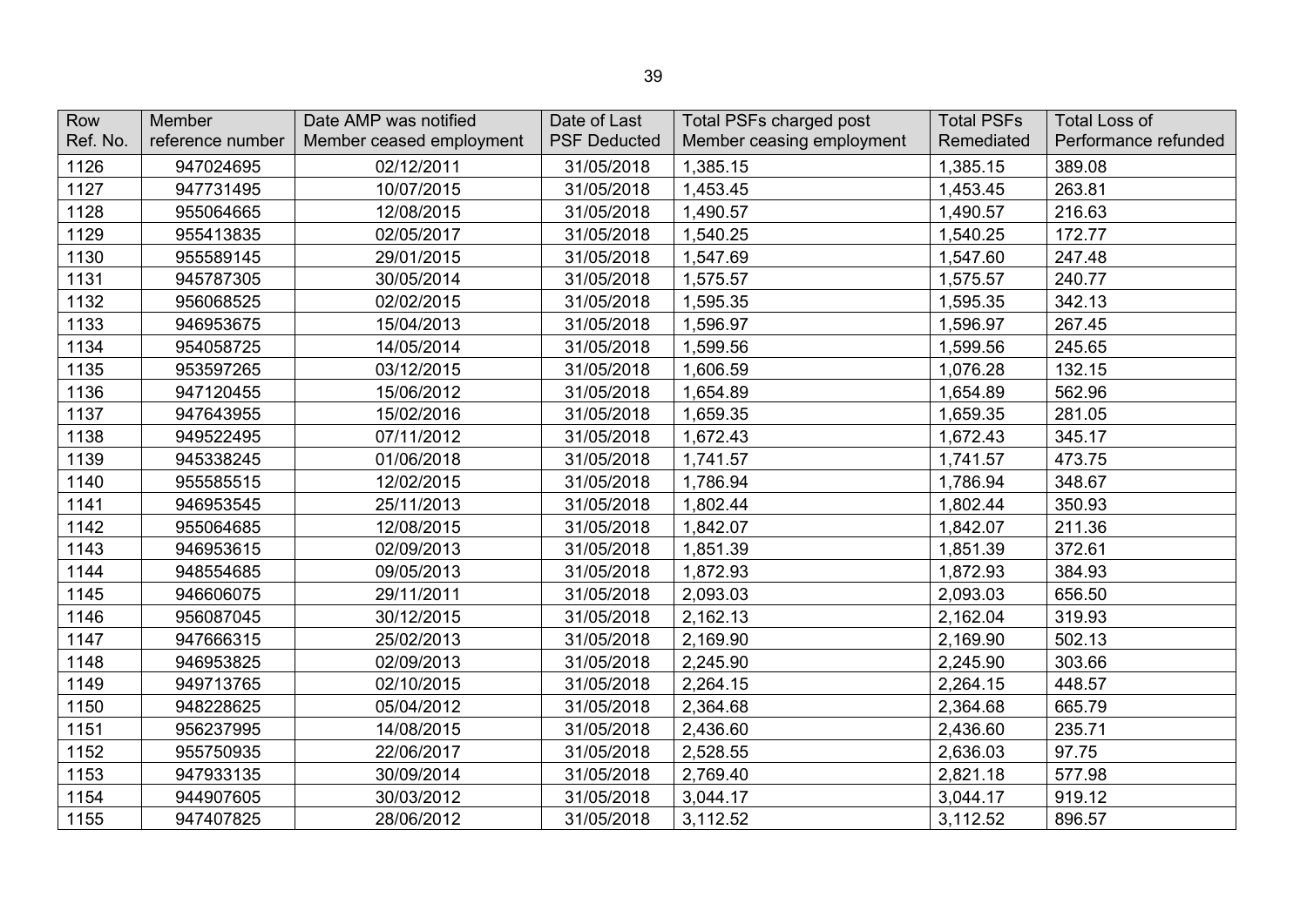| Row      | Member           | Date AMP was notified    | Date of Last        | <b>Total PSFs charged post</b> | <b>Total PSFs</b> | <b>Total Loss of</b> |
|----------|------------------|--------------------------|---------------------|--------------------------------|-------------------|----------------------|
| Ref. No. | reference number | Member ceased employment | <b>PSF Deducted</b> | Member ceasing employment      | Remediated        | Performance refunded |
| 1156     | 947407435        | 28/06/2012               | 31/05/2018          | 3,339.31                       | 3,339.31          | 899.83               |
| 1157     | 946953875        | 25/11/2013               | 31/05/2018          | 3,391.18                       | 3,391.18          | 613.27               |
| 1158     | 949100735        | 23/07/2015               | 31/05/2018          | 3,496.44                       | 6,677.89          | 1,567.26             |
| 1159     | 944907595        | 30/03/2012               | 31/05/2018          | 3,696.91                       | 3,696.91          | 1,134.74             |
| 1160     | 948044305        | 19/11/2012               | 31/05/2018          | 3,936.82                       | 3,936.80          | 1,587.91             |
| 1161     | 947408095        | 28/06/2012               | 31/05/2018          | 4,053.85                       | 4,053.85          | 1,182.09             |
| 1162     | 956068505        | 04/04/2016               | 31/05/2018          | 4,114.84                       | 4,114.84          | 249.95               |
| 1163     | 954367885        | 21/10/2013               | 31/05/2018          | 4,390.61                       | 4,390.61          | 713.94               |
| 1164     | 955589255        | 21/10/2015               | 31/05/2018          | 4,479.73                       | 4,479.73          | 818.00               |
| 1165     | 954058595        | 14/05/2014               | 31/05/2018          | 4,847.59                       | 4,847.59          | 553.78               |
| 1166     | 947407975        | 02/07/2021               | 31/05/2018          | 4,861.99                       | 4,861.99          | 1,029.06             |
| 1167     | 947024635        | 02/12/2011               | 31/05/2018          | 5,349.38                       | 5,349.38          | 1,171.34             |
| 1168     | 955413705        | 30/06/2015               | 31/05/2018          | 5,562.44                       | 5,562.44          | 1,109.25             |
| 1169     | 947731415        | 15/02/2016               | 31/05/2018          | 6,825.26                       | 6,825.26          | 297.64               |
| 1170     | 947407405        | 28/06/2012               | 31/05/2018          | 7,797.19                       | 7,797.19          | 2,269.64             |
| 1171     | 956274835        | 06/07/2018               | 30/06/2018          | 93.44                          | 93.44             | 10.30                |
| 1172     | 947326955        | 03/04/2014               | 30/06/2018          | 499.52                         | 499.52            | 101.02               |
| 1173     | 946539165        | 02/07/2018               | 30/06/2018          | 2,956.36                       | 2,956.36          | 419.70               |
| 1174     | 953964025        | 24/08/2018               | 31/07/2018          | 3.89                           | 3.89              | 1.92                 |
| 1175     | 954875345        | 09/05/2019               | 30/09/2018          | 14.72                          | 14.72             | 0.92                 |
| 1176     | 955738905        | 20/08/2018               | 30/09/2018          | 35.11                          | 35.11             | 1.83                 |
| 1177     | 955694735        | 31/07/2018               | 30/09/2018          | 37.49                          | 37.49             | 1.14                 |
| 1178     | 946953935        | 10/08/2018               | 30/09/2018          | 38.54                          | 38.54             | 1.63                 |
| 1179     | 946953585        | 10/08/2018               | 30/09/2018          | 140.38                         | 140.38            | 7.24                 |
| 1180     | 947024675        | 03/05/2019               | 31/12/2018          | 28.57                          | 28.57             | 3.37                 |
| 1181     | 955817925        | 08/03/2019               | 28/02/2019          | 36.32                          | 36.32             | 8.74                 |
| 1182     | 953463005        | 13/03/2019               | 28/02/2019          | 276.00                         | 270.48            | 57.41                |
| 1183     | 955863355        | 02/04/2014               | 28/02/2019          | 23,237.47                      | 23,237.47         | 5,294.28             |
| 1184     | 947078425        | 19/08/2014               | 30/06/2019          | 225.62                         | 210.06            | 45.00                |
| 1185     | 953972435        | 19/08/2014               | 30/06/2019          | 225.62                         | 210.06            | 50.68                |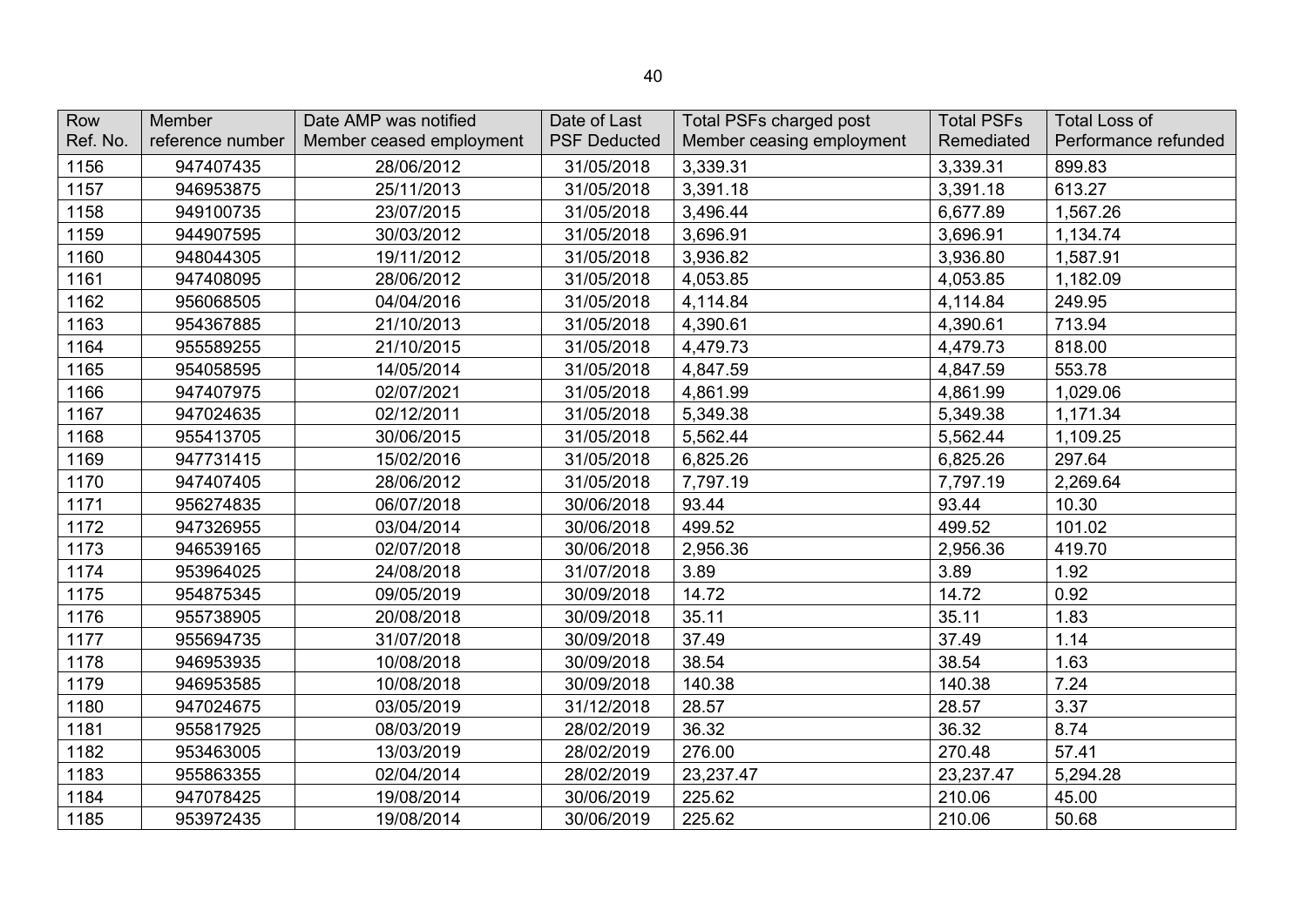| Row<br>Ref. No. | Member<br>reference number | Date AMP was notified<br>Member ceased employment | Date of Last<br><b>PSF Deducted</b> | Total PSFs charged post<br>Member ceasing employment | Total PSFs<br>Remediated | Total Loss of<br>Performance refunded |
|-----------------|----------------------------|---------------------------------------------------|-------------------------------------|------------------------------------------------------|--------------------------|---------------------------------------|
| 1186            | 955123725                  | 29/01/2015                                        | 30/06/2019                          | 396.44                                               | 366.52                   | 88.65                                 |
| 1187            | 953715725                  | 07/11/2014                                        | 30/06/2019                          | .103.44                                              | 989.78                   | 212.64                                |
| 1188            | 946605995                  | 06/06/2013                                        | 30/06/2019                          | 2,261.49                                             | 2,045.44                 | 416.82                                |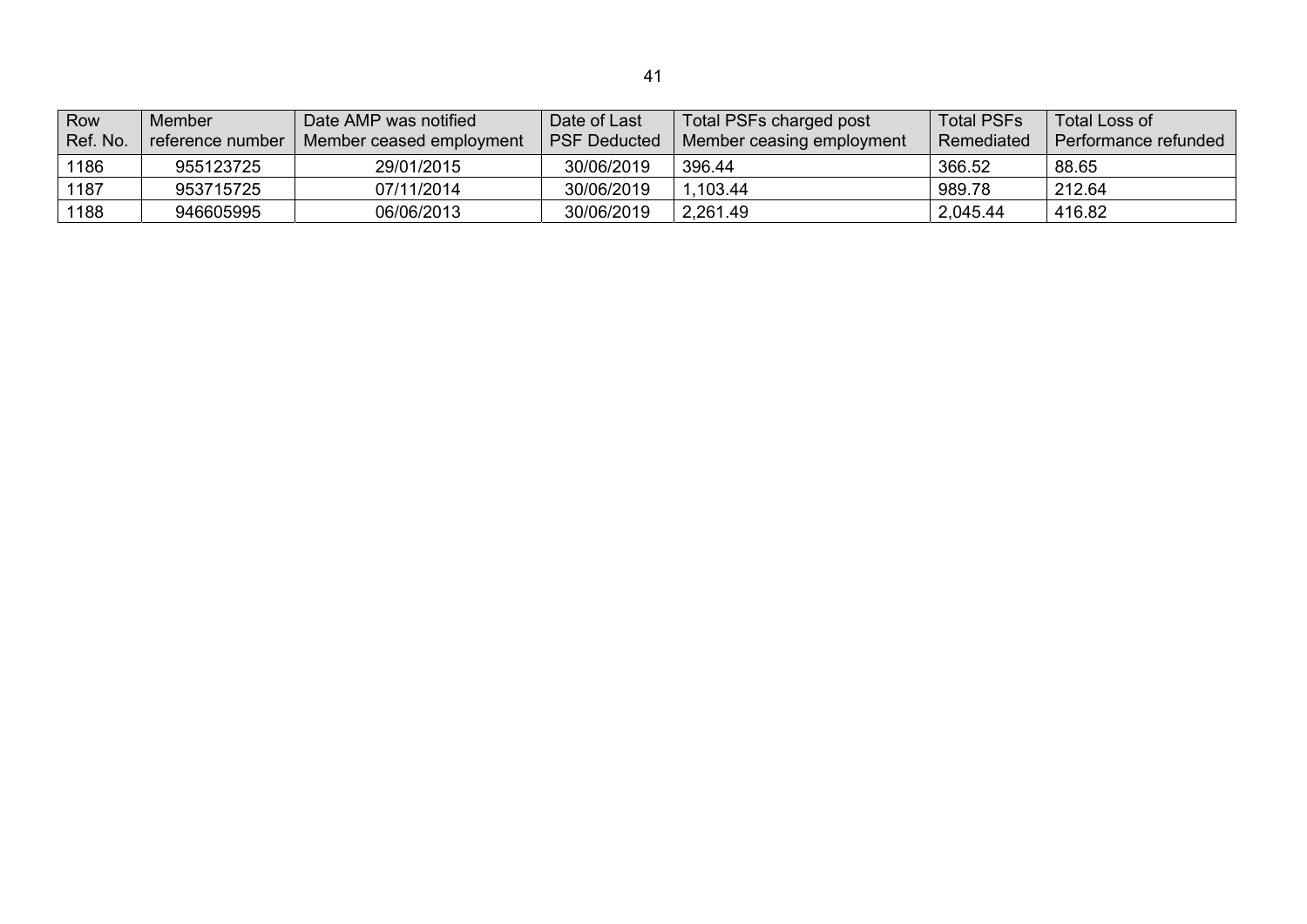# **B. PSFs charged by Hillross Financial Services Limited, the Second Defendant**

| Row      | Member           | Date AMP was notified    | Date of Last        | Total PSFs charged post   | <b>Total PSFs</b> | <b>Total Loss of</b> |
|----------|------------------|--------------------------|---------------------|---------------------------|-------------------|----------------------|
| Ref. No. | reference number | Member ceased employment | <b>PSF Deducted</b> | Member ceasing employment | Remediated        | Performance refunded |
| 1189     | 948887095        | 11/06/2013               | 31/07/2015          | 132.60                    | 132.60            | 55.74                |
| 1190     | 949398805        | 24/06/2013               | 31/07/2015          | 257.60                    | 257.60            | 129.83               |
| 1191     | 949063435        | 16/09/2015               | 31/08/2015          | 33.12                     | 33.12             | 7.50                 |
| 1192     | 949315015        | 24/02/2015               | 31/08/2015          | 51.52                     | 51.52             | 14.94                |
| 1193     | 947418345        | 20/04/2015               | 31/08/2015          | 67.51                     | 67.51             | 17.30                |
| 1194     | 948074975        | 18/08/2014               | 31/08/2015          | 236.25                    | 236.25            | 77.03                |
| 1195     | 949670145        | 08/10/2012               | 31/08/2015          | 257.60                    | 257.60            | 113.55               |
| 1196     | 949735235        | 25/05/2015               | 30/09/2015          | 34.00                     | 244.80            | 122.06               |
| 1197     | 949314295        | 10/03/2014               | 30/09/2015          | 139.84                    | 139.84            | 51.59                |
| 1198     | 948686515        | 28/06/2013               | 30/09/2015          | 206.08                    | 206.08            | 85.39                |
| 1199     | 946589045        | 28/06/2013               | 30/09/2015          | 206.08                    | 206.08            | 84.79                |
| 1200     | 954748705        | 24/09/2013               | 31/10/2015          | 18.04                     | 18.04             | 6.31                 |
| 1201     | 949315025        | 24/02/2015               | 31/10/2015          | 66.24                     | 66.24             | 12.23                |
| 1202     | 949005045        | 15/05/2013               | 31/10/2015          | 88.32                     | 88.32             | 38.91                |
| 1203     | 949488885        | 10/03/2014               | 31/10/2015          | 147.20                    | 147.20            | 50.19                |
| 1204     | 949314825        | 10/03/2014               | 31/10/2015          | 147.20                    | 147.20            | 51.11                |
| 1205     | 947364285        | 20/01/2014               | 31/10/2015          | 161.92                    | 161.92            | 61.25                |
| 1206     | 947526385        | 10/01/2014               | 31/10/2015          | 187.00                    | 187.00            | 67.57                |
| 1207     | 954434095        | 24/02/2015               | 30/11/2015          | 73.60                     | 73.60             | 21.43                |
| 1208     | 949314805        | 10/03/2014               | 30/11/2015          | 154.56                    | 154.56            | 51.92                |
| 1209     | 947713405        | 22/01/2014               | 30/11/2015          | 235.38                    | 235.38            | 83.39                |
| 1210     | 948887185        | 26/06/2015               | 31/12/2015          | 35.70                     | 35.70             | 7.59                 |
| 1211     | 948074935        | 22/01/2013               | 31/12/2015          | 36.52                     | 36.52             | 17.97                |
| 1212     | 948887125        | 07/05/2013               | 31/12/2015          | 56.10                     | 56.10             | 26.37                |
| 1213     | 949315545        | 24/02/2015               | 31/12/2015          | 80.96                     | 80.96             | 21.09                |
| 1214     | 947364725        | 20/01/2014               | 31/12/2015          | 176.64                    | 176.64            | 18.63                |
| 1215     | 949732235        | 22/03/2013               | 31/12/2015          | 240.11                    | 240.11            | 29.82                |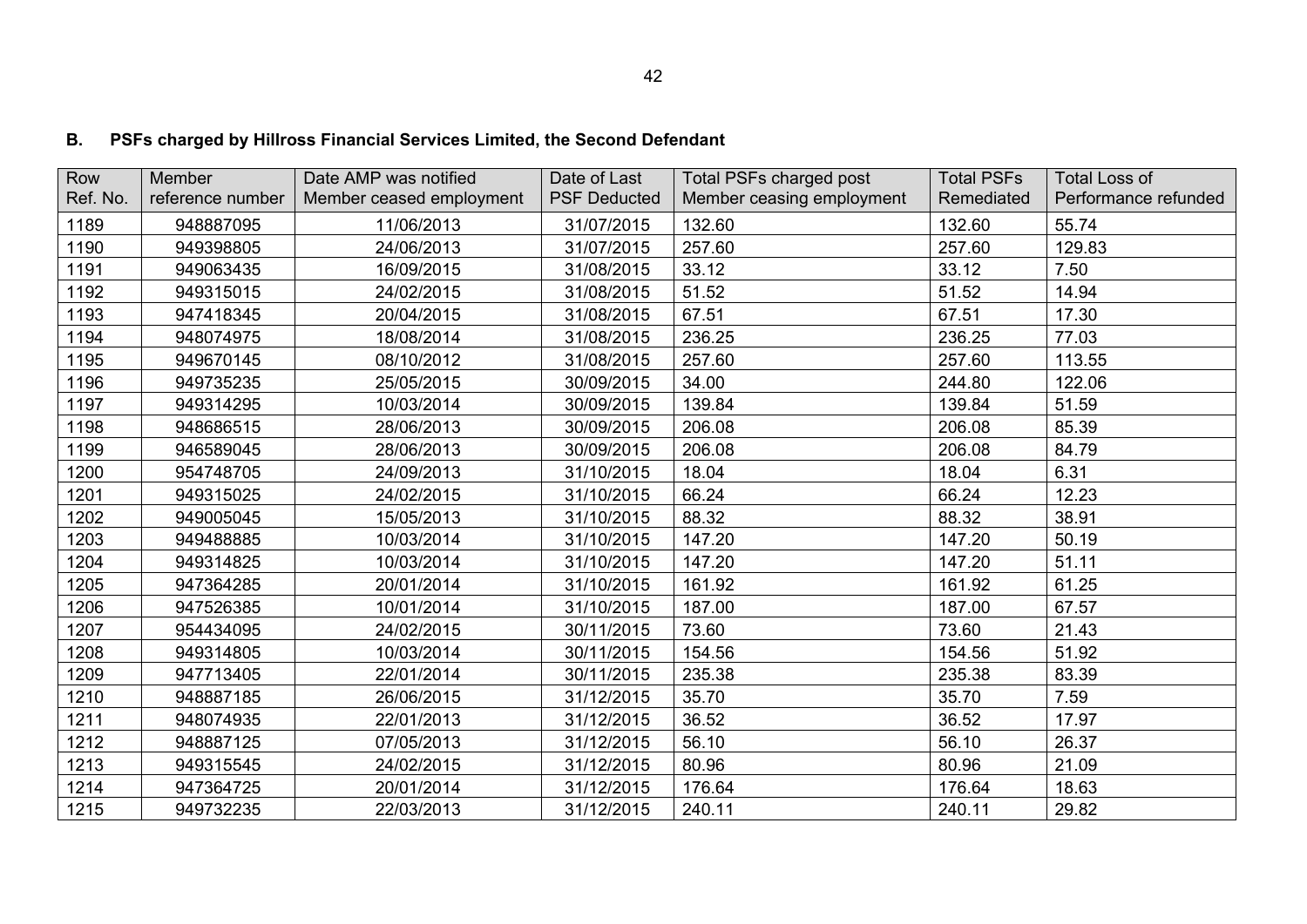| Row<br>Ref. No. | <b>Member</b><br>reference number | Date AMP was notified<br>Member ceased employment | Date of Last<br><b>PSF Deducted</b> | Total PSFs charged post<br>Member ceasing employment | <b>Total PSFs</b><br>Remediated | <b>Total Loss of</b><br>Performance refunded |
|-----------------|-----------------------------------|---------------------------------------------------|-------------------------------------|------------------------------------------------------|---------------------------------|----------------------------------------------|
| 1216            | 947364515                         | 03/05/2012                                        | 31/12/2015                          | 323.84                                               | 323.84                          | 154.86                                       |
| 1217            | 949314595                         | 10/03/2014                                        | 31/01/2016                          | 169.28                                               | 169.28                          | 49.81                                        |
| 1218            | 949315455                         | 10/03/2014                                        | 31/01/2016                          | 169.28                                               | 169.28                          | 50.65                                        |
| 1219            | 947526435                         | 26/06/2014                                        | 31/01/2016                          | 170.00                                               | 170.00                          | 46.39                                        |
| 1220            | 947249855                         | 28/06/2013                                        | 31/01/2016                          | 235.52                                               | 235.52                          | 80.49                                        |
| 1221            | 953502365                         | 20/04/2015                                        | 29/02/2016                          | 19.48                                                | 19.48                           | 4.99                                         |
| 1222            | 949178535                         | 19/09/2012                                        | 29/02/2016                          | 238.00                                               | 238.00                          | 84.97                                        |
| 1223            | 953991675                         | 10/10/2013                                        | 31/03/2016                          | 30.17                                                | 30.17                           | 8.13                                         |
| 1224            | 949276635                         | 20/01/2015                                        | 31/03/2016                          | 38.37                                                | 38.37                           | 9.46                                         |
| 1225            | 947939525                         | 20/05/2015                                        | 31/03/2016                          | 54.70                                                | 54.70                           | 14.39                                        |
| 1226            | 947755965                         | 10/04/2013                                        | 31/03/2016                          | 264.96                                               | 264.96                          | 92.45                                        |
| 1227            | 949059155                         | 30/11/2015                                        | 30/04/2016                          | 44.16                                                | 36.80                           | 10.54                                        |
| 1228            | 954689065                         | 03/11/2015                                        | 30/04/2016                          | 44.16                                                | 44.16                           | 11.39                                        |
| 1229            | 949155235                         | 22/01/2013                                        | 30/04/2016                          | 47.77                                                | 47.77                           | 21.32                                        |
| 1230            | 948887055                         | 06/02/2015                                        | 30/04/2016                          | 76.50                                                | 76.50                           | 25.13                                        |
| 1231            | 949315555                         | 10/03/2014                                        | 30/04/2016                          | 191.36                                               | 191.36                          | 58.71                                        |
| 1232            | 949315535                         | 10/03/2014                                        | 30/04/2016                          | 191.36                                               | 191.36                          | 52.21                                        |
| 1233            | 946587435                         | 28/06/2013                                        | 30/04/2016                          | 257.60                                               | 257.60                          | 87.62                                        |
| 1234            | 947092075                         | 18/04/2012                                        | 31/05/2016                          | 19.64                                                | 19.64                           | 8.13                                         |
| 1235            | 948359725                         | 03/09/2015                                        | 31/05/2016                          | 66.24                                                | 66.24                           | 18.33                                        |
| 1236            | 946586955                         | 24/06/2016                                        | 31/05/2016                          | 73.60                                                | 73.60                           | 11.41                                        |
| 1237            | 949429075                         | 28/06/2013                                        | 31/05/2016                          | 257.60                                               | 257.60                          | 86.56                                        |
| 1238            | 948074645                         | 22/01/2013                                        | 30/06/2016                          | 87.10                                                | 87.10                           | 36.87                                        |
| 1239            | 947364465                         | 20/01/2014                                        | 30/06/2016                          | 220.80                                               | 220.80                          | 68.32                                        |
| 1240            | 947526375                         | 10/01/2014                                        | 30/06/2016                          | 255.00                                               | 255.00                          | 86.31                                        |
| 1241            | 955831655                         | 18/01/2016                                        | 31/07/2016                          | 4.43                                                 | 4.43                            | 1.34                                         |
| 1242            | 954796995                         | 16/09/2014                                        | 31/07/2016                          | 11.50                                                | 11.50                           | 3.75                                         |
| 1243            | 947135445                         | 18/04/2012                                        | 31/07/2016                          | 17.13                                                | 17.13                           | 6.01                                         |
| 1244            | 947735685                         | 21/05/2012                                        | 31/07/2016                          | 21.09                                                | 21.09                           | 8.11                                         |
| 1245            | 948074455                         | 10/02/2015                                        | 31/07/2016                          | 21.51                                                | 21.51                           | 4.00                                         |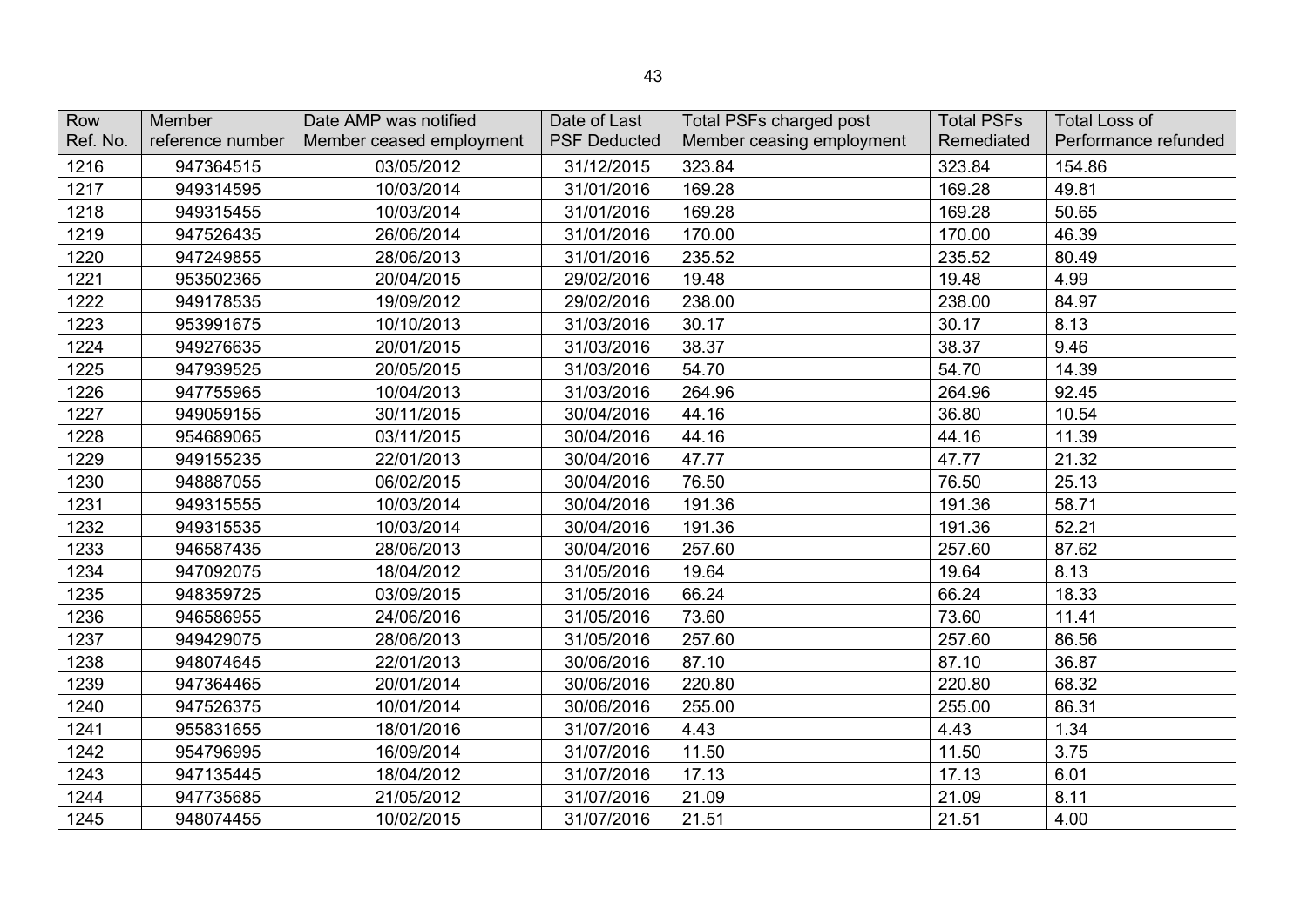| Row<br>Ref. No. | Member<br>reference number | Date AMP was notified<br>Member ceased employment | Date of Last<br><b>PSF Deducted</b> | <b>Total PSFs charged post</b><br>Member ceasing employment | <b>Total PSFs</b><br>Remediated | <b>Total Loss of</b><br>Performance refunded |
|-----------------|----------------------------|---------------------------------------------------|-------------------------------------|-------------------------------------------------------------|---------------------------------|----------------------------------------------|
| 1246            | 947092275                  | 18/04/2012                                        | 31/07/2016                          | 24.49                                                       | 24.49                           | 10.75                                        |
| 1247            | 955241935                  | 25/03/2016                                        | 31/07/2016                          | 25.50                                                       | 25.50                           | 7.31                                         |
| 1248            | 949774845                  | 01/04/2016                                        | 31/07/2016                          | 27.20                                                       | 27.20                           | 6.73                                         |
| 1249            | 949520355                  | 13/04/2016                                        | 31/07/2016                          | 29.44                                                       | 29.44                           | 4.91                                         |
| 1250            | 948810015                  | 28/04/2016                                        | 31/07/2016                          | 29.44                                                       | 29.44                           | 7.91                                         |
| 1251            | 948975195                  | 03/03/2016                                        | 31/07/2016                          | 36.80                                                       | 36.80                           | 8.11                                         |
| 1252            | 947364065                  | 03/03/2016                                        | 31/07/2016                          | 36.80                                                       | 36.80                           | 2.63                                         |
| 1253            | 948931015                  | 03/03/2016                                        | 31/07/2016                          | 36.80                                                       | 36.80                           | 5.45                                         |
| 1254            | 948863885                  | 13/05/2016                                        | 31/07/2016                          | 38.71                                                       | 38.71                           | 6.69                                         |
| 1255            | 949732755                  | 23/05/2013                                        | 31/07/2016                          | 39.79                                                       | 39.79                           | 16.09                                        |
| 1256            | 948628415                  | 23/01/2015                                        | 31/07/2016                          | 42.27                                                       | 42.27                           | 12.62                                        |
| 1257            | 949513635                  | 15/10/2013                                        | 31/07/2016                          | 50.32                                                       | 50.32                           | 15.71                                        |
| 1258            | 953934635                  | 06/08/2015                                        | 31/07/2016                          | 61.20                                                       | 61.20                           | 18.66                                        |
| 1259            | 947364535                  | 03/11/2015                                        | 31/07/2016                          | 66.24                                                       | 66.24                           | 20.04                                        |
| 1260            | 947092135                  | 18/04/2012                                        | 31/07/2016                          | 103.97                                                      | 103.97                          | 39.58                                        |
| 1261            | 953934605                  | 26/11/2014                                        | 31/07/2016                          | 107.10                                                      | 107.10                          | 31.63                                        |
| 1262            | 948075015                  | 15/08/2012                                        | 31/07/2016                          | 111.72                                                      | 111.72                          | 40.77                                        |
| 1263            | 953914065                  | 24/02/2015                                        | 31/07/2016                          | 132.48                                                      | 132.48                          | 34.81                                        |
| 1264            | 949314235                  | 24/02/2015                                        | 31/07/2016                          | 132.48                                                      | 132.48                          | 39.28                                        |
| 1265            | 949315655                  | 24/02/2015                                        | 31/07/2016                          | 132.48                                                      | 132.48                          | 39.15                                        |
| 1266            | 949725555                  | 24/02/2015                                        | 31/07/2016                          | 132.48                                                      | 132.48                          | 38.77                                        |
| 1267            | 949315155                  | 24/02/2015                                        | 31/07/2016                          | 132.48                                                      | 132.48                          | 39.30                                        |
| 1268            | 955769335                  | 24/02/2015                                        | 31/07/2016                          | 132.48                                                      | 132.48                          | 39.30                                        |
| 1269            | 948074345                  | 24/09/2013                                        | 31/07/2016                          | 135.57                                                      | 135.57                          | 47.57                                        |
| 1270            | 953721345                  | 30/10/2013                                        | 31/07/2016                          | 135.84                                                      | 135.84                          | 42.61                                        |
| 1271            | 948190775                  | 18/08/2014                                        | 31/07/2016                          | 136.67                                                      | 136.67                          | 36.96                                        |
| 1272            | 947418545                  | 20/01/2015                                        | 31/07/2016                          | 137.23                                                      | 137.23                          | 27.39                                        |
| 1273            | 949132605                  | 14/01/2015                                        | 31/07/2016                          | 150.21                                                      | 150.21                          | 40.78                                        |
| 1274            | 953628635                  | 10/02/2014                                        | 31/07/2016                          | 153.00                                                      | 153.00                          | 41.00                                        |
| 1275            | 948074445                  | 24/09/2013                                        | 31/07/2016                          | 162.51                                                      | 162.51                          | 61.71                                        |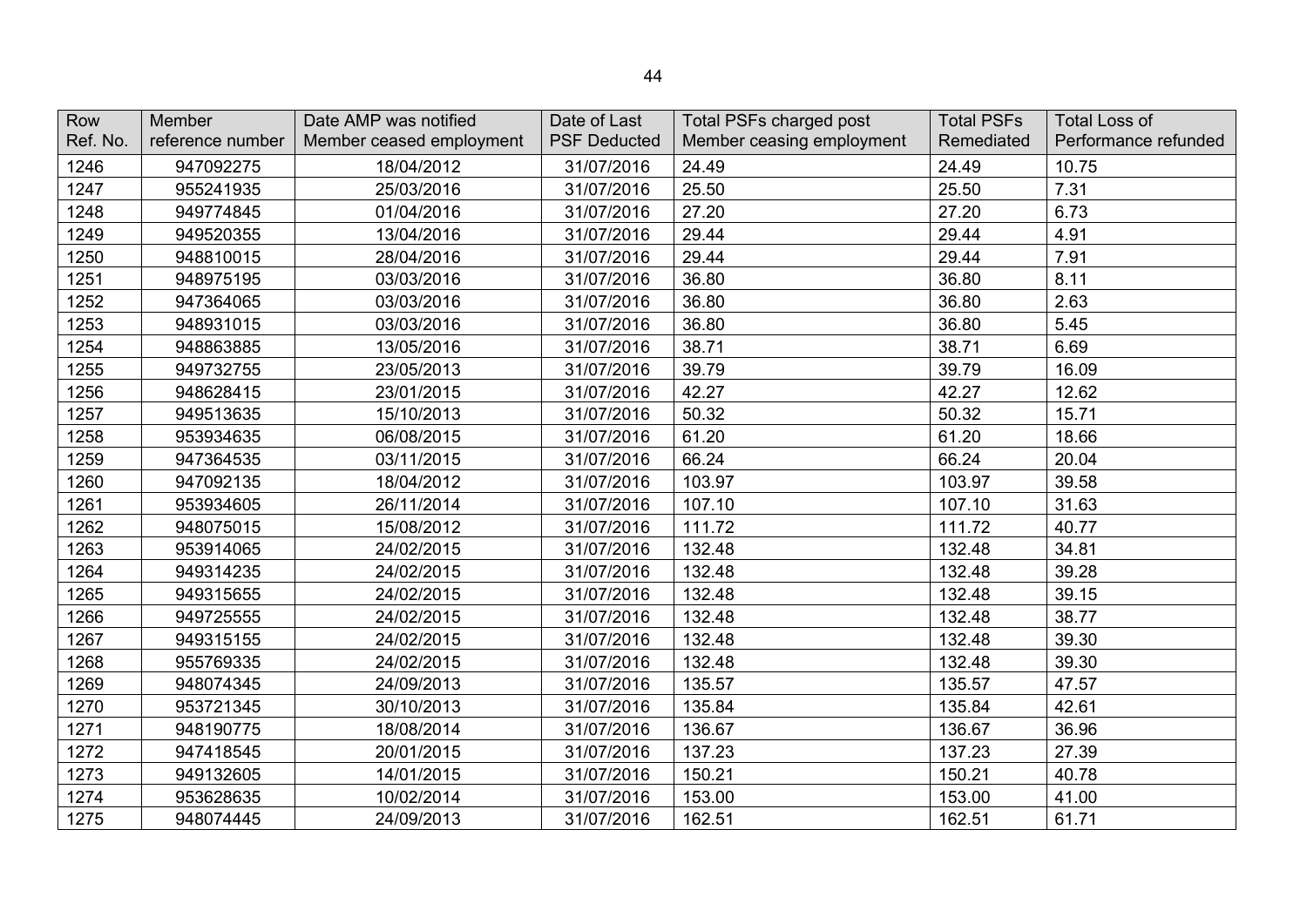| Row<br>Ref. No. | Member<br>reference number | Date AMP was notified<br>Member ceased employment | Date of Last<br><b>PSF Deducted</b> | Total PSFs charged post<br>Member ceasing employment | <b>Total PSFs</b><br>Remediated | <b>Total Loss of</b><br>Performance refunded |
|-----------------|----------------------------|---------------------------------------------------|-------------------------------------|------------------------------------------------------|---------------------------------|----------------------------------------------|
| 1276            | 949741685                  | 31/07/2014                                        | 31/07/2016                          | 176.64                                               | 184.00                          | 60.88                                        |
| 1277            | 948074715                  | 24/09/2013                                        | 31/07/2016                          | 180.61                                               | 180.61                          | 63.46                                        |
| 1278            | 954145605                  | 13/06/2014                                        | 31/07/2016                          | 191.36                                               | 191.36                          | 47.37                                        |
| 1279            | 947508365                  | 30/04/2014                                        | 31/07/2016                          | 198.72                                               | 198.72                          | 59.54                                        |
| 1280            | 947364055                  | 30/04/2014                                        | 31/07/2016                          | 198.72                                               | 206.08                          | 44.87                                        |
| 1281            | 947363975                  | 12/04/2014                                        | 31/07/2016                          | 206.08                                               | 206.08                          | 65.10                                        |
| 1282            | 947364095                  | 25/06/2015                                        | 31/07/2016                          | 206.08                                               | 220.80                          | 71.93                                        |
| 1283            | 947364435                  | 30/04/2014                                        | 31/07/2016                          | 206.08                                               | 206.08                          | 65.06                                        |
| 1284            | 954175925                  | 12/04/2014                                        | 31/07/2016                          | 206.08                                               | 206.08                          | 69.86                                        |
| 1285            | 949314695                  | 10/03/2014                                        | 31/07/2016                          | 213.44                                               | 213.44                          | 54.86                                        |
| 1286            | 949315355                  | 10/03/2014                                        | 31/07/2016                          | 213.44                                               | 213.44                          | 75.43                                        |
| 1287            | 949315435                  | 10/03/2014                                        | 31/07/2016                          | 213.44                                               | 213.44                          | 68.60                                        |
| 1288            | 949314425                  | 10/03/2014                                        | 31/07/2016                          | 213.44                                               | 213.44                          | 50.47                                        |
| 1289            | 949314475                  | 10/03/2014                                        | 31/07/2016                          | 213.44                                               | 213.44                          | 56.19                                        |
| 1290            | 949314665                  | 10/03/2014                                        | 31/07/2016                          | 213.44                                               | 213.44                          | 43.66                                        |
| 1291            | 949314815                  | 10/03/2014                                        | 31/07/2016                          | 213.44                                               | 213.44                          | 50.40                                        |
| 1292            | 949314935                  | 10/03/2014                                        | 31/07/2016                          | 213.44                                               | 213.44                          | 56.38                                        |
| 1293            | 949315235                  | 10/03/2014                                        | 31/07/2016                          | 213.44                                               | 213.44                          | 50.45                                        |
| 1294            | 949315375                  | 10/03/2014                                        | 31/07/2016                          | 213.44                                               | 213.44                          | 75.36                                        |
| 1295            | 949314985                  | 10/03/2014                                        | 31/07/2016                          | 213.44                                               | 213.44                          | 65.58                                        |
| 1296            | 949315255                  | 10/03/2014                                        | 31/07/2016                          | 213.44                                               | 213.44                          | 74.07                                        |
| 1297            | 948074295                  | 18/08/2014                                        | 31/07/2016                          | 213.51                                               | 213.51                          | 63.56                                        |
| 1298            | 954145665                  | 31/01/2014                                        | 31/07/2016                          | 220.80                                               | 228.16                          | 82.91                                        |
| 1299            | 947364665                  | 03/02/2014                                        | 31/07/2016                          | 220.80                                               | 220.80                          | 63.14                                        |
| 1300            | 954145535                  | 31/01/2014                                        | 31/07/2016                          | 220.80                                               | 228.16                          | 65.98                                        |
| 1301            | 948209265                  | 03/02/2014                                        | 31/07/2016                          | 220.80                                               | 220.80                          | 71.98                                        |
| 1302            | 949449055                  | 30/06/2014                                        | 31/07/2016                          | 220.80                                               | 279.68                          | 88.26                                        |
| 1303            | 949225955                  | 26/06/2014                                        | 31/07/2016                          | 221.00                                               | 221.00                          | 54.72                                        |
| 1304            | 954145195                  | 31/01/2014                                        | 31/07/2016                          | 228.16                                               | 228.16                          | 62.39                                        |
| 1305            | 954145705                  | 31/01/2014                                        | 31/07/2016                          | 228.16                                               | 228.16                          | 63.43                                        |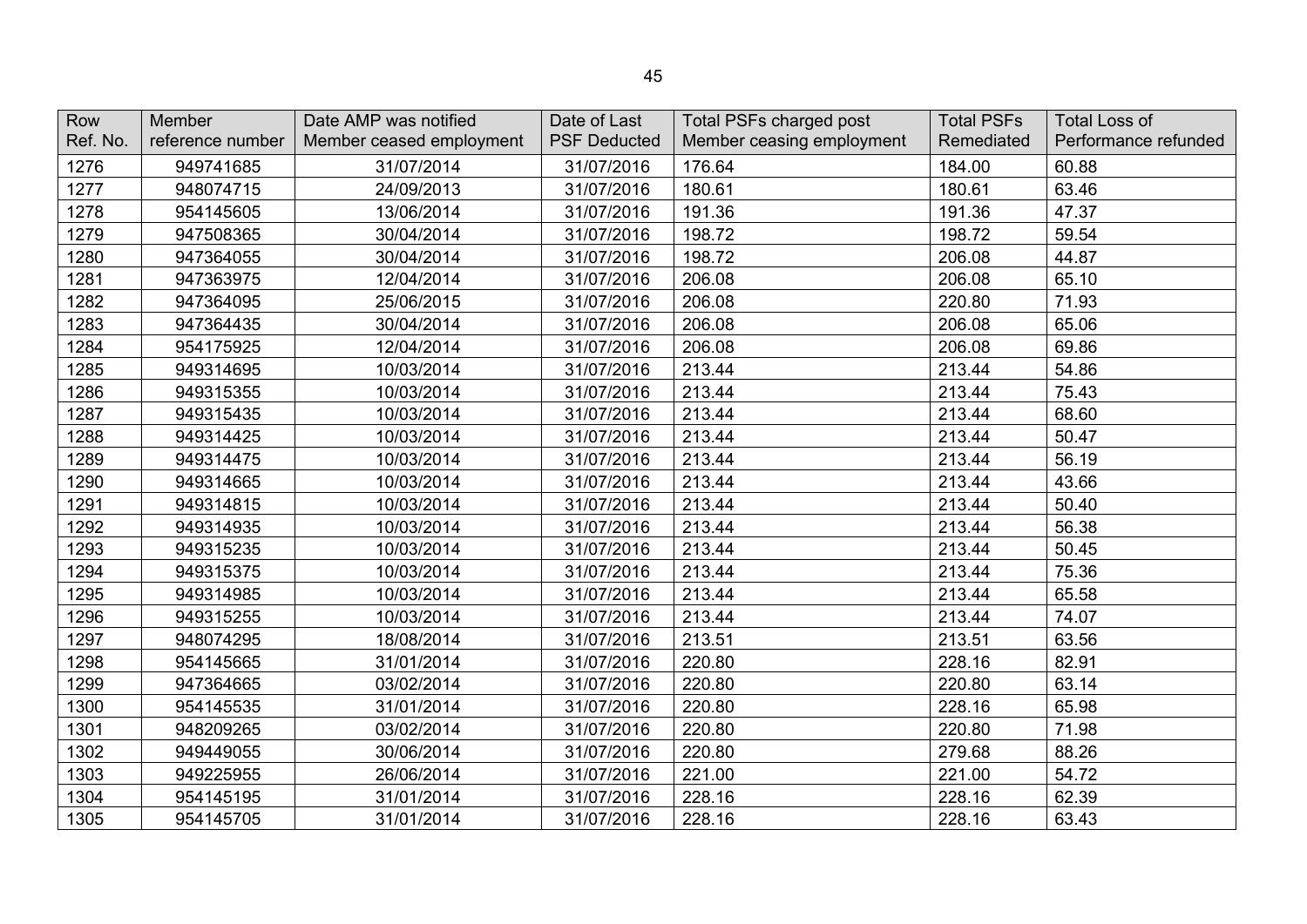| Row<br>Ref. No. | Member<br>reference number | Date AMP was notified<br>Member ceased employment | Date of Last<br><b>PSF Deducted</b> | Total PSFs charged post<br>Member ceasing employment | <b>Total PSFs</b><br>Remediated | <b>Total Loss of</b><br>Performance refunded |
|-----------------|----------------------------|---------------------------------------------------|-------------------------------------|------------------------------------------------------|---------------------------------|----------------------------------------------|
| 1306            | 948432665                  | 20/01/2014                                        | 31/07/2016                          | 228.16                                               | 228.16                          | 56.07                                        |
| 1307            | 949444765                  | 30/06/2014                                        | 31/07/2016                          | 228.16                                               | 279.68                          | 90.50                                        |
| 1308            | 948887175                  | 09/11/2012                                        | 31/07/2016                          | 229.50                                               | 229.50                          | 98.07                                        |
| 1309            | 954145105                  | 10/12/2013                                        | 31/07/2016                          | 235.52                                               | 235.52                          | 79.13                                        |
| 1310            | 949485445                  | 19/11/2013                                        | 31/07/2016                          | 242.88                                               | 242.88                          | 76.01                                        |
| 1311            | 947363875                  | 01/10/2013                                        | 31/07/2016                          | 250.24                                               | 250.24                          | 61.84                                        |
| 1312            | 947364755                  | 01/10/2013                                        | 31/07/2016                          | 250.24                                               | 250.24                          | 64.98                                        |
| 1313            | 949735155                  | 25/07/2013                                        | 31/07/2016                          | 251.60                                               | 251.60                          | 68.55                                        |
| 1314            | 949735125                  | 25/07/2013                                        | 31/07/2016                          | 251.60                                               | 251.60                          | 95.95                                        |
| 1315            | 949574925                  | 02/09/2013                                        | 31/07/2016                          | 261.09                                               | 261.09                          | 79.21                                        |
| 1316            | 947526325                  | 08/01/2014                                        | 31/07/2016                          | 263.50                                               | 263.50                          | 95.87                                        |
| 1317            | 949529585                  | 14/08/2013                                        | 31/07/2016                          | 264.96                                               | 264.96                          | 79.85                                        |
| 1318            | 947732075                  | 14/08/2013                                        | 31/07/2016                          | 264.96                                               | 264.96                          | 54.58                                        |
| 1319            | 946588885                  | 28/06/2013                                        | 31/07/2016                          | 279.68                                               | 279.68                          | 98.68                                        |
| 1320            | 949005795                  | 28/06/2013                                        | 31/07/2016                          | 279.68                                               | 279.68                          | 90.63                                        |
| 1321            | 946586605                  | 28/06/2013                                        | 31/07/2016                          | 279.68                                               | 279.68                          | 114.37                                       |
| 1322            | 946588425                  | 28/06/2013                                        | 31/07/2016                          | 279.68                                               | 279.68                          | 103.96                                       |
| 1323            | 946588905                  | 28/06/2013                                        | 31/07/2016                          | 279.68                                               | 279.68                          | 114.41                                       |
| 1324            | 947248275                  | 28/06/2013                                        | 31/07/2016                          | 279.68                                               | 279.68                          | 114.45                                       |
| 1325            | 946586675                  | 28/06/2013                                        | 31/07/2016                          | 279.68                                               | 279.68                          | 88.20                                        |
| 1326            | 946586815                  | 28/06/2013                                        | 31/07/2016                          | 279.68                                               | 279.68                          | 68.55                                        |
| 1327            | 946586925                  | 28/06/2013                                        | 31/07/2016                          | 279.68                                               | 279.68                          | 88.26                                        |
| 1328            | 946587175                  | 28/06/2013                                        | 31/07/2016                          | 279.68                                               | 279.68                          | 88.26                                        |
| 1329            | 946589025                  | 28/06/2013                                        | 31/07/2016                          | 279.68                                               | 279.68                          | 79.28                                        |
| 1330            | 947589205                  | 28/06/2013                                        | 31/07/2016                          | 279.68                                               | 279.68                          | 79.24                                        |
| 1331            | 947605745                  | 28/06/2013                                        | 31/07/2016                          | 279.68                                               | 279.68                          | 79.24                                        |
| 1332            | 947933185                  | 28/06/2013                                        | 31/07/2016                          | 279.68                                               | 279.68                          | 88.26                                        |
| 1333            | 948431825                  | 17/06/2013                                        | 31/07/2016                          | 279.68                                               | 279.68                          | 88.24                                        |
| 1334            | 946588225                  | 28/06/2013                                        | 31/07/2016                          | 279.68                                               | 279.68                          | 103.88                                       |
| 1335            | 946588355                  | 28/06/2013                                        | 31/07/2016                          | 279.68                                               | 279.68                          | 109.78                                       |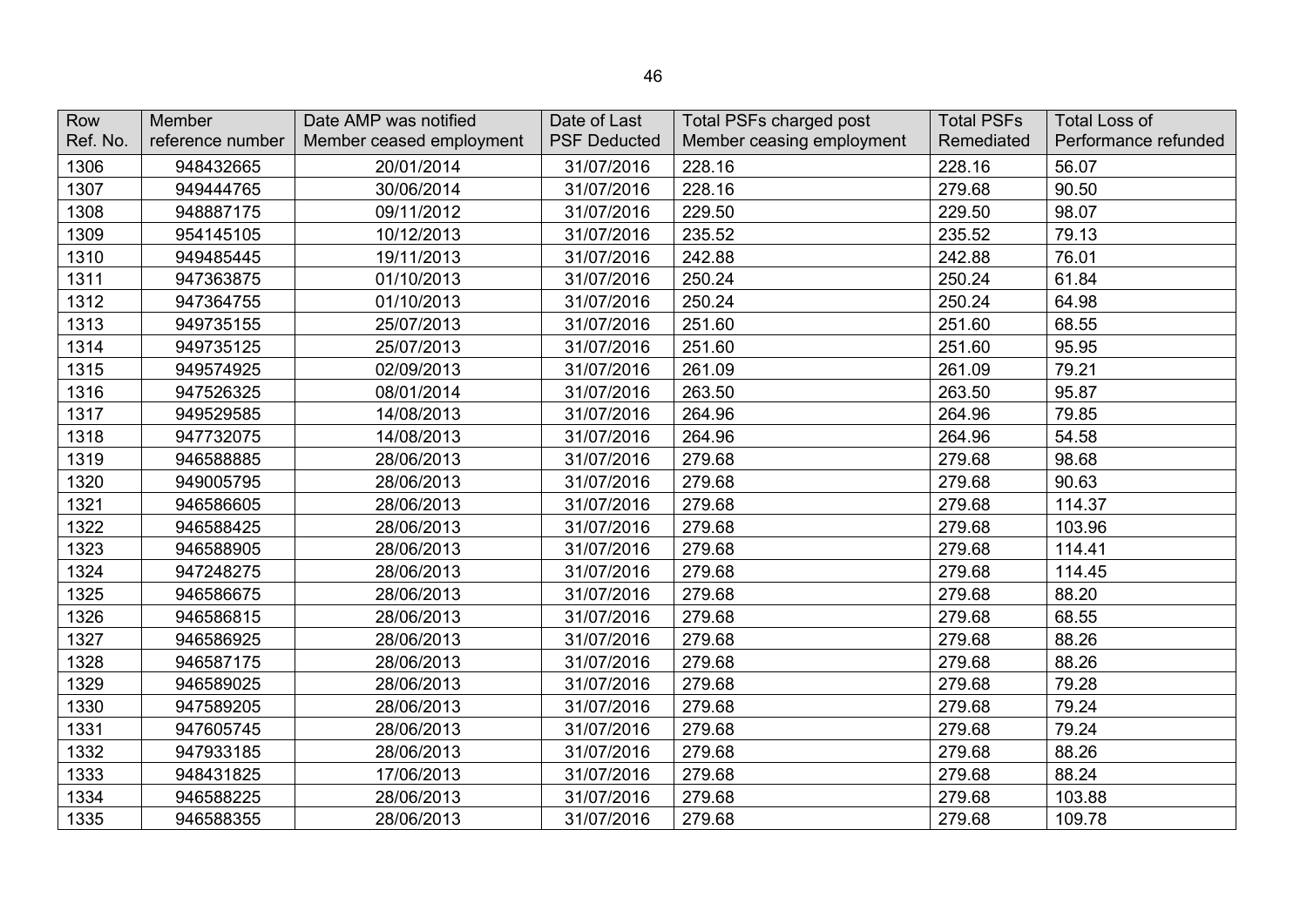| Row<br>Ref. No. | Member<br>reference number | Date AMP was notified<br>Member ceased employment | Date of Last<br><b>PSF Deducted</b> | <b>Total PSFs charged post</b><br>Member ceasing employment | <b>Total PSFs</b><br>Remediated | <b>Total Loss of</b><br>Performance refunded |
|-----------------|----------------------------|---------------------------------------------------|-------------------------------------|-------------------------------------------------------------|---------------------------------|----------------------------------------------|
| 1336            | 947249865                  | 28/06/2013                                        | 31/07/2016                          | 279.68                                                      | 279.68                          | 103.92                                       |
| 1337            | 947249885                  | 28/06/2013                                        | 31/07/2016                          | 279.68                                                      | 279.68                          | 114.45                                       |
| 1338            | 948171565                  | 28/06/2013                                        | 31/07/2016                          | 279.68                                                      | 279.68                          | 90.50                                        |
| 1339            | 949315605                  | 08/10/2012                                        | 31/07/2016                          | 287.04                                                      | 316.48                          | 101.99                                       |
| 1340            | 949132755                  | 14/01/2015                                        | 31/07/2016                          | 300.14                                                      | 300.14                          | 89.55                                        |
| 1341            | 947364745                  | 27/03/2013                                        | 31/07/2016                          | 301.76                                                      | 301.76                          | 89.92                                        |
| 1342            | 948431805                  | 05/02/2013                                        | 31/07/2016                          | 309.12                                                      | 309.12                          | 115.82                                       |
| 1343            | 948431785                  | 04/02/2013                                        | 31/07/2016                          | 309.12                                                      | 309.12                          | 107.70                                       |
| 1344            | 948431815                  | 05/02/2013                                        | 31/07/2016                          | 309.12                                                      | 309.12                          | 95.94                                        |
| 1345            | 953545005                  | 16/01/2013                                        | 31/07/2016                          | 316.48                                                      | 316.48                          | 143.65                                       |
| 1346            | 954797065                  | 25/11/2013                                        | 31/07/2016                          | 322.80                                                      | 322.80                          | 115.10                                       |
| 1347            | 947526425                  | 26/06/2013                                        | 31/07/2016                          | 323.00                                                      | 323.00                          | 132.15                                       |
| 1348            | 949315465                  | 08/10/2012                                        | 31/07/2016                          | 331.20                                                      | 331.20                          | 118.53                                       |
| 1349            | 949315045                  | 08/10/2012                                        | 31/07/2016                          | 338.56                                                      | 338.56                          | 127.54                                       |
| 1350            | 949314685                  | 08/10/2012                                        | 31/07/2016                          | 338.56                                                      | 338.56                          | 165.13                                       |
| 1351            | 947364685                  | 03/10/2012                                        | 31/07/2016                          | 338.56                                                      | 338.56                          | 131.68                                       |
| 1352            | 948074735                  | 24/09/2013                                        | 31/07/2016                          | 351.84                                                      | 351.84                          | 122.80                                       |
| 1353            | 947732145                  | 28/08/2012                                        | 31/07/2016                          | 353.28                                                      | 353.28                          | 180.38                                       |
| 1354            | 949554685                  | 24/04/2013                                        | 31/07/2016                          | 355.63                                                      | 355.63                          | 143.99                                       |
| 1355            | 947364645                  | 13/02/2012                                        | 31/07/2016                          | 360.64                                                      | 360.64                          | 136.26                                       |
| 1356            | 947364315                  | 10/07/2012                                        | 31/07/2016                          | 360.64                                                      | 360.64                          | 121.69                                       |
| 1357            | 948404075                  | 03/05/2012                                        | 31/07/2016                          | 375.36                                                      | 375.36                          | 174.83                                       |
| 1358            | 947732165                  | 19/04/2012                                        | 31/07/2016                          | 382.72                                                      | 382.72                          | 210.57                                       |
| 1359            | 947364205                  | 29/02/2012                                        | 31/07/2016                          | 397.44                                                      | 397.44                          | 163.42                                       |
| 1360            | 947364565                  | 29/02/2012                                        | 31/07/2016                          | 397.44                                                      | 397.44                          | 163.42                                       |
| 1361            | 949229315                  | 19/09/2012                                        | 31/07/2016                          | 399.50                                                      | 399.50                          | 121.69                                       |
| 1362            | 948075025                  | 24/09/2013                                        | 31/07/2016                          | 423.96                                                      | 423.96                          | 161.35                                       |
| 1363            | 947526305                  | 30/05/2012                                        | 31/07/2016                          | 433.50                                                      | 433.50                          | 209.77                                       |
| 1364            | 947526335                  | 30/05/2012                                        | 31/07/2016                          | 433.50                                                      | 433.50                          | 180.29                                       |
| 1365            | 948863925                  | 16/07/2013                                        | 31/07/2016                          | 666.26                                                      | 789.20                          | 242.44                                       |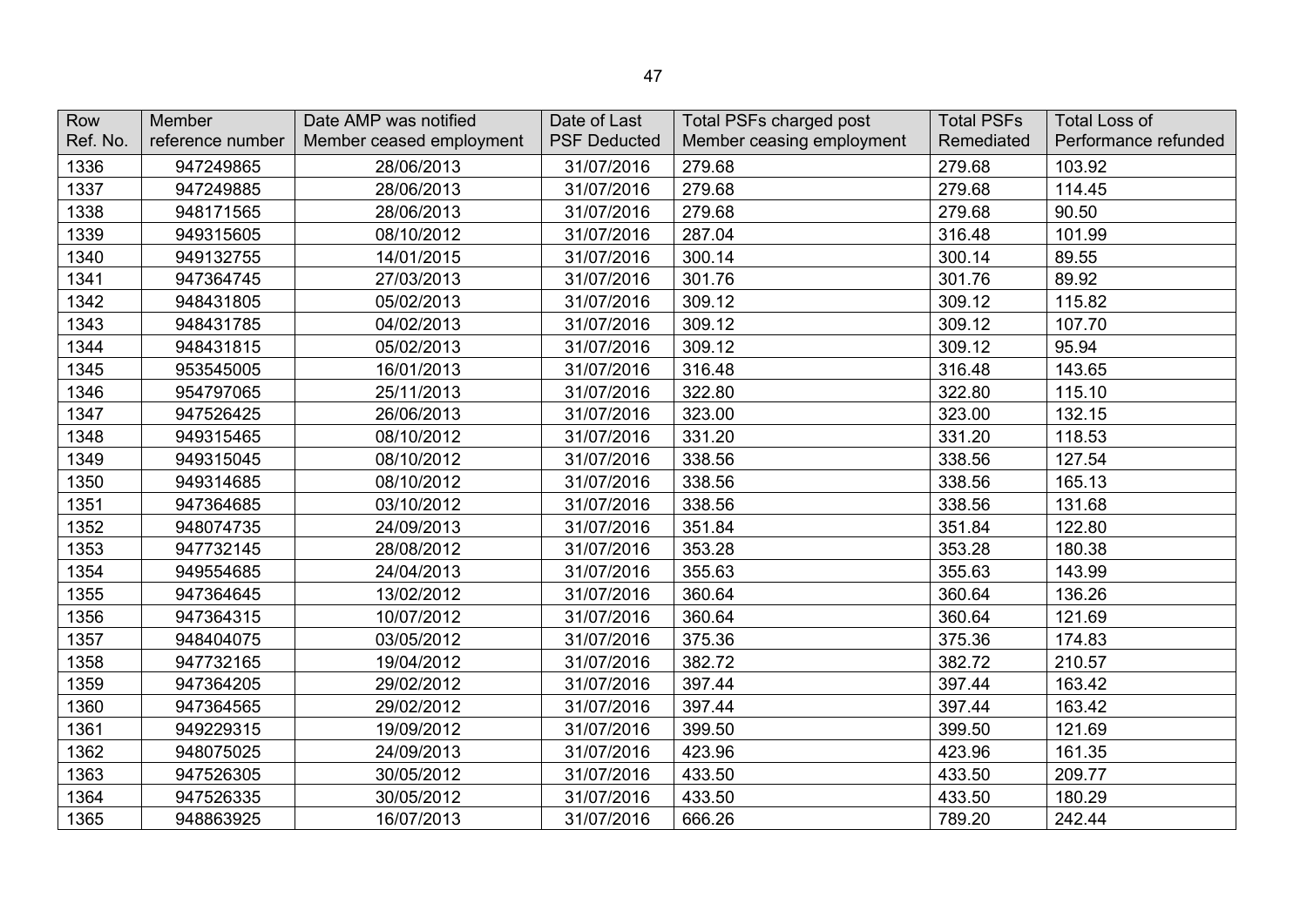| Row<br>Ref. No. | Member           | Date AMP was notified    | Date of Last<br><b>PSF Deducted</b> | <b>Total PSFs charged post</b> | <b>Total PSFs</b> | <b>Total Loss of</b> |
|-----------------|------------------|--------------------------|-------------------------------------|--------------------------------|-------------------|----------------------|
|                 | reference number | Member ceased employment |                                     | Member ceasing employment      | Remediated        | Performance refunded |
| 1366            | 948074265        | 15/08/2012               | 31/07/2016                          | 686.85                         | 686.85            | 330.47               |
| 1367            | 948905995        | 22/04/2013               | 31/07/2016                          | 1,073.27                       | 1,073.27          | 421.36               |
| 1368            | 948074275        | 15/08/2012               | 31/07/2016                          | 1,404.11                       | 1,404.11          | 632.39               |
| 1369            | 948074865        | 14/06/2012               | 31/07/2016                          | 1,646.96                       | 1,646.96          | 752.69               |
| 1370            | 953621975        | 26/10/2016               | 28/02/2017                          | 75.13                          | 75.13             | 15.57                |
| 1371            | 946586705        | 28/06/2013               | 28/02/2017                          | 331.20                         | 331.20            | 115.95               |
| 1372            | 949670365        | 10/03/2014               | 30/04/2017                          | 279.68                         | 279.68            | 73.39                |
| 1373            | 949315105        | 10/03/2014               | 31/08/2017                          | 309.12                         | 309.12            | 87.15                |
| 1374            | 948074565        | 18/08/2014               | 31/08/2017                          | 459.64                         | 459.64            | 115.68               |
| 1375            | 947418325        | 25/11/2013               | 31/08/2017                          | 842.66                         | 842.66            | 277.41               |
| 1376            | 953630995        | 16/05/2016               | 30/09/2017                          | 19.67                          | 19.67             | 4.39                 |
| 1377            | 948074545        | 26/10/2016               | 30/09/2017                          | 163.44                         | 163.44            | 29.33                |
| 1378            | 949315475        | 10/03/2014               | 30/09/2017                          | 316.48                         | 316.48            | 91.35                |
| 1379            | 953495145        | 18/08/2014               | 31/01/2018                          | 591.00                         | 591.00            | 144.99               |
| 1380            | 955797885        | 18/08/2014               | 28/02/2018                          | 65.19                          | 65.19             | 13.54                |
| 1381            | 949315695        | 10/03/2014               | 28/02/2018                          | 353.28                         | 353.28            | 62.20                |
| 1382            | 947732105        | 31/03/2017               | 31/03/2018                          | 88.32                          | 88.32             | 10.64                |
| 1383            | 948074945        | 26/10/2016               | 30/04/2018                          | 589.58                         | 589.58            | 93.34                |
| 1384            | 955206685        | 11/05/2018               | 31/05/2018                          | 7.53                           | 7.53              | 0.02                 |
| 1385            | 955585785        | 11/05/2018               | 31/05/2018                          | 11.28                          | 11.28             | 1.05                 |
| 1386            | 949690885        | 11/05/2018               | 31/05/2018                          | 14.32                          | 14.32             | 1.10                 |
| 1387            | 947732215        | 12/12/2017               | 31/05/2018                          | 44.16                          | 44.16             | 0.58                 |
| 1388            | 947896595        | 22/03/2013               | 31/05/2018                          | 97.54                          | 97.54             | 10.16                |
| 1389            | 948749395        | 26/10/2016               | 31/05/2018                          | 124.20                         | 124.20            | 15.09                |
| 1390            | 955206645        | 10/02/2015               | 31/05/2018                          | 137.71                         | 137.71            | 16.24                |
| 1391            | 949315335        | 15/11/2016               | 31/05/2018                          | 139.84                         | 139.84            | 13.47                |
| 1392            | 948886945        | 27/01/2016               | 31/05/2018                          | 147.90                         | 147.90            | 28.94                |
| 1393            | 948074495        | 26/10/2016               | 31/05/2018                          | 158.82                         | 158.82            | 10.26                |
| 1394            | 947418385        | 19/03/2012               | 31/05/2018                          | 161.15                         | 161.15            | 75.10                |
| 1395            | 949155315        | 10/02/2015               | 31/05/2018                          | 172.00                         | 172.00            | 20.91                |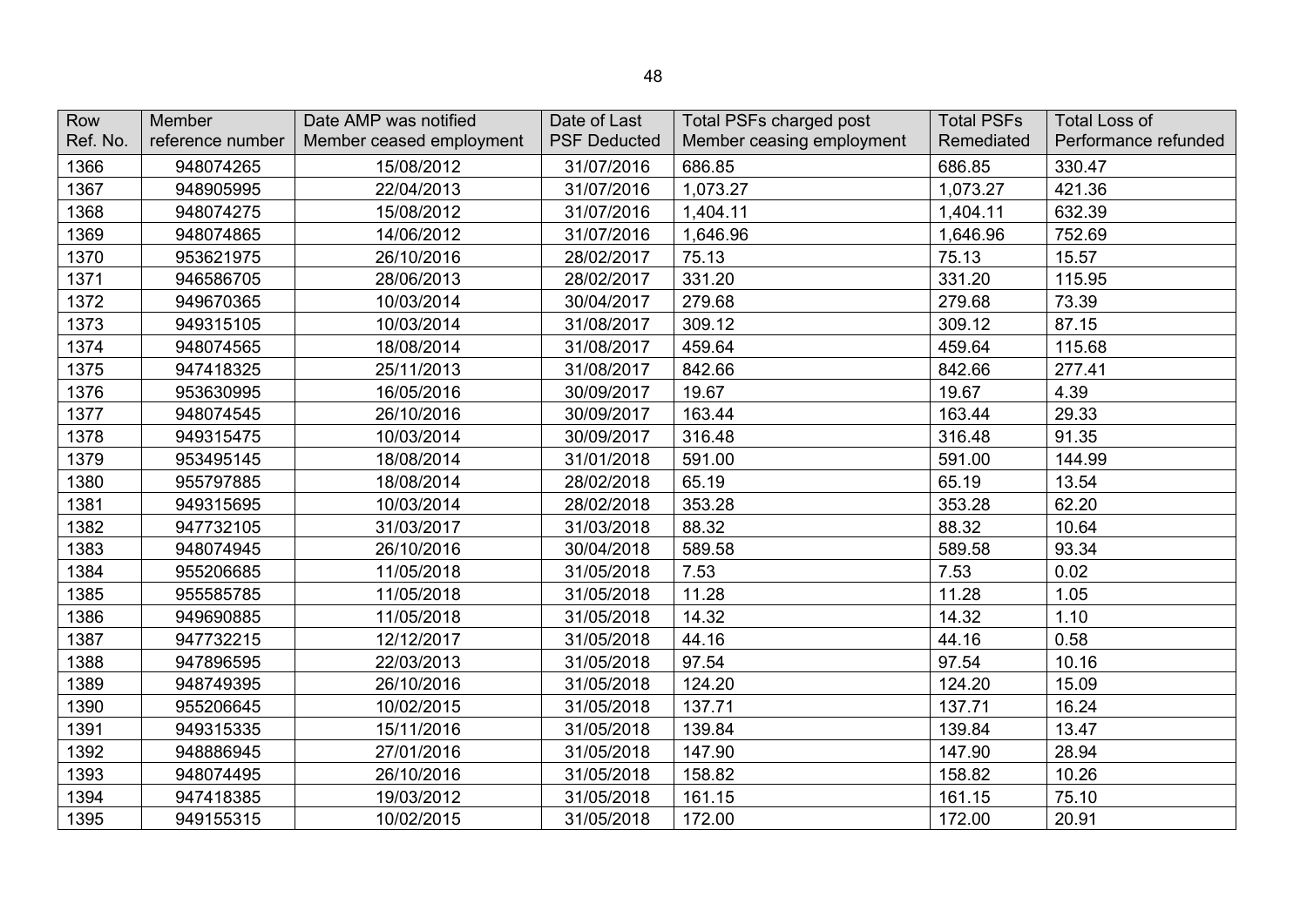| Row<br>Ref. No. | Member<br>reference number | Date AMP was notified<br>Member ceased employment | Date of Last<br><b>PSF Deducted</b> | <b>Total PSFs charged post</b><br>Member ceasing employment | <b>Total PSFs</b><br>Remediated | <b>Total Loss of</b><br>Performance refunded |
|-----------------|----------------------------|---------------------------------------------------|-------------------------------------|-------------------------------------------------------------|---------------------------------|----------------------------------------------|
| 1396            | 948886935                  | 26/06/2015                                        | 31/05/2018                          | 183.60                                                      | 183.60                          | 29.37                                        |
| 1397            | 954145715                  | 30/06/2017                                        | 31/05/2018                          | 198.72                                                      | 198.72                          | 22.89                                        |
| 1398            | 953960735                  | 26/10/2016                                        | 31/05/2018                          | 211.43                                                      | 211.43                          | 28.38                                        |
| 1399            | 948757225                  | 26/10/2016                                        | 31/05/2018                          | 258.59                                                      | 258.59                          | 38.13                                        |
| 1400            | 948863825                  | 20/11/2015                                        | 31/05/2018                          | 277.80                                                      | 277.80                          | 34.05                                        |
| 1401            | 949314895                  | 24/02/2015                                        | 31/05/2018                          | 294.40                                                      | 294.40                          | 36.83                                        |
| 1402            | 948863835                  | 23/10/2014                                        | 31/05/2018                          | 314.42                                                      | 314.42                          | 47.42                                        |
| 1403            | 949732195                  | 22/01/2014                                        | 31/05/2018                          | 318.53                                                      | 318.53                          | 85.75                                        |
| 1404            | 956119335                  | 10/02/2015                                        | 31/05/2018                          | 321.32                                                      | 321.32                          | 59.39                                        |
| 1405            | 948074665                  | 26/10/2016                                        | 31/05/2018                          | 338.53                                                      | 338.53                          | 49.48                                        |
| 1406            | 948757285                  | 26/10/2016                                        | 31/05/2018                          | 352.35                                                      | 352.35                          | 51.95                                        |
| 1407            | 949315125                  | 30/05/2014                                        | 31/05/2018                          | 360.64                                                      | 360.64                          | 85.67                                        |
| 1408            | 953411865                  | 10/03/2014                                        | 31/05/2018                          | 375.36                                                      | 375.36                          | 80.95                                        |
| 1409            | 949315085                  | 10/03/2014                                        | 31/05/2018                          | 375.36                                                      | 375.36                          | 79.78                                        |
| 1410            | 949315285                  | 10/03/2014                                        | 31/05/2018                          | 375.36                                                      | 375.36                          | 101.34                                       |
| 1411            | 954145575                  | 31/01/2014                                        | 31/05/2018                          | 390.08                                                      | 386.56                          | 45.99                                        |
| 1412            | 948074045                  | 07/03/2017                                        | 31/05/2018                          | 396.09                                                      | 396.09                          | 48.83                                        |
| 1413            | 947607575                  | 22/01/2014                                        | 31/05/2018                          | 405.53                                                      | 405.53                          | 44.78                                        |
| 1414            | 947418315                  | 22/04/2013                                        | 31/05/2018                          | 409.41                                                      | 409.41                          | 102.75                                       |
| 1415            | 947732225                  | 18/09/2013                                        | 31/05/2018                          | 419.52                                                      | 419.52                          | 89.52                                        |
| 1416            | 948804155                  | 26/10/2016                                        | 31/05/2018                          | 421.64                                                      | 421.64                          | 56.94                                        |
| 1417            | 947484155                  | 19/03/2012                                        | 31/05/2018                          | 430.04                                                      | 430.04                          | 113.60                                       |
| 1418            | 946588115                  | 28/06/2013                                        | 31/05/2018                          | 441.60                                                      | 441.60                          | 125.25                                       |
| 1419            | 947075855                  | 28/06/2013                                        | 31/05/2018                          | 441.60                                                      | 441.60                          | 140.25                                       |
| 1420            | 954124975                  | 28/06/2013                                        | 31/05/2018                          | 441.60                                                      | 441.60                          | 90.45                                        |
| 1421            | 949513415                  | 10/10/2013                                        | 31/05/2018                          | 476.95                                                      | 476.95                          | 81.24                                        |
| 1422            | 949503725                  | 15/04/2015                                        | 31/05/2018                          | 494.99                                                      | 494.99                          | 86.25                                        |
| 1423            | 949315345                  | 08/10/2012                                        | 31/05/2018                          | 500.48                                                      | 500.48                          | 157.14                                       |
| 1424            | 947418485                  | 23/11/2012                                        | 31/05/2018                          | 506.99                                                      | 506.99                          | 145.04                                       |
| 1425            | 947732235                  | 13/06/2012                                        | 31/05/2018                          | 529.92                                                      | 529.92                          | 128.35                                       |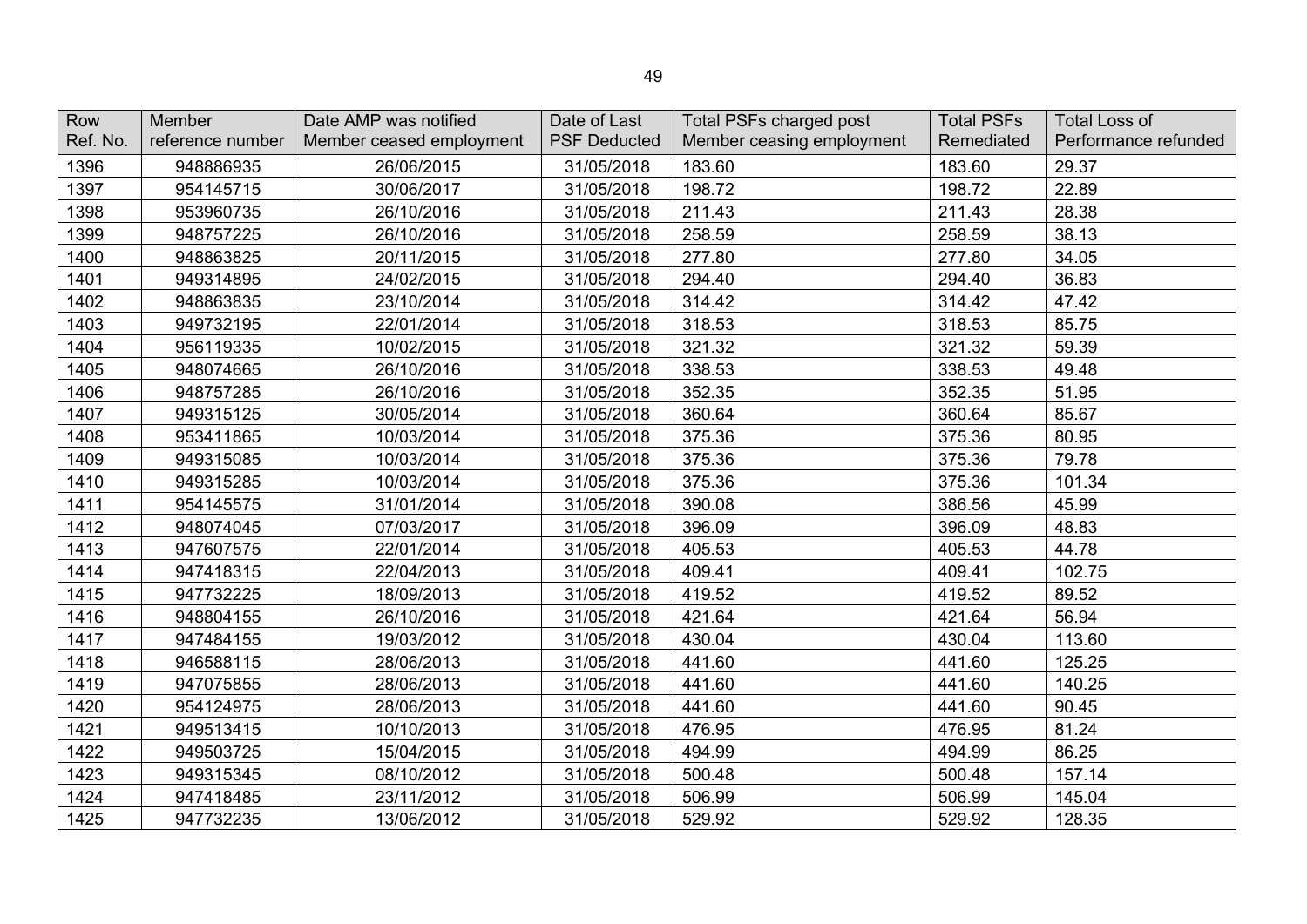| Row<br>Ref. No. | <b>Member</b><br>reference number | Date AMP was notified<br>Member ceased employment | Date of Last<br><b>PSF Deducted</b> | Total PSFs charged post<br>Member ceasing employment | <b>Total PSFs</b><br>Remediated | <b>Total Loss of</b><br>Performance refunded |
|-----------------|-----------------------------------|---------------------------------------------------|-------------------------------------|------------------------------------------------------|---------------------------------|----------------------------------------------|
| 1426            | 947732095                         | 14/06/2012                                        | 31/05/2018                          | 529.92                                               | 529.92                          | 169.89                                       |
| 1427            | 947418305                         | 17/04/2012                                        | 31/05/2018                          | 545.13                                               | 545.13                          | 53.82                                        |
| 1428            | 947732185                         | 27/02/2012                                        | 31/05/2018                          | 559.36                                               | 559.36                          | 106.60                                       |
| 1429            | 947418235                         | 22/01/2016                                        | 31/05/2018                          | 569.28                                               | 569.28                          | 116.28                                       |
| 1430            | 948074595                         | 26/10/2016                                        | 31/05/2018                          | 787.92                                               | 787.92                          | 96.05                                        |
| 1431            | 953583735                         | 10/02/2015                                        | 31/05/2018                          | 791.63                                               | 791.63                          | 157.03                                       |
| 1432            | 949132725                         | 10/10/2013                                        | 31/05/2018                          | 800.07                                               | 800.07                          | 165.12                                       |
| 1433            | 947418395                         | 22/05/2015                                        | 31/05/2018                          | 872.93                                               | 872.93                          | 168.60                                       |
| 1434            | 948074785                         | 30/01/2017                                        | 31/05/2018                          | 877.65                                               | 877.65                          | 79.20                                        |
| 1435            | 947418515                         | 23/09/2015                                        | 31/05/2018                          | 943.52                                               | 943.52                          | 100.89                                       |
| 1436            | 948074875                         | 26/10/2016                                        | 31/05/2018                          | 1,041.45                                             | 1,041.45                        | 102.59                                       |
| 1437            | 947418295                         | 22/01/2014                                        | 31/05/2018                          | 1,055.85                                             | ,055.85                         | 141.68                                       |
| 1438            | 948074855                         | 31/10/2016                                        | 31/05/2018                          | 1,371.87                                             | ,440.65                         | 142.35                                       |
| 1439            | 947418275                         | 24/09/2012                                        | 31/05/2018                          | 1,984.70                                             | ,984.70                         | 738.69                                       |
| 1440            | 948074125                         | 26/10/2016                                        | 31/05/2018                          | 2,574.22                                             | 2,574.22                        | 279.37                                       |
| 1441            | 947418285                         | 23/05/2013                                        | 31/05/2018                          | 4,163.11                                             | 4,163.11                        | 1,187.88                                     |
| 1442            | 947732085                         | 27/02/2012                                        | 30/09/2018                          | 588.80                                               | 588.80                          | 175.46                                       |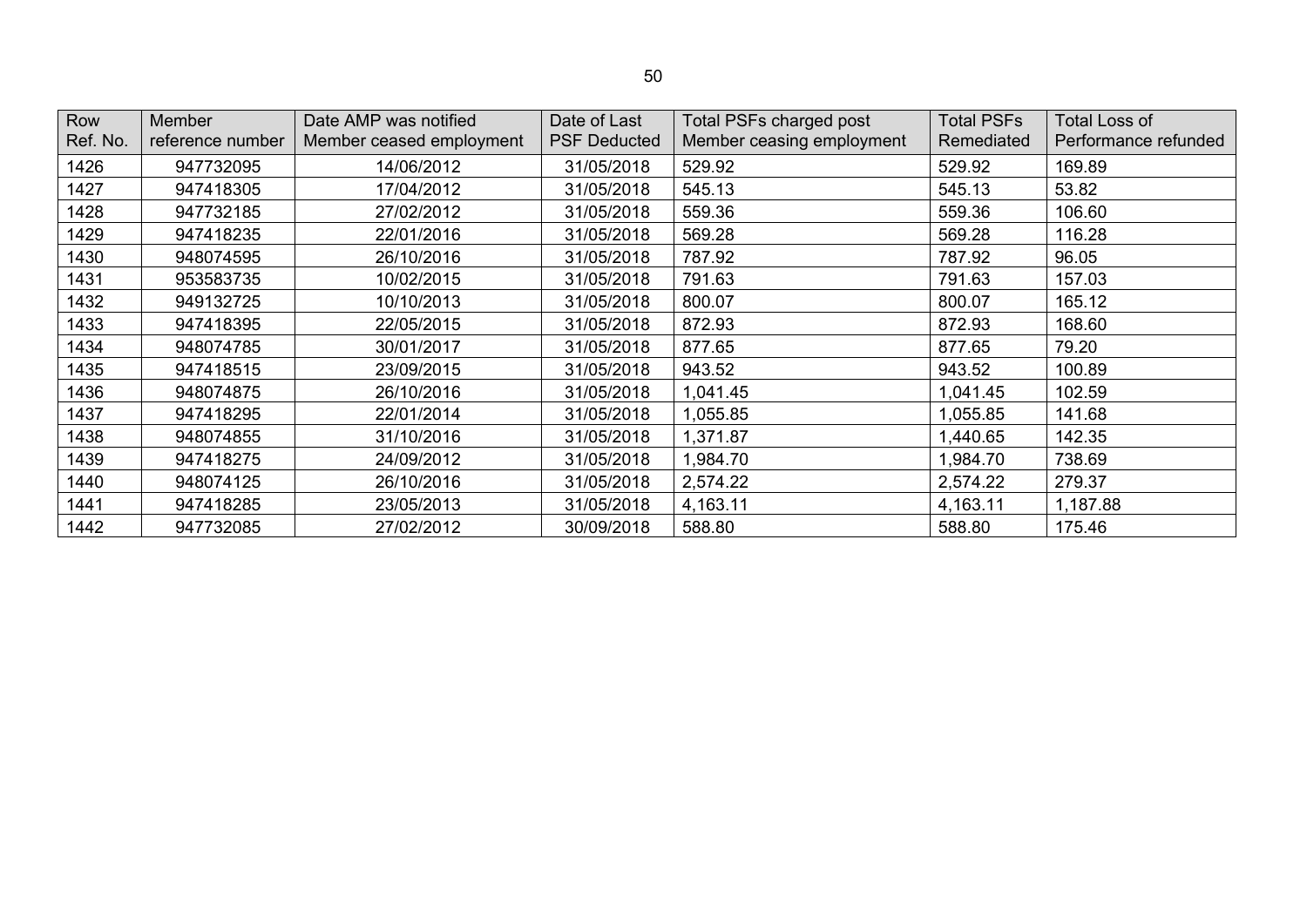# **C. PSFs charged by Charter Financial Planning Limited, the Third Defendant**

| Row      | Member           | Date AMP was notified    | Date of Last        | <b>Total PSFs charged post</b> | <b>Total PSFs</b> | <b>Total Loss of</b> |
|----------|------------------|--------------------------|---------------------|--------------------------------|-------------------|----------------------|
| Ref. No. | reference number | Member ceased employment | <b>PSF Deducted</b> | Member ceasing employment      | Remediated        | Performance refunded |
| 1443     | 957118985        | 06/08/2015               | 31/07/2015          | 17.00                          | 17.00             | 2.79                 |
| 1444     | 955236515        | 06/08/2015               | 31/07/2015          | 187.00                         | 187.00            | 79.32                |
| 1445     | 955293665        | 06/11/2013               | 31/08/2015          | 33.55                          | 33.55             | 12.13                |
| 1446     | 953836405        | 20/04/2015               | 31/08/2015          | 40.90                          | 40.90             | 11.69                |
| 1447     | 955221725        | 16/06/2015               | 30/09/2015          | 4.74                           | 4.74              | 0.64                 |
| 1448     | 954078175        | 18/08/2015               | 30/09/2015          | 19.48                          | 19.48             | 6.27                 |
| 1449     | 949714615        | 02/12/2014               | 30/11/2015          | 21.83                          | 21.83             | 6.42                 |
| 1450     | 948754995        | 25/06/2015               | 31/12/2015          | 8.35                           | 8.35              | 1.46                 |
| 1451     | 953478975        | 25/06/2015               | 31/01/2016          | 11.94                          | 11.94             | 3.04                 |
| 1452     | 948754775        | 25/06/2015               | 31/01/2016          | 44.98                          | 44.98             | 11.60                |
| 1453     | 955986085        | 29/07/2015               | 29/02/2016          | 7.90                           | 7.90              | 2.54                 |
| 1454     | 948754395        | 25/06/2015               | 31/03/2016          | 2.57                           | 2.57              | 0.77                 |
| 1455     | 955221385        | 16/06/2015               | 31/03/2016          | 14.07                          | 14.07             | 2.45                 |
| 1456     | 953433445        | 16/11/2015               | 30/04/2016          | 136.24                         | 136.24            | 35.20                |
| 1457     | 953493645        | 06/11/2013               | 30/04/2016          | 199.87                         | 199.87            | 66.31                |
| 1458     | 948056995        | 24/01/2013               | 31/05/2016          | 42.72                          | 42.72             | 15.55                |
| 1459     | 949343015        | 01/07/2016               | 30/06/2016          | 1.87                           | 1.87              | 0.53                 |
| 1460     | 953447445        | 01/07/2016               | 30/06/2016          | 45.80                          | 45.80             | 6.44                 |
| 1461     | 953969855        | 12/08/2016               | 30/06/2016          | 1,490.64                       | 1,490.64          | 632.94               |
| 1462     | 948754435        | 25/06/2015               | 31/07/2016          | 11.00                          | 11.00             | 3.05                 |
| 1463     | 955631725        | 01/04/2015               | 31/07/2016          | 11.45                          | 11.45             | 2.71                 |
| 1464     | 953706435        | 18/10/2013               | 31/07/2016          | 12.31                          | 12.31             | 3.36                 |
| 1465     | 949626255        | 21/04/2013               | 31/07/2016          | 13.89                          | 13.89             | 4.35                 |
| 1466     | 948754675        | 25/06/2015               | 31/07/2016          | 14.62                          | 14.62             | 1.81                 |
| 1467     | 948755025        | 25/06/2015               | 31/07/2016          | 16.24                          | 16.24             | 3.11                 |
| 1468     | 948754965        | 25/06/2015               | 31/07/2016          | 24.67                          | 24.67             | 5.30                 |
| 1469     | 948754825        | 25/06/2015               | 31/07/2016          | 37.58                          | 37.58             | 9.00                 |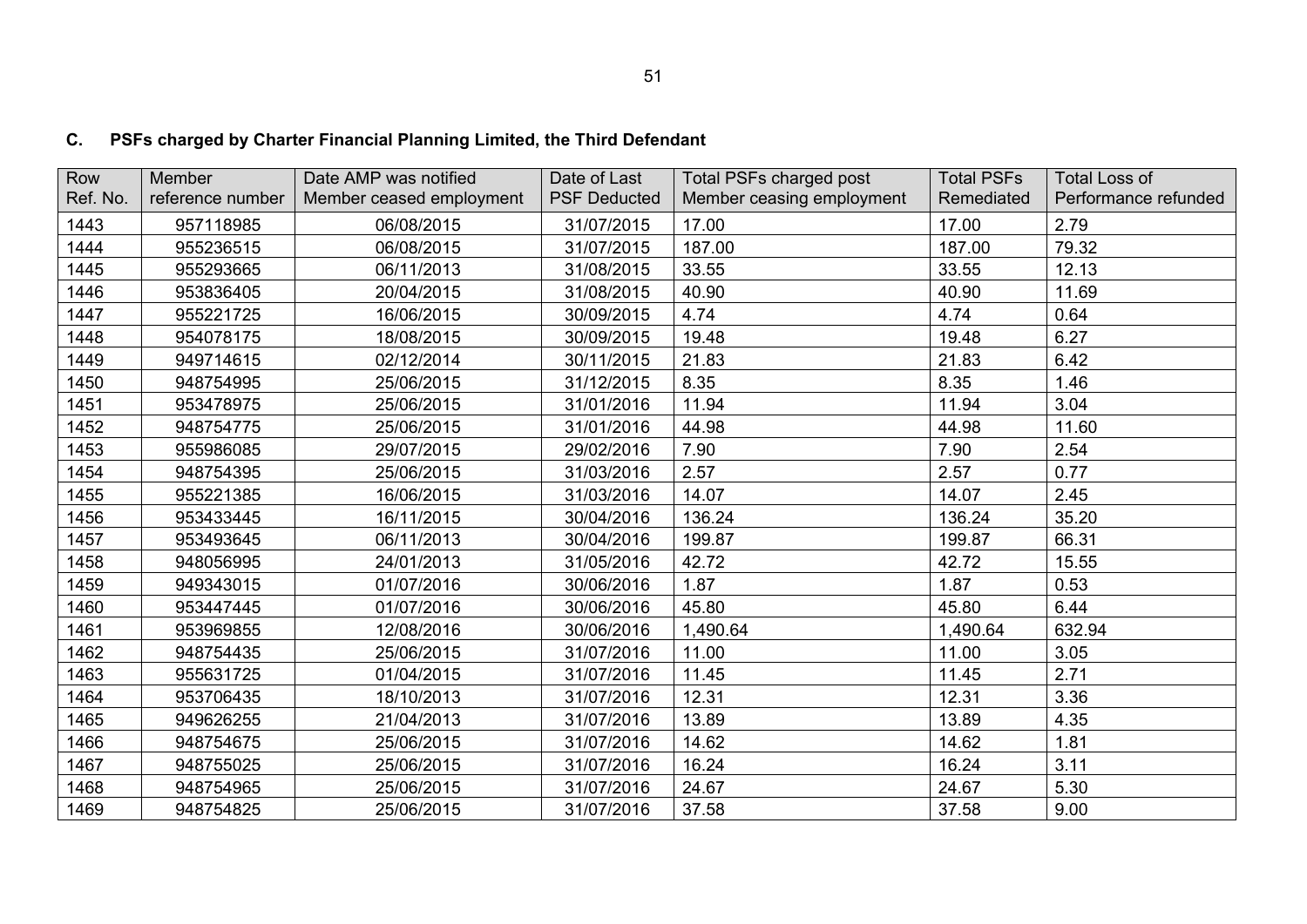| Row      | Member           | Date AMP was notified    | Date of Last        | <b>Total PSFs charged post</b> | <b>Total PSFs</b> | <b>Total Loss of</b> |
|----------|------------------|--------------------------|---------------------|--------------------------------|-------------------|----------------------|
| Ref. No. | reference number | Member ceased employment | <b>PSF Deducted</b> | Member ceasing employment      | Remediated        | Performance refunded |
| 1470     | 948754865        | 25/06/2015               | 31/07/2016          | 43.44                          | 43.44             | 9.42                 |
| 1471     | 956532995        | 31/07/2015               | 31/07/2016          | 47.84                          | 47.84             | 9.17                 |
| 1472     | 948754615        | 26/06/2015               | 31/07/2016          | 58.92                          | 58.92             | 9.65                 |
| 1473     | 954966125        | 30/07/2013               | 31/07/2016          | 70.35                          | 70.35             | 27.26                |
| 1474     | 954645765        | 30/01/2014               | 31/07/2016          | 77.43                          | 77.43             | 17.84                |
| 1475     | 954250075        | 25/06/2015               | 31/07/2016          | 89.70                          | 89.70             | 15.54                |
| 1476     | 947555925        | 24/01/2013               | 31/07/2016          | 96.91                          | 96.91             | 33.50                |
| 1477     | 954023655        | 20/05/2015               | 31/07/2016          | 121.50                         | 121.50            | 25.87                |
| 1478     | 948754485        | 18/10/2013               | 31/07/2016          | 130.75                         | 130.75            | 39.49                |
| 1479     | 954187705        | 18/08/2015               | 31/07/2016          | 135.30                         | 135.30            | 37.39                |
| 1480     | 953493035        | 30/01/2014               | 31/07/2016          | 203.95                         | 203.95            | 59.01                |
| 1481     | 953589625        | 21/03/2014               | 31/07/2016          | 255.00                         | 255.00            | 91.35                |
| 1482     | 953589455        | 21/03/2014               | 31/07/2016          | 255.00                         | 255.00            | 81.23                |
| 1483     | 954120725        | 01/04/2015               | 31/07/2016          | 269.74                         | 269.74            | 57.06                |
| 1484     | 953589515        | 24/04/2013               | 31/07/2016          | 340.00                         | 340.00            | 153.52               |
| 1485     | 954061175        | 27/05/2014               | 31/07/2016          | 393.97                         | 393.97            | 106.49               |
| 1486     | 948754215        | 27/12/2013               | 31/07/2016          | 591.00                         | 591.00            | 141.38               |
| 1487     | 953651835        | 27/05/2014               | 31/07/2016          | 924.09                         | 924.09            | 248.93               |
| 1488     | 953651605        | 27/05/2014               | 31/07/2016          | 1,026.67                       | 1,026.67          | 208.13               |
| 1489     | 949475155        | 12/12/2012               | 31/07/2016          | 1,151.43                       | 1,151.43          | 387.87               |
| 1490     | 957713055        | 18/04/2016               | 31/10/2016          | 51.52                          | 51.52             | 10.34                |
| 1491     | 956629055        | 12/10/2015               | 30/11/2016          | 55.32                          | 55.32             | 13.68                |
| 1492     | 953433485        | 15/06/2016               | 30/11/2016          | 111.36                         | 111.36            | 22.66                |
| 1493     | 947032775        | 04/09/2015               | 30/11/2016          | 121.50                         | 121.50            | 28.09                |
| 1494     | 956010955        | 16/06/2015               | 30/04/2017          | 125.68                         | 125.68            | 21.68                |
| 1495     | 949343955        | 05/09/2014               | 30/04/2017          | 187.41                         | 187.41            | 24.33                |
| 1496     | 953487505        | 22/07/2015               | 30/04/2017          | 207.42                         | 207.42            | 29.07                |
| 1497     | 953487595        | 16/06/2015               | 30/04/2017          | 535.87                         | 535.87            | 128.60               |
| 1498     | 953969845        | 29/06/2017               | 31/05/2017          | 752.32                         | 752.32            | 192.83               |
| 1499     | 954187825        | 06/07/2017               | 30/06/2017          | 265.20                         | 265.20            | 50.21                |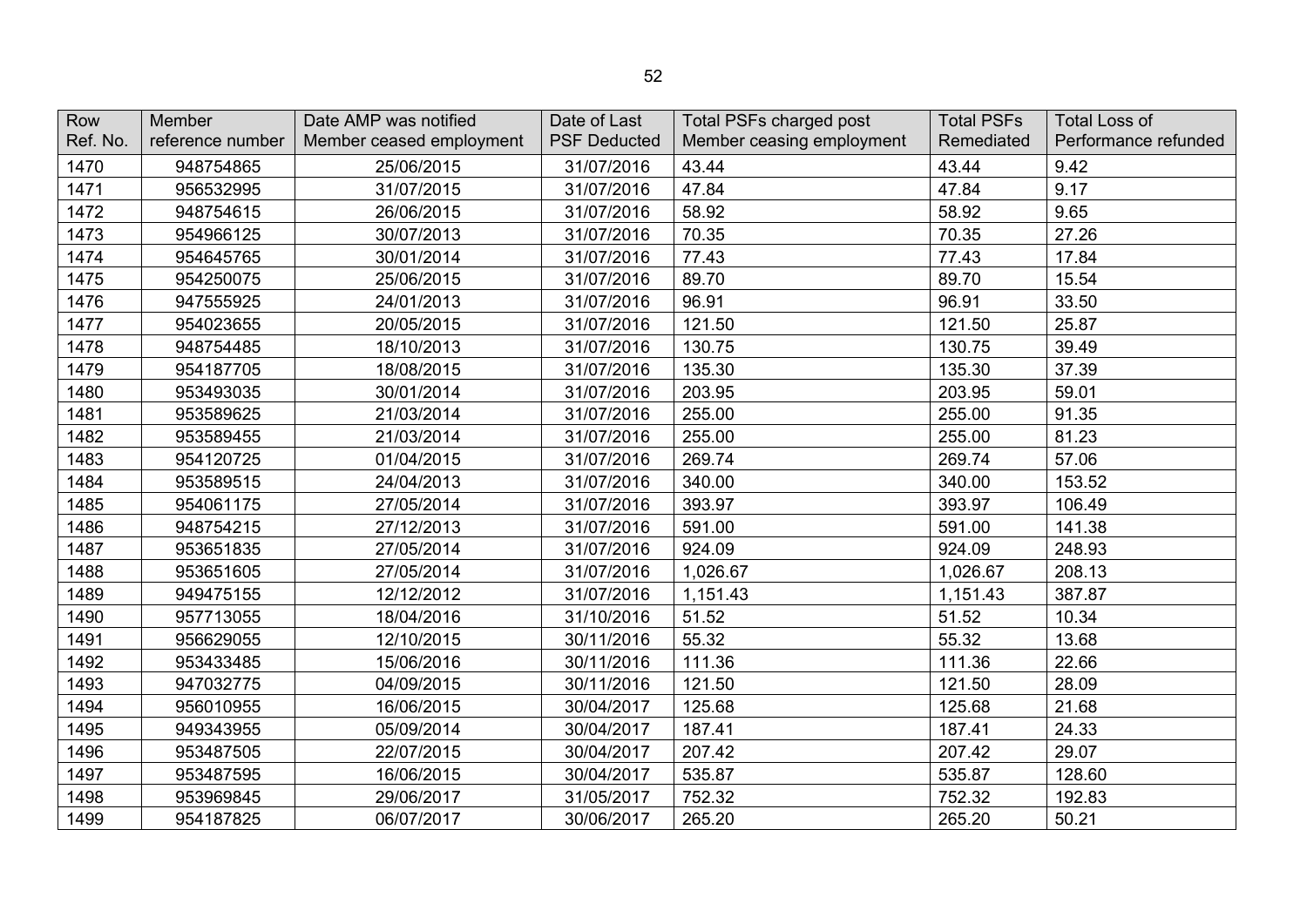| Row<br>Ref. No. | Member<br>reference number | Date AMP was notified<br>Member ceased employment | Date of Last<br><b>PSF Deducted</b> | <b>Total PSFs charged post</b><br>Member ceasing employment | <b>Total PSFs</b><br>Remediated | <b>Total Loss of</b><br>Performance refunded |
|-----------------|----------------------------|---------------------------------------------------|-------------------------------------|-------------------------------------------------------------|---------------------------------|----------------------------------------------|
|                 |                            |                                                   |                                     |                                                             |                                 |                                              |
| 1500            | 953969875                  | 01/04/2015                                        | 30/06/2017                          | 1,714.33                                                    | 1,714.33                        | 519.53                                       |
| 1501            | 947363915                  | 13/02/2012                                        | 30/06/2017                          | 2,970.39                                                    | 456.32                          | 146.65                                       |
| 1502            | 953651825                  | 29/06/2016                                        | 31/07/2017                          | 1,148.10                                                    | 1,148.10                        | 305.73                                       |
| 1503            | 957200415                  | 31/10/2017                                        | 31/10/2017                          | 19.50                                                       | 19.50                           | 0.62                                         |
| 1504            | 956461475                  | 16/03/2016                                        | 31/10/2017                          | 93.68                                                       | 119.80                          | 26.38                                        |
| 1505            | 949031455                  | 09/03/2016                                        | 31/10/2017                          | 452.75                                                      | 570.81                          | 77.31                                        |
| 1506            | 954638155                  | 09/03/2016                                        | 31/12/2017                          | 178.20                                                      | 178.20                          | 26.17                                        |
| 1507            | 957644795                  | 18/01/2016                                        | 30/04/2018                          | 206.08                                                      | 206.08                          | 18.68                                        |
| 1508            | 956049345                  | 25/06/2018                                        | 31/05/2018                          | 15.32                                                       | 15.32                           | 1.76                                         |
| 1509            | 948755085                  | 25/10/2017                                        | 31/05/2018                          | 31.00                                                       | 31.00                           | 0.05                                         |
| 1510            | 948754885                  | 25/06/2015                                        | 31/05/2018                          | 42.64                                                       | 42.64                           | 6.07                                         |
| 1511            | 953433755                  | 17/07/2017                                        | 31/05/2018                          | 58.36                                                       | 58.36                           | 6.35                                         |
| 1512            | 956532935                  | 26/06/2014                                        | 31/05/2018                          | 88.32                                                       | 88.32                           | 15.04                                        |
| 1513            | 956628885                  | 12/10/2015                                        | 31/05/2018                          | 116.08                                                      | 116.08                          | 18.58                                        |
| 1514            | 953433735                  | 13/01/2016                                        | 31/05/2018                          | 145.16                                                      | 145.16                          | 14.50                                        |
| 1515            | 955582195                  | 16/10/2014                                        | 31/05/2018                          | 187.17                                                      | 187.17                          | 44.14                                        |
| 1516            | 957713105                  | 18/04/2016                                        | 31/05/2018                          | 191.36                                                      | 191.36                          | 21.46                                        |
| 1517            | 957644865                  | 18/04/2016                                        | 31/05/2018                          | 191.36                                                      | 191.36                          | 19.06                                        |
| 1518            | 957644885                  | 18/04/2016                                        | 31/05/2018                          | 191.36                                                      | 191.36                          | 14.51                                        |
| 1519            | 957644755                  | 18/04/2016                                        | 31/05/2018                          | 191.36                                                      | 191.36                          | 33.79                                        |
| 1520            | 957644915                  | 15/04/2016                                        | 31/05/2018                          | 191.36                                                      | 191.36                          | 34.15                                        |
| 1521            | 957644905                  | 18/01/2016                                        | 31/05/2018                          | 213.44                                                      | 213.44                          | 21.71                                        |
| 1522            | 957713125                  | 13/01/2016                                        | 31/05/2018                          | 213.44                                                      | 213.44                          | 18.57                                        |
| 1523            | 948754705                  | 24/10/2017                                        | 31/05/2018                          | 216.67                                                      | 216.67                          | 0.34                                         |
| 1524            | 957070145                  | 18/08/2015                                        | 31/05/2018                          | 223.82                                                      | 223.82                          | 22.04                                        |
| 1525            | 948754345                  | 25/06/2015                                        | 31/05/2018                          | 227.43                                                      | 227.43                          | 36.46                                        |
| 1526            | 957644675                  | 25/11/2015                                        | 31/05/2018                          | 228.16                                                      | 228.16                          | 42.01                                        |
| 1527            | 954010585                  | 15/06/2016                                        | 31/05/2018                          | 308.74                                                      | 308.74                          | 37.58                                        |
| 1528            | 949828465                  | 02/05/2017                                        | 31/05/2018                          | 354.12                                                      | 354.12                          | 48.41                                        |
| 1529            | 953433475                  | 10/07/2014                                        | 31/05/2018                          | 418.12                                                      | 418.12                          | 73.96                                        |